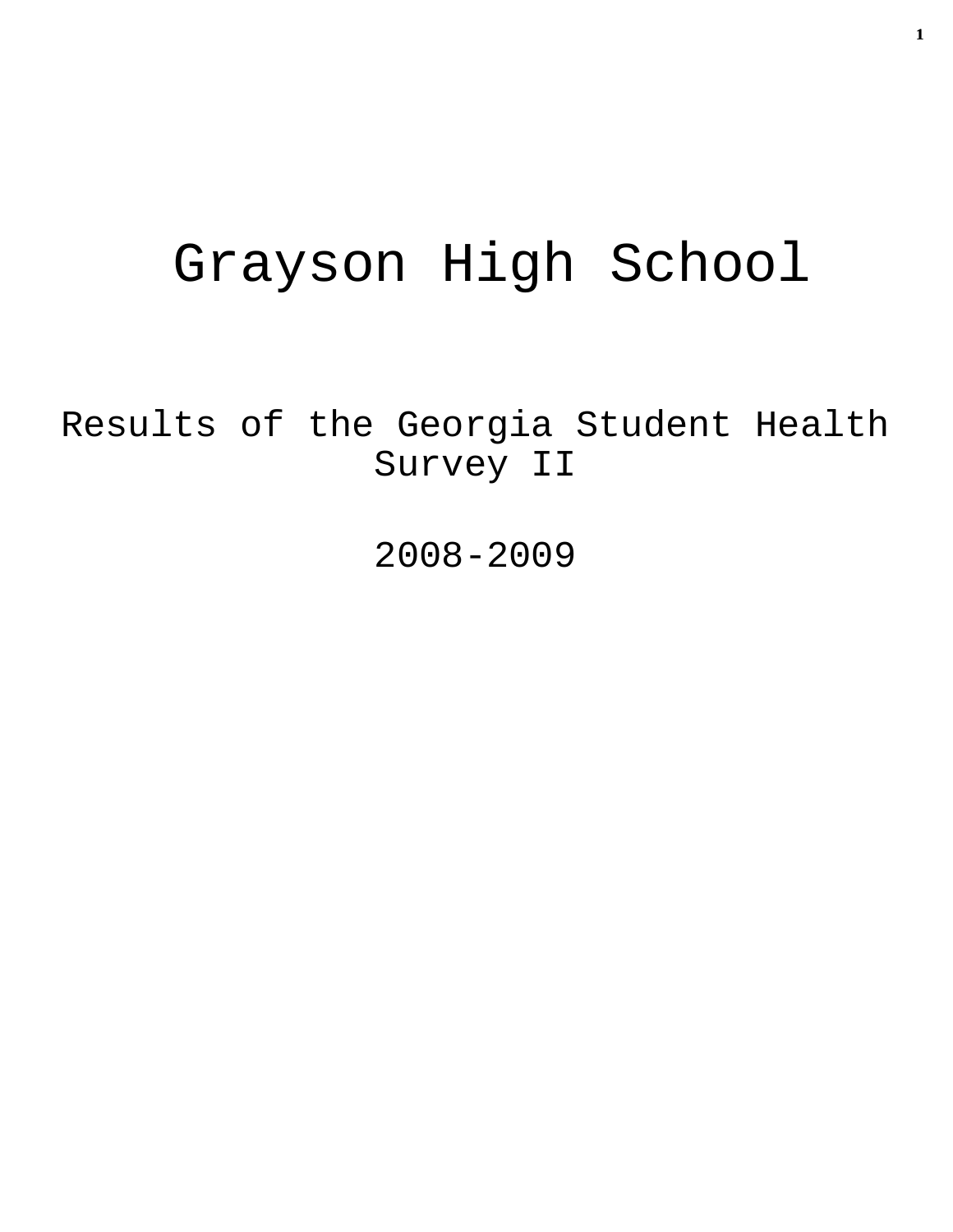# *Demographics* **2**

| Grade                    |     |  |  |
|--------------------------|-----|--|--|
| <b>Grade   Frequency</b> |     |  |  |
| 10                       | 457 |  |  |
| 12                       | 307 |  |  |

| Frequency      | <b>Table of Gender by Grade</b> |              |              |              |  |  |
|----------------|---------------------------------|--------------|--------------|--------------|--|--|
| <b>Col Pct</b> |                                 | Grade(Grade) |              |              |  |  |
|                | Gender(Gender)                  | 10           | 12           | <b>Total</b> |  |  |
|                | <b>Female</b>                   | 241<br>52.74 | 180<br>58.63 | 421          |  |  |
|                | <b>Male</b>                     | 216<br>47.26 | 127<br>41.37 | 343          |  |  |
|                | <b>Total</b>                    | 457          | 307          | 764          |  |  |

| Frequency<br>Col Pct |
|----------------------|

| <b>Table of Ethnicity by Grade</b> |              |              |              |  |  |  |
|------------------------------------|--------------|--------------|--------------|--|--|--|
|                                    | Grade(Grade) |              |              |  |  |  |
| <b>Ethnicity</b> (Ethnicity)       | 10           | 12           | <b>Total</b> |  |  |  |
| <b>Black</b>                       | 135<br>29.54 | 94<br>30.62  | 229          |  |  |  |
| <b>Hispanic</b>                    | 38<br>8.32   | 17<br>5.54   | 55           |  |  |  |
| White                              | 239<br>52.30 | 161<br>52.44 | 400          |  |  |  |
| <b>Asian</b>                       | 10<br>2.19   | 12<br>3.91   | 22           |  |  |  |
| <b>Other</b>                       | 35<br>7.66   | 23<br>7.49   | 58           |  |  |  |
| <b>Total</b>                       | 457          | 307          | 764          |  |  |  |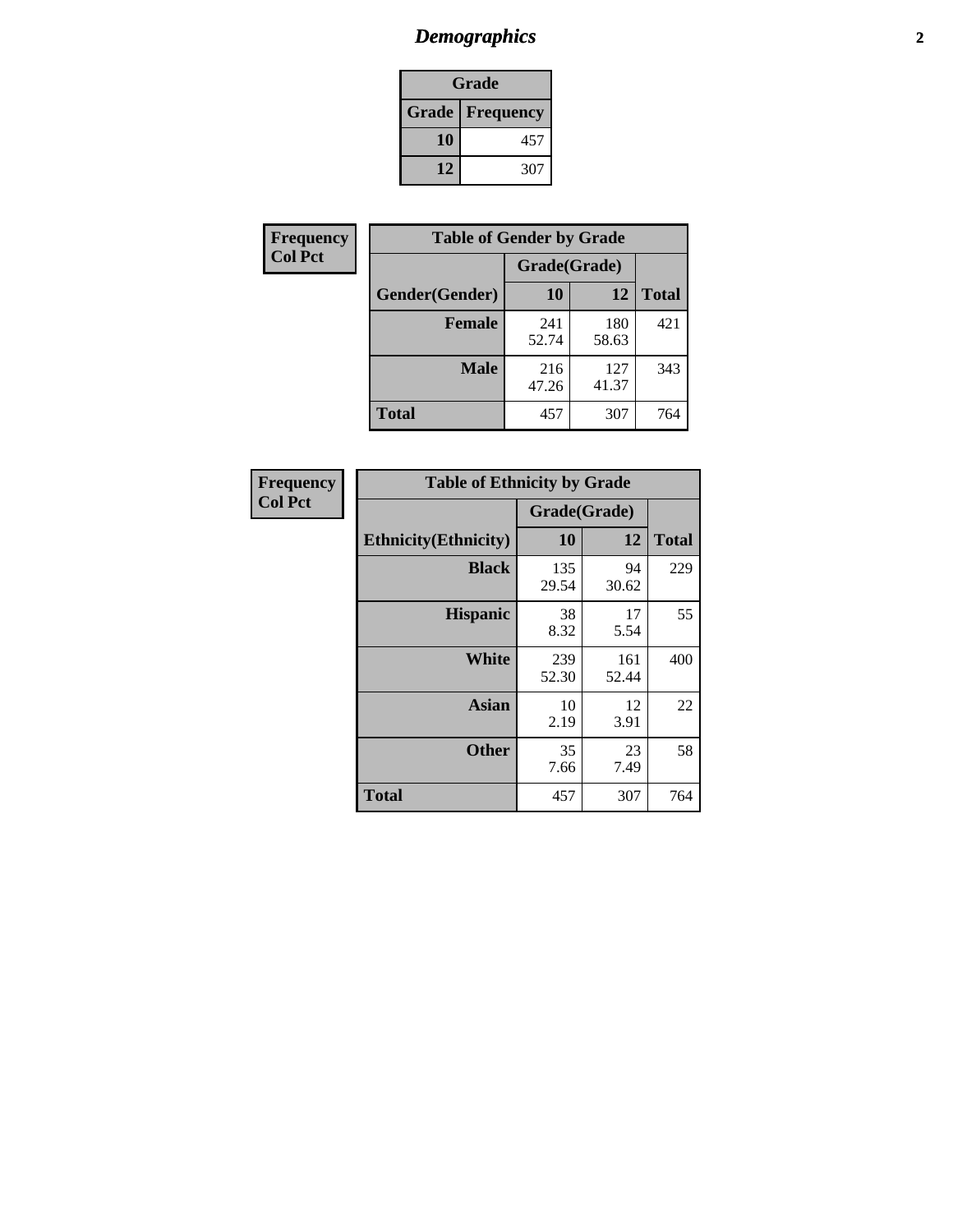#### *Title IV, Part A, Schedule A* **3** *Goal 1: Ensure that all schools are drug-free Baseline Data: Year 2008-2009 Prevalence of Drug Use*

| Frequency<br><b>Col Pct</b> | <b>Table of AlcoholAlt by Grade</b> |              |              |              |  |  |
|-----------------------------|-------------------------------------|--------------|--------------|--------------|--|--|
|                             | AlcoholAlt(Alcohol                  | Grade(Grade) |              |              |  |  |
|                             | use, past 30 days)                  | <b>10</b>    | 12           | <b>Total</b> |  |  |
|                             | Yes                                 | 79<br>17.29  | 80<br>26.06  | 159          |  |  |
|                             | N <sub>0</sub>                      | 378<br>82.71 | 227<br>73.94 | 605          |  |  |
|                             | Total                               | 457          | 307          | 764          |  |  |

| Frequency<br><b>Col Pct</b> | <b>Table of TobaccoAny by Grade</b> |              |              |              |  |
|-----------------------------|-------------------------------------|--------------|--------------|--------------|--|
|                             | TobaccoAny(Tobacco                  | Grade(Grade) |              |              |  |
|                             | use, past 30 days)                  | <b>10</b>    | 12           | <b>Total</b> |  |
|                             | Yes                                 | 56<br>12.25  | 52<br>16.94  | 108          |  |
|                             | N <sub>0</sub>                      | 401<br>87.75 | 255<br>83.06 | 656          |  |
|                             | <b>Total</b>                        | 457          | 307          | 764          |  |

| Frequency<br><b>Col Pct</b> | <b>Table of MarijuanaAlt by Grade</b> |              |              |              |  |
|-----------------------------|---------------------------------------|--------------|--------------|--------------|--|
|                             | MarijuanaAlt(Marijuana                | Grade(Grade) |              |              |  |
|                             | use, past 30 days)                    | <b>10</b>    | 12           | <b>Total</b> |  |
|                             | <b>Yes</b>                            | 38<br>8.32   | 37<br>12.05  | 75           |  |
|                             | N <sub>0</sub>                        | 419<br>91.68 | 270<br>87.95 | 689          |  |
|                             | <b>Total</b>                          | 457          | 307          | 764          |  |

| Frequency      | <b>Table of OtherDrugAny by Grade</b>  |              |              |              |  |
|----------------|----------------------------------------|--------------|--------------|--------------|--|
| <b>Col Pct</b> | <b>OtherDrugAny(Other</b><br>drug use, | Grade(Grade) |              |              |  |
|                | past 30 days)                          | 10           | 12           | <b>Total</b> |  |
|                | Yes                                    | 33<br>7.22   | 29<br>9.45   | 62           |  |
|                | N <sub>0</sub>                         | 424<br>92.78 | 278<br>90.55 | 702          |  |
|                | <b>Total</b>                           | 457          | 307          | 764          |  |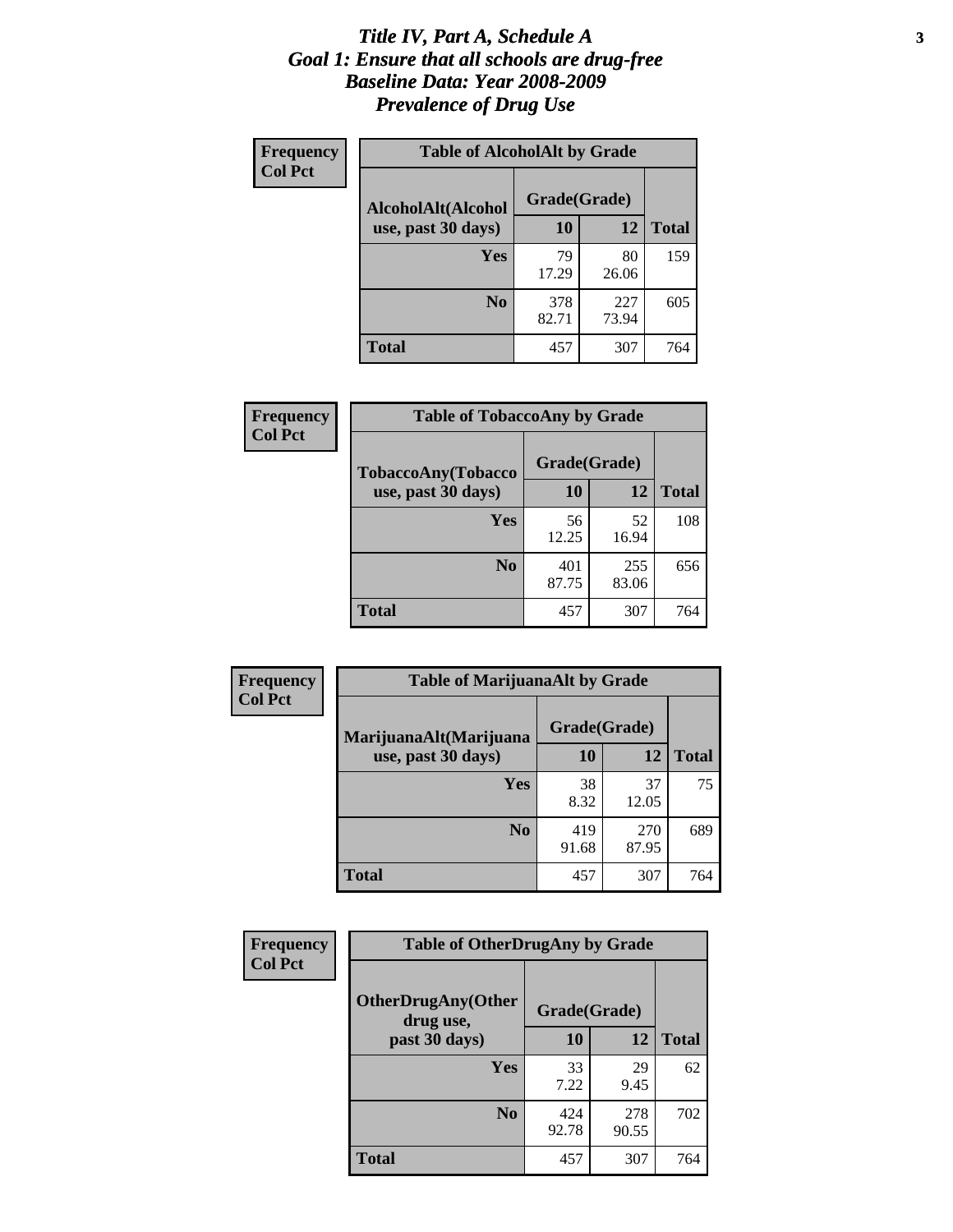#### *Average Age of Onset of Use* **4** *Results for "Average Age of Onset of Use" questions exclude students who said they did not use that substance*

| <b>Variable</b>    | Label                                                              | <b>Mean</b> |
|--------------------|--------------------------------------------------------------------|-------------|
| Alcoholinit2       | I started using alcohol when I was                                 | 13.61       |
| Cigarettesinit2    | I started smoking tobacco when I was                               | 13.51       |
| Smokelessinit2     | I started chewing tobacco when I was                               | 13.02       |
| Marijuanainit2     | I started using marijuana when I was                               | 13.57       |
| Cocaineinit2       | I started using cocaine when I was                                 | 12.08       |
| Inhalantsinit2     | I started using inhalants when I was                               | 11.14       |
| Steroidsinit2      | I started using steroids when I was                                | 10.16       |
| Ecstasyinit2       | I started using ecstasy when I was                                 | 12.00       |
| Methinit2          | I started using methamphetamines when I was                        | 11.00       |
| Hallucinogensinit2 | I started using hallucinogens when I was                           | 11.73       |
| Prescriptioninit2  | I started using prescription drugs not prescribed to me when I was | 12.65       |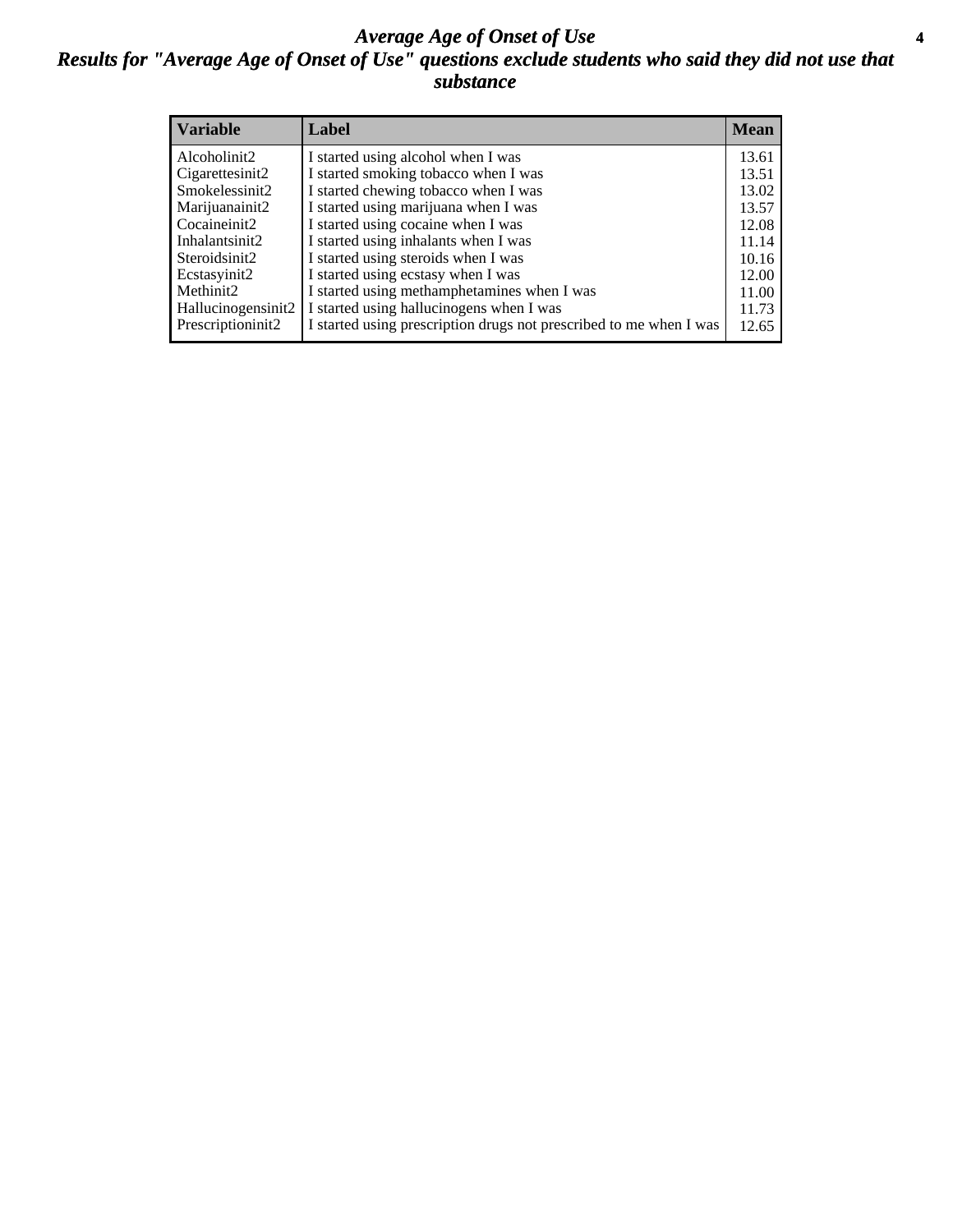# *Perception of Health Risk* **5**

| <b>Frequency</b> | <b>Table of Alcoholharmdich by Grade</b> |              |              |              |  |
|------------------|------------------------------------------|--------------|--------------|--------------|--|
| <b>Col Pct</b>   | Alcoholharmdich(I<br>think alcohol is    | Grade(Grade) |              |              |  |
|                  | harmful)                                 | 10           | 12           | <b>Total</b> |  |
|                  | <b>Yes</b>                               | 368<br>80.53 | 244<br>79.48 | 612          |  |
|                  | N <sub>0</sub>                           | 89<br>19.47  | 63<br>20.52  | 152          |  |
|                  | <b>Total</b>                             | 457          | 307          | 764          |  |

| Frequency      | <b>Table of Tobaccoharmdich by Grade</b> |              |              |              |  |
|----------------|------------------------------------------|--------------|--------------|--------------|--|
| <b>Col Pct</b> | Tobaccoharmdich(I<br>think tobacco is    | Grade(Grade) |              |              |  |
|                | harmful)                                 | 10           | 12           | <b>Total</b> |  |
|                | Yes                                      | 412<br>90.15 | 288<br>93.81 | 700          |  |
|                | N <sub>0</sub>                           | 45<br>9.85   | 19<br>6.19   | 64           |  |
|                | Total                                    | 457          | 307          | 764          |  |

| Frequency      | <b>Table of Marijuanaharmdich by Grade</b> |              |              |              |  |  |
|----------------|--------------------------------------------|--------------|--------------|--------------|--|--|
| <b>Col Pct</b> | Marijuanaharmdich(I<br>think marijuana is  | Grade(Grade) |              |              |  |  |
|                | harmful)                                   | 10           | 12           | <b>Total</b> |  |  |
|                | Yes                                        | 365<br>79.87 | 224<br>72.96 | 589          |  |  |
|                | N <sub>0</sub>                             | 92<br>20.13  | 83<br>27.04  | 175          |  |  |
|                | <b>Total</b>                               | 457          | 307          | 764          |  |  |

| <b>Frequency</b> | <b>Table of Otherdrugharmdich by Grade</b>   |              |              |              |  |  |  |  |
|------------------|----------------------------------------------|--------------|--------------|--------------|--|--|--|--|
| <b>Col Pct</b>   | Otherdrugharmdich(I<br>think other drugs are | Grade(Grade) |              |              |  |  |  |  |
|                  | harmful)                                     | 10           | 12           | <b>Total</b> |  |  |  |  |
|                  | <b>Yes</b>                                   | 427<br>93.44 | 292<br>95.11 | 719          |  |  |  |  |
|                  | N <sub>0</sub>                               | 30<br>6.56   | 15<br>4.89   | 45           |  |  |  |  |
|                  | <b>Total</b>                                 | 457          | 307          | 764          |  |  |  |  |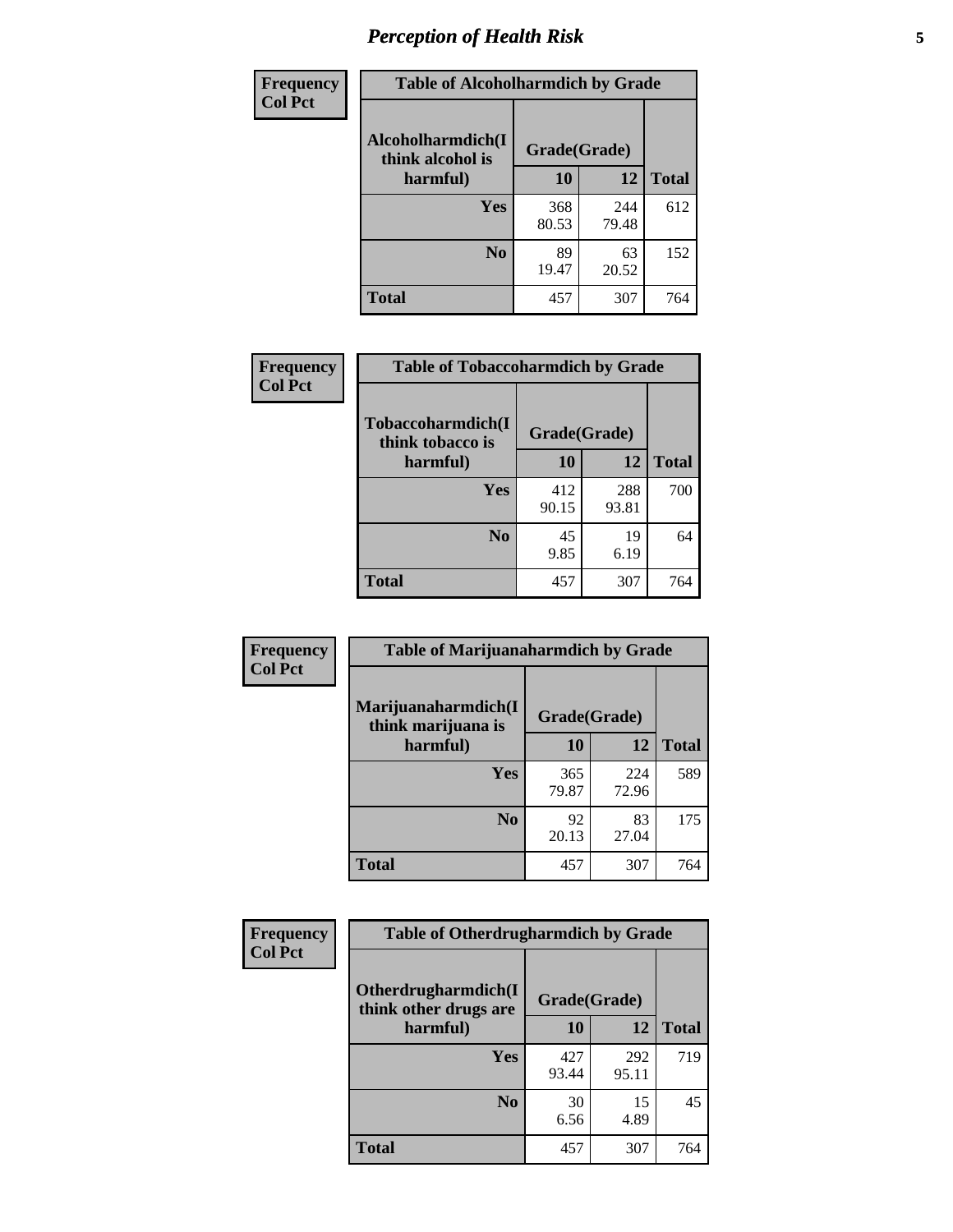# *Social Disapproval* **6**

| Frequency      | <b>Table of Alcoholpeerdich by Grade</b>                    |              |              |              |  |  |  |
|----------------|-------------------------------------------------------------|--------------|--------------|--------------|--|--|--|
| <b>Col Pct</b> | Alcoholpeerdich(My<br>friends would<br>disapprove if I used | Grade(Grade) |              |              |  |  |  |
|                | alcohol)                                                    | 10           | 12           | <b>Total</b> |  |  |  |
|                | <b>Yes</b>                                                  | 275<br>60.18 | 142<br>46.25 | 417          |  |  |  |
|                | N <sub>0</sub>                                              | 182<br>39.82 | 165<br>53.75 | 347          |  |  |  |
|                | <b>Total</b>                                                | 457          | 307          | 764          |  |  |  |

| <b>Frequency</b> |
|------------------|
| <b>Col Pct</b>   |

| <b>Table of Tobaccopeerdich by Grade</b>                    |              |              |              |  |  |  |
|-------------------------------------------------------------|--------------|--------------|--------------|--|--|--|
| Tobaccopeerdich(My<br>friends would<br>disapprove if I used | Grade(Grade) |              |              |  |  |  |
| tobacco)                                                    | 10           | 12           | <b>Total</b> |  |  |  |
| Yes                                                         | 329<br>71.99 | 196<br>63.84 | 525          |  |  |  |
| N <sub>0</sub>                                              | 128<br>28.01 | 111<br>36.16 | 239          |  |  |  |
| <b>Total</b>                                                | 457          | 307          | 764          |  |  |  |

| Frequency      | <b>Table of Marijuanapeerdich by Grade</b>                    |              |              |              |  |  |  |  |
|----------------|---------------------------------------------------------------|--------------|--------------|--------------|--|--|--|--|
| <b>Col Pct</b> | Marijuanapeerdich(My<br>friends would<br>disapprove if I used | Grade(Grade) |              |              |  |  |  |  |
|                | marijuana)                                                    | 10           | 12           | <b>Total</b> |  |  |  |  |
|                | <b>Yes</b>                                                    | 320<br>70.02 | 184<br>59.93 | 504          |  |  |  |  |
|                | N <sub>0</sub>                                                | 137<br>29.98 | 123<br>40.07 | 260          |  |  |  |  |
|                | <b>Total</b>                                                  | 457          | 307          | 764          |  |  |  |  |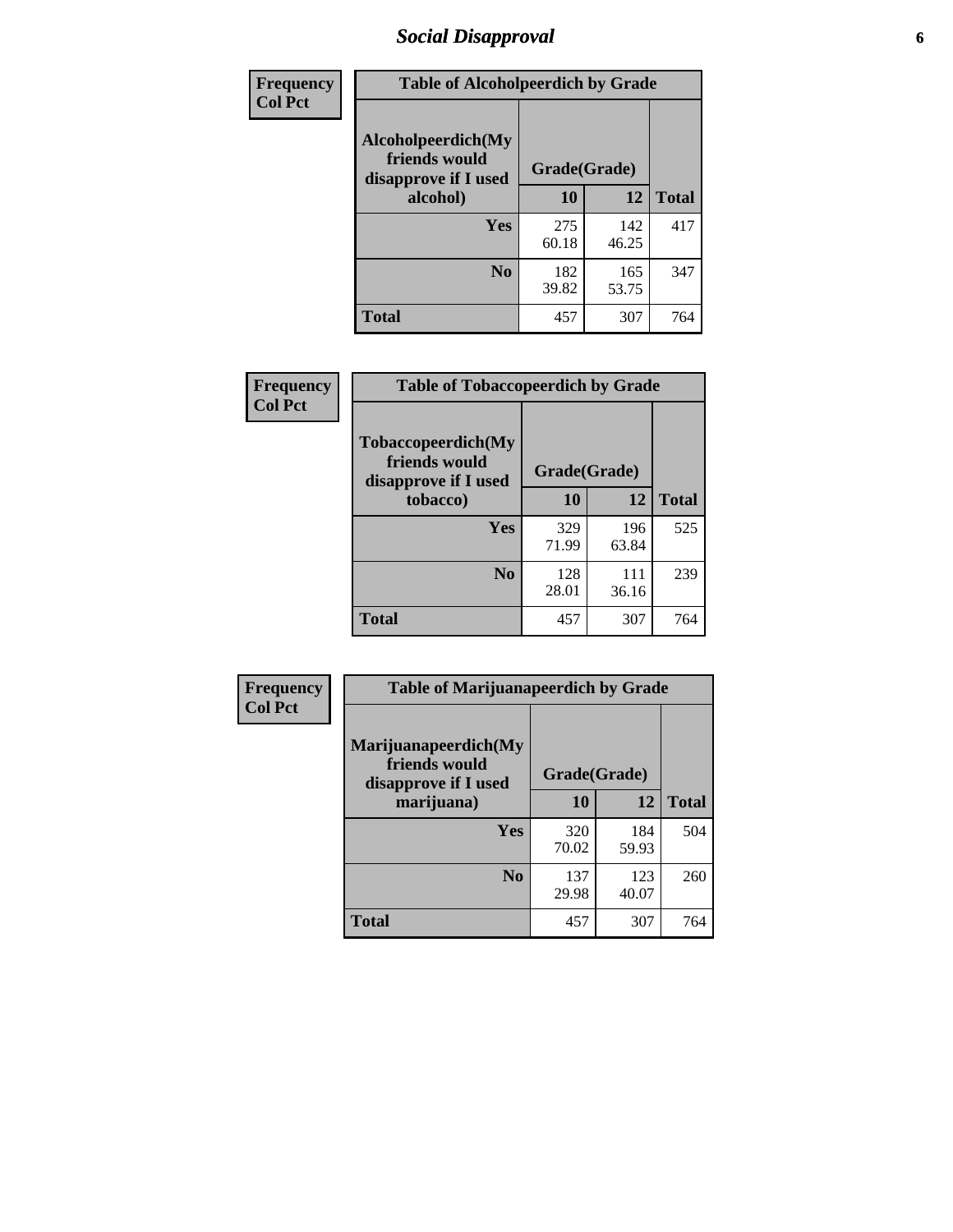# *Social Disapproval* **7**

| Frequency      | <b>Table of Otherdrugpeerdich by Grade</b>                    |              |              |              |  |  |  |  |
|----------------|---------------------------------------------------------------|--------------|--------------|--------------|--|--|--|--|
| <b>Col Pct</b> | Otherdrugpeerdich(My<br>friends would<br>disapprove if I used | Grade(Grade) |              |              |  |  |  |  |
|                | other drugs)                                                  | 10           | 12           | <b>Total</b> |  |  |  |  |
|                | <b>Yes</b>                                                    | 353<br>77.24 | 239<br>77.85 | 592          |  |  |  |  |
|                | N <sub>0</sub>                                                | 104<br>22.76 | 68<br>22.15  | 172          |  |  |  |  |
|                | <b>Total</b>                                                  | 457          | 307          | 764          |  |  |  |  |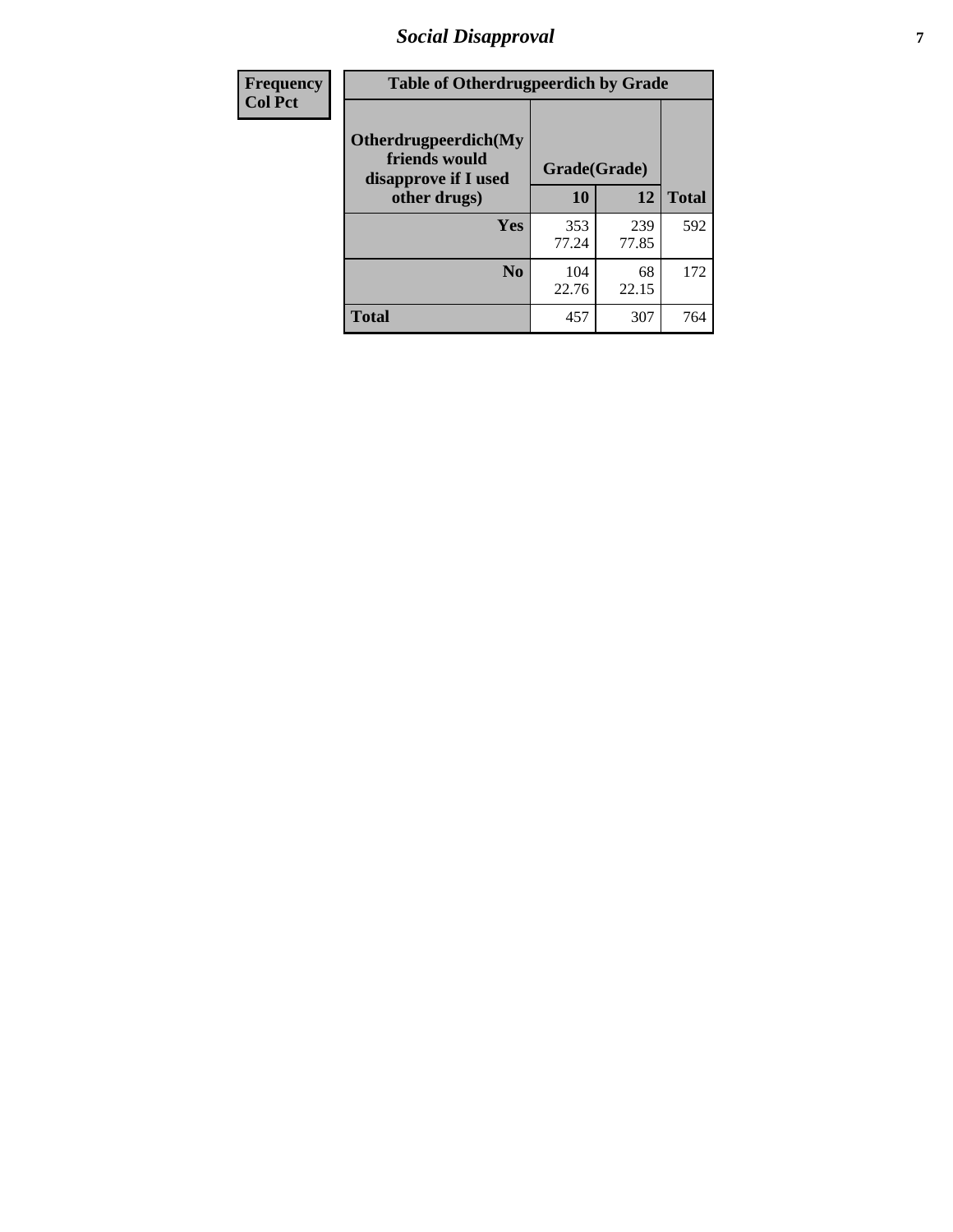#### Title IV, Part A, Schedule A **8** *Goal 2: To help ensure that all schools are safe and disciplined Baseline Data: Year 2008-2009 Student Involvement in Gang Activity*

| Frequency      | <b>Table of Gangself by Grade</b>                                                                 |                    |              |              |
|----------------|---------------------------------------------------------------------------------------------------|--------------------|--------------|--------------|
| <b>Col Pct</b> | Gangself(I<br>have<br>participated<br>in illegal<br>gang<br>activities in<br>the past 30<br>days) | Grade(Grade)<br>10 | 12           | <b>Total</b> |
|                | Yes                                                                                               | 22<br>4.81         | 14<br>4.56   | 36           |
|                | N <sub>0</sub>                                                                                    | 435<br>95.19       | 293<br>95.44 | 728          |
|                | <b>Total</b>                                                                                      | 457                | 307          | 764          |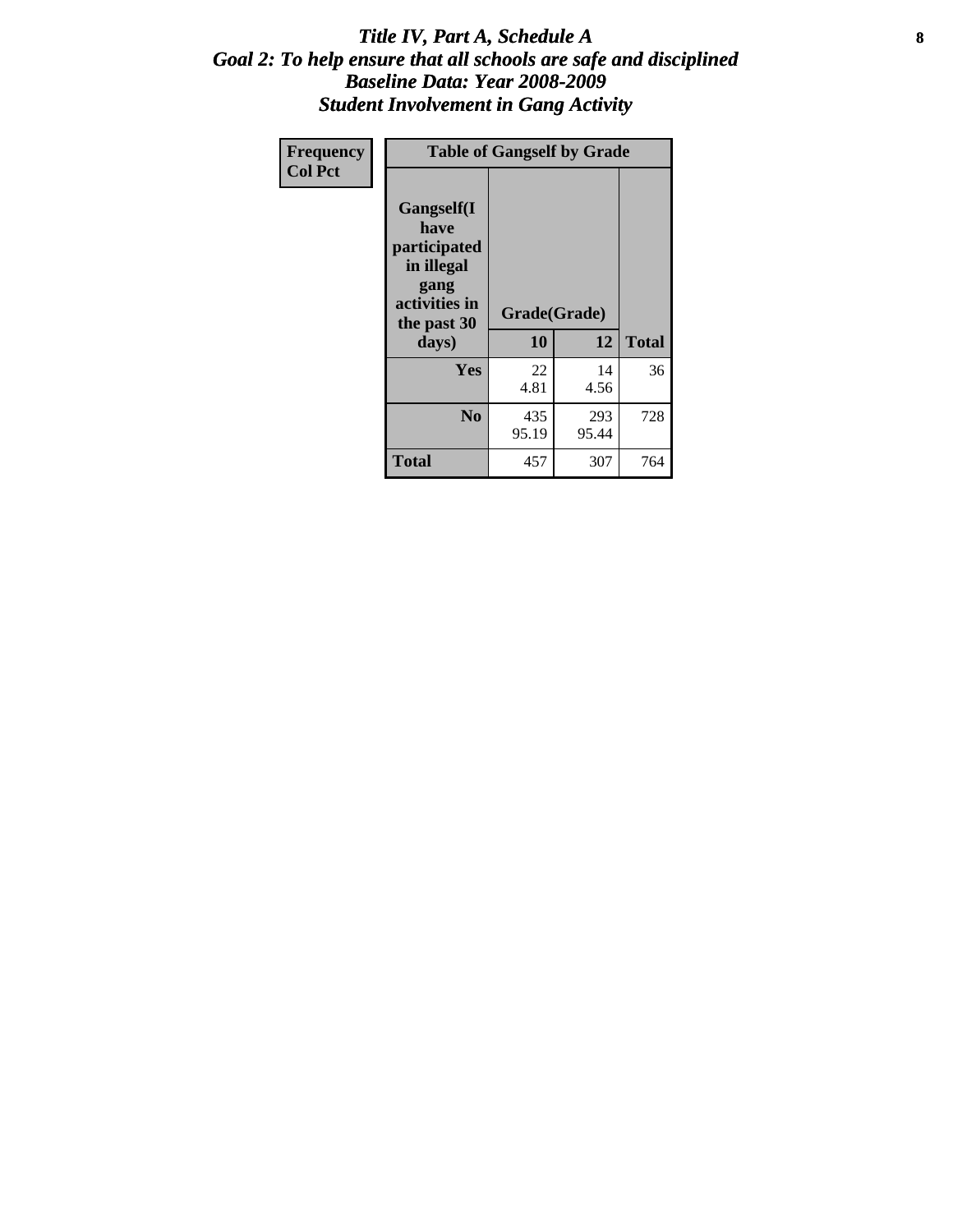# *Student Perception of School Safety* **9**

| <b>Frequency</b><br>Row Pct |
|-----------------------------|
|                             |

| <b>Table of Grade by Safeschool</b> |                                                        |                          |                             |                                    |              |  |  |
|-------------------------------------|--------------------------------------------------------|--------------------------|-----------------------------|------------------------------------|--------------|--|--|
|                                     | Safeschool (School is a place at which I feel<br>safe) |                          |                             |                                    |              |  |  |
| Grade(Grade)                        | <b>Strongly</b><br>Agree                               | <b>Somewhat</b><br>Agree | <b>Somewhat</b><br>Disagree | <b>Strongly</b><br><b>Disagree</b> | <b>Total</b> |  |  |
| 10                                  | 97<br>21.23                                            | 232<br>50.77             | 76<br>16.63                 | 52<br>11.38                        | 457          |  |  |
| 12                                  | 71<br>23.13                                            | 146<br>47.56             | 53<br>17.26                 | 37<br>12.05                        | 307          |  |  |
| <b>Total</b>                        | 168                                                    | 378                      | 129                         | 89                                 | 764          |  |  |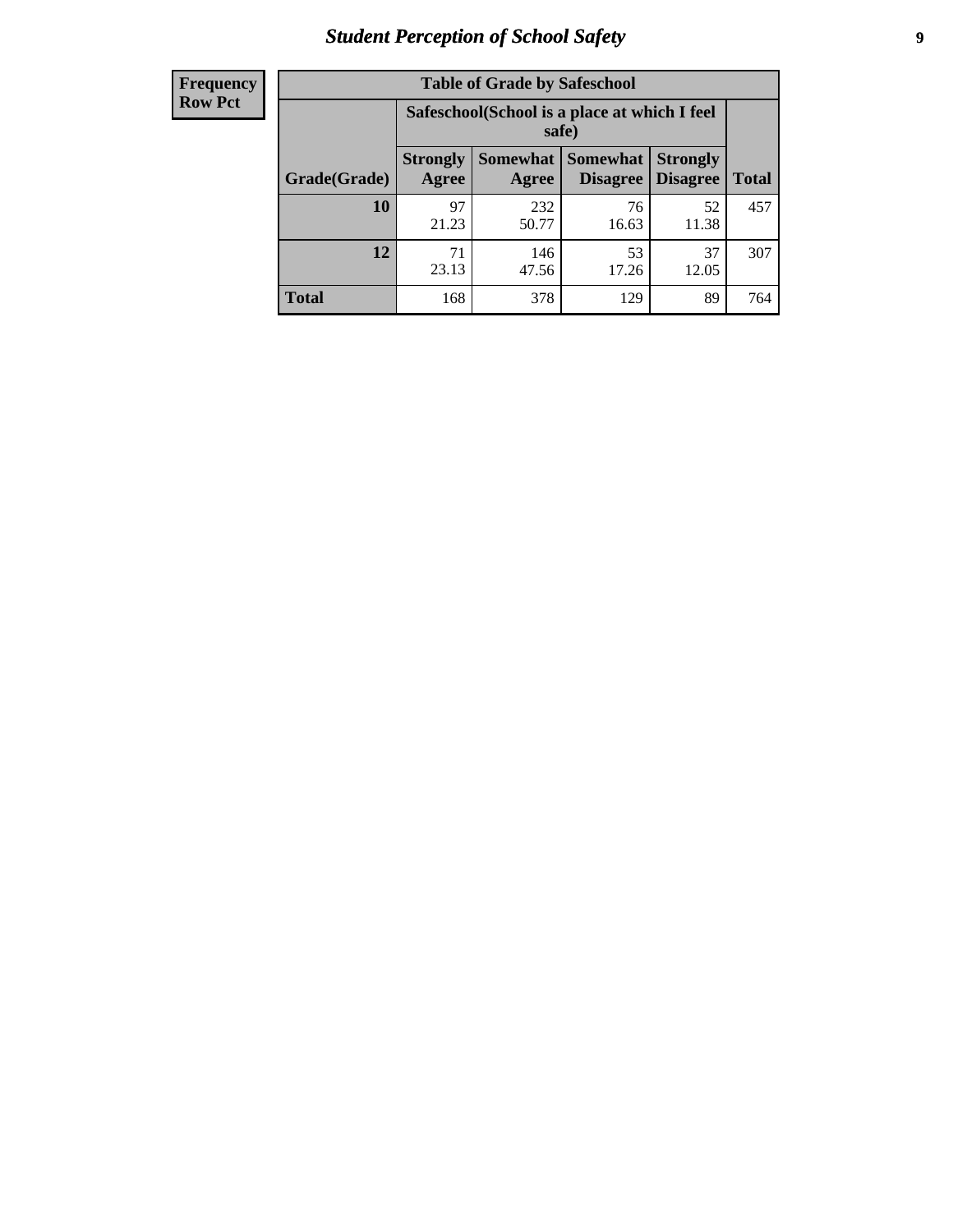### *Students Who Have Been Bullied* **10**

| <b>Frequency</b> |
|------------------|
| Row Pct          |

| <b>Table of Grade by Bullied</b> |                             |                                                                               |                              |                   |                               |                               |                   |              |
|----------------------------------|-----------------------------|-------------------------------------------------------------------------------|------------------------------|-------------------|-------------------------------|-------------------------------|-------------------|--------------|
|                                  |                             | <b>Bullied</b> (I have been bullied by other<br>students in the past 30 days) |                              |                   |                               |                               |                   |              |
| Grade(Grade)                     | $\mathbf{0}$<br><b>Days</b> | 1 or<br>2<br>days                                                             | 3 <sub>to</sub><br>5<br>days | 6 to<br>9<br>days | <b>10</b><br>to<br>19<br>days | <b>20</b><br>to<br>29<br>days | All<br>30<br>days | <b>Total</b> |
| 10                               | 411<br>89.93                | 18<br>3.94                                                                    | 3<br>0.66                    | 5<br>1.09         | 4<br>0.88                     | 7<br>1.53                     | 9<br>1.97         | 457          |
| 12                               | 283<br>92.18                | 12<br>3.91                                                                    | 0.33                         | 0.33              | $\theta$<br>0.00              | 6<br>1.95                     | 4<br>1.30         | 307          |
| <b>Total</b>                     | 694                         | 30                                                                            | 4                            | 6                 | 4                             | 13                            | 13                | 764          |

 $\blacksquare$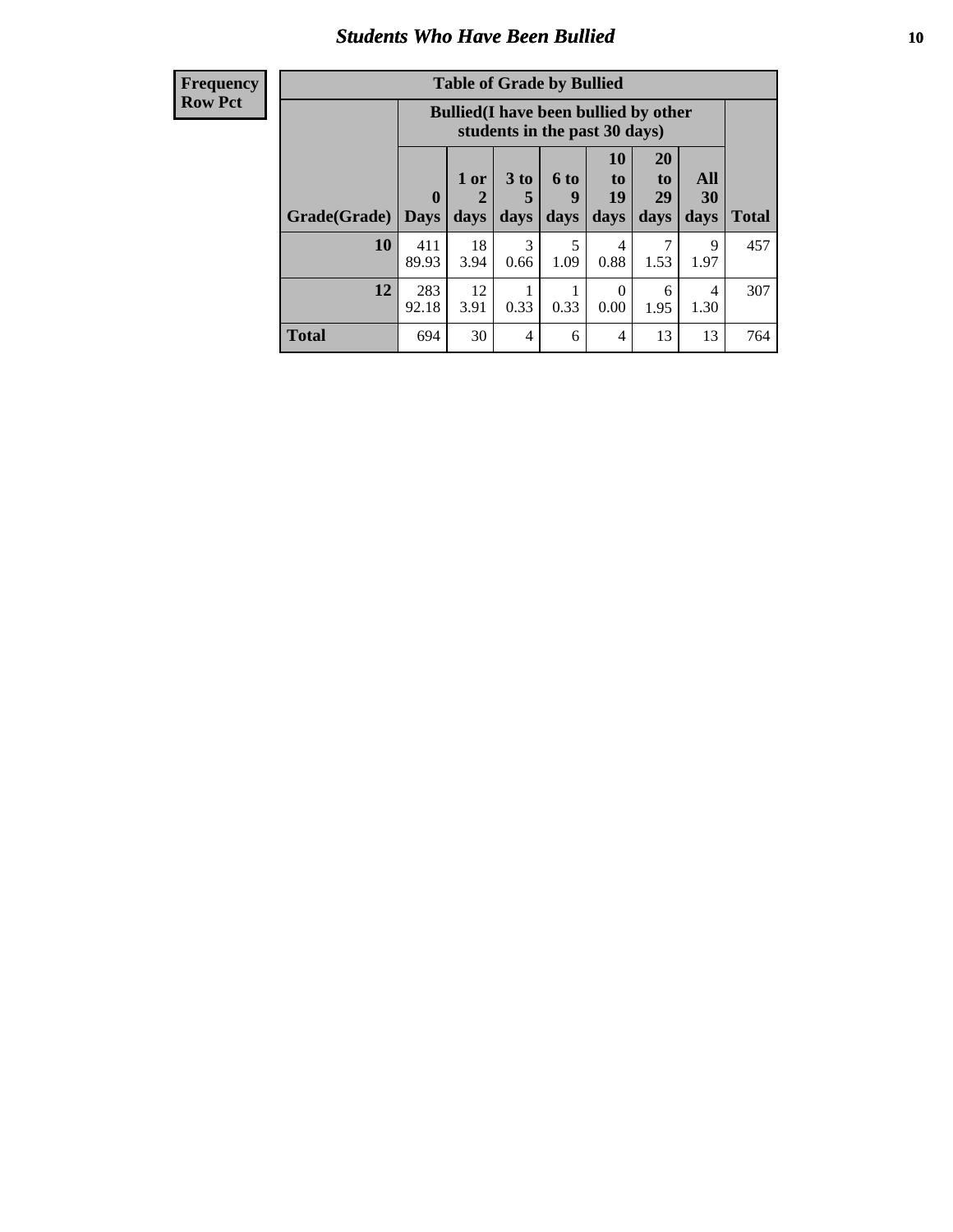### *School Climate* **11**

| <b>Frequency</b> | <b>Table of SchoolClimate1 by Grade</b> |                    |              |              |  |  |  |
|------------------|-----------------------------------------|--------------------|--------------|--------------|--|--|--|
| <b>Col Pct</b>   | SchoolClimate1(I<br>like school)        | Grade(Grade)<br>10 | 12           | <b>Total</b> |  |  |  |
|                  | <b>Strongly Agree</b>                   | 64<br>14.00        | 40<br>13.03  | 104          |  |  |  |
|                  | <b>Somewhat Agree</b>                   | 266<br>58.21       | 181<br>58.96 | 447          |  |  |  |
|                  | <b>Somewhat Disagree</b>                | 84<br>18.38        | 47<br>15.31  | 131          |  |  |  |
|                  | <b>Strongly Disagree</b>                | 43<br>9.41         | 39<br>12.70  | 82           |  |  |  |
|                  | <b>Total</b>                            | 457                | 307          | 764          |  |  |  |

| <b>Table of SchoolClimate2 by Grade</b>           |                    |              |              |  |  |
|---------------------------------------------------|--------------------|--------------|--------------|--|--|
| SchoolClimate2(I<br>feel successful at<br>school) | Grade(Grade)<br>10 | 12           | <b>Total</b> |  |  |
| <b>Strongly Agree</b>                             | 114<br>24.95       | 76<br>24.76  | 190          |  |  |
| <b>Somewhat Agree</b>                             | 270<br>59.08       | 179<br>58.31 | 449          |  |  |
| <b>Somewhat Disagree</b>                          | 49<br>10.72        | 29<br>9.45   | 78           |  |  |
| <b>Strongly Disagree</b>                          | 24<br>5.25         | 23<br>7.49   | 47           |  |  |
| <b>Total</b>                                      | 457                | 307          | 764          |  |  |

| Frequency      | <b>Table of SchoolClimate3 by Grade</b>               |              |              |              |  |  |
|----------------|-------------------------------------------------------|--------------|--------------|--------------|--|--|
| <b>Col Pct</b> | SchoolClimate3(My<br>school has high<br>standards for | Grade(Grade) |              |              |  |  |
|                | achievement)                                          | <b>10</b>    | 12           | <b>Total</b> |  |  |
|                | <b>Strongly Agree</b>                                 | 211<br>46.17 | 122<br>39.74 | 333          |  |  |
|                | <b>Somewhat Agree</b>                                 | 198<br>43.33 | 133<br>43.32 | 331          |  |  |
|                | <b>Somewhat Disagree</b>                              | 27<br>5.91   | 26<br>8.47   | 53           |  |  |
|                | <b>Strongly Disagree</b>                              | 21<br>4.60   | 26<br>8.47   | 47           |  |  |
|                | Total                                                 | 457          | 307          | 764          |  |  |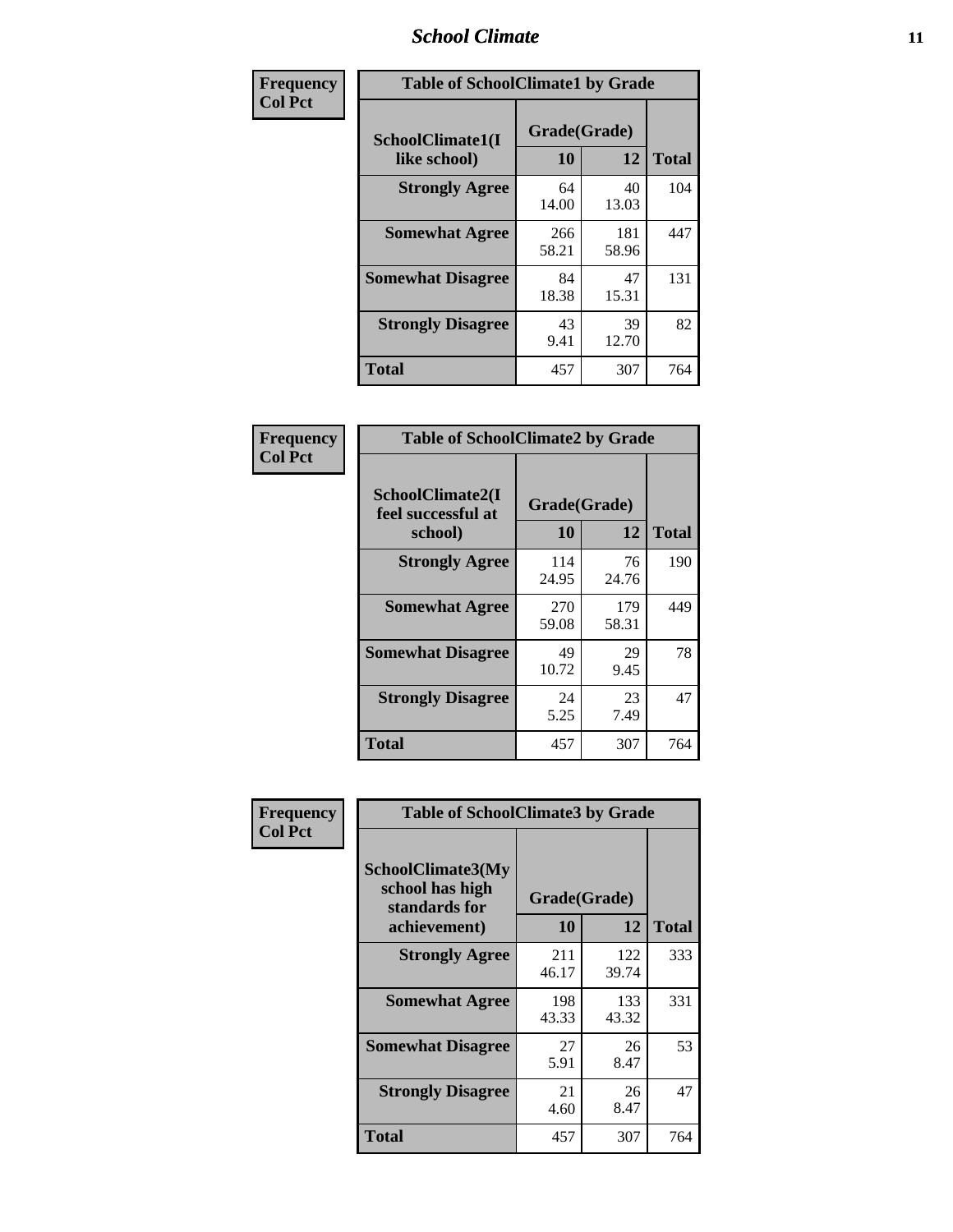### *School Climate* **12**

| Frequency      |                                                                      | <b>Table of SchoolClimate4 by Grade</b> |              |              |  |
|----------------|----------------------------------------------------------------------|-----------------------------------------|--------------|--------------|--|
| <b>Col Pct</b> | <b>SchoolClimate4(My</b><br>school sets clear<br>rules for behavior) | Grade(Grade)<br>10                      | 12           | <b>Total</b> |  |
|                | <b>Strongly Agree</b>                                                | 256<br>56.02                            | 158<br>51.47 | 414          |  |
|                | <b>Somewhat Agree</b>                                                | 160<br>35.01                            | 109<br>35.50 | 269          |  |
|                | <b>Somewhat Disagree</b>                                             | 26<br>5.69                              | 27<br>8.79   | 53           |  |
|                | <b>Strongly Disagree</b>                                             | 15<br>3.28                              | 13<br>4.23   | 28           |  |
|                | Total                                                                | 457                                     | 307          | 764          |  |

| <b>Table of SchoolClimate5 by Grade</b>                   |              |              |              |  |  |
|-----------------------------------------------------------|--------------|--------------|--------------|--|--|
| SchoolClimate5(I<br>know what to do in<br>an emergency at | Grade(Grade) |              |              |  |  |
| school)                                                   | 10           | 12           | <b>Total</b> |  |  |
| <b>Strongly Agree</b>                                     | 204<br>44.64 | 128<br>41.69 | 332          |  |  |
| <b>Somewhat Agree</b>                                     | 200<br>43.76 | 128<br>41.69 | 328          |  |  |
| <b>Somewhat Disagree</b>                                  | 36<br>7.88   | 33<br>10.75  | 69           |  |  |
| <b>Strongly Disagree</b>                                  | 17<br>3.72   | 18<br>5.86   | 35           |  |  |
| <b>Total</b>                                              | 457          | 307          | 764          |  |  |

| Frequency      | <b>Table of SchoolClimate6 by Grade</b>                  |                    |              |              |
|----------------|----------------------------------------------------------|--------------------|--------------|--------------|
| <b>Col Pct</b> | <b>SchoolClimate6(Teachers</b><br>treat me with respect) | Grade(Grade)<br>10 | 12           | <b>Total</b> |
|                | <b>Strongly Agree</b>                                    | 111<br>24.29       | 84<br>27.36  | 195          |
|                | <b>Somewhat Agree</b>                                    | 214<br>46.83       | 142<br>46.25 | 356          |
|                | <b>Somewhat Disagree</b>                                 | 94<br>20.57        | 58<br>18.89  | 152          |
|                | <b>Strongly Disagree</b>                                 | 38<br>8.32         | 23<br>7.49   | 61           |
|                | <b>Total</b>                                             | 457                | 307          | 764          |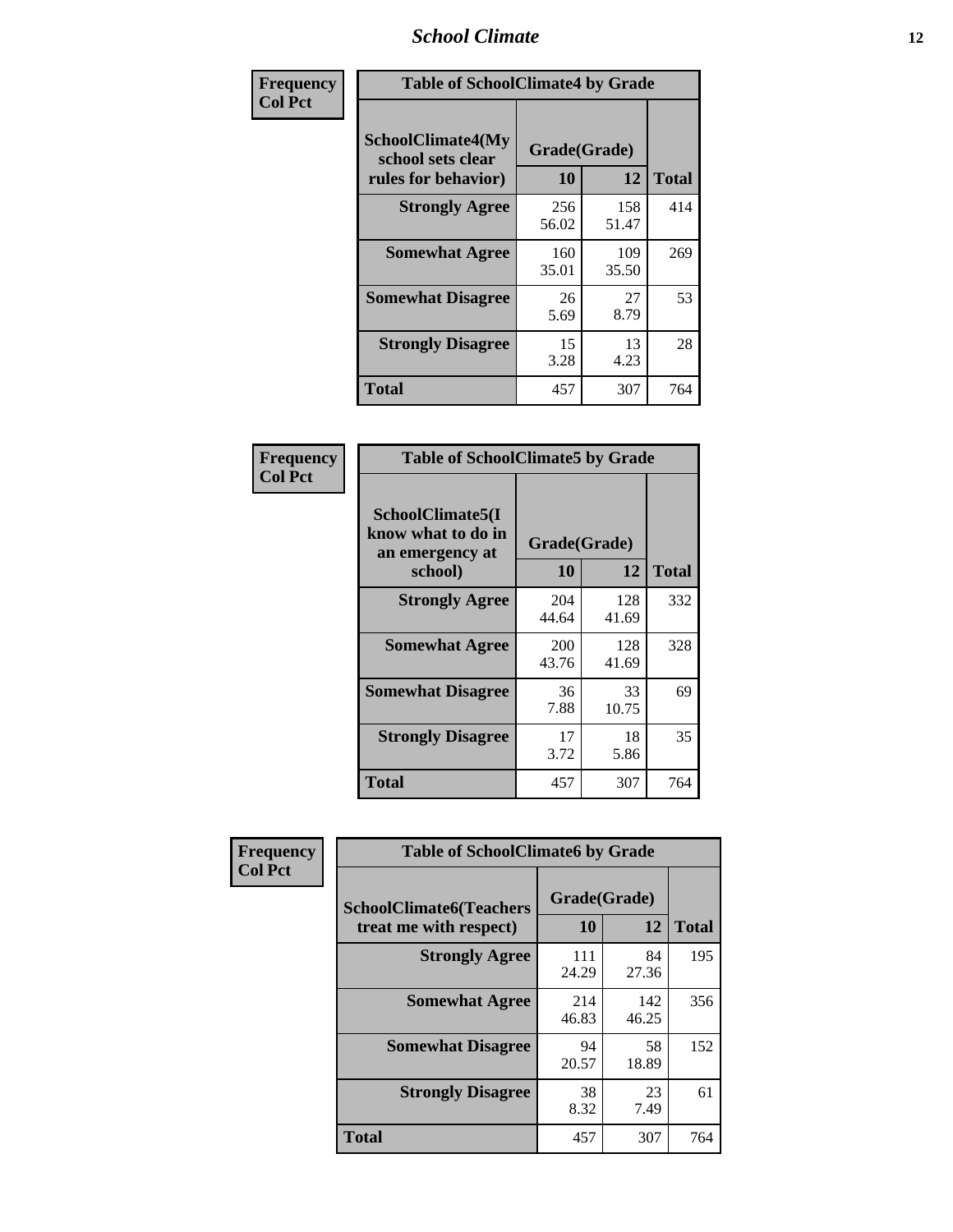### *School Climate* **13**

| Frequency      | <b>Table of SchoolClimate7 by Grade</b>                                       |                           |              |              |
|----------------|-------------------------------------------------------------------------------|---------------------------|--------------|--------------|
| <b>Col Pct</b> | <b>SchoolClimate7(Behaviors</b><br>in my class allow the<br>teacher to teach) | Grade(Grade)<br><b>10</b> | 12           | <b>Total</b> |
|                | <b>Strongly Agree</b>                                                         | 84<br>18.38               | 72<br>23.45  | 156          |
|                | <b>Somewhat Agree</b>                                                         | 230<br>50.33              | 146<br>47.56 | 376          |
|                | <b>Somewhat Disagree</b>                                                      | 103<br>22.54              | 68<br>22.15  | 171          |
|                | <b>Strongly Disagree</b>                                                      | 40<br>8.75                | 21<br>6.84   | 61           |
|                | <b>Total</b>                                                                  | 457                       | 307          | 764          |

| Frequency      | <b>Table of SchoolClimate8 by Grade</b>                                              |                    |              |              |
|----------------|--------------------------------------------------------------------------------------|--------------------|--------------|--------------|
| <b>Col Pct</b> | <b>SchoolClimate8(Students</b><br>are frequently<br>recognized for good<br>behavior) | Grade(Grade)<br>10 | 12           | <b>Total</b> |
|                | <b>Strongly Agree</b>                                                                | 59<br>12.91        | 57<br>18.57  | 116          |
|                | <b>Somewhat Agree</b>                                                                | 214<br>46.83       | 140<br>45.60 | 354          |
|                | <b>Somewhat Disagree</b>                                                             | 124<br>27.13       | 66<br>21.50  | 190          |
|                | <b>Strongly Disagree</b>                                                             | 60<br>13.13        | 44<br>14.33  | 104          |
|                | <b>Total</b>                                                                         | 457                | 307          | 764          |

| Frequency      | <b>Table of SchoolClimate9 by Grade</b>                                           |                    |              |              |
|----------------|-----------------------------------------------------------------------------------|--------------------|--------------|--------------|
| <b>Col Pct</b> | SchoolClimate9(School<br>counselor would be<br>helpful if I needed<br>assistance) | Grade(Grade)<br>10 | 12           | <b>Total</b> |
|                | <b>Strongly Agree</b>                                                             | 156<br>34.14       | 142<br>46.25 | 298          |
|                | <b>Somewhat Agree</b>                                                             | 185<br>40.48       | 110<br>35.83 | 295          |
|                | <b>Somewhat Disagree</b>                                                          | 70<br>15.32        | 31<br>10.10  | 101          |
|                | <b>Strongly Disagree</b>                                                          | 46<br>10.07        | 24<br>7.82   | 70           |
|                | <b>Total</b>                                                                      | 457                | 307          | 764          |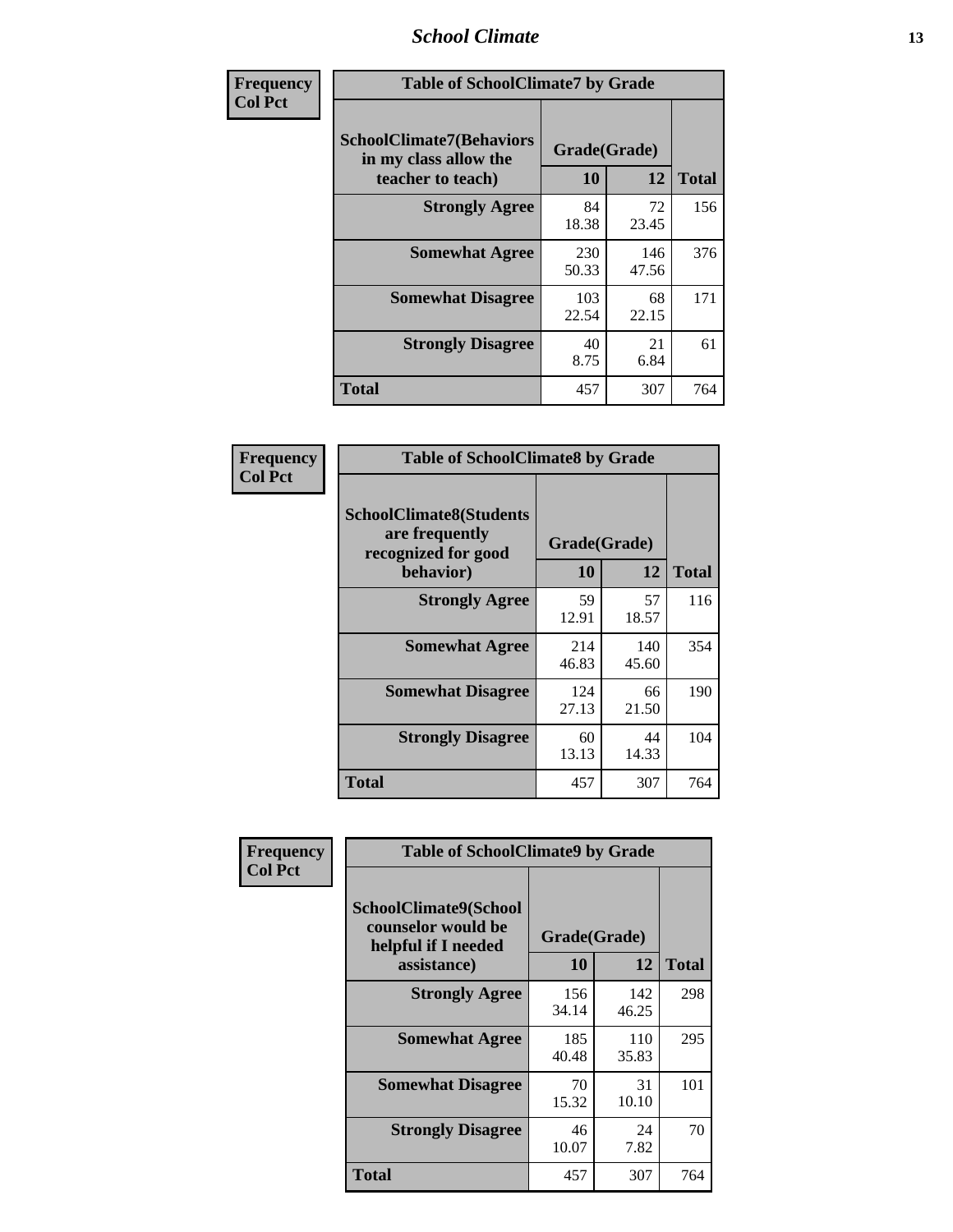### *Reasons for Dropping Out* **14**

| Frequency      |                                                                          | <b>Table of Dropoutreason by Grade</b> |              |              |  |
|----------------|--------------------------------------------------------------------------|----------------------------------------|--------------|--------------|--|
| <b>Col Pct</b> | Dropoutreason(If<br>I dropped out the<br>reason would<br>most likely be) | Grade(Grade)<br>10                     | 12           | <b>Total</b> |  |
|                | <b>Won't Drop out</b>                                                    | 295<br>64.55                           | 173<br>56.35 | 468          |  |
|                | <b>Bored</b>                                                             | 71<br>15.54                            | 47<br>15.31  | 118          |  |
|                | <b>Family Reasons</b>                                                    | 27<br>5.91                             | 23<br>7.49   | 50           |  |
|                | <b>Being Bullied</b>                                                     | 10<br>2.19                             | 8<br>2.61    | 18           |  |
|                | <b>Other</b>                                                             | 54<br>11.82                            | 56<br>18.24  | 110          |  |
|                | <b>Total</b>                                                             | 457                                    | 307          | 764          |  |

| Frequency      | <b>Table of Dropout by Grade</b>                                       |                    |              |              |  |
|----------------|------------------------------------------------------------------------|--------------------|--------------|--------------|--|
| <b>Col Pct</b> | Dropout(I<br>have<br>thought<br>about<br>dropping<br>out of<br>school) | Grade(Grade)<br>10 | 12           | <b>Total</b> |  |
|                | Yes                                                                    | 106<br>23.19       | 70<br>22.80  | 176          |  |
|                | N <sub>0</sub>                                                         | 351<br>76.81       | 237<br>77.20 | 588          |  |
|                | <b>Total</b>                                                           | 457                | 307          | 764          |  |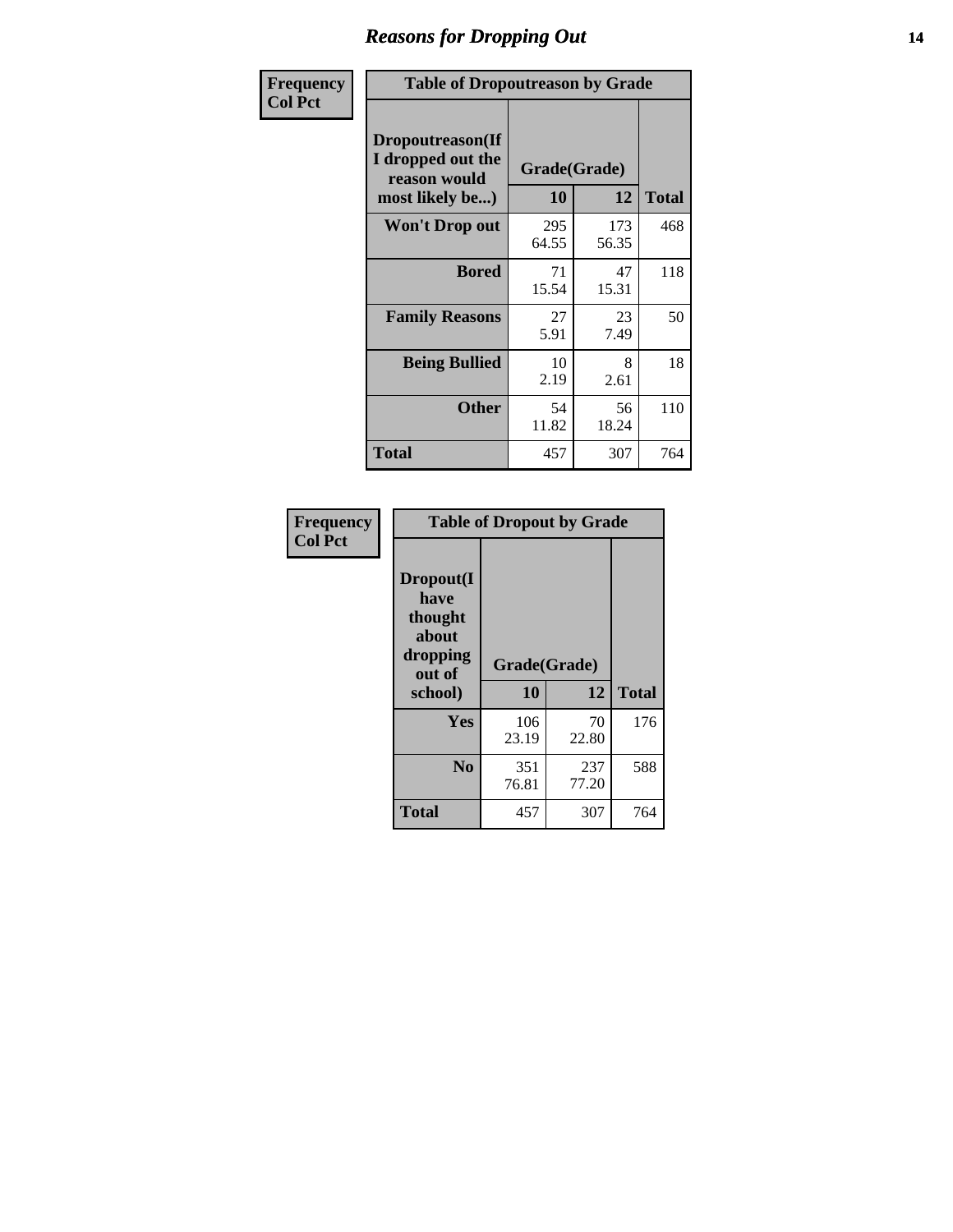*School Safety* **15**

| Frequency      | <b>Table of Gangself by Grade</b>                                                                 |                    |              |              |
|----------------|---------------------------------------------------------------------------------------------------|--------------------|--------------|--------------|
| <b>Col Pct</b> | Gangself(I<br>have<br>participated<br>in illegal<br>gang<br>activities in<br>the past 30<br>days) | Grade(Grade)<br>10 | 12           | <b>Total</b> |
|                | Yes                                                                                               | 22<br>4.81         | 14<br>4.56   | 36           |
|                | N <sub>0</sub>                                                                                    | 435<br>95.19       | 293<br>95.44 | 728          |
|                | <b>Total</b>                                                                                      | 457                | 307          | 764          |

| Frequency<br><b>Col Pct</b> | <b>Table of Gangpeers by Grade</b>                                                                                             |                    |              |              |
|-----------------------------|--------------------------------------------------------------------------------------------------------------------------------|--------------------|--------------|--------------|
|                             | <b>Gangpeers</b> (I<br>have friends<br>who have<br>participated<br>in illegal<br>gang<br>activities in<br>the past 30<br>days) | Grade(Grade)<br>10 | 12           | <b>Total</b> |
|                             | Yes                                                                                                                            | 101<br>22.10       | 43<br>14.01  | 144          |
|                             | N <sub>0</sub>                                                                                                                 | 356<br>77.90       | 264<br>85.99 | 620          |
|                             | <b>Total</b>                                                                                                                   | 457                | 307          | 764          |

| Frequency      | <b>Table of Pickedon by Grade</b>                                   |              |             |              |  |  |  |  |
|----------------|---------------------------------------------------------------------|--------------|-------------|--------------|--|--|--|--|
| <b>Col Pct</b> | <b>Pickedon</b> (I have<br>been picked on or<br>teased at school in | Grade(Grade) |             |              |  |  |  |  |
|                | the past 30 days)                                                   | 10           | 12          | <b>Total</b> |  |  |  |  |
|                | <b>Strongly Agree</b>                                               | 32<br>7.00   | 20<br>6.51  | 52           |  |  |  |  |
|                | <b>Somewhat Agree</b>                                               | 63<br>13.79  | 35<br>11.40 | 98           |  |  |  |  |
|                | <b>Somewhat Disagree</b>                                            | 93<br>20.35  | 45<br>14.66 | 138          |  |  |  |  |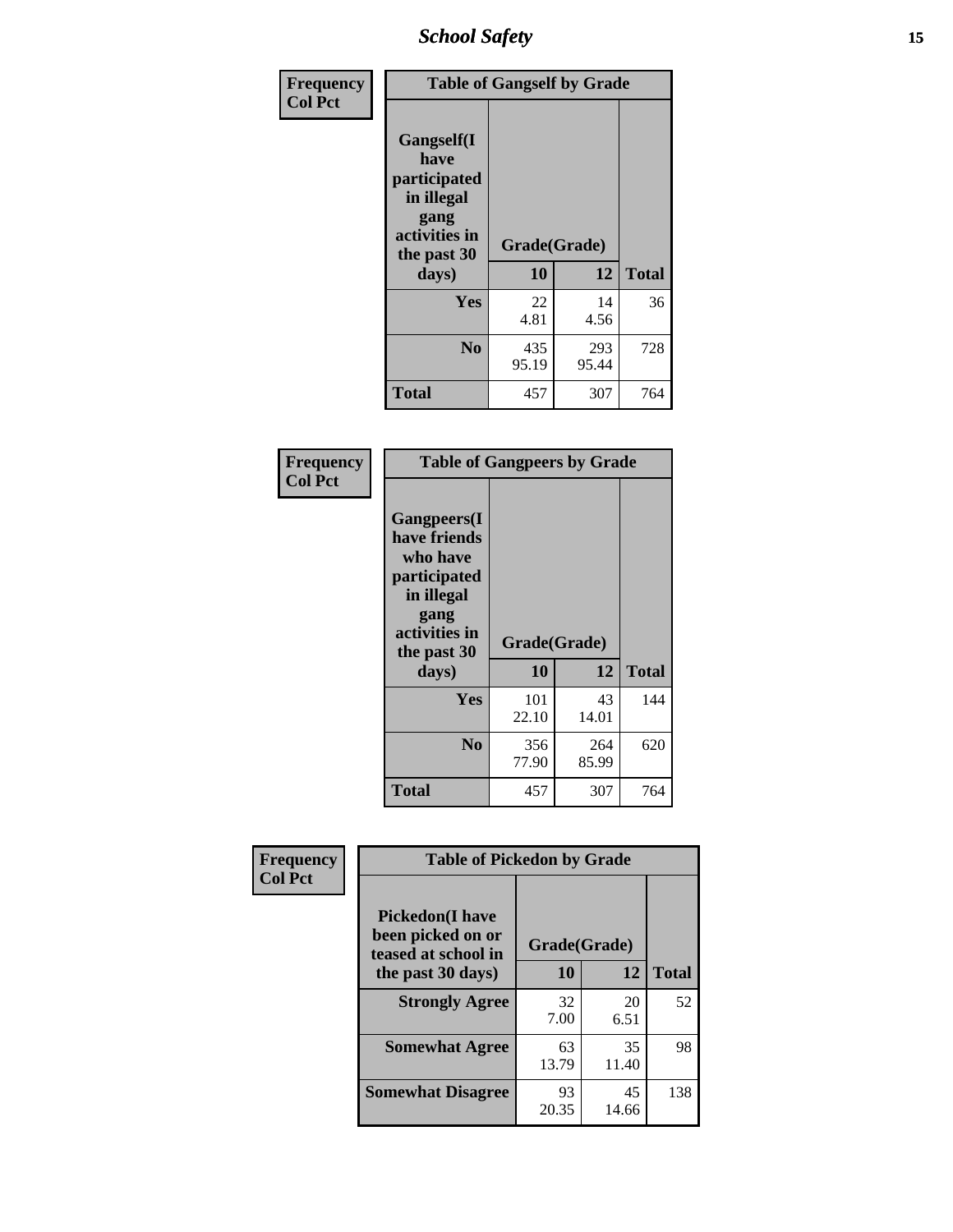# *School Safety* **16**

| <b>Frequency</b> |                                                                                         | <b>Table of Pickedon by Grade</b> |              |              |  |  |  |  |  |  |  |
|------------------|-----------------------------------------------------------------------------------------|-----------------------------------|--------------|--------------|--|--|--|--|--|--|--|
| <b>Col Pct</b>   | <b>Pickedon(I have</b><br>been picked on or<br>teased at school in<br>the past 30 days) | Grade(Grade)<br>10                | 12           | <b>Total</b> |  |  |  |  |  |  |  |
|                  | <b>Strongly Disagree</b>                                                                | 269<br>58.86                      | 207<br>67.43 | 476          |  |  |  |  |  |  |  |
|                  | Total                                                                                   | 457                               | 307          | 764          |  |  |  |  |  |  |  |

| Frequency      | <b>Table of Safeschool by Grade</b>                      |                    |              |              |  |  |  |  |  |  |
|----------------|----------------------------------------------------------|--------------------|--------------|--------------|--|--|--|--|--|--|
| <b>Col Pct</b> | Safeschool(School<br>is a place at which I<br>feel safe) | Grade(Grade)<br>10 | 12           | <b>Total</b> |  |  |  |  |  |  |
|                | <b>Strongly Agree</b>                                    | 97<br>21.23        | 71<br>23.13  | 168          |  |  |  |  |  |  |
|                | <b>Somewhat Agree</b>                                    | 232<br>50.77       | 146<br>47.56 | 378          |  |  |  |  |  |  |
|                | <b>Somewhat Disagree</b>                                 | 76<br>16.63        | 53<br>17.26  | 129          |  |  |  |  |  |  |
|                | <b>Strongly Disagree</b>                                 | 52<br>11.38        | 37<br>12.05  | 89           |  |  |  |  |  |  |
|                | <b>Total</b>                                             | 457                | 307          | 764          |  |  |  |  |  |  |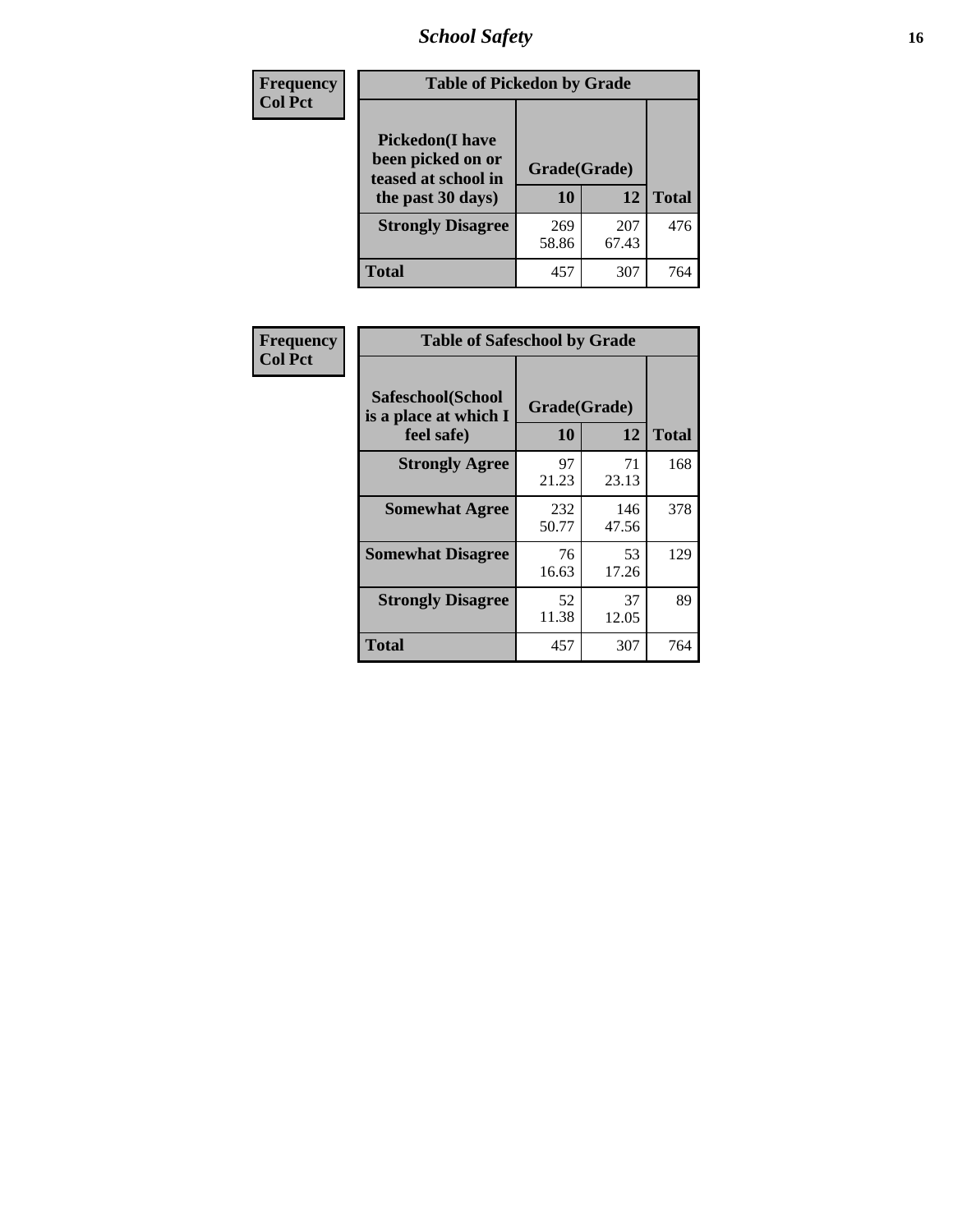*School Safety* **17**

| <b>Table of Grade by Bullied</b> |                                                                                   |                                                                                                                                                                     |           |           |           |      |           |     |  |  |  |  |
|----------------------------------|-----------------------------------------------------------------------------------|---------------------------------------------------------------------------------------------------------------------------------------------------------------------|-----------|-----------|-----------|------|-----------|-----|--|--|--|--|
|                                  |                                                                                   | <b>Bullied</b> (I have been bullied by other<br>students in the past 30 days)                                                                                       |           |           |           |      |           |     |  |  |  |  |
| <b>Grade</b> (Grade)   Days      | $\mathbf{0}$                                                                      | <b>20</b><br>10<br>3 <sub>to</sub><br>All<br>$1$ or<br>6 to<br>to<br>to<br>19<br>29<br>30<br>9<br>5<br><b>Total</b><br>days<br>days<br>days<br>days<br>days<br>days |           |           |           |      |           |     |  |  |  |  |
| 10                               | 411<br>89.93                                                                      | 18<br>3.94                                                                                                                                                          | 3<br>0.66 | 5<br>1.09 | 4<br>0.88 | 1.53 | Q<br>1.97 | 457 |  |  |  |  |
| 12                               | 283<br>12<br>0<br>4<br>6<br>3.91<br>0.33<br>92.18<br>0.33<br>0.00<br>1.30<br>1.95 |                                                                                                                                                                     |           |           |           |      |           |     |  |  |  |  |
| <b>Total</b>                     | 694                                                                               | 30                                                                                                                                                                  | 4         | 6         | 4         | 13   | 13        | 764 |  |  |  |  |

| Frequency      |              |                    |              |                         |                   | <b>Table of Grade by Bulliedothers</b>             |                               |                   |              |
|----------------|--------------|--------------------|--------------|-------------------------|-------------------|----------------------------------------------------|-------------------------------|-------------------|--------------|
| <b>Row Pct</b> |              |                    |              |                         | $30 \text{ days}$ | <b>Bulliedothers</b> (I bullied others in the past |                               |                   |              |
|                | Grade(Grade) | $\bf{0}$<br>  Days | 1 or<br>days | 3 <sub>to</sub><br>days | 6 to<br>9<br>days | <b>10</b><br>to<br>19<br>days                      | <b>20</b><br>to<br>29<br>days | All<br>30<br>days | <b>Total</b> |
|                | 10           | 415<br>90.81       | 14<br>3.06   | 6<br>1.31               | 3<br>0.66         | 8<br>1.75                                          | 1.09                          | 6<br>1.31         | 457          |
|                | 12           | 287<br>93.49       | 7<br>2.28    | 2<br>0.65               | 0.33              | $\Omega$<br>0.00                                   | 8<br>2.61                     | 2<br>0.65         | 307          |
|                | <b>Total</b> | 702                | 21           | 8                       | 4                 | 8                                                  | 13                            | 8                 | 764          |

| Frequency      |                     |              |                        | <b>Table of Grade by Weaponschool</b>                              |                             |                  |                       |           |              |
|----------------|---------------------|--------------|------------------------|--------------------------------------------------------------------|-----------------------------|------------------|-----------------------|-----------|--------------|
| <b>Row Pct</b> |                     |              |                        | Weaponschool (I brought a weapon to<br>school in the past 30 days) |                             |                  |                       |           |              |
|                |                     | $\mathbf{0}$ | $1$ or                 | 3 <sub>to</sub>                                                    | 6 to<br>9                   | 10<br>to<br>19   | <b>20</b><br>to<br>29 | All<br>30 |              |
|                | Grade(Grade)   Days |              | days                   | days                                                               | days                        | days             | days                  | days      | <b>Total</b> |
|                | 10                  | 443<br>96.94 | $\mathfrak{D}$<br>0.44 | 0<br>0.00                                                          | $\mathcal{D}$<br>0.44       | 2<br>0.44        | 3<br>0.66             | 5<br>1.09 | 457          |
|                | 12                  | 293<br>95.44 | $\mathfrak{D}$<br>0.65 | 0.33                                                               | $\Omega$<br>0.00            | $\Omega$<br>0.00 | 6<br>1.95             | 5<br>1.63 | 307          |
|                | <b>Total</b>        | 736          | $\overline{4}$         |                                                                    | $\mathcal{D}_{\mathcal{A}}$ | $\mathfrak{D}$   | 9                     | 10        | 764          |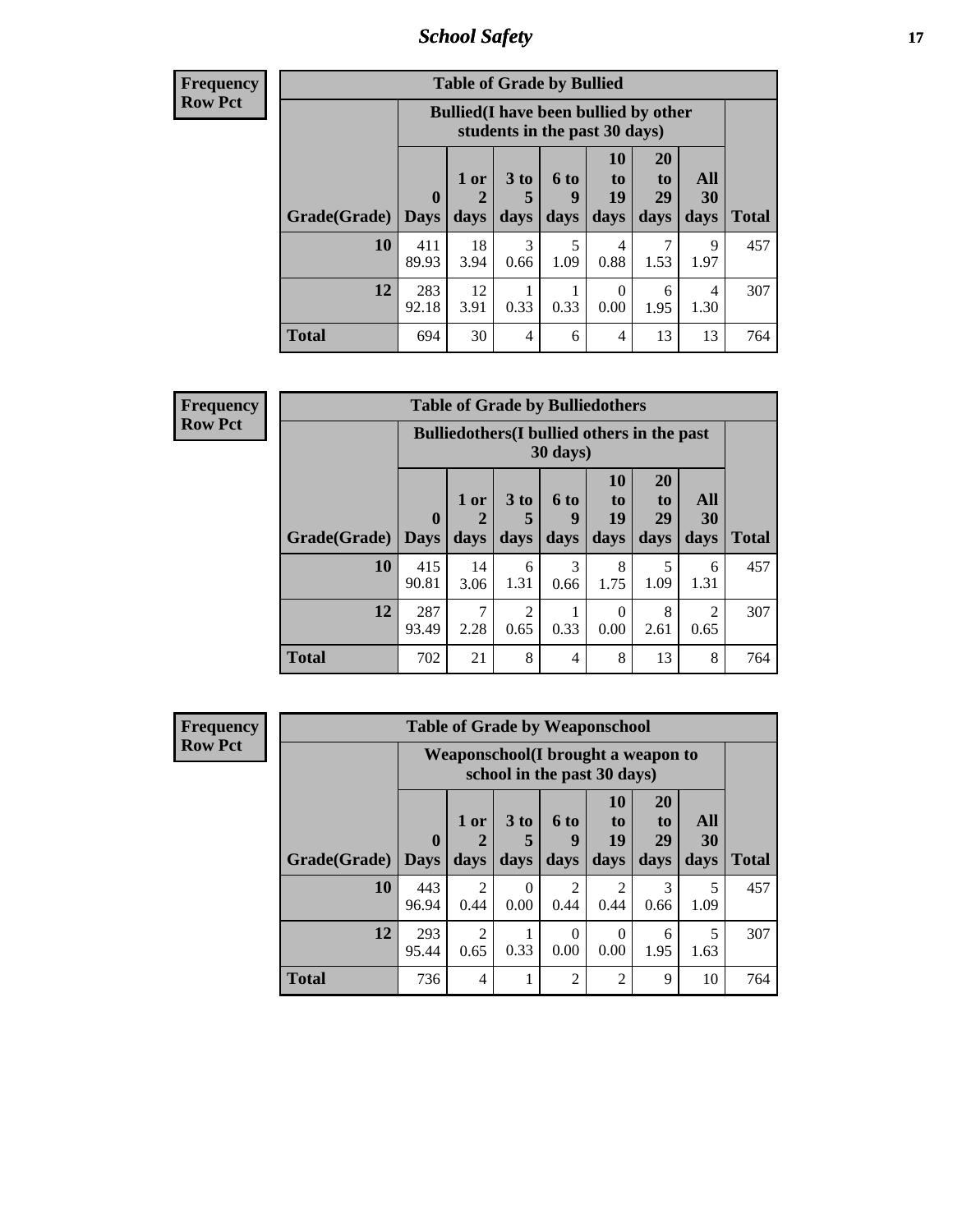*School Safety* **18**

| <b>Frequency</b> |              | <b>Table of Grade by Absentunsafe</b>                                |                   |                        |                        |                   |              |
|------------------|--------------|----------------------------------------------------------------------|-------------------|------------------------|------------------------|-------------------|--------------|
| <b>Row Pct</b>   |              | <b>Absentunsafe(I have missed</b><br>school because I felt unsafe in |                   |                        |                        |                   |              |
|                  | Grade(Grade) | 0<br><b>Days</b>                                                     | 1 or<br>2<br>days | 10<br>to<br>19<br>days | 20<br>to<br>29<br>days | All<br>30<br>days | <b>Total</b> |
|                  | 10           | 441<br>96.50                                                         | 4<br>0.88         | $\mathcal{D}$<br>0.44  | 4<br>0.88              | 6<br>1.31         | 457          |
|                  | 12           | 293<br>95.44                                                         | 4<br>1.30         | 0<br>0.00              | 3<br>0.98              | 7<br>2.28         | 307          |
|                  | Total        | 734                                                                  | 8                 | $\overline{2}$         | 7                      | 13                | 764          |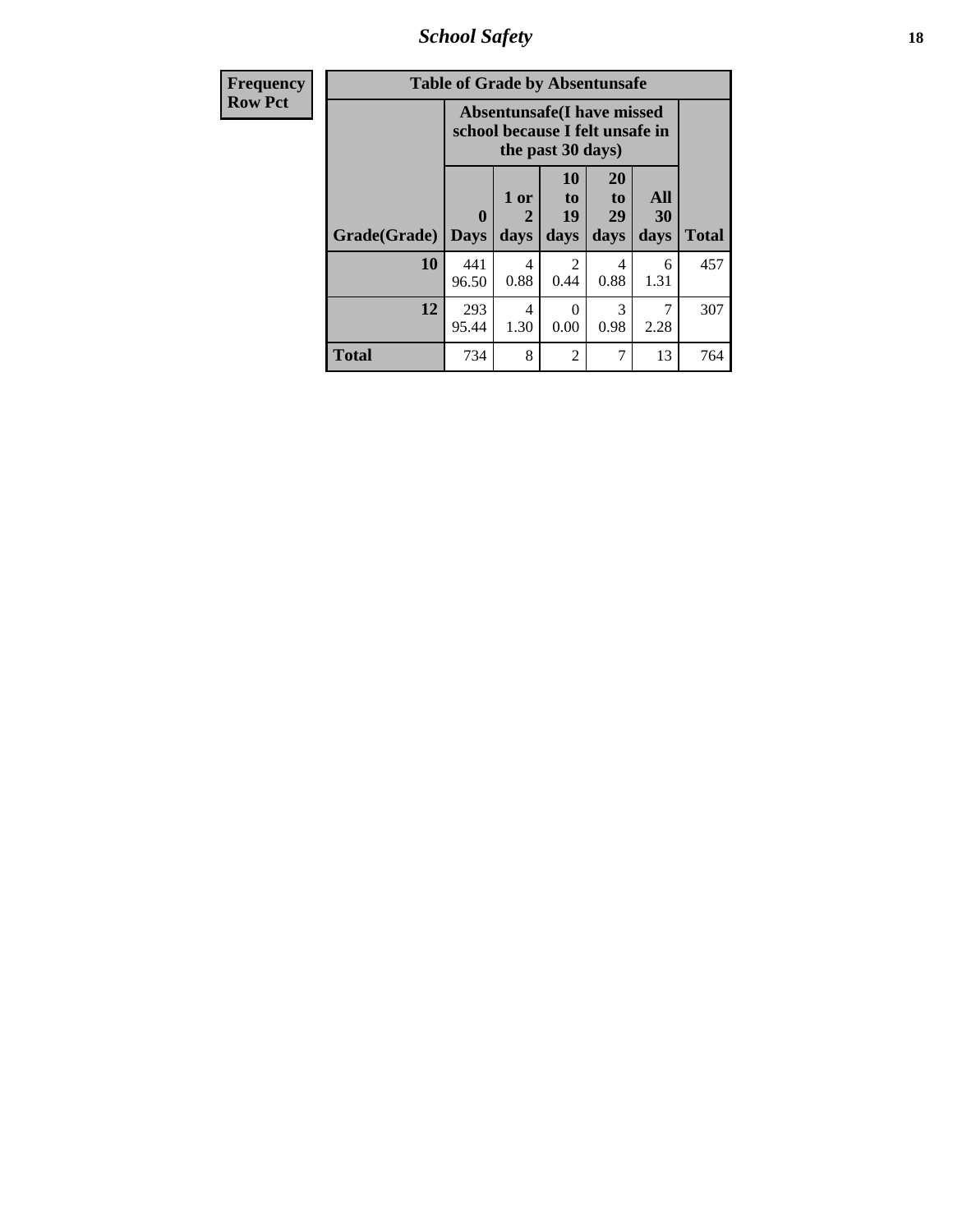# *Drug Use During Last 30 Days* **19**

#### **Frequency Row Pct**

| <b>Table of Grade by Alcohol</b> |                                 |                                    |                 |                 |                 |                   |              |              |  |  |  |  |  |
|----------------------------------|---------------------------------|------------------------------------|-----------------|-----------------|-----------------|-------------------|--------------|--------------|--|--|--|--|--|
|                                  |                                 | Alcohol(Alcohol use, past 30 days) |                 |                 |                 |                   |              |              |  |  |  |  |  |
| Grade(Grade)                     | <b>Did</b><br>not<br><b>use</b> | $1 - 2$<br>days                    | $3 - 5$<br>days | $6 - 9$<br>days | $10-19$<br>days | $20 - 29$<br>days | Every<br>day | <b>Total</b> |  |  |  |  |  |
| 10                               | 378<br>82.71                    | 32<br>7.00                         | 17<br>3.72      | 5<br>1.09       | 10<br>2.19      | 12<br>2.63        | 3<br>0.66    | 457          |  |  |  |  |  |
| 12                               | 227<br>73.94                    | 30<br>9.77                         | 17<br>5.54      | 10<br>3.26      | 9<br>2.93       | 8<br>2.61         | 6<br>1.95    | 307          |  |  |  |  |  |
| <b>Total</b>                     | 605                             | 62                                 | 34              | 15              | 19              | 20                | 9            | 764          |  |  |  |  |  |

#### **Frequency Row Pct**

| <b>Table of Grade by Cigarettes</b> |                                 |                                                                                                                         |   |   |    |    |    |     |  |  |  |  |  |
|-------------------------------------|---------------------------------|-------------------------------------------------------------------------------------------------------------------------|---|---|----|----|----|-----|--|--|--|--|--|
|                                     |                                 | <b>Cigarettes</b> (Smoking tobacco use,<br>past 30 days)                                                                |   |   |    |    |    |     |  |  |  |  |  |
| Grade(Grade)                        | <b>Did</b><br>not<br><b>use</b> | $6-9$<br>$10-19$<br>20-29<br>$3 - 5$<br>$1 - 2$<br>Every<br><b>Total</b><br>days<br>days<br>days<br>days<br>day<br>days |   |   |    |    |    |     |  |  |  |  |  |
| 10                                  | 409<br>89.50                    | 18<br>2<br>5<br>9<br>10<br>4<br>0.88<br>1.09<br>0.44<br>1.97<br>2.19<br>3.94                                            |   |   |    |    |    |     |  |  |  |  |  |
| 12                                  | 259<br>84.36                    | 3<br>7<br>12<br>8<br>14<br>4<br>0.98<br>1.30<br>2.28<br>3.91<br>4.56<br>2.61                                            |   |   |    |    |    |     |  |  |  |  |  |
| <b>Total</b>                        | 668                             | 30                                                                                                                      | 8 | 5 | 12 | 17 | 24 | 764 |  |  |  |  |  |

**Frequency Row Pct**

| <b>Table of Grade by Smokeless</b> |                                                                                                                                                                         |                                                                        |   |   |   |    |   |     |  |  |  |  |  |
|------------------------------------|-------------------------------------------------------------------------------------------------------------------------------------------------------------------------|------------------------------------------------------------------------|---|---|---|----|---|-----|--|--|--|--|--|
|                                    |                                                                                                                                                                         | <b>Smokeless</b> (Chewing tobacco use,<br>past 30 days)                |   |   |   |    |   |     |  |  |  |  |  |
| Grade(Grade)                       | <b>Did</b><br>$10-19$<br>$6 - 9$<br>$3 - 5$<br>$20 - 29$<br>$1 - 2$<br><b>Every</b><br>not<br><b>Total</b><br>days<br>days<br>day<br>days<br>days<br>days<br><b>use</b> |                                                                        |   |   |   |    |   |     |  |  |  |  |  |
| 10                                 | 429<br>93.87                                                                                                                                                            | 3<br>3<br>9<br>2<br>10<br>0.22<br>1.97<br>2.19<br>0.44<br>0.66<br>0.66 |   |   |   |    |   |     |  |  |  |  |  |
| 12                                 | 282<br>91.86                                                                                                                                                            | 3<br>2<br>9<br>4<br>6<br>0.98<br>0.33<br>0.65<br>1.30<br>2.93<br>1.95  |   |   |   |    |   |     |  |  |  |  |  |
| <b>Total</b>                       | 711                                                                                                                                                                     | 12                                                                     | 4 | 3 | 6 | 19 | 9 | 764 |  |  |  |  |  |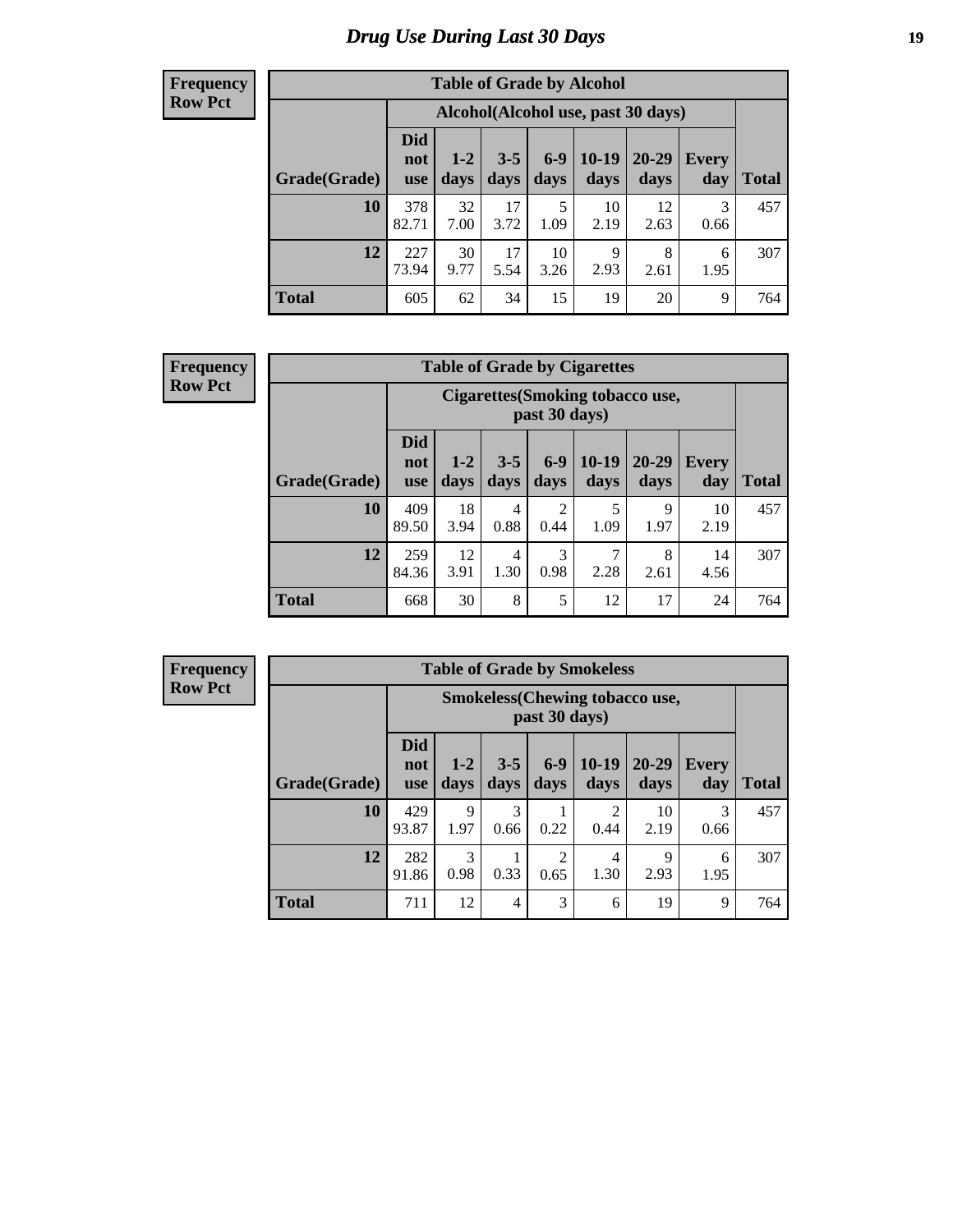Г

| <b>Table of Grade by Marijuana</b> |                                 |                                                                                                                       |           |                |           |           |           |     |  |  |  |  |  |
|------------------------------------|---------------------------------|-----------------------------------------------------------------------------------------------------------------------|-----------|----------------|-----------|-----------|-----------|-----|--|--|--|--|--|
|                                    |                                 | Marijuana (Marijuana use, past 30 days)                                                                               |           |                |           |           |           |     |  |  |  |  |  |
| Grade(Grade)                       | <b>Did</b><br>not<br><b>use</b> | $6-9$<br>$10-19$<br>20-29<br>$3 - 5$<br>$1-2$<br>Every<br>days<br>days<br>days<br><b>Total</b><br>days<br>day<br>days |           |                |           |           |           |     |  |  |  |  |  |
| 10                                 | 419<br>91.68                    | 11<br>2.41                                                                                                            | 7<br>1.53 | 3<br>0.66      | 4<br>0.88 | 6<br>1.31 | 7<br>1.53 | 457 |  |  |  |  |  |
| 12                                 | 270<br>87.95                    | 9<br>2.93                                                                                                             | 5<br>1.63 | 4<br>1.30      | 6<br>1.95 | 7<br>2.28 | 6<br>1.95 | 307 |  |  |  |  |  |
| <b>Total</b>                       | 689                             | 20                                                                                                                    | 12        | $\overline{7}$ | 10        | 13        | 13        | 764 |  |  |  |  |  |

| <b>Frequency</b> |              | <b>Table of Grade by Cocaine</b><br>Cocaine (Cocaine use, past 30 days) |                        |                 |                 |                        |                        |              |  |  |  |  |
|------------------|--------------|-------------------------------------------------------------------------|------------------------|-----------------|-----------------|------------------------|------------------------|--------------|--|--|--|--|
| <b>Row Pct</b>   |              |                                                                         |                        |                 |                 |                        |                        |              |  |  |  |  |
|                  | Grade(Grade) | <b>Did</b><br>not<br>use                                                | $1 - 2$<br>days        | $3 - 5$<br>days | $10-19$<br>days | $20 - 29$<br>days      | <b>Every</b><br>day    | <b>Total</b> |  |  |  |  |
|                  | 10           | 446<br>97.59                                                            | $\mathfrak{D}$<br>0.44 | 3<br>0.66       | 0.22            | 3<br>0.66              | $\overline{c}$<br>0.44 | 457          |  |  |  |  |
|                  | 12           | 294<br>95.77                                                            | 5<br>1.63              | 0.00            | 3<br>0.98       | $\overline{c}$<br>0.65 | 3<br>0.98              | 307          |  |  |  |  |
|                  | <b>Total</b> | 740                                                                     | $\mathcal{I}$          | 3               | 4               | 5                      | 5                      | 764          |  |  |  |  |

| <b>Frequency</b> |  |
|------------------|--|
| <b>Row Pct</b>   |  |

| <b>Table of Grade by Inhalants</b>     |                                 |                 |                  |                  |                        |                   |              |              |
|----------------------------------------|---------------------------------|-----------------|------------------|------------------|------------------------|-------------------|--------------|--------------|
| Inhalants (Inhalant use, past 30 days) |                                 |                 |                  |                  |                        |                   |              |              |
| Grade(Grade)                           | <b>Did</b><br>not<br><b>use</b> | $1 - 2$<br>days | $3 - 5$<br>days  | $6-9$<br>days    | $10-19$<br>days        | $20 - 29$<br>days | Every<br>day | <b>Total</b> |
| 10                                     | 441<br>96.50                    | 5<br>1.09       | $\Omega$<br>0.00 | 2<br>0.44        | $\overline{c}$<br>0.44 | 0.44              | 1.09         | 457          |
| 12                                     | 296<br>96.42                    | 0.33            | 2<br>0.65        | $\Omega$<br>0.00 | $\overline{c}$<br>0.65 | 0.98              | 0.98         | 307          |
| <b>Total</b>                           | 737                             | 6               | $\overline{2}$   | $\overline{2}$   | 4                      | 5                 | 8            | 764          |

| <b>Frequency</b> |  |
|------------------|--|
| <b>Row Pct</b>   |  |

| <b>Table of Grade by Steroids</b> |                                 |                                      |                 |                        |                 |                   |              |              |  |
|-----------------------------------|---------------------------------|--------------------------------------|-----------------|------------------------|-----------------|-------------------|--------------|--------------|--|
|                                   |                                 | Steroids (Steroid use, past 30 days) |                 |                        |                 |                   |              |              |  |
| Grade(Grade)                      | <b>Did</b><br>not<br><b>use</b> | $1-2$<br>days                        | $3 - 5$<br>days | $6 - 9$<br>days        | $10-19$<br>days | $20 - 29$<br>days | Every<br>day | <b>Total</b> |  |
| 10                                | 448<br>98.03                    | 0.22                                 | 0.22            | 3<br>0.66              | 0.22            | 2<br>0.44         | 0.22         | 457          |  |
| 12                                | 299<br>97.39                    | 0.33                                 | 0.33            | $\overline{2}$<br>0.65 | 0.33            | 0.33              | 2<br>0.65    | 307          |  |
| <b>Total</b>                      | 747                             | 2                                    | 2               | 5                      | $\overline{2}$  | 3                 | 3            | 764          |  |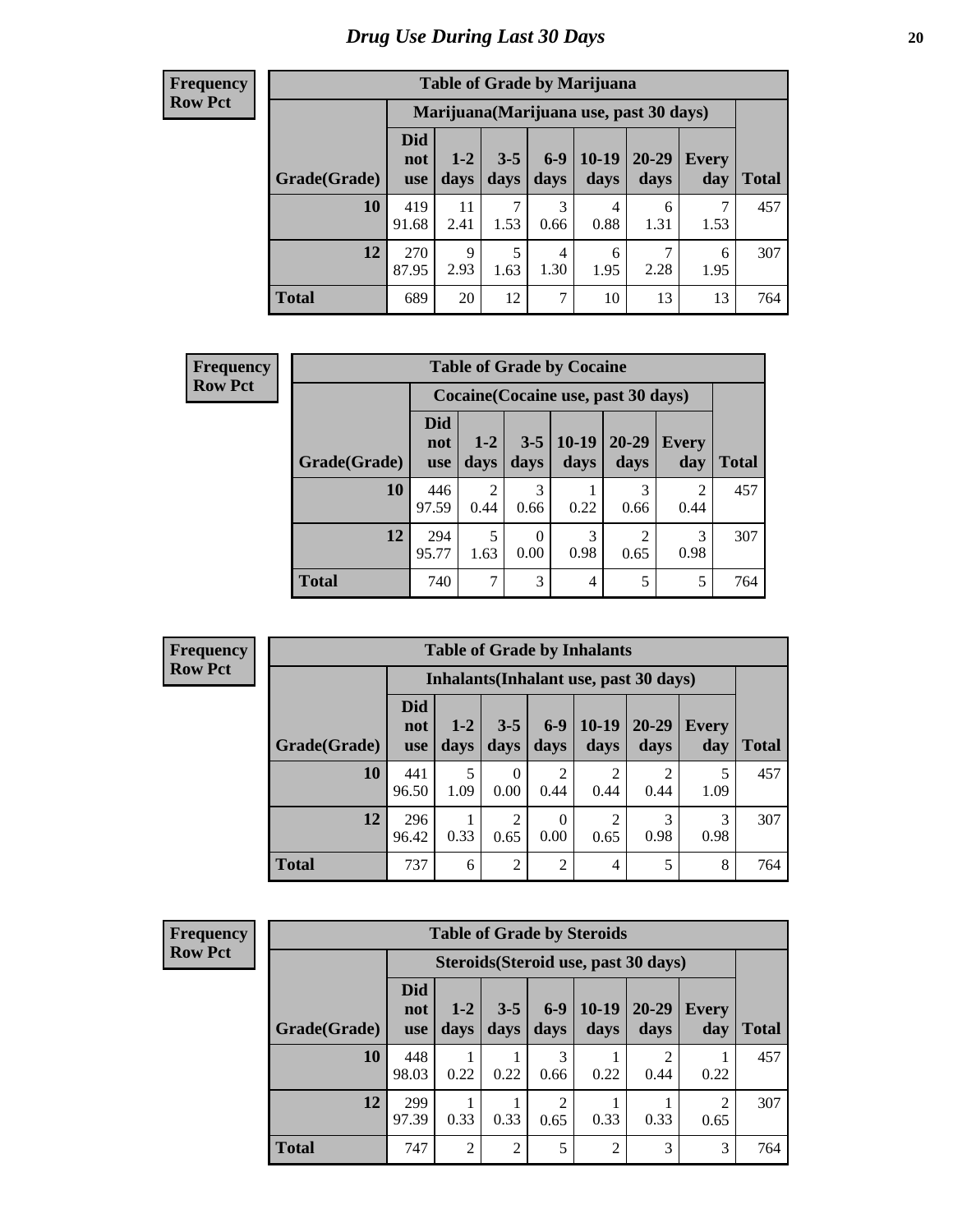| <b>Table of Grade by Ecstasy</b> |                          |                                     |                        |                |                        |                        |              |       |  |  |
|----------------------------------|--------------------------|-------------------------------------|------------------------|----------------|------------------------|------------------------|--------------|-------|--|--|
|                                  |                          | Ecstasy (Ecstasy use, past 30 days) |                        |                |                        |                        |              |       |  |  |
| Grade(Grade)                     | Did<br>not<br><b>use</b> | $1 - 2$<br>days                     | $3 - 5$<br>days        | $6-9$<br>days  | $10-19$<br>days        | 20-29<br>days          | Every<br>day | Total |  |  |
| 10                               | 445<br>97.37             | $\overline{2}$<br>0.44              | 0.22                   | 0.22           | 0.22                   | 3<br>0.66              | 4<br>0.88    | 457   |  |  |
| 12                               | 296<br>96.42             | $\overline{2}$<br>0.65              | $\overline{2}$<br>0.65 | 0.33           | $\overline{c}$<br>0.65 | $\mathfrak{D}$<br>0.65 | 2<br>0.65    | 307   |  |  |
| <b>Total</b>                     | 741                      | $\overline{4}$                      | 3                      | $\overline{2}$ | 3                      | 5                      | 6            | 764   |  |  |

| <b>Frequency</b> | <b>Table of Grade by Meth</b> |                                 |                                            |                        |                 |                       |                     |              |  |
|------------------|-------------------------------|---------------------------------|--------------------------------------------|------------------------|-----------------|-----------------------|---------------------|--------------|--|
| <b>Row Pct</b>   |                               |                                 | Meth(Methamphetamine use,<br>past 30 days) |                        |                 |                       |                     |              |  |
|                  | Grade(Grade)                  | <b>Did</b><br>not<br><b>use</b> | $1 - 2$<br>days                            | $3 - 5$<br>days        | $10-19$<br>days | $20 - 29$<br>days     | <b>Every</b><br>day | <b>Total</b> |  |
|                  | 10                            | 447<br>97.81                    | 0.22                                       | $\mathfrak{D}$<br>0.44 | 0.22            | $\mathcal{R}$<br>0.66 | 3<br>0.66           | 457          |  |
|                  | 12                            | 296<br>96.42                    | $\overline{2}$<br>0.65                     | $\mathfrak{D}$<br>0.65 | 3<br>0.98       | 0.33                  | 3<br>0.98           | 307          |  |
|                  | <b>Total</b>                  | 743                             | 3                                          | 4                      | 4               | $\overline{4}$        | 6                   | 764          |  |

**Frequency Row Pct**

| <b>Table of Grade by Hallucinogens</b> |                                 |                                                   |                        |                        |                 |                   |                     |              |  |  |
|----------------------------------------|---------------------------------|---------------------------------------------------|------------------------|------------------------|-----------------|-------------------|---------------------|--------------|--|--|
|                                        |                                 | Hallucinogens (Hallucinogen use,<br>past 30 days) |                        |                        |                 |                   |                     |              |  |  |
| Grade(Grade)                           | <b>Did</b><br>not<br><b>use</b> | $1-2$<br>days                                     | $3 - 5$<br>days        | $6 - 9$<br>days        | $10-19$<br>days | $20 - 29$<br>days | <b>Every</b><br>day | <b>Total</b> |  |  |
| 10                                     | 443<br>96.94                    | $\overline{2}$<br>0.44                            | $\overline{2}$<br>0.44 | $\overline{2}$<br>0.44 | 0<br>0.00       | 3<br>0.66         | 5<br>1.09           | 457          |  |  |
| 12                                     | 294<br>95.77                    | 5<br>1.63                                         | $\overline{c}$<br>0.65 | $\Omega$<br>0.00       | 0.33            | 0.65              | 3<br>0.98           | 307          |  |  |
| <b>Total</b>                           | 737                             | 7                                                 | $\overline{4}$         | $\overline{2}$         | ı               | 5                 | 8                   | 764          |  |  |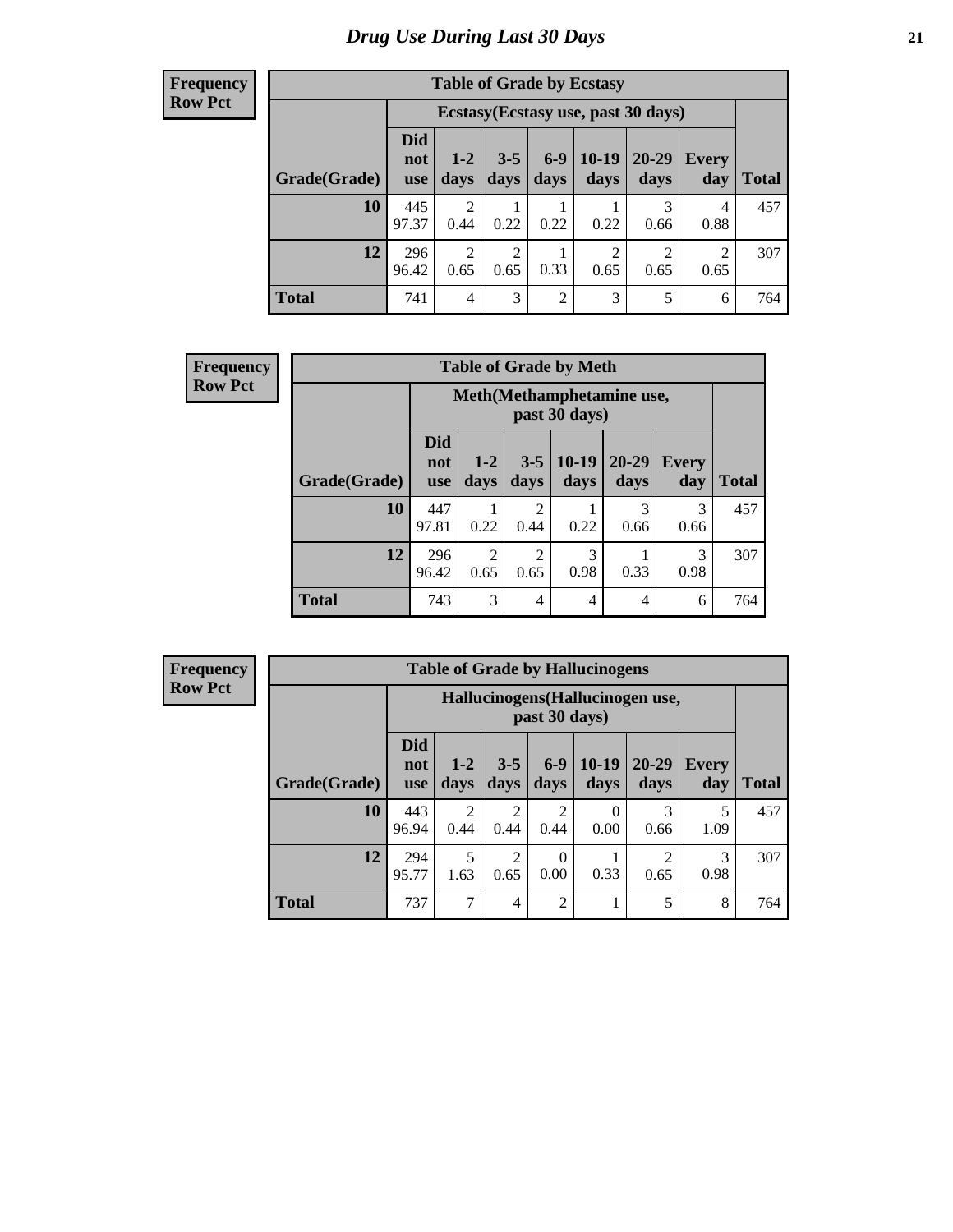| <b>Table of Grade by Prescription</b> |                                 |                                                                                |                 |                 |                 |               |                     |              |  |  |
|---------------------------------------|---------------------------------|--------------------------------------------------------------------------------|-----------------|-----------------|-----------------|---------------|---------------------|--------------|--|--|
|                                       |                                 | <b>Prescription</b> (Prescription drugs not<br>prescribed to me, past 30 days) |                 |                 |                 |               |                     |              |  |  |
| Grade(Grade)                          | <b>Did</b><br>not<br><b>use</b> | $1 - 2$<br>days                                                                | $3 - 5$<br>days | $6 - 9$<br>days | $10-19$<br>days | 20-29<br>days | <b>Every</b><br>day | <b>Total</b> |  |  |
| 10                                    | 434<br>94.97                    | 5<br>1.09                                                                      | 5<br>1.09       | 2<br>0.44       | 0<br>0.00       | 5<br>1.09     | 6<br>1.31           | 457          |  |  |
| 12                                    | 281<br>91.53                    | 6<br>1.95                                                                      | 4<br>1.30       | 3<br>0.98       | 3<br>0.98       | 3<br>0.98     | 2.28                | 307          |  |  |
| <b>Total</b>                          | 715                             | 11                                                                             | 9               | 5               | 3               | 8             | 13                  | 764          |  |  |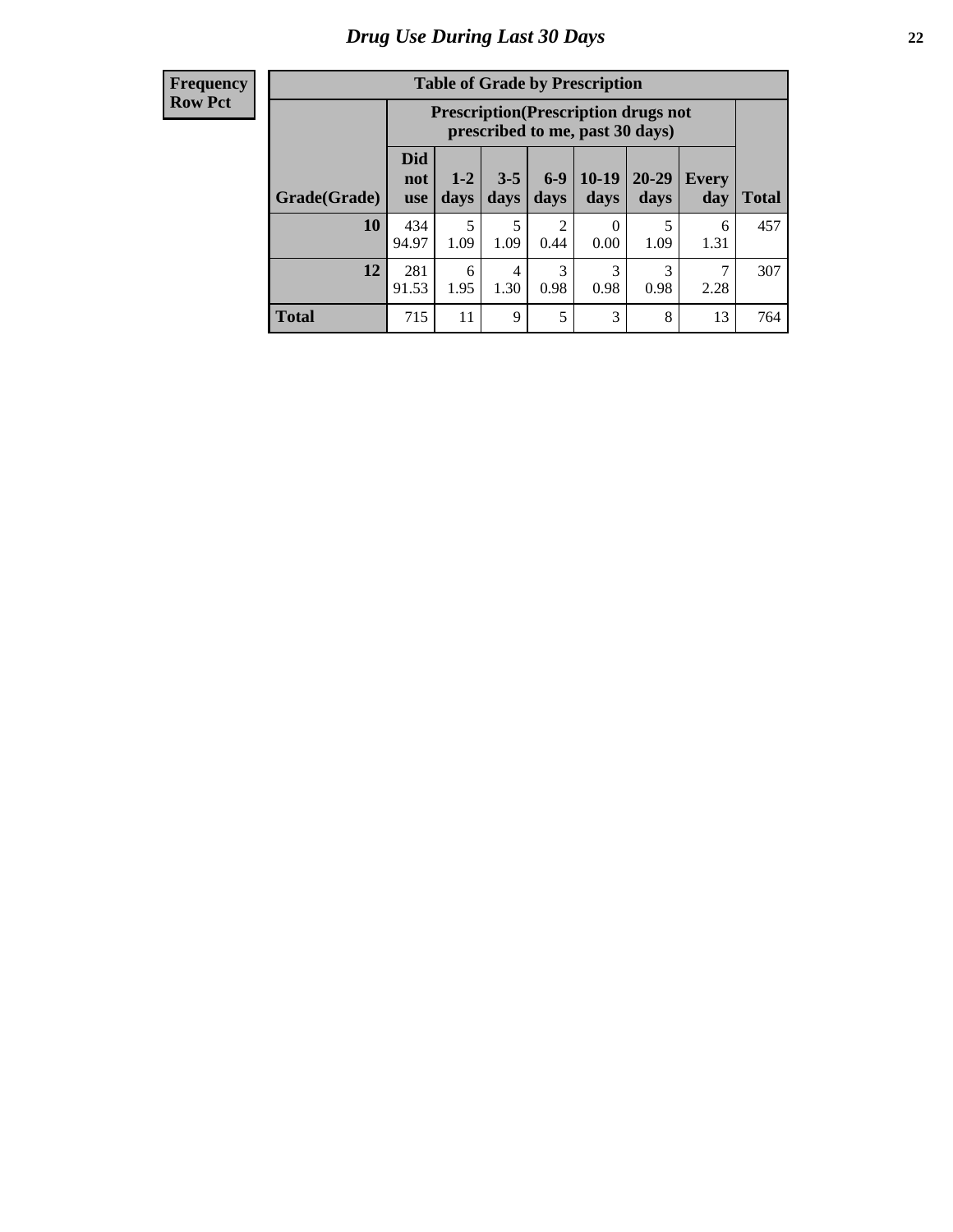| Frequency      | <b>Table of Alcoholease by Grade</b>              |                    |              |              |  |  |  |
|----------------|---------------------------------------------------|--------------------|--------------|--------------|--|--|--|
| <b>Col Pct</b> | <b>Alcoholease</b> (It is<br>easy to get alcohol) | Grade(Grade)<br>10 | 12           | <b>Total</b> |  |  |  |
|                | <b>Strongly Agree</b>                             | 153<br>33.48       | 154<br>50.16 | 307          |  |  |  |
|                | <b>Somewhat Agree</b>                             | 153<br>33.48       | 88<br>28.66  | 241          |  |  |  |
|                | <b>Somewhat Disagree</b>                          | 62<br>13.57        | 29<br>9.45   | 91           |  |  |  |
|                | <b>Strongly Disagree</b>                          | 89<br>19.47        | 36<br>11.73  | 125          |  |  |  |
|                | <b>Total</b>                                      | 457                | 307          | 764          |  |  |  |

| Frequency      | <b>Table of Cigarettesease by Grade</b>                 |                    |              |              |  |  |
|----------------|---------------------------------------------------------|--------------------|--------------|--------------|--|--|
| <b>Col Pct</b> | Cigarettesease(It is<br>easy to get smoking<br>tobacco) | Grade(Grade)<br>10 | 12           | <b>Total</b> |  |  |
|                | <b>Strongly Agree</b>                                   | 148<br>32.39       | 170<br>55.37 | 318          |  |  |
|                | <b>Somewhat Agree</b>                                   | 136<br>29.76       | 64<br>20.85  | 200          |  |  |
|                | <b>Somewhat Disagree</b>                                | 45<br>9.85         | 25<br>8.14   | 70           |  |  |
|                | <b>Strongly Disagree</b>                                | 128<br>28.01       | 48<br>15.64  | 176          |  |  |
|                | <b>Total</b>                                            | 457                | 307          | 764          |  |  |

| Frequency      | <b>Table of Smokelessease by Grade</b>                         |                           |              |              |
|----------------|----------------------------------------------------------------|---------------------------|--------------|--------------|
| <b>Col Pct</b> | <b>Smokelessease</b> (It is<br>easy to get chewing<br>tobacco) | Grade(Grade)<br><b>10</b> | 12           | <b>Total</b> |
|                | <b>Strongly Agree</b>                                          | 136<br>29.76              | 145<br>47.23 | 281          |
|                | <b>Somewhat Agree</b>                                          | 112<br>24.51              | 70<br>22.80  | 182          |
|                | <b>Somewhat Disagree</b>                                       | 68<br>14.88               | 27<br>8.79   | 95           |
|                | <b>Strongly Disagree</b>                                       | 141<br>30.85              | 65<br>21.17  | 206          |
|                | Total                                                          | 457                       | 307          | 764          |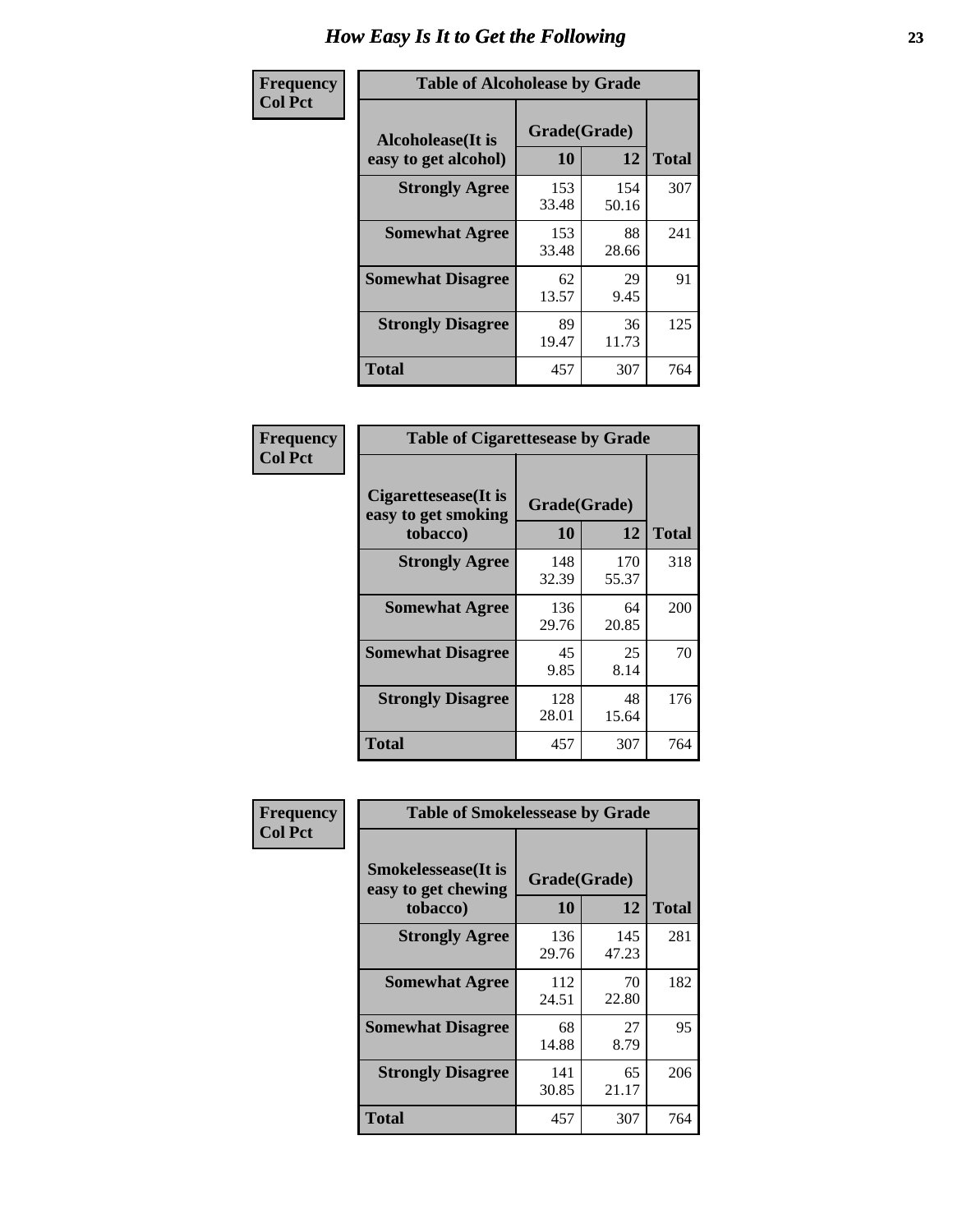| Frequency      | <b>Table of Marijuanaease by Grade</b>           |                    |              |              |  |  |
|----------------|--------------------------------------------------|--------------------|--------------|--------------|--|--|
| <b>Col Pct</b> | Marijuanaease(It is<br>easy to get<br>marijuana) | Grade(Grade)<br>10 | 12           | <b>Total</b> |  |  |
|                | <b>Strongly Agree</b>                            | 148<br>32.39       | 131<br>42.67 | 279          |  |  |
|                | <b>Somewhat Agree</b>                            | 117<br>25.60       | 81<br>26.38  | 198          |  |  |
|                | <b>Somewhat Disagree</b>                         | 65<br>14.22        | 35<br>11.40  | 100          |  |  |
|                | <b>Strongly Disagree</b>                         | 127<br>27.79       | 60<br>19.54  | 187          |  |  |
|                | <b>Total</b>                                     | 457                | 307          | 764          |  |  |

| <b>Table of Cocaineease by Grade</b>      |                    |              |     |  |  |  |  |  |  |  |  |
|-------------------------------------------|--------------------|--------------|-----|--|--|--|--|--|--|--|--|
| Cocaineease(It is<br>easy to get cocaine) | Grade(Grade)<br>10 | <b>Total</b> |     |  |  |  |  |  |  |  |  |
| <b>Strongly Agree</b>                     | 71<br>15.54        | 61<br>19.87  | 132 |  |  |  |  |  |  |  |  |
| <b>Somewhat Agree</b>                     | 97<br>21.23        | 65<br>21.17  | 162 |  |  |  |  |  |  |  |  |
| <b>Somewhat Disagree</b>                  | 95<br>20.79        | 74<br>24.10  | 169 |  |  |  |  |  |  |  |  |
| <b>Strongly Disagree</b>                  | 194<br>42.45       | 107<br>34.85 | 301 |  |  |  |  |  |  |  |  |
| <b>Total</b>                              | 457                | 307          | 764 |  |  |  |  |  |  |  |  |

| Frequency      | <b>Table of Inhalantsease by Grade</b>                   |                    |              |              |
|----------------|----------------------------------------------------------|--------------------|--------------|--------------|
| <b>Col Pct</b> | <b>Inhalantsease</b> (It is<br>easy to get<br>inhalants) | Grade(Grade)<br>10 | 12           | <b>Total</b> |
|                | <b>Strongly Agree</b>                                    | 133<br>29.10       | 124<br>40.39 | 257          |
|                | <b>Somewhat Agree</b>                                    | 104<br>22.76       | 65<br>21.17  | 169          |
|                | <b>Somewhat Disagree</b>                                 | 68<br>14.88        | 37<br>12.05  | 105          |
|                | <b>Strongly Disagree</b>                                 | 152<br>33.26       | 81<br>26.38  | 233          |
|                | Total                                                    | 457                | 307          | 764          |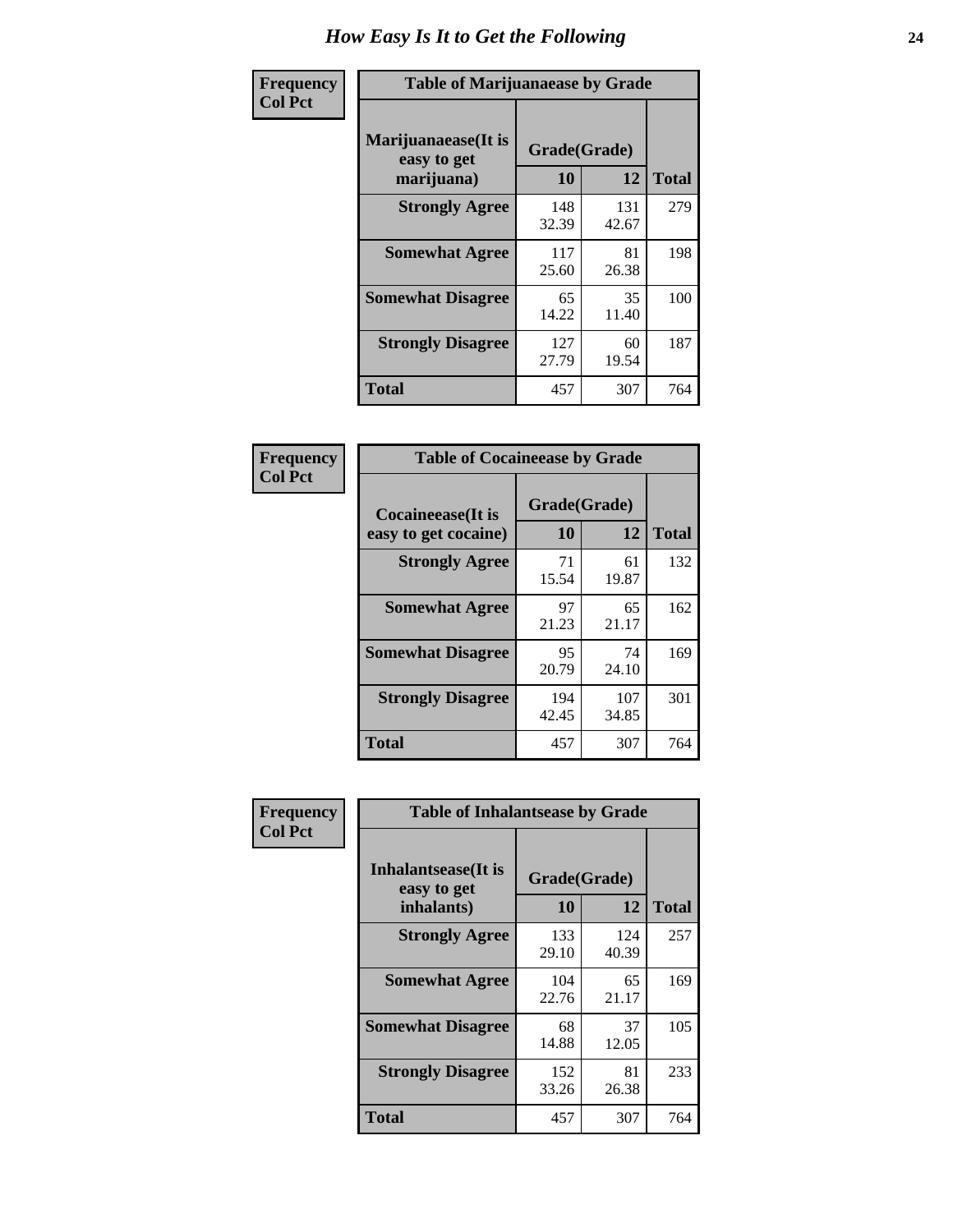| Frequency      | <b>Table of Steroidsease by Grade</b>               |                    |              |              |
|----------------|-----------------------------------------------------|--------------------|--------------|--------------|
| <b>Col Pct</b> | <b>Steroidsease</b> (It is<br>easy to get steroids) | Grade(Grade)<br>10 | 12           | <b>Total</b> |
|                | <b>Strongly Agree</b>                               | 58<br>12.69        | 62<br>20.20  | 120          |
|                | <b>Somewhat Agree</b>                               | 92<br>20.13        | 62<br>20.20  | 154          |
|                | <b>Somewhat Disagree</b>                            | 101<br>22.10       | 79<br>25.73  | 180          |
|                | <b>Strongly Disagree</b>                            | 206<br>45.08       | 104<br>33.88 | 310          |
|                | Total                                               | 457                | 307          | 764          |

| Frequency      | <b>Table of Ecstasyease by Grade</b>              |                    |              |              |  |  |  |  |  |  |  |  |
|----------------|---------------------------------------------------|--------------------|--------------|--------------|--|--|--|--|--|--|--|--|
| <b>Col Pct</b> | <b>Ecstasyease</b> (It is<br>easy to get ecstasy) | Grade(Grade)<br>10 | 12           | <b>Total</b> |  |  |  |  |  |  |  |  |
|                | <b>Strongly Agree</b>                             | 64<br>14.00        | 58<br>18.89  | 122          |  |  |  |  |  |  |  |  |
|                | <b>Somewhat Agree</b>                             | 88<br>19.26        | 71<br>23.13  | 159          |  |  |  |  |  |  |  |  |
|                | <b>Somewhat Disagree</b>                          | 93<br>20.35        | 68<br>22.15  | 161          |  |  |  |  |  |  |  |  |
|                | <b>Strongly Disagree</b>                          | 212<br>46.39       | 110<br>35.83 | 322          |  |  |  |  |  |  |  |  |
|                | <b>Total</b>                                      | 457                | 307          | 764          |  |  |  |  |  |  |  |  |

| Frequency      | <b>Table of Methease by Grade</b>                          |                    |              |     |  |  |  |  |  |  |  |  |
|----------------|------------------------------------------------------------|--------------------|--------------|-----|--|--|--|--|--|--|--|--|
| <b>Col Pct</b> | <b>Methease</b> (It is easy<br>to get<br>methamphetamines) | Grade(Grade)<br>10 | <b>Total</b> |     |  |  |  |  |  |  |  |  |
|                | <b>Strongly Agree</b>                                      | 64<br>14.00        | 58<br>18.89  | 122 |  |  |  |  |  |  |  |  |
|                | <b>Somewhat Agree</b>                                      | 80<br>17.51        | 61<br>19.87  | 141 |  |  |  |  |  |  |  |  |
|                | <b>Somewhat Disagree</b>                                   | 92<br>20.13        | 68<br>22.15  | 160 |  |  |  |  |  |  |  |  |
|                | <b>Strongly Disagree</b>                                   | 221<br>48.36       | 120<br>39.09 | 341 |  |  |  |  |  |  |  |  |
|                | <b>Total</b>                                               | 457                | 307          | 764 |  |  |  |  |  |  |  |  |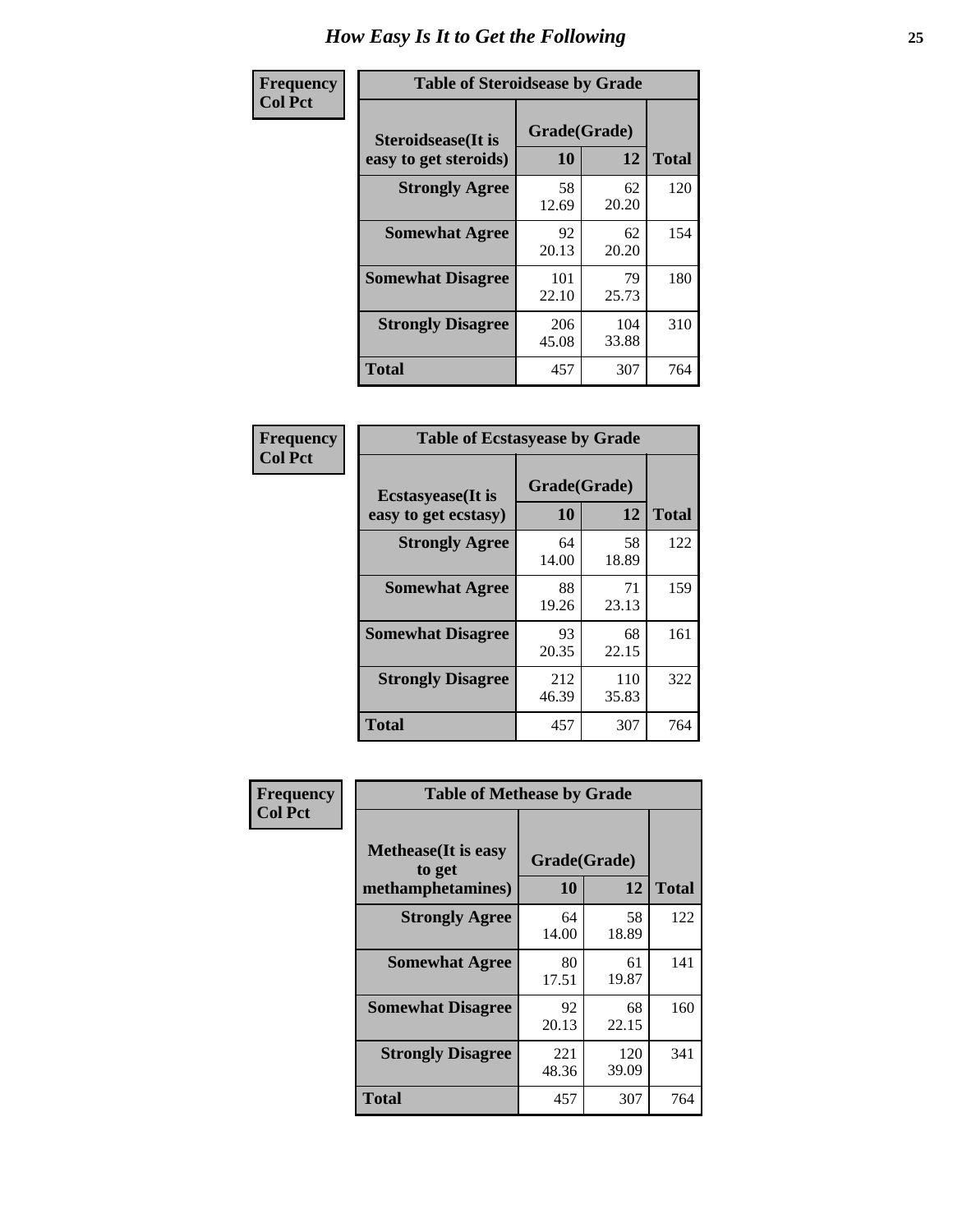| <b>Frequency</b> | <b>Table of Hallucinogensease by Grade</b>                |                    |              |              |  |  |  |  |  |  |  |  |  |
|------------------|-----------------------------------------------------------|--------------------|--------------|--------------|--|--|--|--|--|--|--|--|--|
| <b>Col Pct</b>   | Hallucinogensease(It)<br>is easy to get<br>hallucinogens) | Grade(Grade)<br>10 | 12           | <b>Total</b> |  |  |  |  |  |  |  |  |  |
|                  | <b>Strongly Agree</b>                                     | 61<br>13.35        | 64<br>20.85  | 125          |  |  |  |  |  |  |  |  |  |
|                  | <b>Somewhat Agree</b>                                     | 78<br>17.07        | 60<br>19.54  | 138          |  |  |  |  |  |  |  |  |  |
|                  | <b>Somewhat Disagree</b>                                  | 97<br>21.23        | 71<br>23.13  | 168          |  |  |  |  |  |  |  |  |  |
|                  | <b>Strongly Disagree</b>                                  | 221<br>48.36       | 112<br>36.48 | 333          |  |  |  |  |  |  |  |  |  |
|                  | <b>Total</b>                                              | 457                | 307          | 764          |  |  |  |  |  |  |  |  |  |

| Frequency<br>  Col Pct |
|------------------------|
|                        |

| <b>Table of Prescriptionease by Grade</b>                                               |              |              |              |
|-----------------------------------------------------------------------------------------|--------------|--------------|--------------|
| <b>Prescriptionease(It</b><br>is easy to get<br>prescription drugs<br>not prescribed to |              | Grade(Grade) |              |
| me)                                                                                     | 10           | 12           | <b>Total</b> |
| <b>Strongly Agree</b>                                                                   | 150<br>32.82 | 128<br>41.69 | 278          |
| <b>Somewhat Agree</b>                                                                   | 118<br>25.82 | 62<br>20.20  | 180          |
| <b>Somewhat Disagree</b>                                                                | 48<br>10.50  | 43<br>14.01  | 91           |
| <b>Strongly Disagree</b>                                                                | 141<br>30.85 | 74<br>24.10  | 215          |
| <b>Total</b>                                                                            | 457          | 307          | 764          |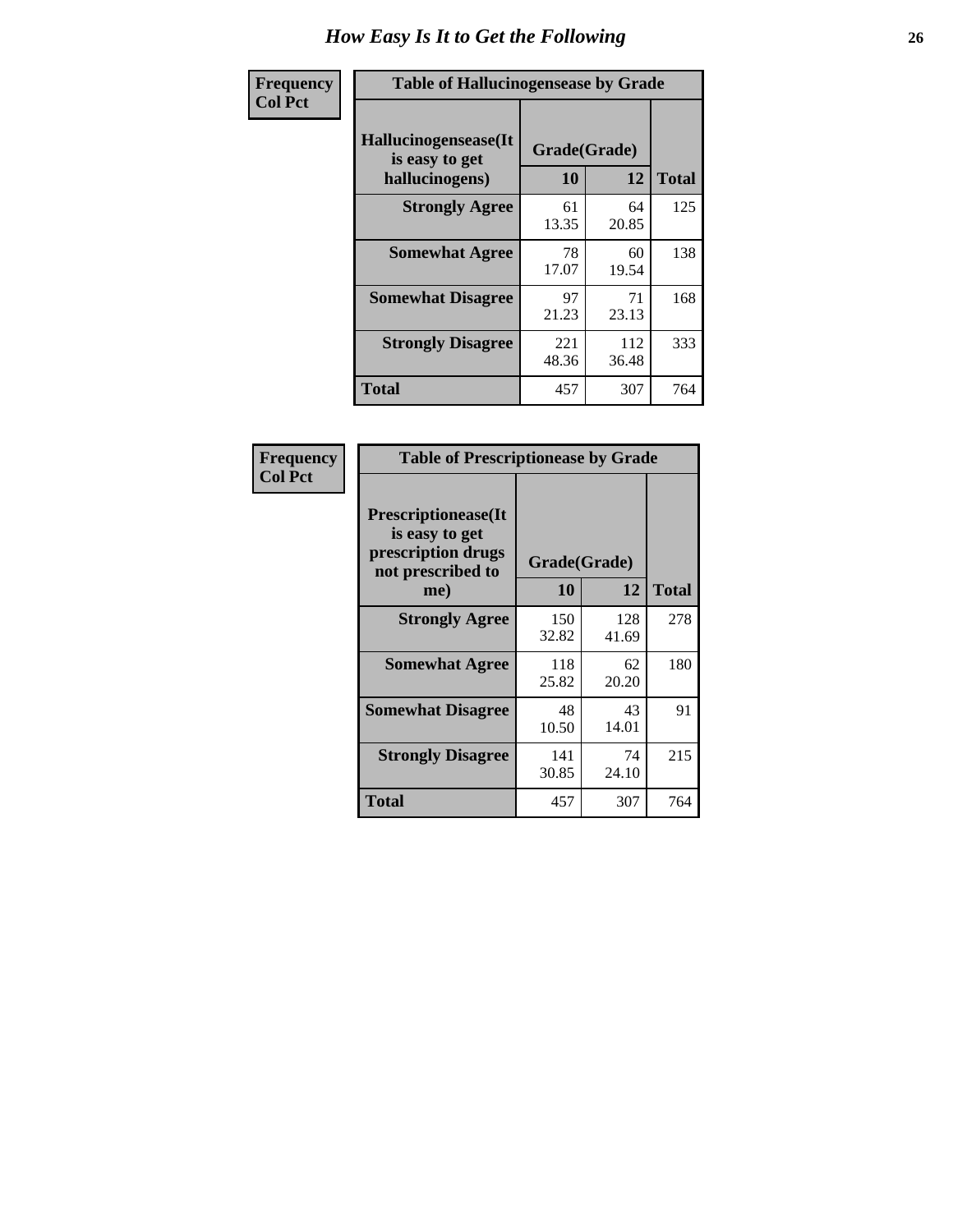*Age at Onset of Use* **27** *Results for "Age at Onset of Use" questions exclude students who said they did not use that substance*

| Frequency      | <b>Table of Grade by Alcoholinit</b> |                        |                                                  |                        |                  |            |                                |             |             |             |             |                       |              |
|----------------|--------------------------------------|------------------------|--------------------------------------------------|------------------------|------------------|------------|--------------------------------|-------------|-------------|-------------|-------------|-----------------------|--------------|
| <b>Row Pct</b> |                                      |                        | Alcoholinit (I started using alcohol when I was) |                        |                  |            |                                |             |             |             |             |                       |              |
|                | Grade(Grade)                         | <b>8 or</b><br>younger | 9                                                | 10                     | 11               | 12         | 13                             | 14          | 15          | <b>16</b>   | 17          | <b>18 or</b><br>older | <b>Total</b> |
|                | 10                                   | 15<br>12.10            | 3<br>2.42                                        | 4.03                   | 5.65             | 12<br>9.68 | 16<br>12.90                    | 33<br>26.61 | 26<br>20.97 | 4.03        | 0.81        | 0.81                  | 124          |
|                | 12                                   | 10<br>8.40             | 0.84                                             | $\overline{3}$<br>2.52 | $\theta$<br>0.00 | 6<br>5.04  | 11<br>9.24                     | 7<br>5.88   | 32<br>26.89 | 33<br>27.73 | 14<br>11.76 | 2<br>1.68             | 119          |
|                | <b>Total</b>                         | 25                     | 4                                                | 8                      | ⇁                | 18         | 27                             | 40          | 58          | 38          | 15          | 3                     | 243          |
|                |                                      |                        |                                                  |                        |                  |            | <b>Frequency Missing = 521</b> |             |             |             |             |                       |              |

| <b>Frequency</b> | <b>Table of Grade by Cigarettesinit</b> |                 |           |      |      |      |                                             |                                                       |             |                 |                  |                       |              |
|------------------|-----------------------------------------|-----------------|-----------|------|------|------|---------------------------------------------|-------------------------------------------------------|-------------|-----------------|------------------|-----------------------|--------------|
| <b>Row Pct</b>   |                                         |                 |           |      |      |      |                                             | Cigarettesinit (I started smoking tobacco when I was) |             |                 |                  |                       |              |
|                  | Grade(Grade)                            | 8 or<br>younger | 9         | 10   | 11   | 12   | 13                                          | 14                                                    | 15          | 16 <sup>1</sup> | 17               | <b>18 or</b><br>older | <b>Total</b> |
|                  | 10                                      | 10<br>16.67     | 0<br>0.00 | 8.33 | 1.67 | 8.33 | 12<br>20.00                                 | 14<br>23.33                                           | 11<br>18.33 | 3.33            | $\theta$<br>0.00 | $\Omega$<br>0.00      | 60           |
|                  | 12                                      | ⇁<br>10.94      | 1.56      | 1.56 | 1.56 | 4.69 | 4<br>6.25                                   | 6<br>9.38                                             | 11<br>17.19 | 13<br>20.31     | 12<br>18.75      | 7.81                  | 64           |
|                  | <b>Total</b>                            | 17              |           | 6    | 2    | 8    | 16                                          | 20                                                    | 22          | 15              | 12               |                       | 124          |
|                  |                                         |                 |           |      |      |      | <b>Frequency Missing = <math>640</math></b> |                                                       |             |                 |                  |                       |              |

| <b>Table of Grade by Smokelessinit</b> |            |                                                      |           |                  |                      |                                             |            |             |            |                  |              |  |  |
|----------------------------------------|------------|------------------------------------------------------|-----------|------------------|----------------------|---------------------------------------------|------------|-------------|------------|------------------|--------------|--|--|
|                                        |            | Smokelessinit (I started chewing tobacco when I was) |           |                  |                      |                                             |            |             |            |                  |              |  |  |
| Grade(Grade)   younger                 | 8 or       | 9                                                    | <b>10</b> | 11               | <b>12</b>            | 13                                          | 14         | 15          | 16         | 17               | <b>Total</b> |  |  |
| 10                                     | 6<br>20.00 | 3.33                                                 | 3.33      | $\Omega$<br>0.00 | 2<br>6.67            | 6.67                                        | 6<br>20.00 | 11<br>36.67 | 3.33       | $\Omega$<br>0.00 | 30           |  |  |
| 12                                     | 3<br>13.04 | 0<br>0.00                                            | 2<br>8.70 | 4.35             | $\Omega$<br>$0.00\,$ | 4<br>17.39                                  | 4.35       | 6<br>26.09  | 5<br>21.74 | 4.35             | 23           |  |  |
| <b>Total</b>                           | 9          |                                                      | 3         |                  | $\mathfrak{D}$       | 6                                           | ⇁          | 17          | 6          |                  | 53           |  |  |
|                                        |            |                                                      |           |                  |                      | <b>Frequency Missing <math>= 711</math></b> |            |             |            |                  |              |  |  |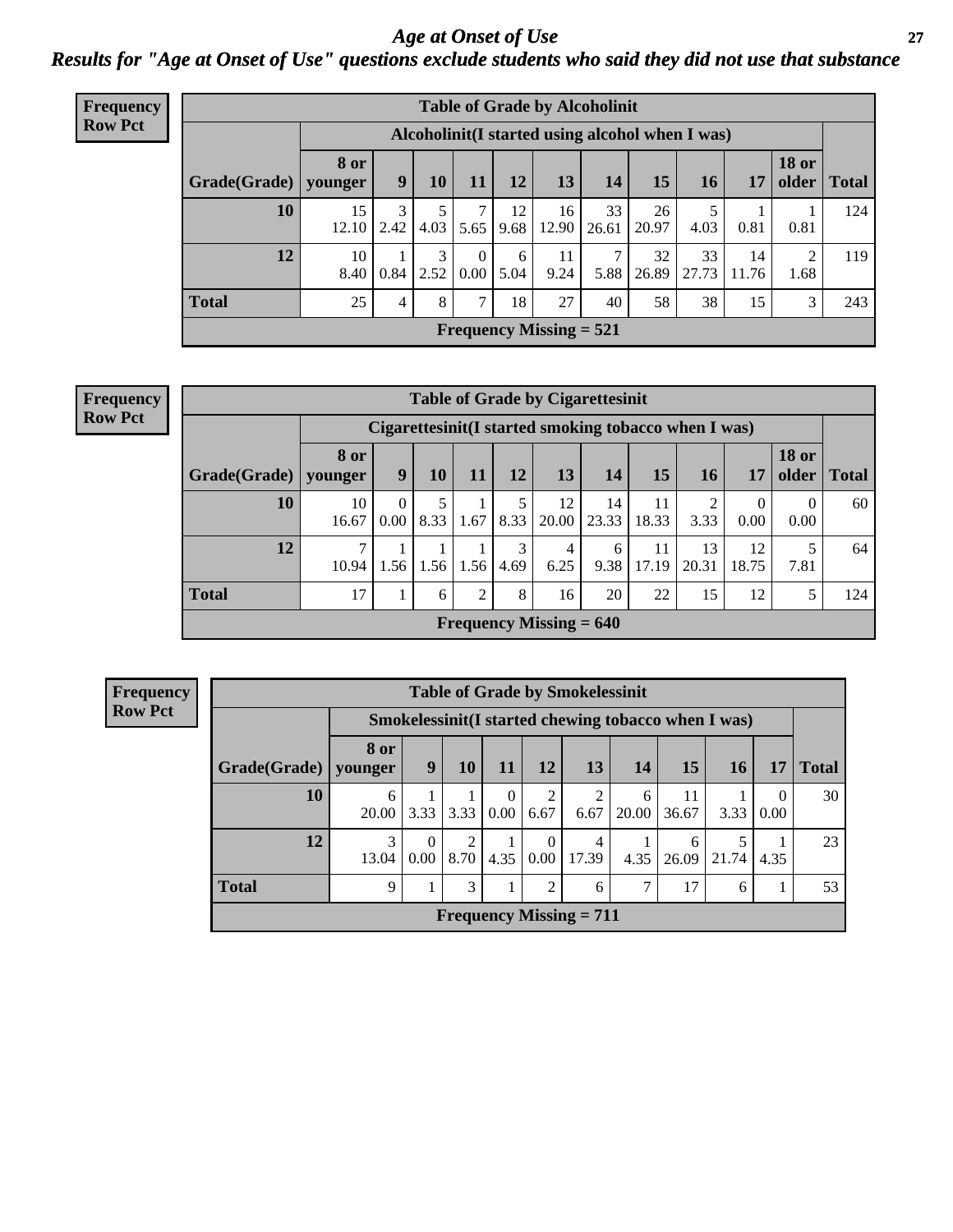#### *Age at Onset of Use* **28**

*Results for "Age at Onset of Use" questions exclude students who said they did not use that substance*

| <b>Frequency</b> | <b>Table of Grade by Marijuanainit</b> |                        |                |                  |                  |           |                           |             |             |                                                      |                  |              |  |
|------------------|----------------------------------------|------------------------|----------------|------------------|------------------|-----------|---------------------------|-------------|-------------|------------------------------------------------------|------------------|--------------|--|
| <b>Row Pct</b>   |                                        |                        |                |                  |                  |           |                           |             |             | Marijuanainit (I started using marijuana when I was) |                  |              |  |
|                  | Grade(Grade)                           | <b>8 or</b><br>vounger | 9              | 10               | 11               | 12        | 13                        | 14          | 15          | 16                                                   | 17               | <b>Total</b> |  |
|                  | 10                                     | 8<br>15.09             | 1.89           | $\Omega$<br>0.00 | 4<br>7.55        | 3<br>5.66 | 6<br>11.32                | 17<br>32.08 | 12<br>22.64 | 3.77                                                 | $\Omega$<br>0.00 | 53           |  |
|                  | 12                                     | 8<br>13.11             | 1.64           | 1.64             | $\Omega$<br>0.00 | 2<br>3.28 | 8.20                      | 6<br>9.84   | 11<br>18.03 | 14<br>22.95                                          | 13<br>21.31      | 61           |  |
|                  | <b>Total</b>                           | 16                     | $\overline{2}$ | 1                | $\overline{4}$   | 5         | 11                        | 23          | 23          | 16                                                   | 13               | 114          |  |
|                  |                                        |                        |                |                  |                  |           | Frequency Missing $= 650$ |             |             |                                                      |                  |              |  |

| <b>Frequency</b> |                          |             |           |                      |                                             |                      | <b>Table of Grade by Cocaineinit</b>               |            |                  |                  |               |
|------------------|--------------------------|-------------|-----------|----------------------|---------------------------------------------|----------------------|----------------------------------------------------|------------|------------------|------------------|---------------|
| <b>Row Pct</b>   |                          |             |           |                      |                                             |                      | Cocaine in it (I started using cocaine when I was) |            |                  |                  |               |
|                  | $Grade(Grade)$   younger | <b>8 or</b> | <b>10</b> | 12                   | <b>13</b>                                   | 14                   | 15                                                 | 16         | 17               | <b>18 or</b>     | older   Total |
|                  | 10                       | 6<br>46.15  | 7.69      | 7.69                 | $\Omega$<br>0.00 <sub>1</sub>               | $\mathbf{0}$<br>0.00 | 4<br>30.77                                         | 7.69       | $\theta$<br>0.00 | $\Omega$<br>0.00 | 13            |
|                  | 12                       | 3<br>25.00  | 8.33      | $\Omega$<br>$0.00\,$ | 2<br>16.67                                  | 8.33                 | 8.33                                               | ↑<br>16.67 | 8.33             | 8.33             | 12            |
|                  | <b>Total</b>             | 9           | 2         |                      | 2                                           |                      | 5                                                  | 3          |                  | 1                | 25            |
|                  |                          |             |           |                      | <b>Frequency Missing <math>= 739</math></b> |                      |                                                    |            |                  |                  |               |

| <b>Frequency</b> |              |                          |                                                         |                |                | <b>Table of Grade by Inhalantsinit</b> |            |                  |                       |       |  |
|------------------|--------------|--------------------------|---------------------------------------------------------|----------------|----------------|----------------------------------------|------------|------------------|-----------------------|-------|--|
| <b>Row Pct</b>   |              |                          | Inhalantsinit (I started using inhalants when I<br>was) |                |                |                                        |            |                  |                       |       |  |
|                  | Grade(Grade) | <b>8 or</b><br>  younger | 9 <sup>1</sup>                                          | 12             | 13             | 14                                     | 15         | 17               | <b>18 or</b><br>older | Total |  |
|                  | 10           | 8<br>50.00               | 6.25                                                    | 6.25           | 6.25           | 2<br>12.50                             | 3<br>18.75 | $\theta$<br>0.00 | 0<br>0.00             | 16    |  |
|                  | 12           | 6<br>46.15               | $\Omega$<br>0.00                                        | 7.69           | 7.69           | 7.69                                   | 2<br>15.38 | 7.69             | 7.69                  | 13    |  |
|                  | <b>Total</b> | 14                       | 1                                                       | $\overline{2}$ | $\overline{2}$ | 3                                      | 5          |                  |                       | 29    |  |
|                  |              |                          | Frequency Missing $= 735$                               |                |                |                                        |            |                  |                       |       |  |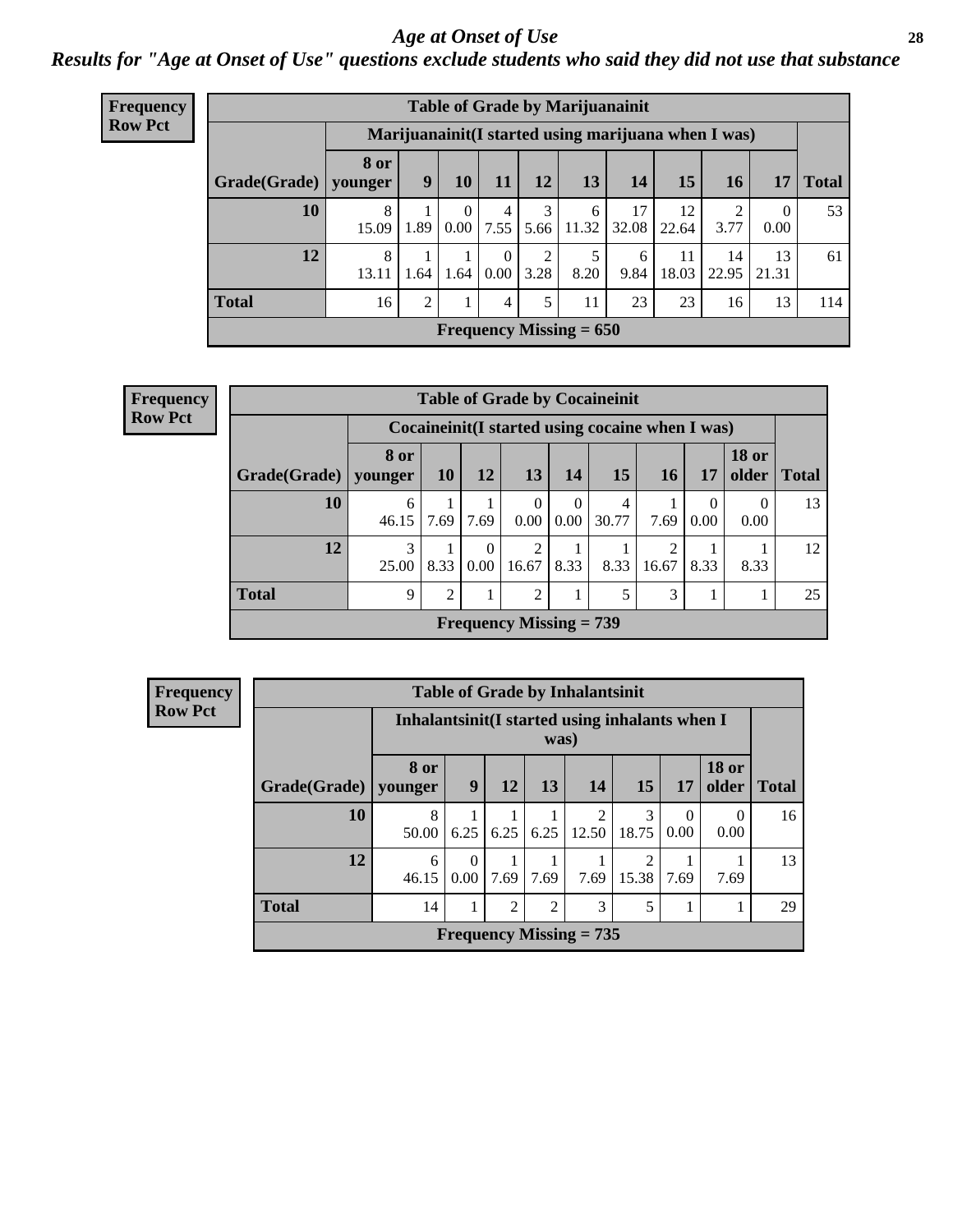#### *Age at Onset of Use* **29**

### *Results for "Age at Onset of Use" questions exclude students who said they did not use that substance*

| <b>Frequency</b> |              | <b>Table of Grade by Steroidsinit</b>      |                  |                           |                         |                  |                  |              |
|------------------|--------------|--------------------------------------------|------------------|---------------------------|-------------------------|------------------|------------------|--------------|
| <b>Row Pct</b>   |              | Steroidsinit(I started using steroids when |                  | I was)                    |                         |                  |                  |              |
|                  | Grade(Grade) | 8 or<br>younger                            | <b>11</b>        | 13                        | 15                      | 17               | $18$ or<br>older | <b>Total</b> |
|                  | 10           | 6<br>66.67                                 | 11.11            | $\Omega$<br>0.00          | $\overline{c}$<br>22.22 | $\theta$<br>0.00 | $\Omega$<br>0.00 | 9            |
|                  | 12           | 7<br>70.00                                 | $\Omega$<br>0.00 | 10.00                     | 0<br>0.00               | 10.00            | 10.00            | 10           |
|                  | <b>Total</b> | 13                                         | 1                | 1                         | $\overline{2}$          | 1                |                  | 19           |
|                  |              |                                            |                  | Frequency Missing $= 745$ |                         |                  |                  |              |

| Frequency      |              |                 | <b>Table of Grade by Ecstasyinit</b>             |                                             |                        |            |                        |                       |              |  |  |  |
|----------------|--------------|-----------------|--------------------------------------------------|---------------------------------------------|------------------------|------------|------------------------|-----------------------|--------------|--|--|--|
| <b>Row Pct</b> |              |                 | Ecstasyinit (I started using ecstasy when I was) |                                             |                        |            |                        |                       |              |  |  |  |
|                | Grade(Grade) | 8 or<br>vounger | 13                                               | <b>14</b>                                   | 15 <sup>1</sup>        | <b>16</b>  | 17                     | <b>18 or</b><br>older | <b>Total</b> |  |  |  |
|                | 10           | 53.85           | 7.69                                             | 3<br>23.08                                  | 7.69                   | 7.69       | $\Omega$<br>0.00       | 0<br>0.00             | 13           |  |  |  |
|                | 12           | 6<br>35.29      | $\overline{c}$<br>11.76                          | 5.88                                        | $\mathcal{D}$<br>11.76 | 3<br>17.65 | $\mathcal{L}$<br>11.76 | 5.88                  | 17           |  |  |  |
|                | <b>Total</b> | 13              | 3                                                | 4                                           | 3                      | 4          | $\overline{2}$         |                       | 30           |  |  |  |
|                |              |                 |                                                  | <b>Frequency Missing <math>= 734</math></b> |                        |            |                        |                       |              |  |  |  |

| <b>Frequency</b> |              |                                                           | <b>Table of Grade by Methinit</b> |                  |                           |                |                  |           |                       |              |  |  |
|------------------|--------------|-----------------------------------------------------------|-----------------------------------|------------------|---------------------------|----------------|------------------|-----------|-----------------------|--------------|--|--|
| <b>Row Pct</b>   |              | Methinit (I started using methamphetamines when<br>I was) |                                   |                  |                           |                |                  |           |                       |              |  |  |
|                  | Grade(Grade) | 8 or<br>vounger                                           | 12                                | 13               | <b>14</b>                 | 15             | 16               | <b>17</b> | <b>18 or</b><br>older | <b>Total</b> |  |  |
|                  | 10           | 6<br>60.00                                                | 10.00                             | $\Omega$<br>0.00 | 2<br>20.00                | 10.00          | $\Omega$<br>0.00 | 0<br>0.00 | $\theta$<br>0.00      | 10           |  |  |
|                  | 12           | 6<br>50.00                                                | 8.33                              | 8.33             | 0<br>0.00                 | 8.33           | 8.33             | 8.33      | 8.33                  | 12           |  |  |
|                  | <b>Total</b> | 12                                                        | $\overline{2}$                    |                  | 2                         | $\overline{2}$ |                  |           |                       | 22           |  |  |
|                  |              |                                                           |                                   |                  | Frequency Missing $= 742$ |                |                  |           |                       |              |  |  |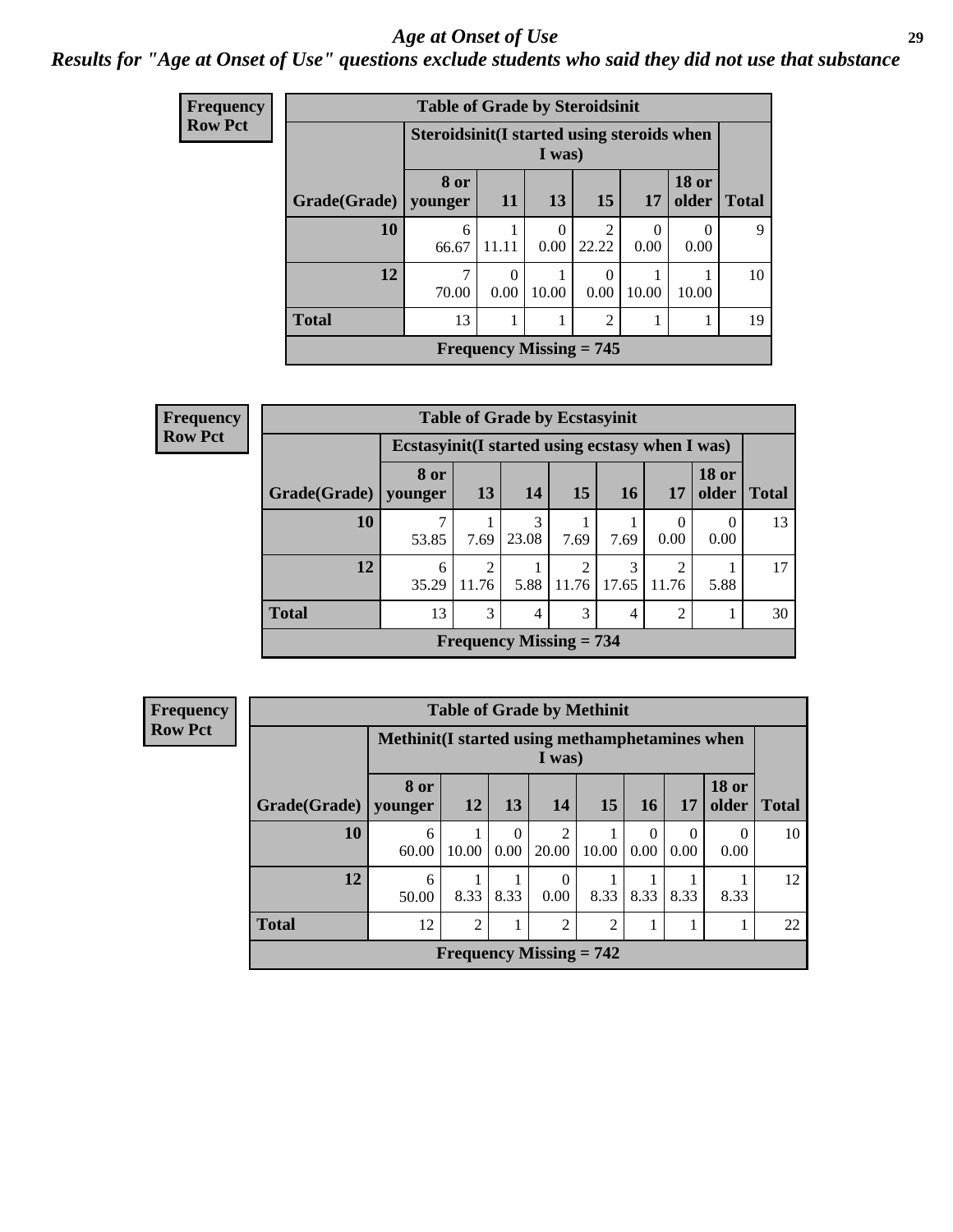#### Age at Onset of Use **30**

### *Results for "Age at Onset of Use" questions exclude students who said they did not use that substance*

| <b>Frequency</b> | <b>Table of Grade by Hallucinogensinit</b> |                        |                                                              |                  |      |                      |                           |            |                        |       |                               |    |  |
|------------------|--------------------------------------------|------------------------|--------------------------------------------------------------|------------------|------|----------------------|---------------------------|------------|------------------------|-------|-------------------------------|----|--|
| <b>Row Pct</b>   |                                            |                        | Hallucinogensinit (I started using hallucinogens when I was) |                  |      |                      |                           |            |                        |       |                               |    |  |
|                  | Grade(Grade)                               | <b>8 or</b><br>younger | 9                                                            | 10               | 12   | 13                   | 14                        | 15         | 16                     | 17    | <b>18 or</b><br>older   Total |    |  |
|                  | 10                                         | 6<br>40.00             | 6.67                                                         | 6.67             | 6.67 | $\theta$<br>$0.00\,$ | 13.33                     | 4<br>26.67 | $\overline{0}$<br>0.00 | 0.00  | $\theta$<br>0.00              | 15 |  |
|                  | 12                                         | 6<br>40.00             | $\Omega$<br>0.00                                             | $\Omega$<br>0.00 | 6.67 | 6.67                 | $\mathfrak{D}$<br>13.33   | 0<br>0.00  | 2<br>13.33             | 13.33 | 6.67                          | 15 |  |
|                  | <b>Total</b>                               | 12                     | 1                                                            | 1                | 2    | 1                    | 4                         | 4          | 2                      | 2     |                               | 30 |  |
|                  |                                            |                        |                                                              |                  |      |                      | Frequency Missing $= 734$ |            |                        |       |                               |    |  |

| <b>Frequency</b> |
|------------------|
| <b>Row Pct</b>   |

| <b>Table of Grade by Prescriptioninit</b> |                 |                                                                                         |                        |            |           |            |            |                  |           |                       |              |  |
|-------------------------------------------|-----------------|-----------------------------------------------------------------------------------------|------------------------|------------|-----------|------------|------------|------------------|-----------|-----------------------|--------------|--|
|                                           |                 | Prescriptioninit(I started using prescription drugs not<br>prescribed to me when I was) |                        |            |           |            |            |                  |           |                       |              |  |
| Grade(Grade)                              | 8 or<br>younger | <b>10</b>                                                                               | <b>11</b>              | <b>12</b>  | 13        | 14         | 15         | 16               | 17        | <b>18 or</b><br>older | <b>Total</b> |  |
| 10                                        | 8<br>33.33      | $\Omega$<br>0.00                                                                        | $\overline{2}$<br>8.33 | 3<br>12.50 | 4.17      | 6<br>25.00 | 4<br>16.67 | $\theta$<br>0.00 | 0.00      | 0.00                  | 24           |  |
| 12                                        | 7<br>21.21      | 3.03                                                                                    | 3.03                   | 3.03       | 3<br>9.09 | 3<br>9.09  | 5<br>15.15 | 8<br>24.24       | 3<br>9.09 | 3.03                  | 33           |  |
| <b>Total</b>                              | 15              |                                                                                         | 3                      | 4          | 4         | 9          | 9          | 8                | 3         |                       | 57           |  |
| Frequency Missing $= 707$                 |                 |                                                                                         |                        |            |           |            |            |                  |           |                       |              |  |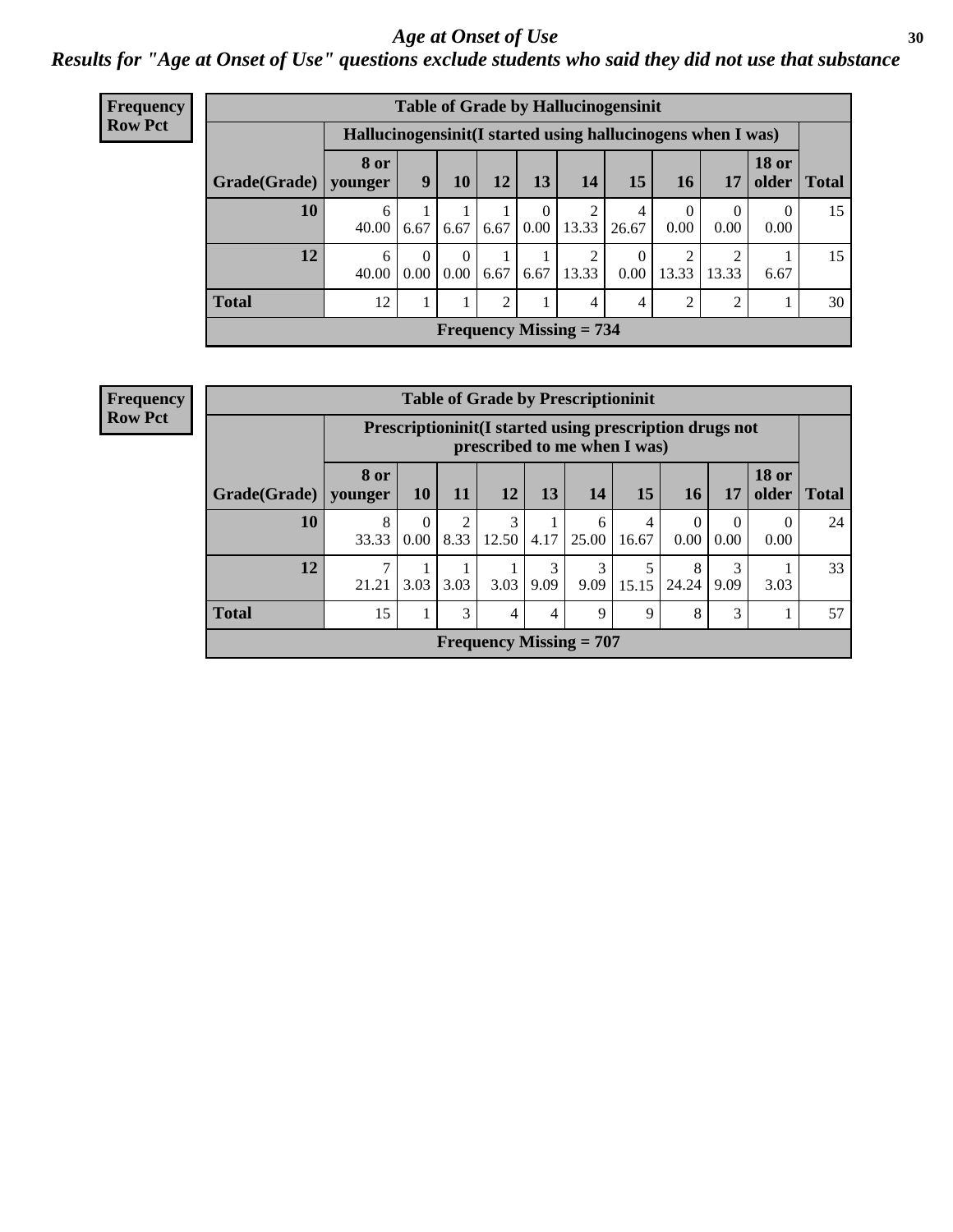| Frequency      | <b>Table of Alcoholharm by Grade</b>          |                    |              |              |  |  |  |
|----------------|-----------------------------------------------|--------------------|--------------|--------------|--|--|--|
| <b>Col Pct</b> | Alcoholharm(I<br>think alcohol is<br>harmful) | Grade(Grade)<br>10 | 12           | <b>Total</b> |  |  |  |
|                | <b>Strongly Agree</b>                         | 220<br>48.14       | 135<br>43.97 | 355          |  |  |  |
|                | <b>Somewhat Agree</b>                         | 148<br>32.39       | 109<br>35.50 | 257          |  |  |  |
|                | <b>Somewhat Disagree</b>                      | 48<br>10.50        | 42<br>13.68  | 90           |  |  |  |
|                | <b>Strongly Disagree</b>                      | 41<br>8.97         | 21<br>6.84   | 62           |  |  |  |
|                | <b>Total</b>                                  | 457                | 307          | 764          |  |  |  |

| <b>Table of Cigarettesharm by Grade</b>                  |                    |              |              |  |  |  |  |  |
|----------------------------------------------------------|--------------------|--------------|--------------|--|--|--|--|--|
| Cigarettesharm(I<br>think smoking<br>tobacco is harmful) | Grade(Grade)<br>10 | 12           | <b>Total</b> |  |  |  |  |  |
| <b>Strongly Agree</b>                                    | 350<br>76.59       | 237<br>77.20 | 587          |  |  |  |  |  |
| <b>Somewhat Agree</b>                                    | 58<br>12.69        | 48<br>15.64  | 106          |  |  |  |  |  |
| <b>Somewhat Disagree</b>                                 | 16<br>3.50         | 7<br>2.28    | 23           |  |  |  |  |  |
| <b>Strongly Disagree</b>                                 | 33<br>7.22         | 15<br>4.89   | 48           |  |  |  |  |  |
| <b>Total</b>                                             | 457                | 307          | 764          |  |  |  |  |  |

| Frequency      | <b>Table of Smokelessharm by Grade</b>                  |                    |              |              |  |  |  |
|----------------|---------------------------------------------------------|--------------------|--------------|--------------|--|--|--|
| <b>Col Pct</b> | Smokelessharm(I<br>think chewing<br>tobacco is harmful) | Grade(Grade)<br>10 | 12           | <b>Total</b> |  |  |  |
|                | <b>Strongly Agree</b>                                   | 349<br>76.37       | 230<br>74.92 | 579          |  |  |  |
|                | <b>Somewhat Agree</b>                                   | 59<br>12.91        | 51<br>16.61  | 110          |  |  |  |
|                | <b>Somewhat Disagree</b>                                | 12<br>2.63         | 8<br>2.61    | 20           |  |  |  |
|                | <b>Strongly Disagree</b>                                | 37<br>8.10         | 18<br>5.86   | 55           |  |  |  |
|                | <b>Total</b>                                            | 457                | 307          | 764          |  |  |  |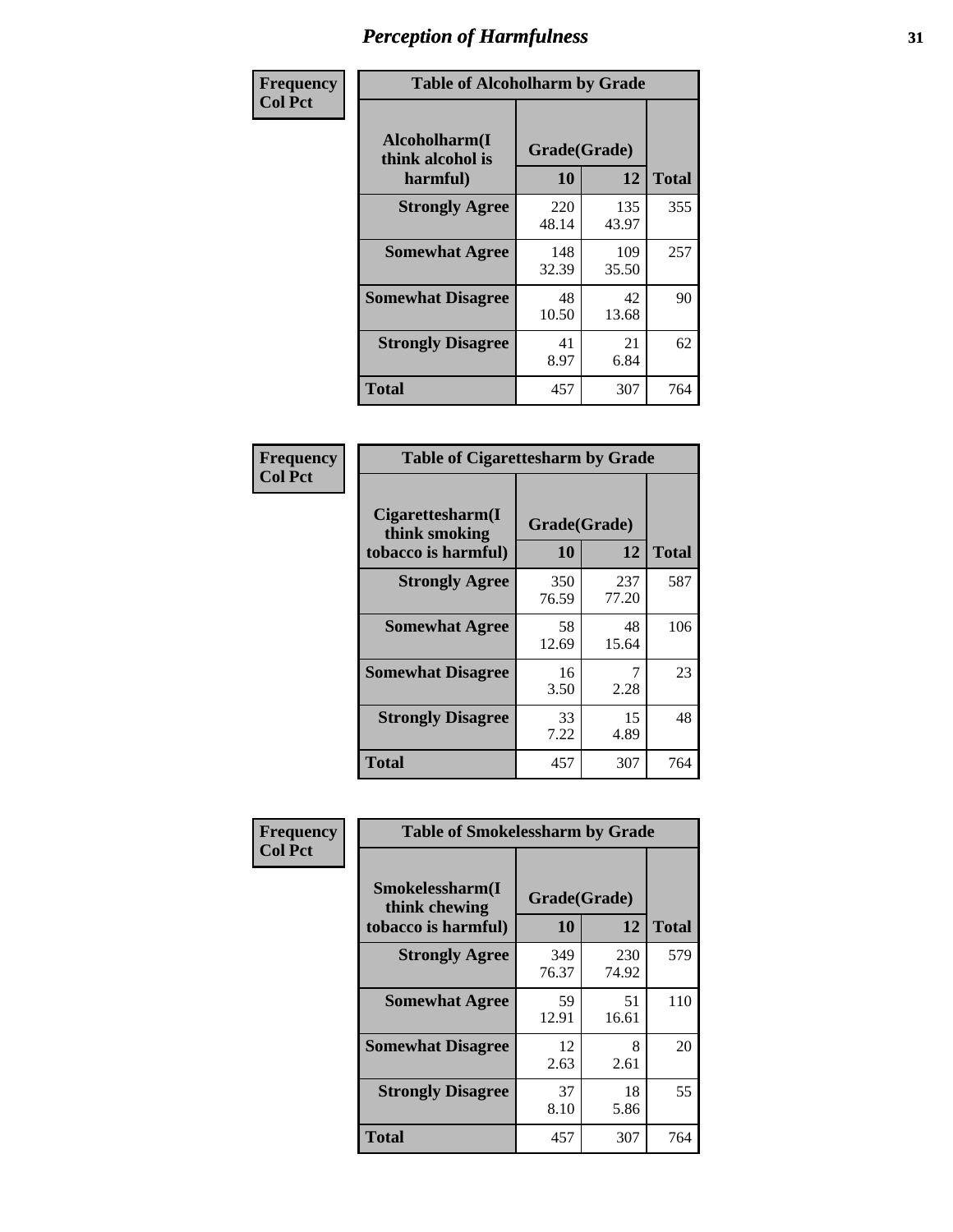| Frequency      |                                                   | <b>Table of Marijuanaharm by Grade</b> |              |              |  |  |  |  |  |
|----------------|---------------------------------------------------|----------------------------------------|--------------|--------------|--|--|--|--|--|
| <b>Col Pct</b> | Marijuanaharm(I<br>think marijuana is<br>harmful) | Grade(Grade)<br>10                     | 12           | <b>Total</b> |  |  |  |  |  |
|                | <b>Strongly Agree</b>                             | 308<br>67.40                           | 180<br>58.63 | 488          |  |  |  |  |  |
|                | <b>Somewhat Agree</b>                             | 57<br>12.47                            | 44<br>14.33  | 101          |  |  |  |  |  |
|                | <b>Somewhat Disagree</b>                          | 42<br>9.19                             | 38<br>12.38  | 80           |  |  |  |  |  |
|                | <b>Strongly Disagree</b>                          | 50<br>10.94                            | 45<br>14.66  | 95           |  |  |  |  |  |
|                | <b>Total</b>                                      | 457                                    | 307          | 764          |  |  |  |  |  |

| <b>Table of Cocaineharm by Grade</b>          |                    |              |     |  |  |
|-----------------------------------------------|--------------------|--------------|-----|--|--|
| Cocaineharm(I<br>think cocaine is<br>harmful) | Grade(Grade)<br>10 | <b>Total</b> |     |  |  |
| <b>Strongly Agree</b>                         | 387<br>84.68       | 264<br>85.99 | 651 |  |  |
| <b>Somewhat Agree</b>                         | 32<br>7.00         | 18<br>5.86   | 50  |  |  |
| <b>Somewhat Disagree</b>                      | 8<br>1.75          | 7<br>2.28    | 15  |  |  |
| <b>Strongly Disagree</b>                      | 30<br>6.56         | 18<br>5.86   | 48  |  |  |
| <b>Total</b>                                  | 457                | 307          | 764 |  |  |

| Frequency      | <b>Table of Inhalantsharm by Grade</b>             |                    |              |              |  |
|----------------|----------------------------------------------------|--------------------|--------------|--------------|--|
| <b>Col Pct</b> | Inhalantsharm(I<br>think inhalants are<br>harmful) | Grade(Grade)<br>10 | 12           | <b>Total</b> |  |
|                | <b>Strongly Agree</b>                              | 374<br>81.84       | 258<br>84.04 | 632          |  |
|                | <b>Somewhat Agree</b>                              | 41<br>8.97         | 30<br>9.77   | 71           |  |
|                | <b>Somewhat Disagree</b>                           | 12<br>2.63         | 2<br>0.65    | 14           |  |
|                | <b>Strongly Disagree</b>                           | 30<br>6.56         | 17<br>5.54   | 47           |  |
|                | <b>Total</b>                                       | 457                | 307          | 764          |  |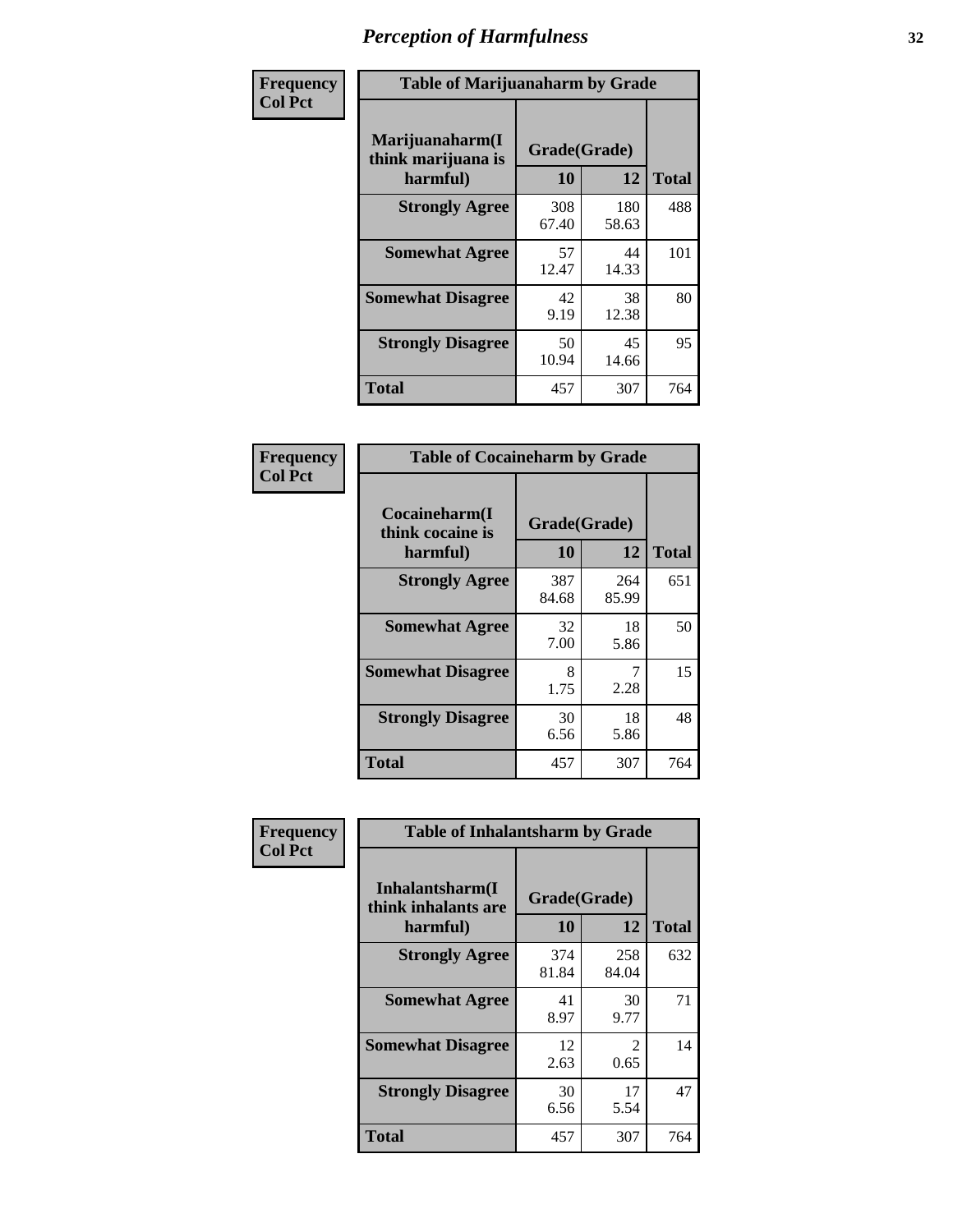| Frequency      | <b>Table of Steroidsharm by Grade</b>            |                    |              |              |
|----------------|--------------------------------------------------|--------------------|--------------|--------------|
| <b>Col Pct</b> | Steroidsharm(I<br>think steroids are<br>harmful) | Grade(Grade)<br>10 | 12           | <b>Total</b> |
|                | <b>Strongly Agree</b>                            | 363<br>79.43       | 239<br>77.85 | 602          |
|                | <b>Somewhat Agree</b>                            | 46<br>10.07        | 40<br>13.03  | 86           |
|                | <b>Somewhat Disagree</b>                         | 20<br>4.38         | 9<br>2.93    | 29           |
|                | <b>Strongly Disagree</b>                         | 28<br>6.13         | 19<br>6.19   | 47           |
|                | <b>Total</b>                                     | 457                | 307          | 764          |

| <b>Table of Ecstasyharm by Grade</b>          |                    |              |     |  |  |
|-----------------------------------------------|--------------------|--------------|-----|--|--|
| Ecstasyharm(I<br>think ecstasy is<br>harmful) | Grade(Grade)<br>10 | <b>Total</b> |     |  |  |
| <b>Strongly Agree</b>                         | 368<br>80.53       | 254<br>82.74 | 622 |  |  |
| <b>Somewhat Agree</b>                         | 39<br>8.53         | 25<br>8.14   | 64  |  |  |
| <b>Somewhat Disagree</b>                      | 18<br>3.94         | 10<br>3.26   | 28  |  |  |
| <b>Strongly Disagree</b>                      | 32<br>7.00         | 18<br>5.86   | 50  |  |  |
| <b>Total</b>                                  | 457                | 307          | 764 |  |  |

| Frequency      | <b>Table of Methharm by Grade</b>                            |                    |              |              |  |
|----------------|--------------------------------------------------------------|--------------------|--------------|--------------|--|
| <b>Col Pct</b> | <b>Methharm</b> (I think<br>methamphetamines<br>are harmful) | Grade(Grade)<br>10 | 12           | <b>Total</b> |  |
|                | <b>Strongly Agree</b>                                        | 392<br>85.78       | 267<br>86.97 | 659          |  |
|                | <b>Somewhat Agree</b>                                        | 29<br>6.35         | 18<br>5.86   | 47           |  |
|                | <b>Somewhat Disagree</b>                                     | 6<br>1.31          | 4<br>1.30    | 10           |  |
|                | <b>Strongly Disagree</b>                                     | 30<br>6.56         | 18<br>5.86   | 48           |  |
|                | <b>Total</b>                                                 | 457                | 307          | 764          |  |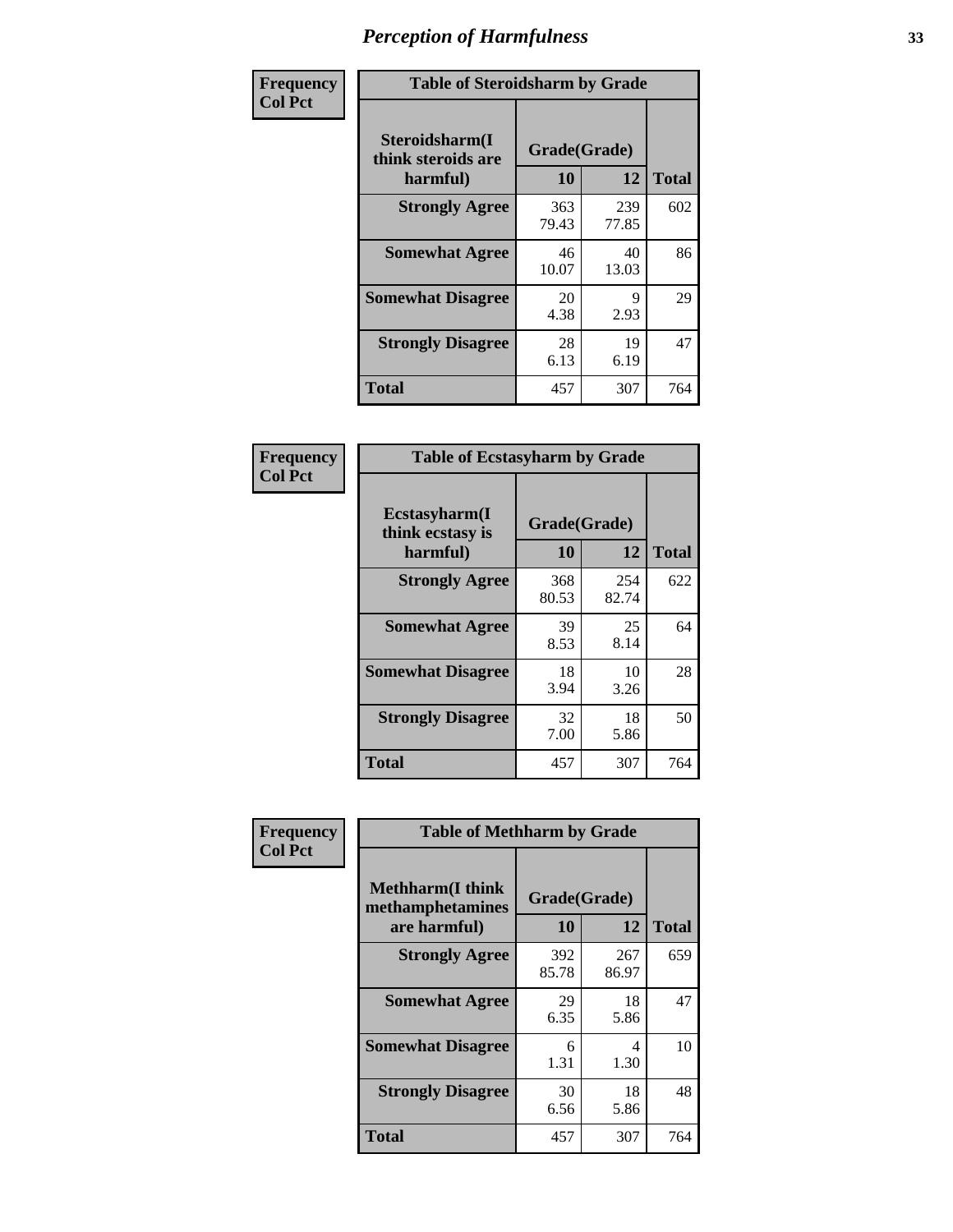| Frequency      | <b>Table of Hallucinogensharm by Grade</b>                 |                    |              |              |
|----------------|------------------------------------------------------------|--------------------|--------------|--------------|
| <b>Col Pct</b> | Hallucinogensharm(I<br>think hallucinogens<br>are harmful) | Grade(Grade)<br>10 | 12           | <b>Total</b> |
|                | <b>Strongly Agree</b>                                      | 378<br>82.71       | 252<br>82.08 | 630          |
|                | <b>Somewhat Agree</b>                                      | 38<br>8.32         | 27<br>8.79   | 65           |
|                | <b>Somewhat Disagree</b>                                   | 12<br>2.63         | 10<br>3.26   | 22           |
|                | <b>Strongly Disagree</b>                                   | 29<br>6.35         | 18<br>5.86   | 47           |
|                | <b>Total</b>                                               | 457                | 307          | 764          |

| <b>Table of Prescriptionharm by Grade</b>                                         |              |              |              |  |  |
|-----------------------------------------------------------------------------------|--------------|--------------|--------------|--|--|
| <b>Prescriptionharm</b> (I<br>think prescription<br>drugs not<br>prescribed to me | Grade(Grade) |              |              |  |  |
| are harmful)                                                                      | 10           | 12           | <b>Total</b> |  |  |
| <b>Strongly Agree</b>                                                             | 357<br>78.12 | 223<br>72.64 | 580          |  |  |
| <b>Somewhat Agree</b>                                                             | 47<br>10.28  | 49<br>15.96  | 96           |  |  |
| <b>Somewhat Disagree</b>                                                          | 24<br>5.25   | 13<br>4.23   | 37           |  |  |
| <b>Strongly Disagree</b>                                                          | 29<br>6.35   | 22<br>7.17   | 51           |  |  |
| Total                                                                             | 457          | 307          | 764          |  |  |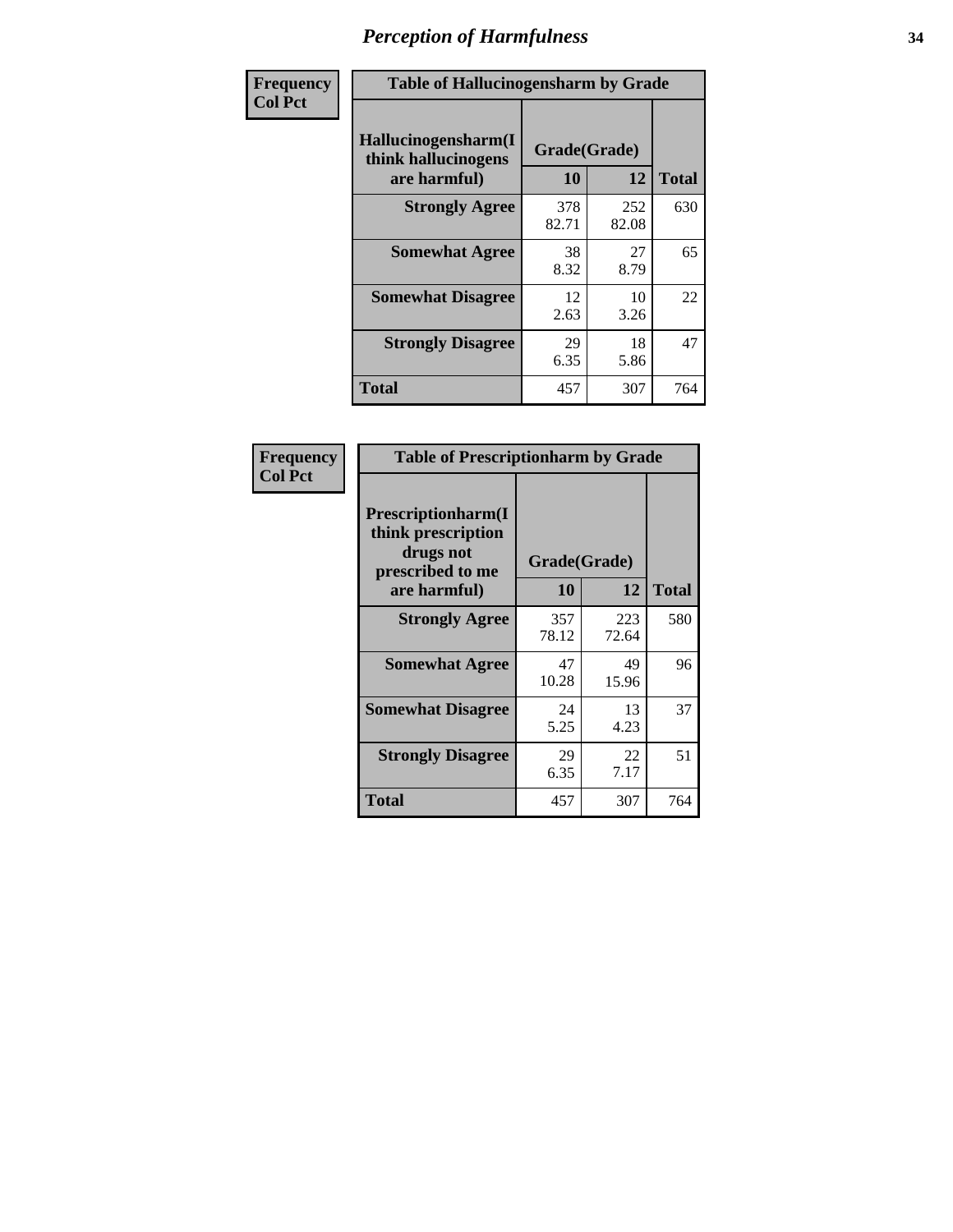# *Disapproval by Adults* **35**

| Frequency      | <b>Table of Alcoholadult by Grade</b>                                 |                    |              |              |
|----------------|-----------------------------------------------------------------------|--------------------|--------------|--------------|
| <b>Col Pct</b> | <b>Alcoholadult</b> (Adults<br>would disapprove if<br>I used alcohol) | Grade(Grade)<br>10 | 12           | <b>Total</b> |
|                | <b>Strongly Agree</b>                                                 | 297<br>64.99       | 171<br>55.70 | 468          |
|                | <b>Somewhat Agree</b>                                                 | 89<br>19.47        | 83<br>27.04  | 172          |
|                | <b>Somewhat Disagree</b>                                              | 42<br>9.19         | 27<br>8.79   | 69           |
|                | <b>Strongly Disagree</b>                                              | 29<br>6.35         | 26<br>8.47   | 55           |
|                | <b>Total</b>                                                          | 457                | 307          | 764          |

| <b>Table of Tobaccoadult by Grade</b>                                 |                    |              |              |  |  |
|-----------------------------------------------------------------------|--------------------|--------------|--------------|--|--|
| <b>Tobaccoadult</b> (Adults<br>would disapprove if<br>I used tobacco) | Grade(Grade)<br>10 | 12           | <b>Total</b> |  |  |
| <b>Strongly Agree</b>                                                 | 361<br>78.99       | 219<br>71.34 | 580          |  |  |
| <b>Somewhat Agree</b>                                                 | 44<br>9.63         | 51<br>16.61  | 95           |  |  |
| <b>Somewhat Disagree</b>                                              | 19<br>4.16         | 15<br>4.89   | 34           |  |  |
| <b>Strongly Disagree</b>                                              | 33<br>7.22         | 22<br>7.17   | 55           |  |  |
| <b>Total</b>                                                          | 457                | 307          | 764          |  |  |

| Frequency      | <b>Table of Marijuanaadult by Grade</b>                           |                    |              |              |  |
|----------------|-------------------------------------------------------------------|--------------------|--------------|--------------|--|
| <b>Col Pct</b> | Marijuanaadult(Adults<br>would disapprove if I<br>used marijuana) | Grade(Grade)<br>10 | 12           | <b>Total</b> |  |
|                | <b>Strongly Agree</b>                                             | 385<br>84.25       | 240<br>78.18 | 625          |  |
|                | <b>Somewhat Agree</b>                                             | 23<br>5.03         | 28<br>9.12   | 51           |  |
|                | <b>Somewhat Disagree</b>                                          | 14<br>3.06         | 16<br>5.21   | 30           |  |
|                | <b>Strongly Disagree</b>                                          | 35<br>7.66         | 23<br>7.49   | 58           |  |
|                | <b>Total</b>                                                      | 457                | 307          | 764          |  |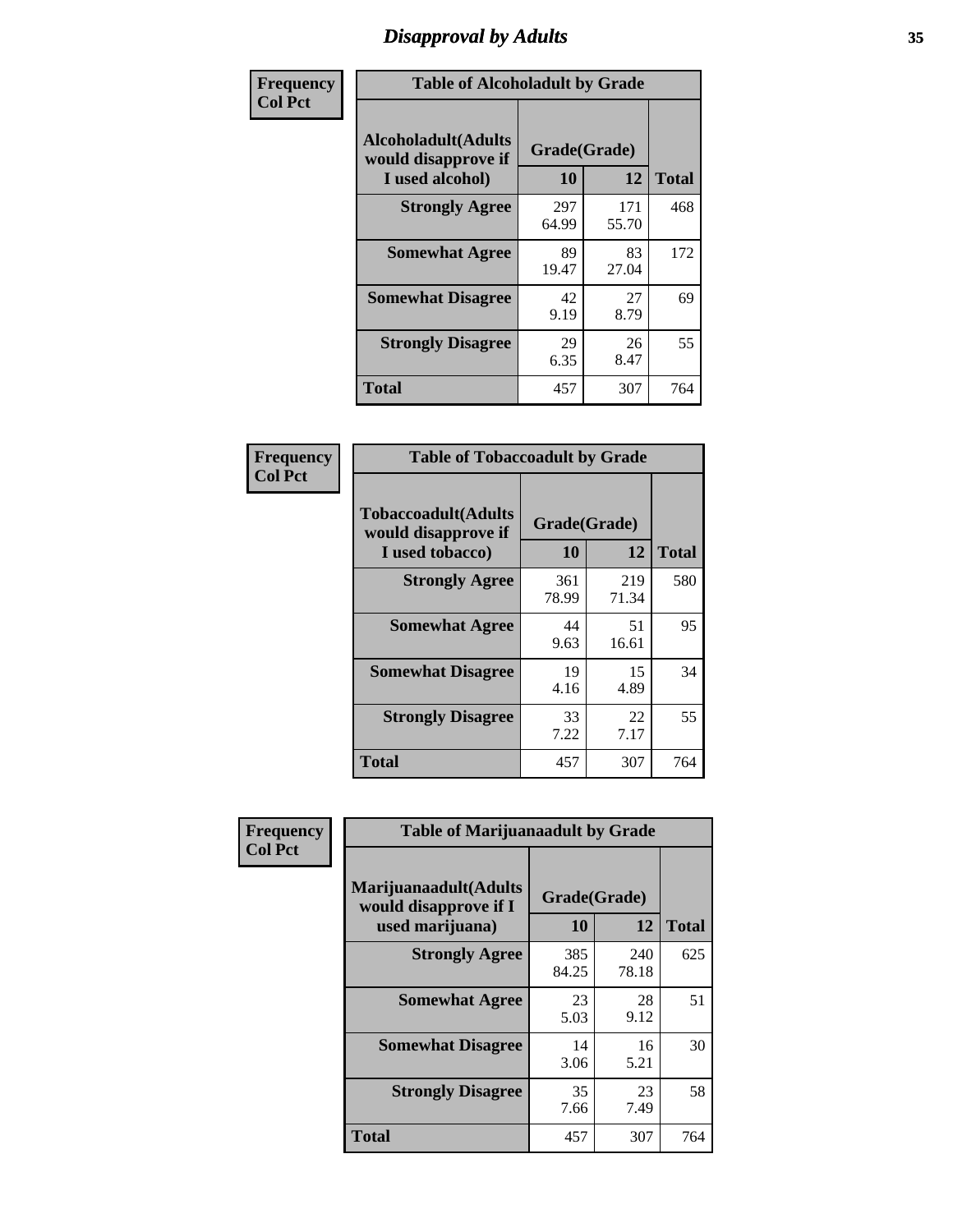# *Disapproval by Adults* **36**

| Frequency      | <b>Table of Otherdrugadult by Grade</b>                                     |                    |              |              |
|----------------|-----------------------------------------------------------------------------|--------------------|--------------|--------------|
| <b>Col Pct</b> | <b>Otherdrugadult</b> (Adults<br>would disapprove if I<br>used other drugs) | Grade(Grade)<br>10 | 12           | <b>Total</b> |
|                | <b>Strongly Agree</b>                                                       | 397<br>86.87       | 265<br>86.32 | 662          |
|                | <b>Somewhat Agree</b>                                                       | 23<br>5.03         | 20<br>6.51   | 43           |
|                | <b>Somewhat Disagree</b>                                                    | 6<br>1.31          | 3<br>0.98    | 9            |
|                | <b>Strongly Disagree</b>                                                    | 31<br>6.78         | 19<br>6.19   | 50           |
|                | <b>Total</b>                                                                | 457                | 307          | 764          |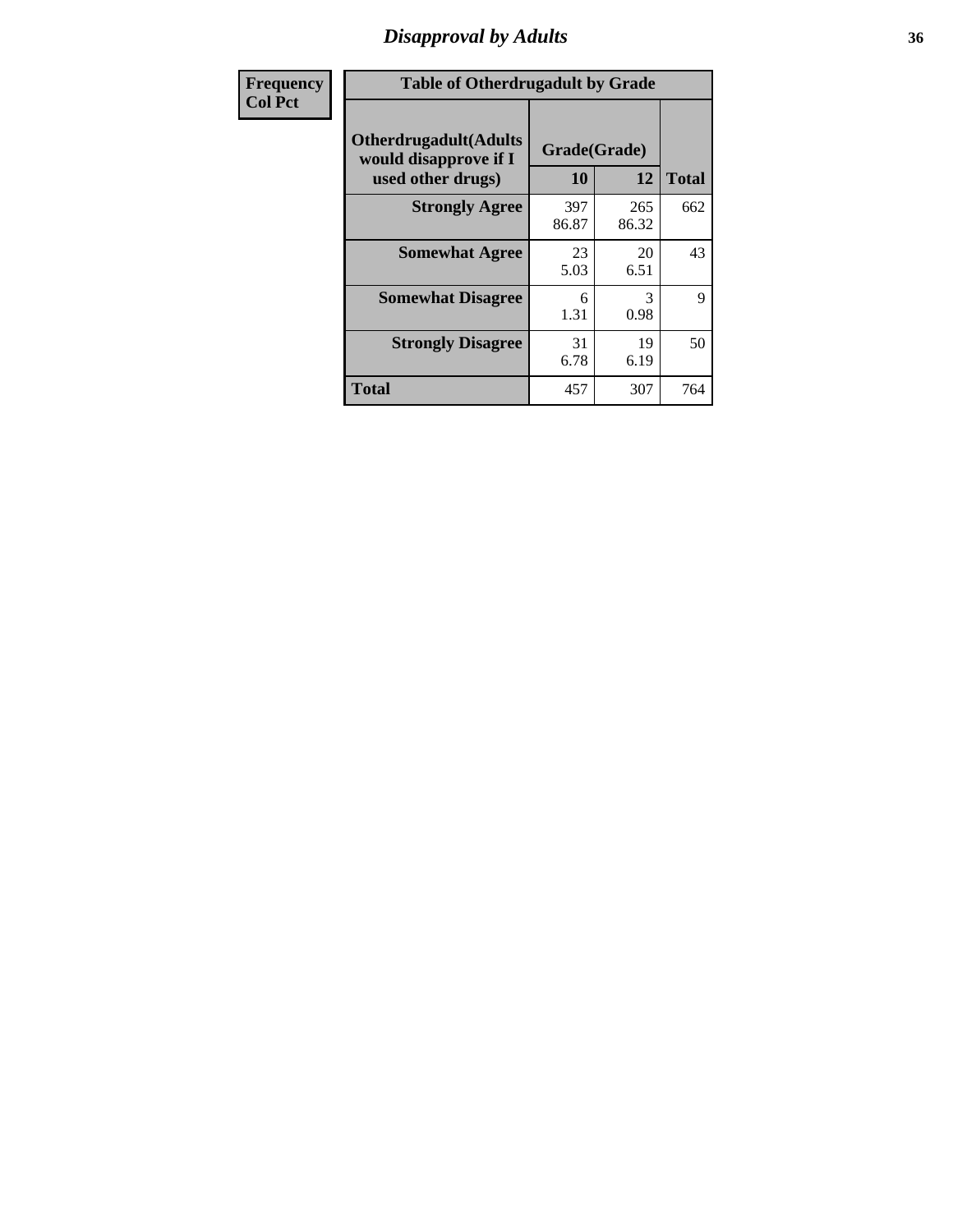# *Disapproval by Peers* **37**

| Frequency      | <b>Table of Alcoholpeer by Grade</b>                    |              |             |              |
|----------------|---------------------------------------------------------|--------------|-------------|--------------|
| <b>Col Pct</b> | Alcoholpeer(My<br>friends would<br>disapprove if I used | Grade(Grade) |             |              |
|                | alcohol)                                                | 10           | 12          | <b>Total</b> |
|                | <b>Strongly Agree</b>                                   | 174<br>38.07 | 83<br>27.04 | 257          |
|                | <b>Somewhat Agree</b>                                   | 101<br>22.10 | 59<br>19.22 | 160          |
|                | <b>Somewhat Disagree</b>                                | 97<br>21.23  | 89<br>28.99 | 186          |
|                | <b>Strongly Disagree</b>                                | 85<br>18.60  | 76<br>24.76 | 161          |
|                | Total                                                   | 457          | 307         | 764          |

| Frequency      | <b>Table of Tobaccopeer by Grade</b>                                |                    |              |              |  |
|----------------|---------------------------------------------------------------------|--------------------|--------------|--------------|--|
| <b>Col Pct</b> | Tobaccopeer(My<br>friends would<br>disapprove if I used<br>tobacco) | Grade(Grade)<br>10 | 12           | <b>Total</b> |  |
|                | <b>Strongly Agree</b>                                               | 234<br>51.20       | 132<br>43.00 | 366          |  |
|                | <b>Somewhat Agree</b>                                               | 95<br>20.79        | 64<br>20.85  | 159          |  |
|                | <b>Somewhat Disagree</b>                                            | 60<br>13.13        | 50<br>16.29  | 110          |  |
|                | <b>Strongly Disagree</b>                                            | 68<br>14.88        | 61<br>19.87  | 129          |  |
|                | <b>Total</b>                                                        | 457                | 307          | 764          |  |

| Frequency      | <b>Table of Marijuanapeer by Grade</b>                    |              |              |              |
|----------------|-----------------------------------------------------------|--------------|--------------|--------------|
| <b>Col Pct</b> | Marijuanapeer(My<br>friends would<br>disapprove if I used | Grade(Grade) |              |              |
|                | marijuana)                                                | 10           | 12           | <b>Total</b> |
|                | <b>Strongly Agree</b>                                     | 232<br>50.77 | 135<br>43.97 | 367          |
|                | <b>Somewhat Agree</b>                                     | 88<br>19.26  | 49<br>15.96  | 137          |
|                | <b>Somewhat Disagree</b>                                  | 63<br>13.79  | 62<br>20.20  | 125          |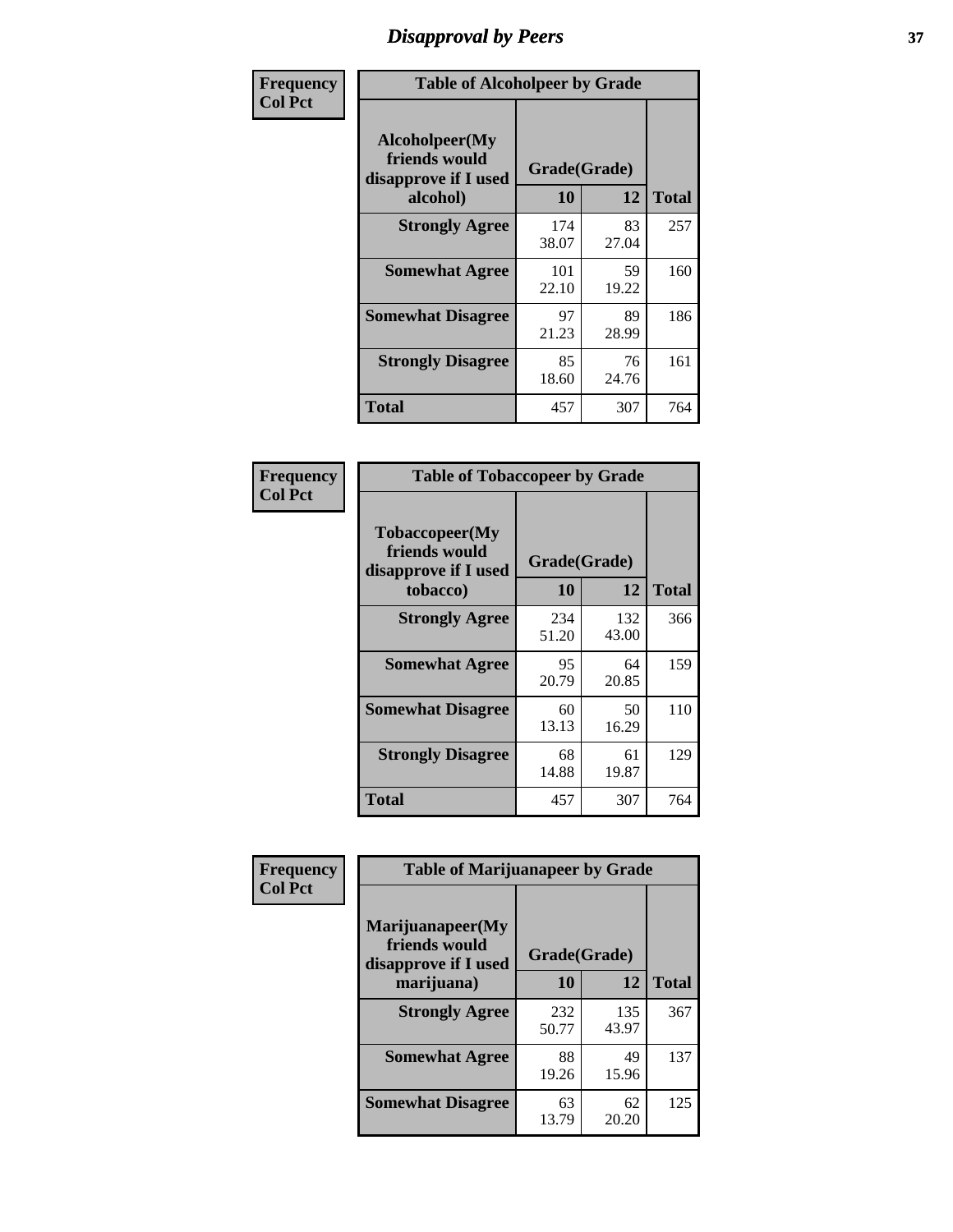# *Disapproval by Peers* **38**

| Frequency<br><b>Col Pct</b> | <b>Table of Marijuanapeer by Grade</b>                                  |                    |             |              |
|-----------------------------|-------------------------------------------------------------------------|--------------------|-------------|--------------|
|                             | Marijuanapeer(My<br>friends would<br>disapprove if I used<br>marijuana) | Grade(Grade)<br>10 | 12          | <b>Total</b> |
|                             | <b>Strongly Disagree</b>                                                | 74<br>16.19        | 61<br>19.87 | 135          |
|                             | Total                                                                   | 457                | 307         | 764          |

| <b>Frequency</b> |                                                                           | <b>Table of Otherdrugpeer by Grade</b> |              |              |
|------------------|---------------------------------------------------------------------------|----------------------------------------|--------------|--------------|
| <b>Col Pct</b>   | Otherdrugpeer(My<br>friends would<br>disapprove if I used<br>other drugs) | Grade(Grade)<br><b>10</b>              | 12           | <b>Total</b> |
|                  |                                                                           |                                        |              |              |
|                  | <b>Strongly Agree</b>                                                     | 281<br>61.49                           | 197<br>64.17 | 478          |
|                  | <b>Somewhat Agree</b>                                                     | 72<br>15.75                            | 42<br>13.68  | 114          |
|                  | <b>Somewhat Disagree</b>                                                  | 51<br>11.16                            | 29<br>9.45   | 80           |
|                  | <b>Strongly Disagree</b>                                                  | 53<br>11.60                            | 39<br>12.70  | 92           |
|                  | <b>Total</b>                                                              | 457                                    | 307          | 764          |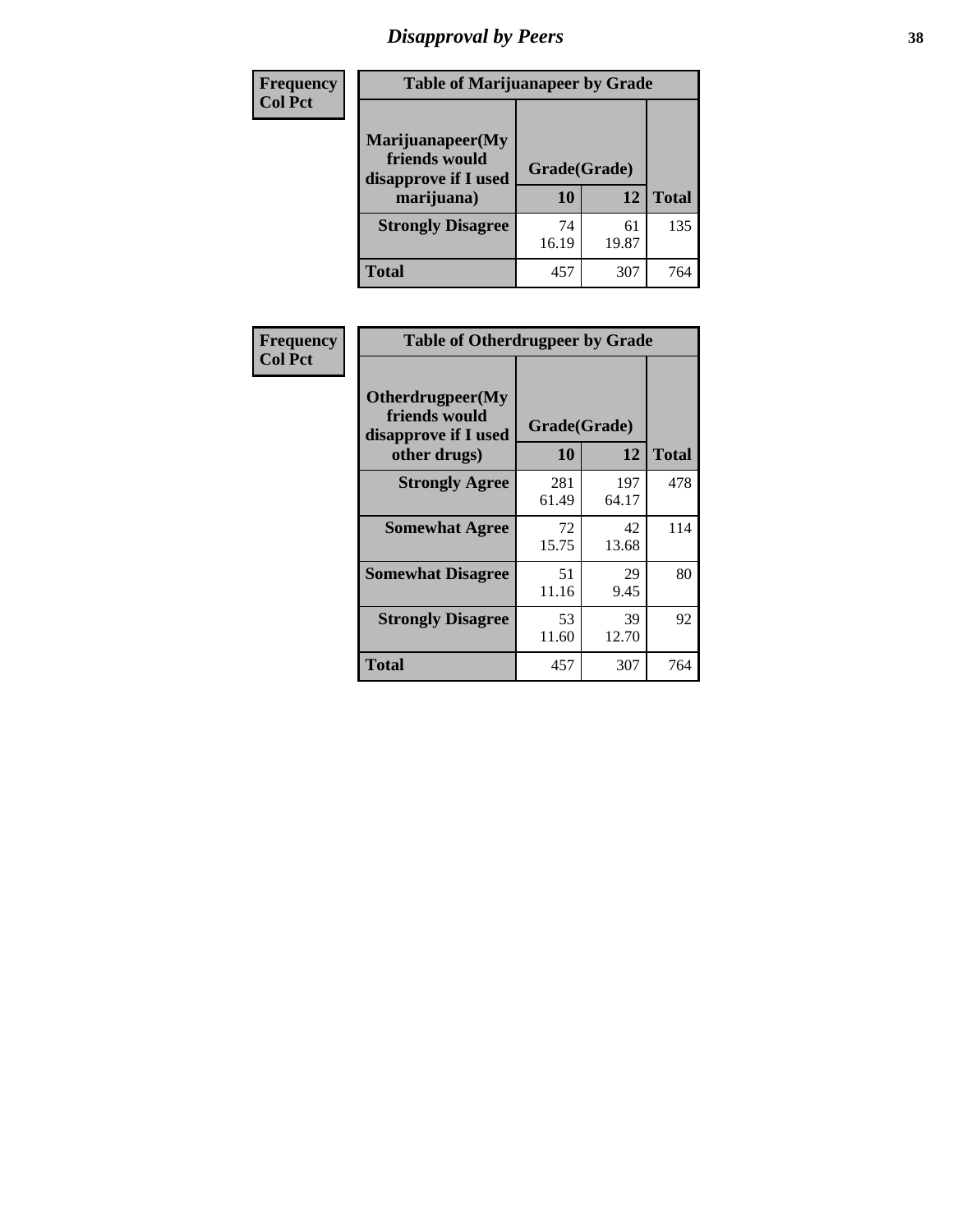| Frequency      | <b>Table of Alcohollocation1 by Grade</b> |              |              |              |
|----------------|-------------------------------------------|--------------|--------------|--------------|
| <b>Col Pct</b> | <b>Alcohollocation1(Places</b>            | Grade(Grade) |              |              |
|                | <b>Friends Use Alcohol)</b>               | 10           | 12           | <b>Total</b> |
|                |                                           | 212<br>46.39 | 188<br>61.24 | 400          |
|                | Do Not Use                                | 245<br>53.61 | 119<br>38.76 | 364          |
|                | <b>Total</b>                              | 457          | 307          | 764          |

| <b>Frequency</b> | <b>Table of Alcohollocation2 by Grade</b> |              |              |              |
|------------------|-------------------------------------------|--------------|--------------|--------------|
| <b>Col Pct</b>   | <b>Alcohollocation2(Places</b>            | Grade(Grade) |              |              |
|                  | <b>Friends Use Alcohol)</b>               | 10           | 12           | <b>Total</b> |
|                  |                                           | 309<br>67.61 | 185<br>60.26 | 494          |
|                  | Home                                      | 148<br>32.39 | 122<br>39.74 | 270          |
|                  | <b>Total</b>                              | 457          | 307          | 764          |

| Frequency<br><b>Col Pct</b> | <b>Table of Alcohollocation 3 by Grade</b> |              |              |              |
|-----------------------------|--------------------------------------------|--------------|--------------|--------------|
|                             | <b>Alcohollocation3(Places</b>             | Grade(Grade) |              |              |
|                             | <b>Friends Use Alcohol)</b>                | 10           | 12           | <b>Total</b> |
|                             |                                            | 426<br>93.22 | 280<br>91.21 | 706          |
|                             | <b>School</b>                              | 31<br>6.78   | 27<br>8.79   | 58           |
|                             | <b>Total</b>                               | 457          | 307          | 764          |

| Frequency      | <b>Table of Alcohollocation4 by Grade</b> |              |              |              |  |
|----------------|-------------------------------------------|--------------|--------------|--------------|--|
| <b>Col Pct</b> | <b>Alcohollocation4(Places</b>            | Grade(Grade) |              |              |  |
|                | <b>Friends Use Alcohol)</b>               | 10           | 12           | <b>Total</b> |  |
|                |                                           | 413<br>90.37 | 267<br>86.97 | 680          |  |
|                | Car                                       | 44<br>9.63   | 40<br>13.03  | 84           |  |
|                | <b>Total</b>                              | 457          | 307          | 764          |  |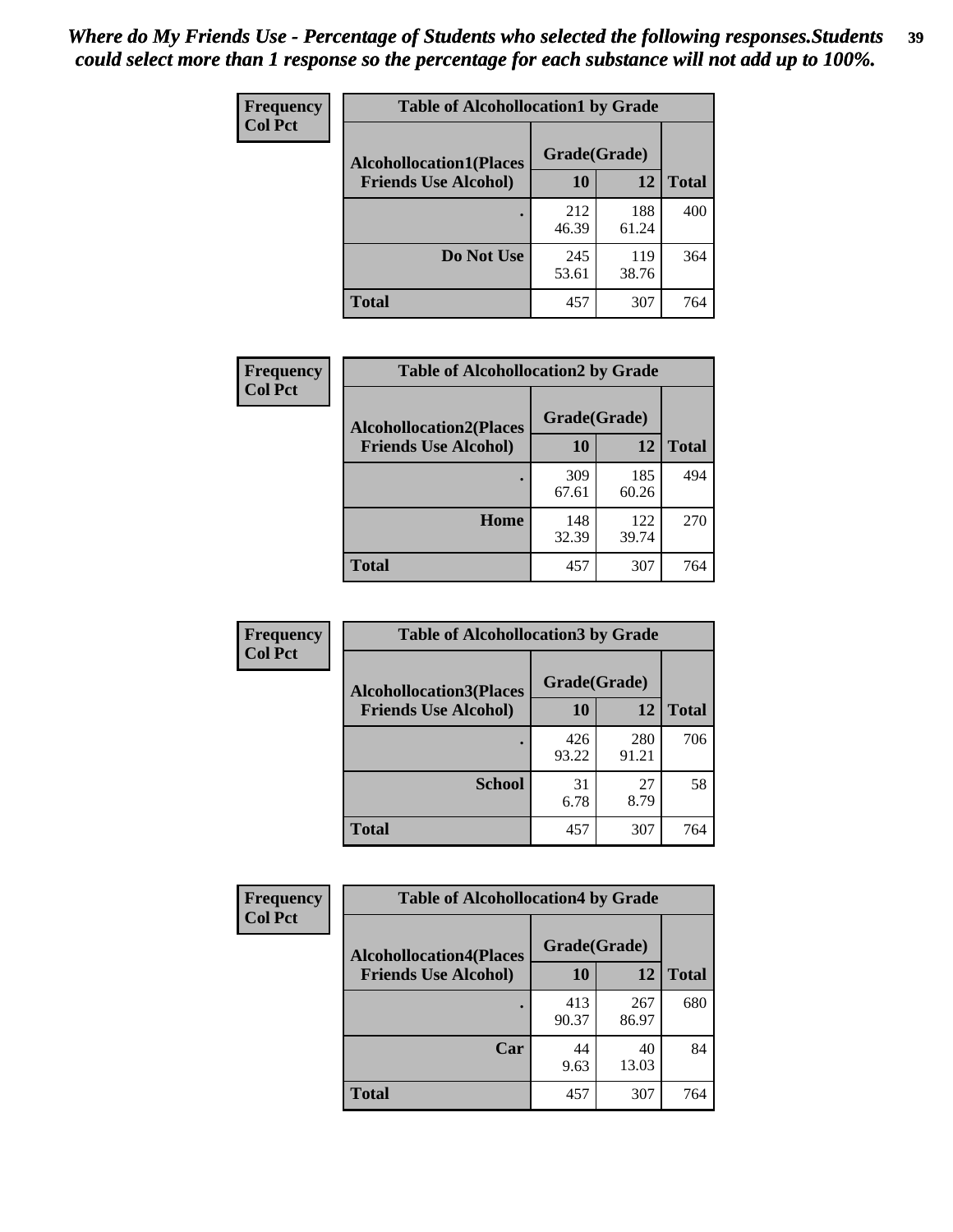| Frequency<br><b>Col Pct</b> | <b>Table of Alcohollocation5 by Grade</b> |              |              |              |
|-----------------------------|-------------------------------------------|--------------|--------------|--------------|
|                             | <b>Alcohollocation5(Places</b>            |              |              |              |
|                             | <b>Friends Use Alcohol)</b>               | 10           | 12           | <b>Total</b> |
|                             |                                           | 281<br>61.49 | 143<br>46.58 | 424          |
|                             | <b>Friend's House</b>                     | 176<br>38.51 | 164<br>53.42 | 340          |
|                             | <b>Total</b>                              | 457          | 307          | 764          |

| <b>Frequency</b> | <b>Table of Alcohollocation6 by Grade</b>                     |                           |              |              |
|------------------|---------------------------------------------------------------|---------------------------|--------------|--------------|
| <b>Col Pct</b>   | <b>Alcohollocation6(Places</b><br><b>Friends Use Alcohol)</b> | Grade(Grade)<br><b>10</b> | 12           | <b>Total</b> |
|                  |                                                               | 364<br>79.65              | 219<br>71.34 | 583          |
|                  | <b>Other</b>                                                  | 93<br>20.35               | 88<br>28.66  | 181          |
|                  | <b>Total</b>                                                  | 457                       | 307          | 764          |

| <b>Frequency</b> | <b>Table of Tobaccolocation1 by Grade</b> |              |              |              |
|------------------|-------------------------------------------|--------------|--------------|--------------|
| <b>Col Pct</b>   | <b>Tobaccolocation1(Places</b>            | Grade(Grade) |              |              |
|                  | <b>Friends Use Tobacco)</b>               | 10           | 12           | <b>Total</b> |
|                  |                                           | 165<br>36.11 | 144<br>46.91 | 309          |
|                  | Do Not Use                                | 292<br>63.89 | 163<br>53.09 | 455          |
|                  | <b>Total</b>                              | 457          | 307          | 764          |

| Frequency      | <b>Table of Tobaccolocation2 by Grade</b> |              |              |              |  |
|----------------|-------------------------------------------|--------------|--------------|--------------|--|
| <b>Col Pct</b> | <b>Tobaccolocation2(Places</b>            | Grade(Grade) |              |              |  |
|                | <b>Friends Use Tobacco)</b>               | 10           | 12           | <b>Total</b> |  |
|                |                                           | 343<br>75.05 | 215<br>70.03 | 558          |  |
|                | Home                                      | 114<br>24.95 | 92<br>29.97  | 206          |  |
|                | <b>Total</b>                              | 457          | 307          | 764          |  |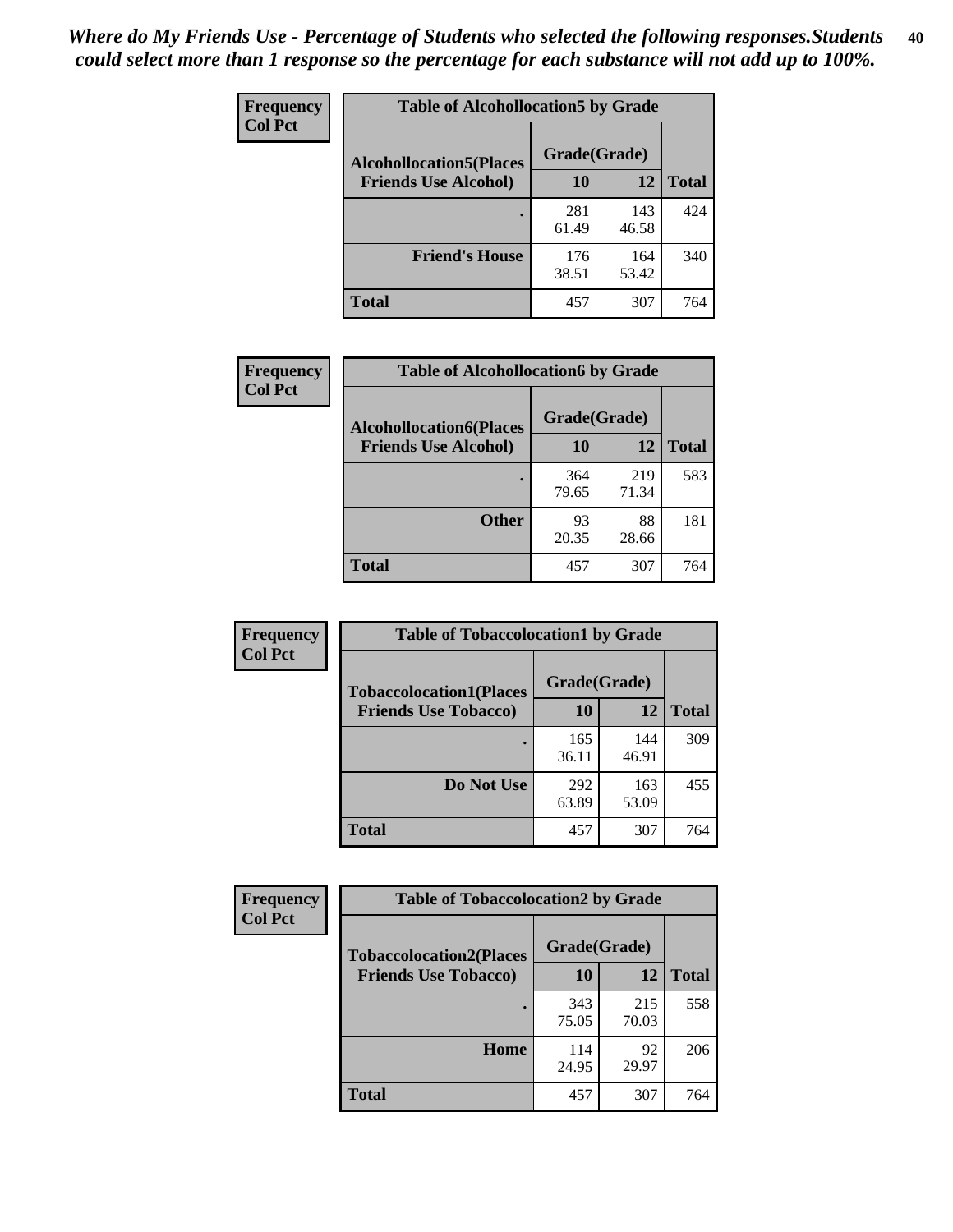| Frequency      | <b>Table of Tobaccolocation 3 by Grade</b> |              |              |              |
|----------------|--------------------------------------------|--------------|--------------|--------------|
| <b>Col Pct</b> | <b>Tobaccolocation3(Places</b>             | Grade(Grade) |              |              |
|                | <b>Friends Use Tobacco)</b>                | 10           | 12           | <b>Total</b> |
|                |                                            | 403<br>88.18 | 265<br>86.32 | 668          |
|                | <b>School</b>                              | 54<br>11.82  | 42<br>13.68  | 96           |
|                | <b>Total</b>                               | 457          | 307          | 764          |

| Frequency      | <b>Table of Tobaccolocation4 by Grade</b> |              |              |              |
|----------------|-------------------------------------------|--------------|--------------|--------------|
| <b>Col Pct</b> | <b>Tobaccolocation4(Places</b>            | Grade(Grade) |              |              |
|                | <b>Friends Use Tobacco)</b>               | 10           | 12           | <b>Total</b> |
|                |                                           | 372<br>81.40 | 210<br>68.40 | 582          |
|                | Car                                       | 85<br>18.60  | 97<br>31.60  | 182          |
|                | <b>Total</b>                              | 457          | 307          | 764          |

| Frequency<br><b>Col Pct</b> | <b>Table of Tobaccolocation5 by Grade</b>                     |                    |                     |              |
|-----------------------------|---------------------------------------------------------------|--------------------|---------------------|--------------|
|                             | <b>Tobaccolocation5(Places</b><br><b>Friends Use Tobacco)</b> | Grade(Grade)<br>10 | 12                  | <b>Total</b> |
|                             |                                                               | 326<br>71.33       | <b>200</b><br>65.15 | 526          |
|                             | <b>Friend's House</b>                                         | 131<br>28.67       | 107<br>34.85        | 238          |
|                             | <b>Total</b>                                                  | 457                | 307                 | 764          |

| <b>Frequency</b> | <b>Table of Tobaccolocation6 by Grade</b> |              |              |              |
|------------------|-------------------------------------------|--------------|--------------|--------------|
| <b>Col Pct</b>   | <b>Tobaccolocation6(Places</b>            | Grade(Grade) |              |              |
|                  | <b>Friends Use Tobacco)</b>               | 10           | 12           | <b>Total</b> |
|                  |                                           | 360<br>78.77 | 235<br>76.55 | 595          |
|                  | <b>Other</b>                              | 97<br>21.23  | 72<br>23.45  | 169          |
|                  | <b>Total</b>                              | 457          | 307          | 764          |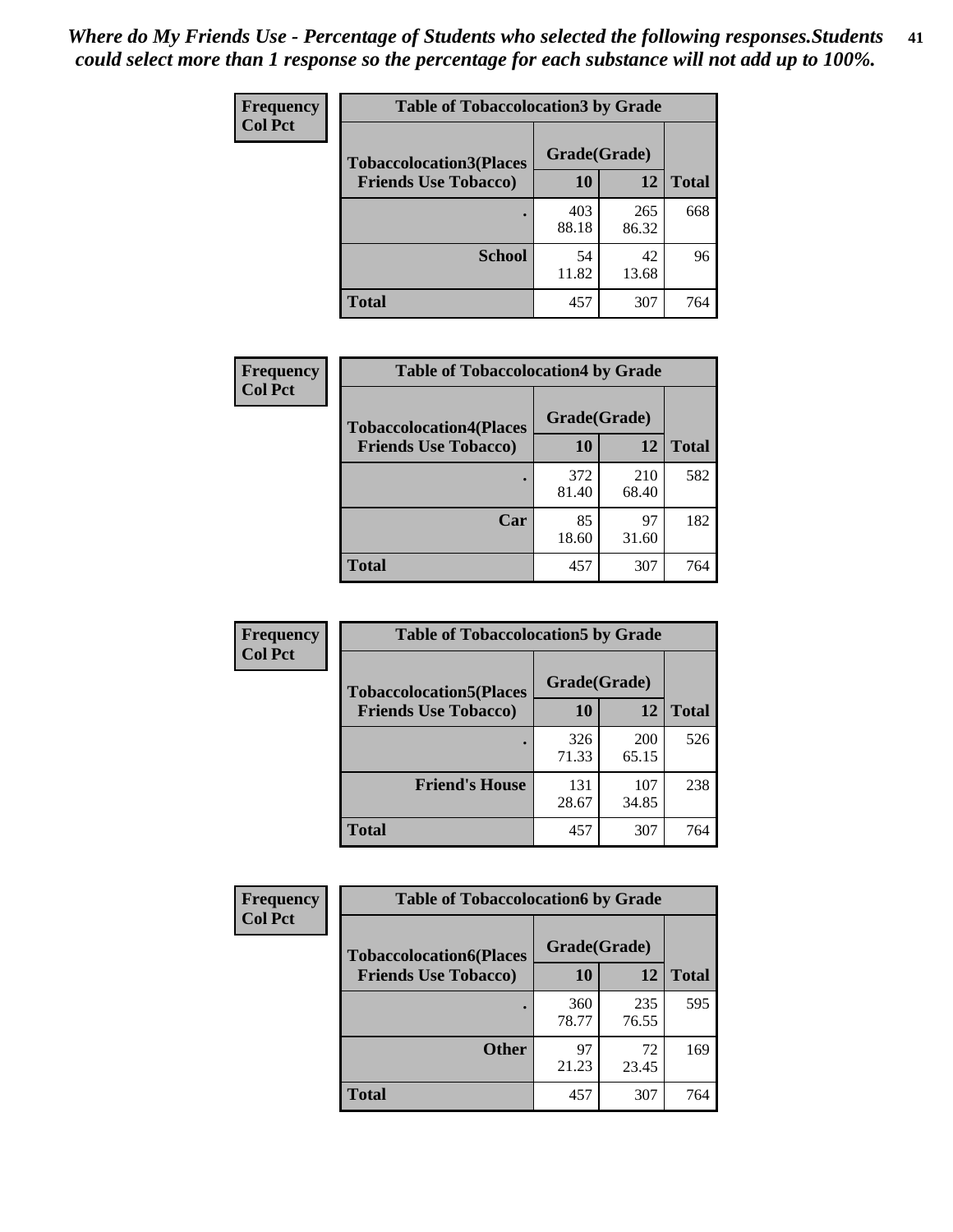| <b>Frequency</b> | <b>Table of Marijuanalocation1 by Grade</b> |              |              |              |
|------------------|---------------------------------------------|--------------|--------------|--------------|
| <b>Col Pct</b>   | <b>Marijuanalocation1(Places</b>            | Grade(Grade) |              |              |
|                  | <b>Friends Use Marijuana</b> )              | 10           | 12           | <b>Total</b> |
|                  |                                             | 162<br>35.45 | 146<br>47.56 | 308          |
|                  | Do Not Use                                  | 295<br>64.55 | 161<br>52.44 | 456          |
|                  | <b>Total</b>                                | 457          | 307          | 764          |

| <b>Frequency</b> | <b>Table of Marijuanalocation2 by Grade</b>                        |                    |              |              |
|------------------|--------------------------------------------------------------------|--------------------|--------------|--------------|
| <b>Col Pct</b>   | <b>Marijuanalocation2(Places</b><br><b>Friends Use Marijuana</b> ) | Grade(Grade)<br>10 | 12           | <b>Total</b> |
|                  |                                                                    | 344<br>75.27       | 206<br>67.10 | 550          |
|                  | Home                                                               | 113<br>24.73       | 101<br>32.90 | 214          |
|                  | <b>Total</b>                                                       | 457                | 307          | 764          |

| Frequency<br><b>Col Pct</b> | <b>Table of Marijuanalocation3 by Grade</b> |              |              |       |
|-----------------------------|---------------------------------------------|--------------|--------------|-------|
|                             | <b>Marijuanalocation3</b> (Places           | Grade(Grade) |              |       |
|                             | <b>Friends Use Marijuana</b> )              | 10           | 12           | Total |
|                             |                                             | 403<br>88.18 | 272<br>88.60 | 675   |
|                             | <b>School</b>                               | 54<br>11.82  | 35<br>11.40  | 89    |
|                             | <b>Total</b>                                | 457          | 307          | 764   |

| Frequency      | <b>Table of Marijuanalocation4 by Grade</b> |              |              |              |  |
|----------------|---------------------------------------------|--------------|--------------|--------------|--|
| <b>Col Pct</b> | <b>Marijuanalocation4(Places</b>            | Grade(Grade) |              |              |  |
|                | <b>Friends Use Marijuana</b> )              | 10           | 12           | <b>Total</b> |  |
|                |                                             | 379<br>82.93 | 220<br>71.66 | 599          |  |
|                | Car                                         | 78<br>17.07  | 87<br>28.34  | 165          |  |
|                | <b>Total</b>                                | 457          | 307          | 764          |  |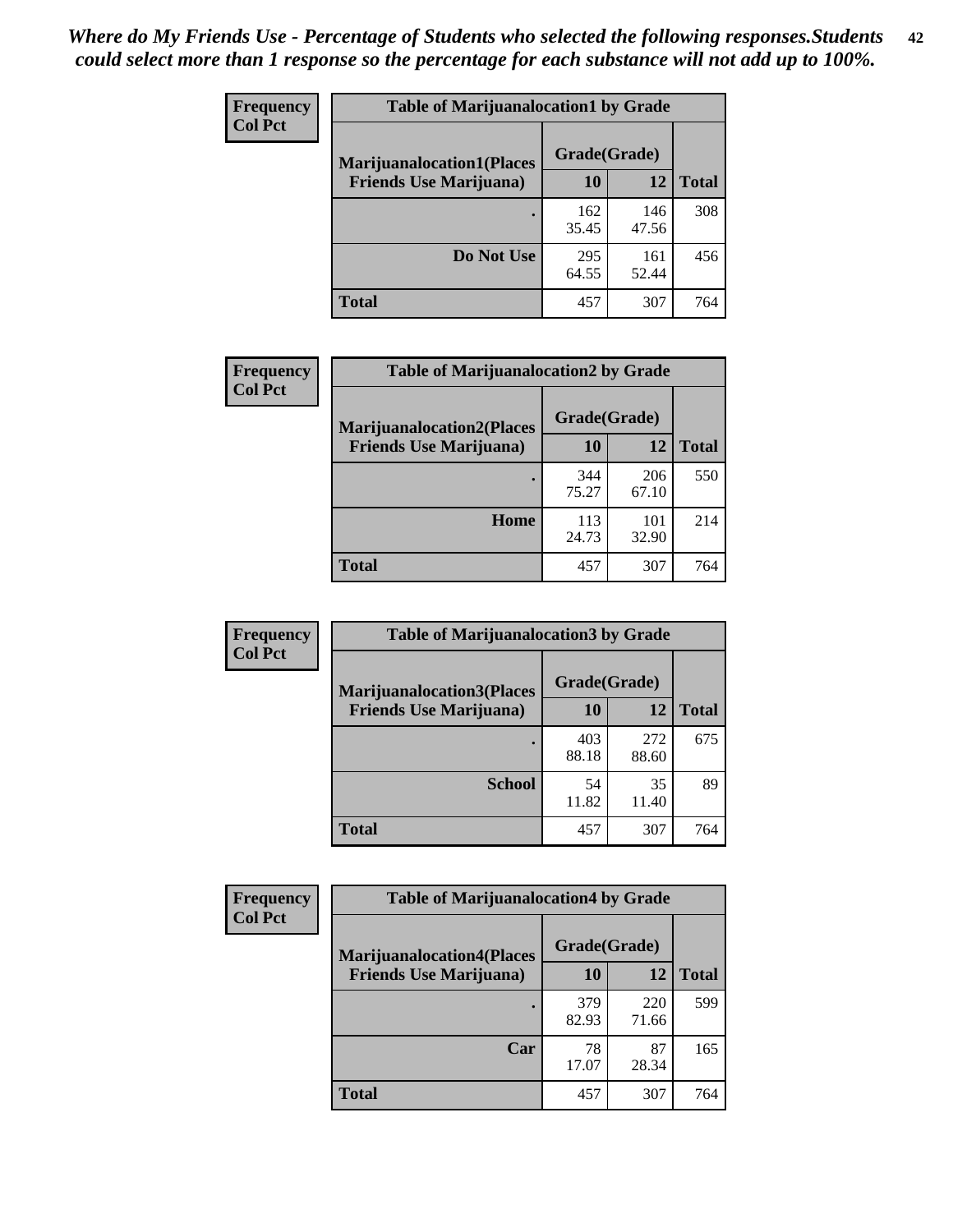| <b>Frequency</b> | <b>Table of Marijuanalocation5 by Grade</b> |              |              |              |
|------------------|---------------------------------------------|--------------|--------------|--------------|
| <b>Col Pct</b>   | <b>Marijuanalocation5</b> (Places           | Grade(Grade) |              |              |
|                  | <b>Friends Use Marijuana</b> )              | 10           | 12           | <b>Total</b> |
|                  |                                             | 326<br>71.33 | 186<br>60.59 | 512          |
|                  | <b>Friend's House</b>                       | 131<br>28.67 | 121<br>39.41 | 252          |
|                  | Total                                       | 457          | 307          | 764          |

| <b>Frequency</b> | <b>Table of Marijuanalocation6 by Grade</b>                        |                    |              |              |
|------------------|--------------------------------------------------------------------|--------------------|--------------|--------------|
| <b>Col Pct</b>   | <b>Marijuanalocation6(Places</b><br><b>Friends Use Marijuana</b> ) | Grade(Grade)<br>10 | 12           | <b>Total</b> |
|                  |                                                                    | 366<br>80.09       | 225<br>73.29 | 591          |
|                  | <b>Other</b>                                                       | 91<br>19.91        | 82<br>26.71  | 173          |
|                  | <b>Total</b>                                                       | 457                | 307          | 764          |

| <b>Frequency</b> | <b>Table of Otherdruglocation1 by Grade</b>                          |              |              |              |
|------------------|----------------------------------------------------------------------|--------------|--------------|--------------|
| <b>Col Pct</b>   | <b>Otherdruglocation1(Places</b><br><b>Friends Use Other Illegal</b> | Grade(Grade) |              |              |
|                  | Drugs)                                                               | 10           | 12           | <b>Total</b> |
|                  |                                                                      | 122<br>26.70 | 91<br>29.64  | 213          |
|                  | Do Not Use                                                           | 335<br>73.30 | 216<br>70.36 | 551          |
|                  | <b>Total</b>                                                         | 457          | 307          | 764          |

| <b>Frequency</b> | <b>Table of Otherdruglocation2 by Grade</b>                          |              |              |              |
|------------------|----------------------------------------------------------------------|--------------|--------------|--------------|
| <b>Col Pct</b>   | <b>Otherdruglocation2(Places</b><br><b>Friends Use Other Illegal</b> | Grade(Grade) |              |              |
|                  | Drugs)                                                               | 10           | 12           | <b>Total</b> |
|                  |                                                                      | 387<br>84.68 | 249<br>81.11 | 636          |
|                  | Home                                                                 | 70<br>15.32  | 58<br>18.89  | 128          |
|                  | <b>Total</b>                                                         | 457          | 307          | 764          |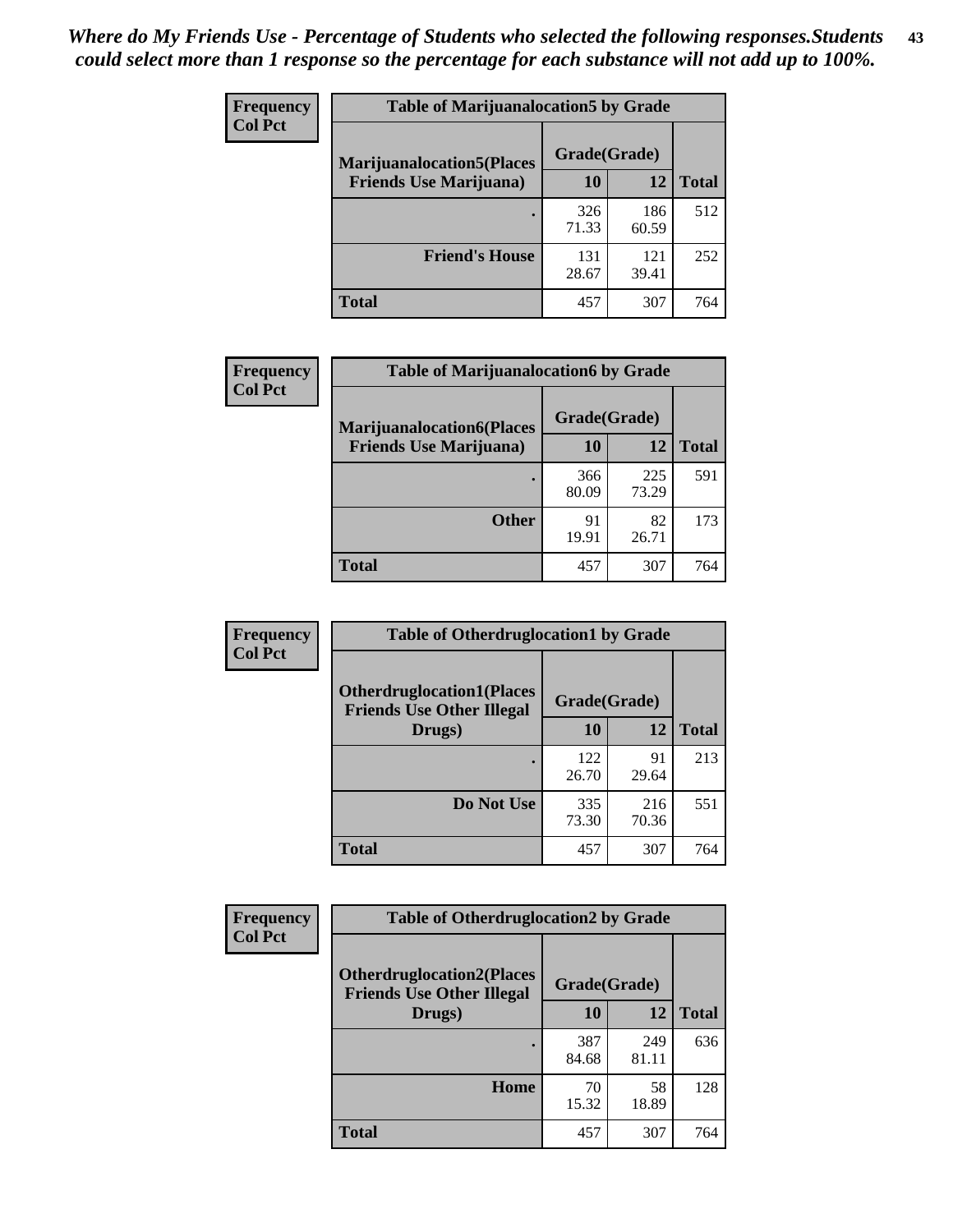| <b>Frequency</b> | <b>Table of Otherdruglocation3 by Grade</b>                           |              |              |              |
|------------------|-----------------------------------------------------------------------|--------------|--------------|--------------|
| <b>Col Pct</b>   | <b>Otherdruglocation3(Places)</b><br><b>Friends Use Other Illegal</b> | Grade(Grade) |              |              |
|                  | Drugs)                                                                | 10           | 12           | <b>Total</b> |
|                  |                                                                       | 412<br>90.15 | 278<br>90.55 | 690          |
|                  | <b>School</b>                                                         | 45<br>9.85   | 29<br>9.45   | 74           |
|                  | <b>Total</b>                                                          | 457          | 307          | 764          |

| Frequency      | <b>Table of Otherdruglocation4 by Grade</b>                          |              |              |              |
|----------------|----------------------------------------------------------------------|--------------|--------------|--------------|
| <b>Col Pct</b> | <b>Otherdruglocation4(Places</b><br><b>Friends Use Other Illegal</b> | Grade(Grade) |              |              |
|                | Drugs)                                                               | 10           | 12           | <b>Total</b> |
|                |                                                                      | 405<br>88.62 | 258<br>84.04 | 663          |
|                | Car                                                                  | 52<br>11.38  | 49<br>15.96  | 101          |
|                | <b>Total</b>                                                         | 457          | 307          | 764          |

| Frequency      | <b>Table of Otherdruglocation5 by Grade</b>                          |              |              |              |
|----------------|----------------------------------------------------------------------|--------------|--------------|--------------|
| <b>Col Pct</b> | <b>Otherdruglocation5(Places</b><br><b>Friends Use Other Illegal</b> | Grade(Grade) |              |              |
|                | Drugs)                                                               | 10           | 12           | <b>Total</b> |
|                |                                                                      | 367<br>80.31 | 234<br>76.22 | 601          |
|                | <b>Friend's House</b>                                                | 90<br>19.69  | 73<br>23.78  | 163          |
|                | <b>Total</b>                                                         | 457          | 307          | 764          |

| <b>Frequency</b> | <b>Table of Otherdruglocation6 by Grade</b>                           |              |              |              |
|------------------|-----------------------------------------------------------------------|--------------|--------------|--------------|
| <b>Col Pct</b>   | <b>Otherdruglocation6(Places)</b><br><b>Friends Use Other Illegal</b> | Grade(Grade) |              |              |
|                  | Drugs)                                                                | 10           | 12           | <b>Total</b> |
|                  |                                                                       | 381<br>83.37 | 255<br>83.06 | 636          |
|                  | <b>Other</b>                                                          | 76<br>16.63  | 52<br>16.94  | 128          |
|                  | <b>Total</b>                                                          | 457          | 307          | 764          |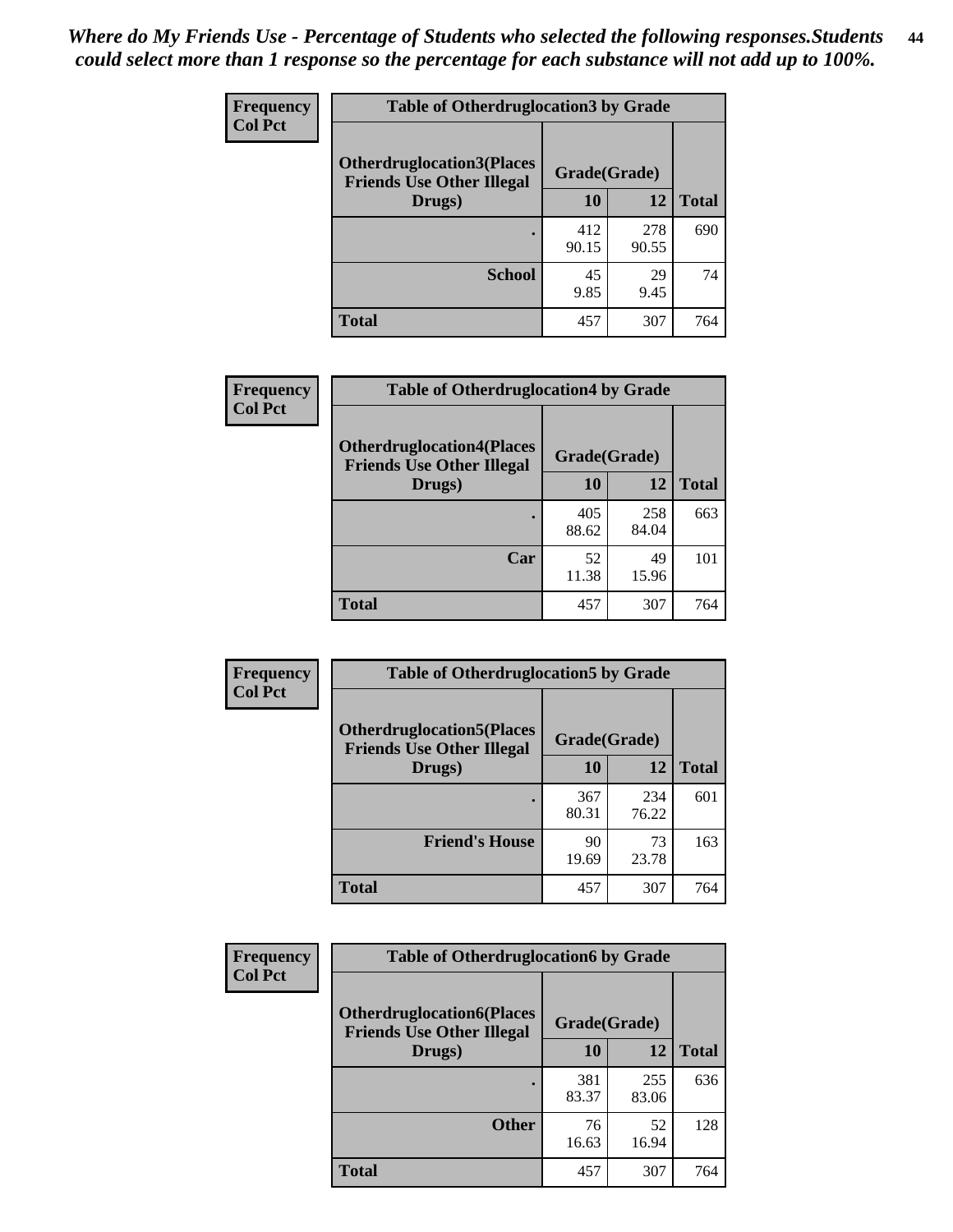| Frequency      | <b>Table of Alcoholtime1 by Grade</b>           |              |              |              |
|----------------|-------------------------------------------------|--------------|--------------|--------------|
| <b>Col Pct</b> | <b>Alcoholtime1(Times</b><br><b>Friends Use</b> | Grade(Grade) |              |              |
|                | Alcohol)                                        | 10           | 12           | <b>Total</b> |
|                |                                                 | 221<br>48.36 | 189<br>61.56 | 410          |
|                | Do Not Use                                      | 236<br>51.64 | 118<br>38.44 | 354          |
|                | <b>Total</b>                                    | 457          | 307          | 764          |

| Frequency      | <b>Table of Alcoholtime2 by Grade</b>           |              |              |              |
|----------------|-------------------------------------------------|--------------|--------------|--------------|
| <b>Col Pct</b> | <b>Alcoholtime2(Times</b><br><b>Friends Use</b> | Grade(Grade) |              |              |
|                | Alcohol)                                        | 10           | 12           | <b>Total</b> |
|                |                                                 | 421<br>92.12 | 279<br>90.88 | 700          |
|                | <b>On Way to School</b>                         | 36<br>7.88   | 28<br>9.12   | 64           |
|                | <b>Total</b>                                    | 457          | 307          | 764          |

| Frequency<br><b>Col Pct</b> | <b>Table of Alcoholtime3 by Grade</b>           |              |              |              |
|-----------------------------|-------------------------------------------------|--------------|--------------|--------------|
|                             | <b>Alcoholtime3(Times</b><br><b>Friends Use</b> | Grade(Grade) |              |              |
|                             | Alcohol)                                        | 10           | 12           | <b>Total</b> |
|                             |                                                 | 426<br>93.22 | 285<br>92.83 | 711          |
|                             | <b>During School</b>                            | 31<br>6.78   | 22<br>7.17   | 53           |
|                             | Total                                           | 457          | 307          | 764          |

| <b>Frequency</b> | <b>Table of Alcoholtime4 by Grade</b> |              |              |              |
|------------------|---------------------------------------|--------------|--------------|--------------|
| <b>Col Pct</b>   | <b>Alcoholtime4(Times</b>             | Grade(Grade) |              |              |
|                  | <b>Friends Use Alcohol)</b>           | 10           | 12           | <b>Total</b> |
|                  | ٠                                     | 414<br>90.59 | 278<br>90.55 | 692          |
|                  | <b>On Way Home From School</b>        | 43<br>9.41   | 29<br>9.45   | 72           |
|                  | <b>Total</b>                          | 457          | 307          | 764          |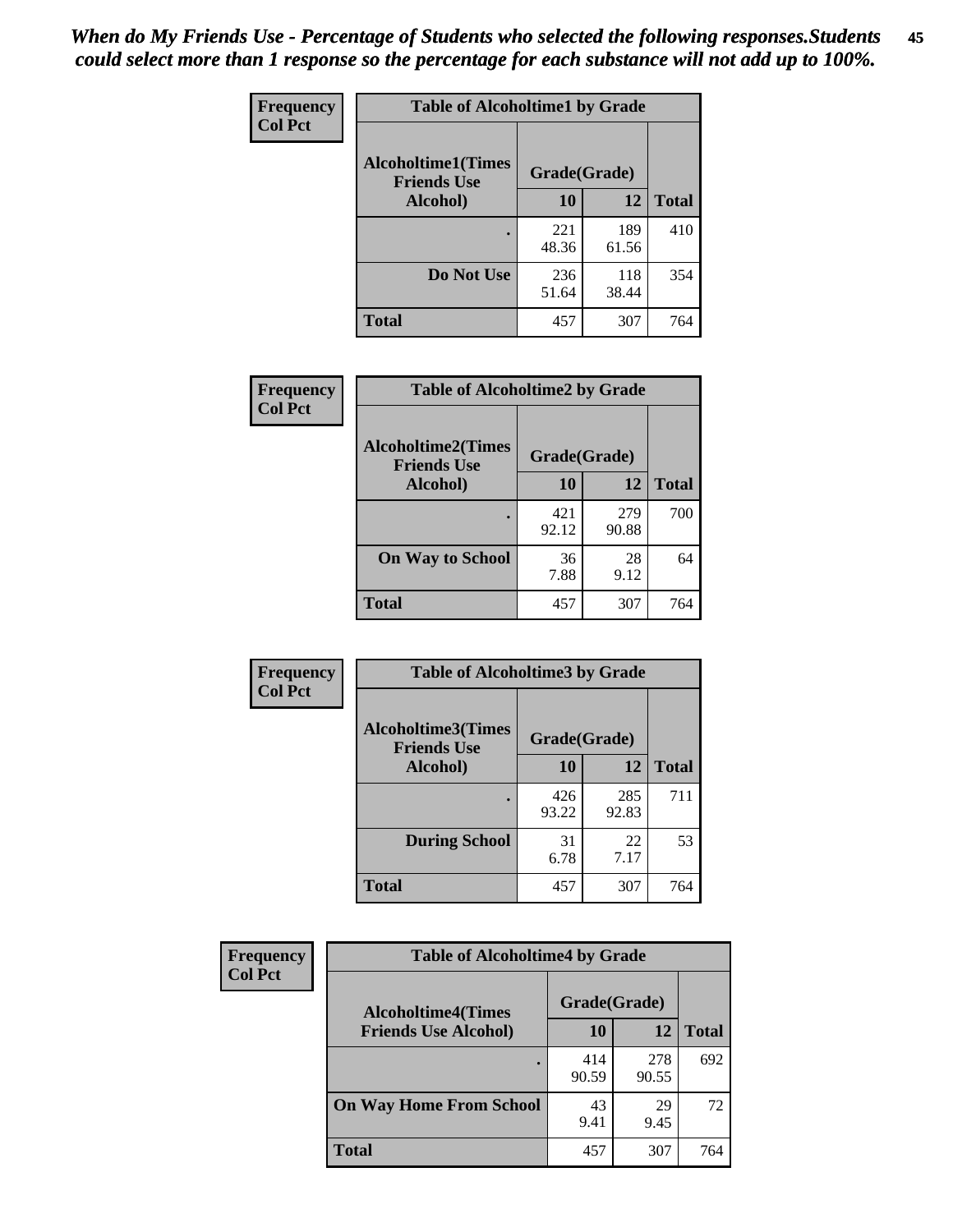*When do My Friends Use - Percentage of Students who selected the following responses.Students could select more than 1 response so the percentage for each substance will not add up to 100%.* **46**

| Frequency      | <b>Table of Alcoholtime5 by Grade</b>            |              |              |              |
|----------------|--------------------------------------------------|--------------|--------------|--------------|
| <b>Col Pct</b> | <b>Alcoholtime5</b> (Times<br><b>Friends Use</b> | Grade(Grade) |              |              |
|                | Alcohol)                                         | 10           | 12           | <b>Total</b> |
|                |                                                  | 362<br>79.21 | 232<br>75.57 | 594          |
|                | Weeknights                                       | 95<br>20.79  | 75<br>24.43  | 170          |
|                | <b>Total</b>                                     | 457          | 307          | 764          |

| Frequency      | <b>Table of Alcoholtime6 by Grade</b>           |              |              |              |
|----------------|-------------------------------------------------|--------------|--------------|--------------|
| <b>Col Pct</b> | <b>Alcoholtime6(Times</b><br><b>Friends Use</b> | Grade(Grade) |              |              |
|                | Alcohol)                                        | 10           | 12           | <b>Total</b> |
|                |                                                 | 235<br>51.42 | 121<br>39.41 | 356          |
|                | Weekends                                        | 222<br>48.58 | 186<br>60.59 | 408          |
|                | <b>Total</b>                                    | 457          | 307          | 764          |

| Frequency<br><b>Col Pct</b> | <b>Table of Tobaccotime1 by Grade</b>                           |              |              |              |
|-----------------------------|-----------------------------------------------------------------|--------------|--------------|--------------|
|                             | <b>Tobaccotime1(Times</b><br>Grade(Grade)<br><b>Friends Use</b> |              |              |              |
|                             | <b>Tobacco</b> )                                                | 10           | 12           | <b>Total</b> |
|                             |                                                                 | 166<br>36.32 | 149<br>48.53 | 315          |
|                             | Do Not Use                                                      | 291<br>63.68 | 158<br>51.47 | 449          |
|                             | <b>Total</b>                                                    | 457          | 307          | 764          |

| <b>Frequency</b> |                                                 | <b>Table of Tobaccotime2 by Grade</b> |              |              |  |  |
|------------------|-------------------------------------------------|---------------------------------------|--------------|--------------|--|--|
| <b>Col Pct</b>   | <b>Tobaccotime2(Times</b><br><b>Friends Use</b> | Grade(Grade)                          |              |              |  |  |
|                  | <b>Tobacco</b> )                                | 10                                    | 12           | <b>Total</b> |  |  |
|                  |                                                 | 393<br>86.00                          | 235<br>76.55 | 628          |  |  |
|                  | <b>On Way to School</b>                         | 64<br>14.00                           | 72<br>23.45  | 136          |  |  |
|                  | <b>Total</b>                                    | 457                                   | 307          | 764          |  |  |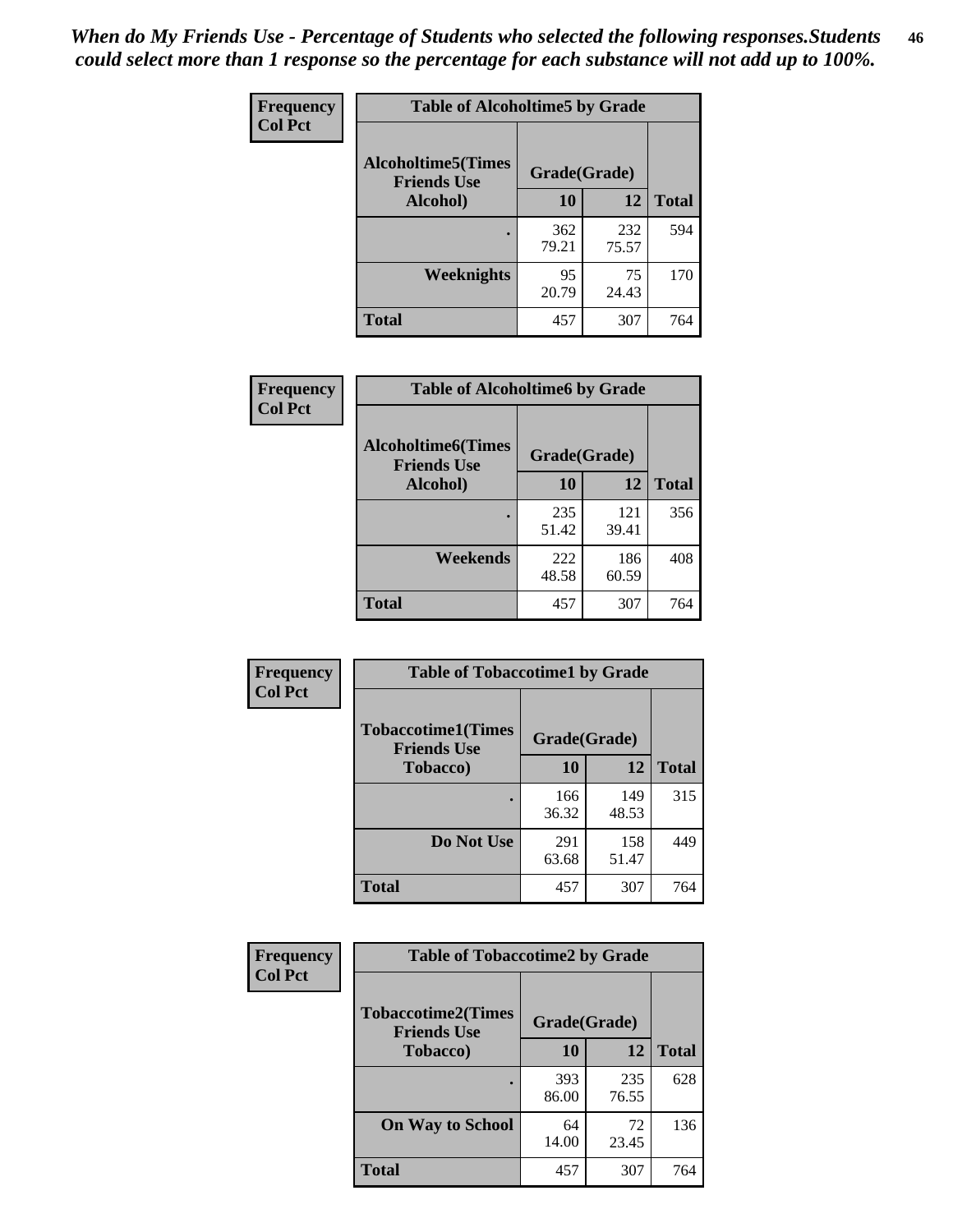| Frequency      | <b>Table of Tobaccotime3 by Grade</b>           |              |              |              |
|----------------|-------------------------------------------------|--------------|--------------|--------------|
| <b>Col Pct</b> | <b>Tobaccotime3(Times</b><br><b>Friends Use</b> | Grade(Grade) |              |              |
|                | <b>Tobacco</b> )                                | 10           | 12           | <b>Total</b> |
|                | ٠                                               | 404<br>88.40 | 270<br>87.95 | 674          |
|                | <b>During School</b>                            | 53<br>11.60  | 37<br>12.05  | 90           |
|                | <b>Total</b>                                    | 457          | 307          | 764          |

| <b>Frequency</b> | <b>Table of Tobaccotime4 by Grade</b>                    |              |              |              |
|------------------|----------------------------------------------------------|--------------|--------------|--------------|
| <b>Col Pct</b>   | <b>Tobaccotime4(Times</b><br><b>Friends Use Tobacco)</b> | Grade(Grade) |              |              |
|                  |                                                          | 10           | 12           | <b>Total</b> |
|                  |                                                          | 414<br>90.59 | 278<br>90.55 | 692          |
|                  | <b>On Way Home From School</b>                           | 43<br>9.41   | 29<br>9.45   | 72           |
|                  | <b>Total</b>                                             | 457          | 307          | 764          |

| Frequency      | <b>Table of Tobaccotime5 by Grade</b>                           |              |              |              |  |
|----------------|-----------------------------------------------------------------|--------------|--------------|--------------|--|
| <b>Col Pct</b> | <b>Tobaccotime5(Times</b><br>Grade(Grade)<br><b>Friends Use</b> |              |              |              |  |
|                | <b>Tobacco</b> )                                                | 10           | 12           | <b>Total</b> |  |
|                |                                                                 | 340<br>74.40 | 202<br>65.80 | 542          |  |
|                | Weeknights                                                      | 117<br>25.60 | 105<br>34.20 | 222          |  |
|                | <b>Total</b>                                                    | 457          | 307          | 764          |  |

| Frequency<br><b>Col Pct</b> | <b>Table of Tobaccotime6 by Grade</b>           |              |              |              |  |
|-----------------------------|-------------------------------------------------|--------------|--------------|--------------|--|
|                             | <b>Tobaccotime6(Times</b><br><b>Friends Use</b> | Grade(Grade) |              |              |  |
|                             | <b>Tobacco</b> )                                | 10           | 12           | <b>Total</b> |  |
|                             | ٠                                               | 309<br>67.61 | 174<br>56.68 | 483          |  |
|                             | Weekends                                        | 148<br>32.39 | 133<br>43.32 | 281          |  |
|                             | <b>Total</b>                                    | 457          | 307          | 764          |  |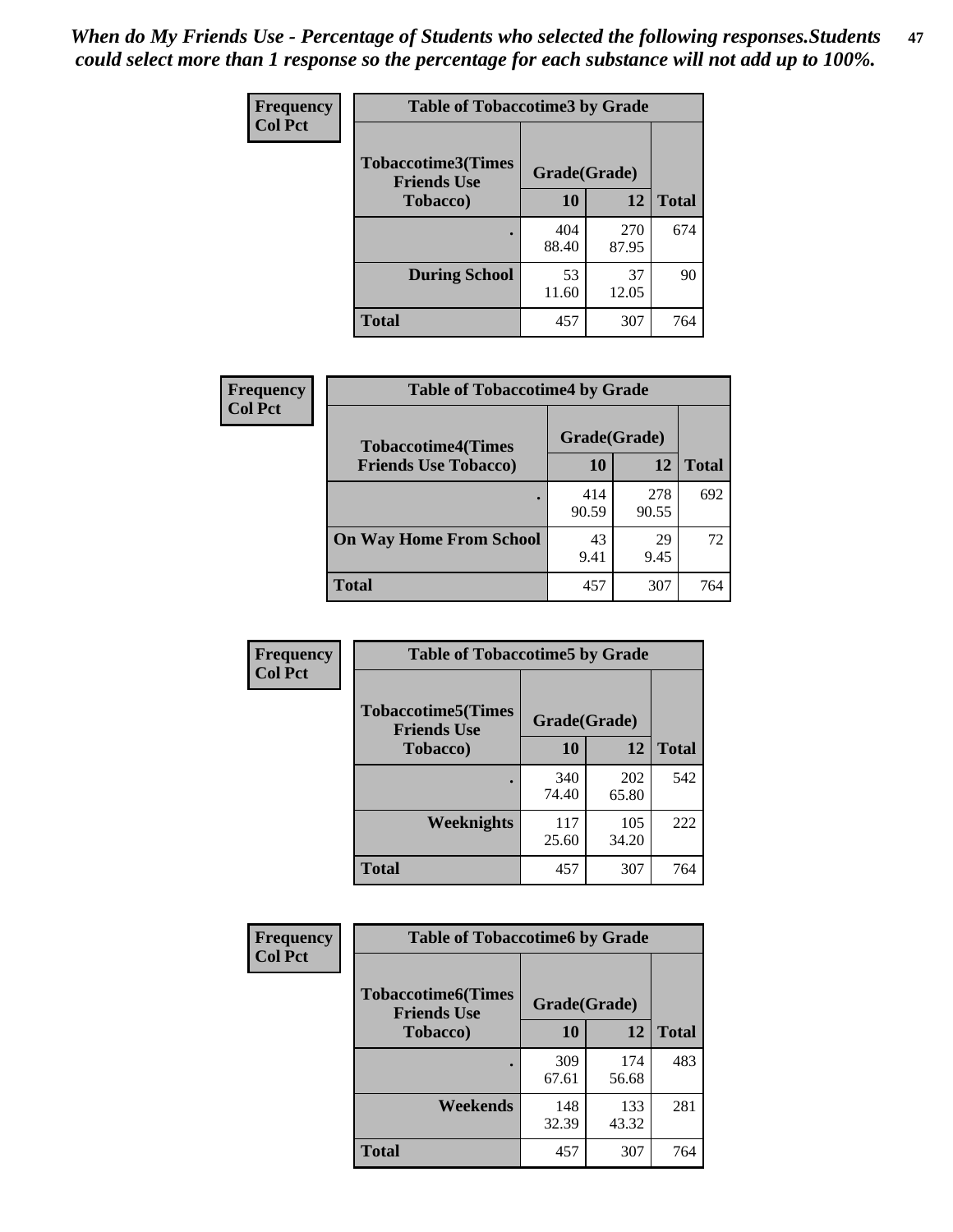| Frequency      | <b>Table of Marijuanatime1 by Grade</b>           |              |              |              |  |
|----------------|---------------------------------------------------|--------------|--------------|--------------|--|
| <b>Col Pct</b> | <b>Marijuanatime1(Times</b><br><b>Friends Use</b> | Grade(Grade) |              |              |  |
|                | Marijuana)                                        | 10           | <b>12</b>    | <b>Total</b> |  |
|                |                                                   | 166<br>36.32 | 143<br>46.58 | 309          |  |
|                | Do Not Use                                        | 291<br>63.68 | 164<br>53.42 | 455          |  |
|                | <b>Total</b>                                      | 457          | 307          | 764          |  |

| Frequency      | <b>Table of Marijuanatime2 by Grade</b>    |              |              |              |  |
|----------------|--------------------------------------------|--------------|--------------|--------------|--|
| <b>Col Pct</b> | Marijuanatime2(Times<br><b>Friends Use</b> | Grade(Grade) |              |              |  |
|                | Marijuana)                                 | 10           | 12           | <b>Total</b> |  |
|                |                                            | 392<br>85.78 | 252<br>82.08 | 644          |  |
|                | <b>On Way to School</b>                    | 65<br>14.22  | 55<br>17.92  | 120          |  |
|                | <b>Total</b>                               | 457          | 307          | 764          |  |

| Frequency      | <b>Table of Marijuanatime3 by Grade</b>    |              |              |              |  |
|----------------|--------------------------------------------|--------------|--------------|--------------|--|
| <b>Col Pct</b> | Marijuanatime3(Times<br><b>Friends Use</b> | Grade(Grade) |              |              |  |
|                | Marijuana)                                 | 10           | 12           | <b>Total</b> |  |
|                |                                            | 411<br>89.93 | 277<br>90.23 | 688          |  |
|                | <b>During School</b>                       | 46<br>10.07  | 30<br>9.77   | 76           |  |
|                | <b>Total</b>                               | 457          | 307          | 764          |  |

| <b>Frequency</b> | <b>Table of Marijuanatime4 by Grade</b> |              |              |              |
|------------------|-----------------------------------------|--------------|--------------|--------------|
| <b>Col Pct</b>   | <b>Marijuanatime4(Times</b>             | Grade(Grade) |              |              |
|                  | <b>Friends Use Marijuana</b> )          | 10           | 12           | <b>Total</b> |
|                  |                                         | 394<br>86.21 | 247<br>80.46 | 641          |
|                  | <b>On Way Home From School</b>          | 63<br>13.79  | 60<br>19.54  | 123          |
|                  | <b>Total</b>                            | 457          | 307          | 764          |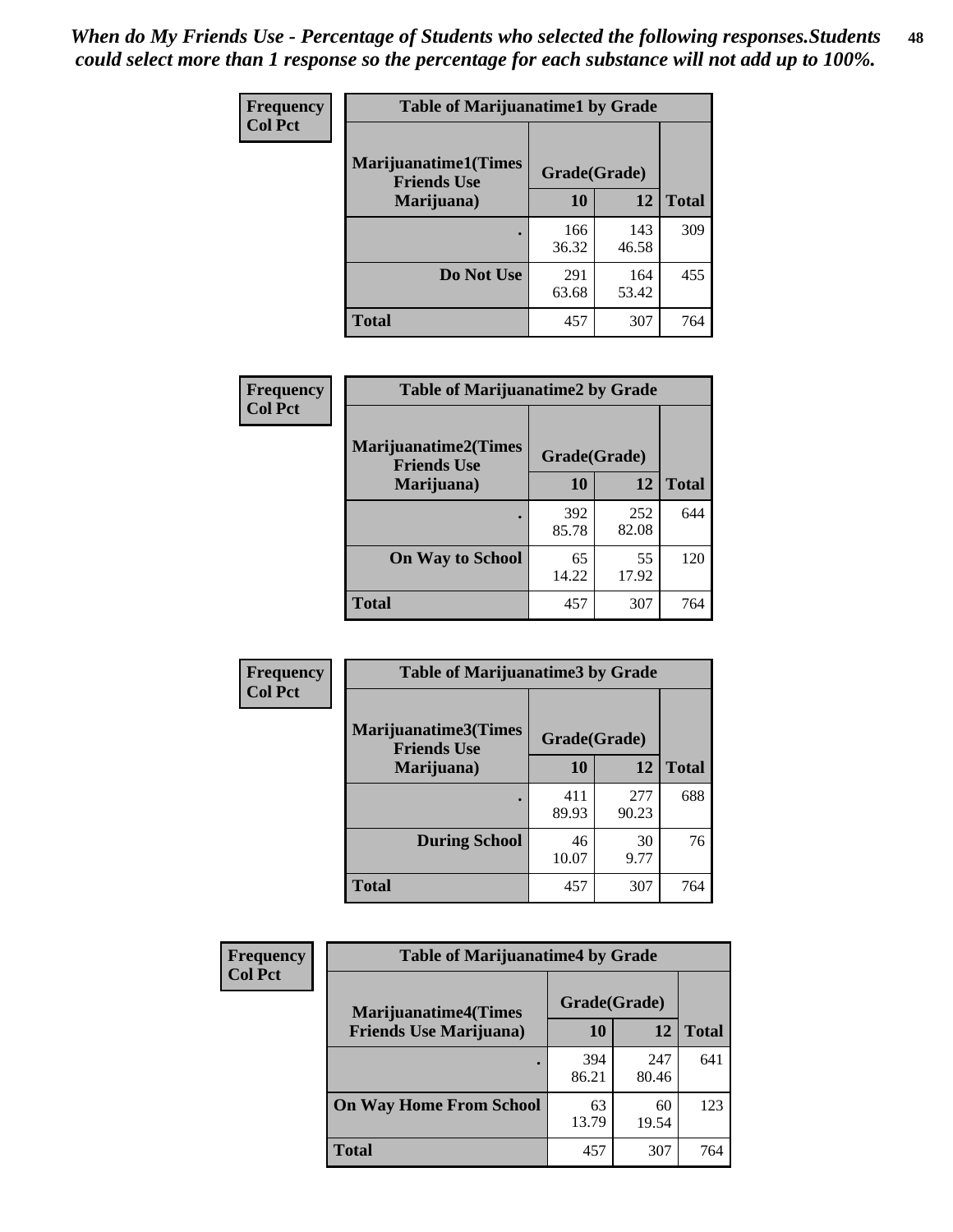| Frequency      | <b>Table of Marijuanatime5 by Grade</b>            |              |              |              |  |
|----------------|----------------------------------------------------|--------------|--------------|--------------|--|
| <b>Col Pct</b> | <b>Marijuanatime5</b> (Times<br><b>Friends Use</b> | Grade(Grade) |              |              |  |
|                | Marijuana)                                         | 10           | 12           | <b>Total</b> |  |
|                |                                                    | 350<br>76.59 | 213<br>69.38 | 563          |  |
|                | <b>Weeknights</b>                                  | 107<br>23.41 | 94<br>30.62  | 201          |  |
|                | <b>Total</b>                                       | 457          | 307          | 764          |  |

| Frequency      | <b>Table of Marijuanatime6 by Grade</b>           |              |              |              |
|----------------|---------------------------------------------------|--------------|--------------|--------------|
| <b>Col Pct</b> | <b>Marijuanatime6(Times</b><br><b>Friends Use</b> | Grade(Grade) |              |              |
|                | Marijuana)                                        | 10           | 12           | <b>Total</b> |
|                |                                                   | 288<br>63.02 | 170<br>55.37 | 458          |
|                | Weekends                                          | 169<br>36.98 | 137<br>44.63 | 306          |
|                | <b>Total</b>                                      | 457          | 307          | 764          |

| Frequency      | <b>Table of Otherdrugtime1 by Grade</b>                 |              |              |              |
|----------------|---------------------------------------------------------|--------------|--------------|--------------|
| <b>Col Pct</b> | <b>Otherdrugtime1(Times</b><br><b>Friends Use Other</b> | Grade(Grade) |              |              |
|                | <b>Illegal Drugs</b> )                                  | 10           | 12           | <b>Total</b> |
|                |                                                         | 113<br>24.73 | 83<br>27.04  | 196          |
|                | Do Not Use                                              | 344<br>75.27 | 224<br>72.96 | 568          |
|                | <b>Total</b>                                            | 457          | 307          | 764          |

| Frequency      | <b>Table of Otherdrugtime2 by Grade</b>                 |              |              |              |  |  |
|----------------|---------------------------------------------------------|--------------|--------------|--------------|--|--|
| <b>Col Pct</b> | <b>Otherdrugtime2(Times</b><br><b>Friends Use Other</b> | Grade(Grade) |              |              |  |  |
|                | <b>Illegal Drugs</b> )                                  | 10           | 12           | <b>Total</b> |  |  |
|                |                                                         | 419<br>91.68 | 274<br>89.25 | 693          |  |  |
|                | <b>On Way to School</b>                                 | 38<br>8.32   | 33<br>10.75  | 71           |  |  |
|                | Total                                                   | 457          | 307          | 764          |  |  |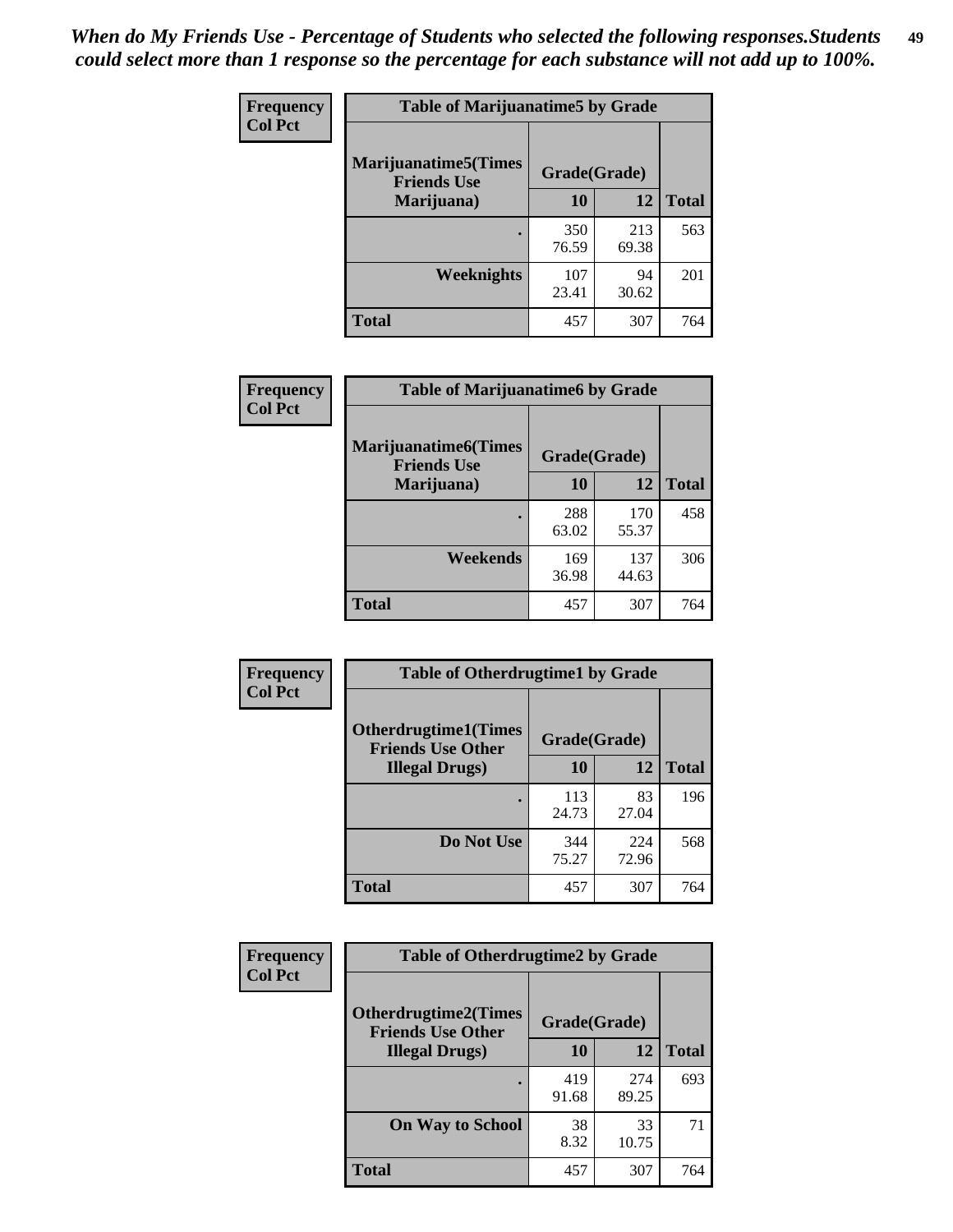| <b>Frequency</b> | <b>Table of Otherdrugtime3 by Grade</b>          |              |              |              |  |  |
|------------------|--------------------------------------------------|--------------|--------------|--------------|--|--|
| <b>Col Pct</b>   | Otherdrugtime3(Times<br><b>Friends Use Other</b> | Grade(Grade) |              |              |  |  |
|                  | <b>Illegal Drugs</b> )                           | 10           | 12           | <b>Total</b> |  |  |
|                  |                                                  | 423<br>92.56 | 279<br>90.88 | 702          |  |  |
|                  | <b>During School</b>                             | 34<br>7.44   | 28<br>9.12   | 62           |  |  |
|                  | Total                                            | 457          | 307          | 764          |  |  |

| Frequency      | <b>Table of Otherdrugtime4 by Grade</b>                         |              |              |              |  |  |
|----------------|-----------------------------------------------------------------|--------------|--------------|--------------|--|--|
| <b>Col Pct</b> | <b>Otherdrugtime4(Times</b><br><b>Friends Use Other Illegal</b> | Grade(Grade) |              |              |  |  |
|                | Drugs)                                                          | 10           | 12           | <b>Total</b> |  |  |
|                | $\bullet$                                                       | 418<br>91.47 | 268<br>87.30 | 686          |  |  |
|                | <b>On Way Home From School</b>                                  | 39<br>8.53   | 39<br>12.70  | 78           |  |  |
|                | Total                                                           | 457          | 307          | 764          |  |  |

| Frequency      | <b>Table of Otherdrugtime5 by Grade</b>                  |              |              |              |  |  |
|----------------|----------------------------------------------------------|--------------|--------------|--------------|--|--|
| <b>Col Pct</b> | <b>Otherdrugtime5</b> (Times<br><b>Friends Use Other</b> | Grade(Grade) |              |              |  |  |
|                | <b>Illegal Drugs</b> )                                   | 10           | 12           | <b>Total</b> |  |  |
|                |                                                          | 387<br>84.68 | 255<br>83.06 | 642          |  |  |
|                | Weeknights                                               | 70<br>15.32  | 52<br>16.94  | 122          |  |  |
|                | Total                                                    | 457          | 307          | 764          |  |  |

| <b>Frequency</b> | <b>Table of Otherdrugtime6 by Grade</b>                 |              |              |              |  |  |
|------------------|---------------------------------------------------------|--------------|--------------|--------------|--|--|
| <b>Col Pct</b>   | <b>Otherdrugtime6(Times</b><br><b>Friends Use Other</b> | Grade(Grade) |              |              |  |  |
|                  | <b>Illegal Drugs</b> )                                  | 10           | 12           | <b>Total</b> |  |  |
|                  |                                                         | 346<br>75.71 | 231<br>75.24 | 577          |  |  |
|                  | Weekends                                                | 111<br>24.29 | 76<br>24.76  | 187          |  |  |
|                  | Total                                                   | 457          | 307          | 764          |  |  |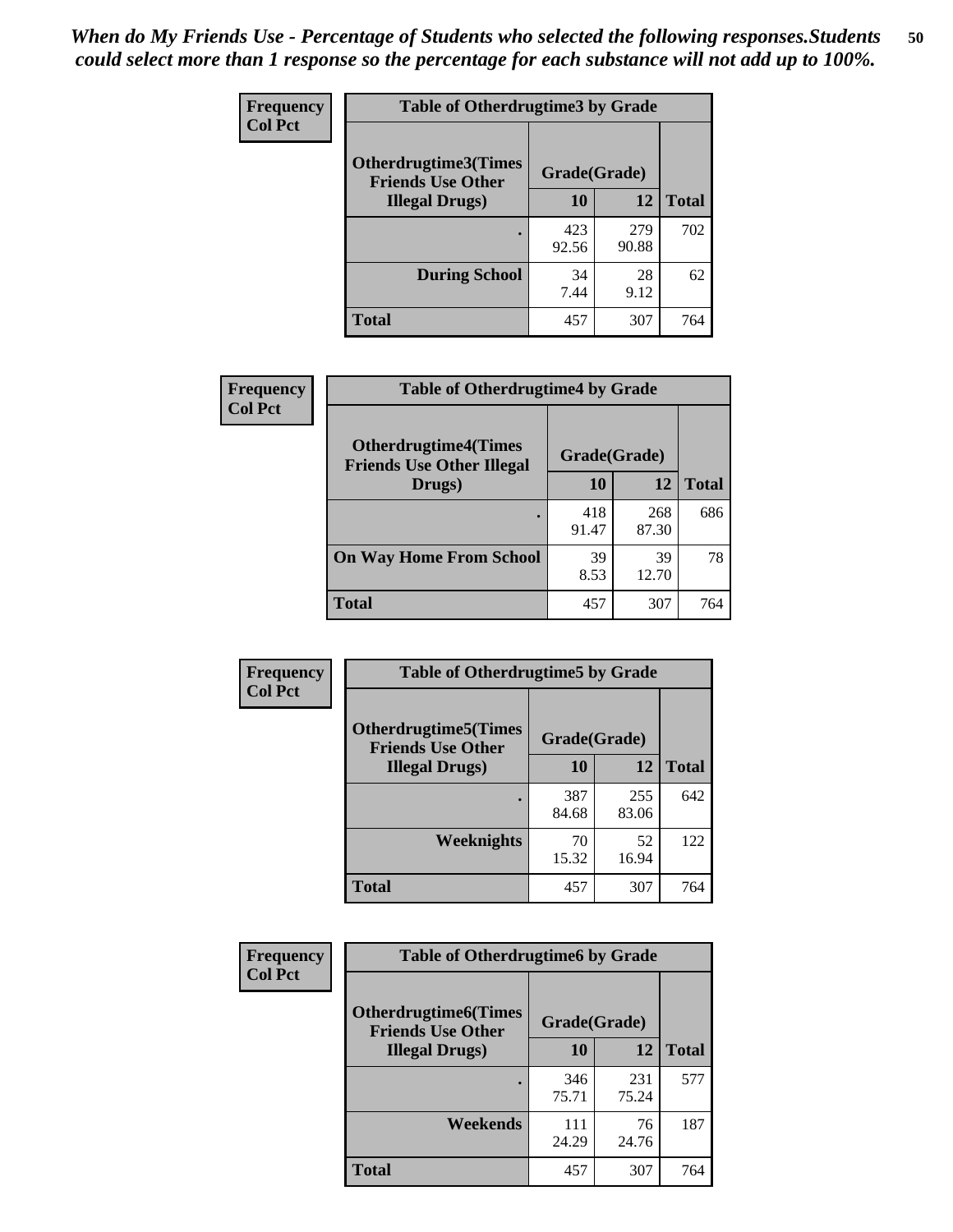| Frequency      | <b>Table of Educationalcohol by Grade</b>                                                                  |              |              |              |  |  |
|----------------|------------------------------------------------------------------------------------------------------------|--------------|--------------|--------------|--|--|
| <b>Col Pct</b> | Educationalcohol(I<br>have been taught<br>about alcohol,<br>tobacco,<br>and other drugs<br>within the last | Grade(Grade) |              |              |  |  |
|                | year at school)                                                                                            | 10           | 12           | <b>Total</b> |  |  |
|                | <b>Yes</b>                                                                                                 | 390<br>85.34 | 143<br>46.58 | 533          |  |  |
|                | N <sub>0</sub>                                                                                             | 67<br>14.66  | 164<br>53.42 | 231          |  |  |
|                | <b>Total</b>                                                                                               | 457          | 307          | 764          |  |  |

| Frequency      | <b>Table of Eversmoked by Grade</b> |              |              |              |  |  |  |
|----------------|-------------------------------------|--------------|--------------|--------------|--|--|--|
| <b>Col Pct</b> | Eversmoked(I<br>have smoked         | Grade(Grade) |              |              |  |  |  |
|                | a cigarette)                        | 10           | 12           | <b>Total</b> |  |  |  |
|                | Yes                                 | 107<br>23.41 | 100<br>32.57 | 207          |  |  |  |
|                | N <sub>0</sub>                      | 350<br>76.59 | 207<br>67.43 | 557          |  |  |  |
|                | <b>Total</b>                        | 457          | 307          | 764          |  |  |  |

| Frequency<br><b>Col Pct</b> | <b>Table of Drovedrinking by Grade</b>                                                         |                    |              |              |  |  |
|-----------------------------|------------------------------------------------------------------------------------------------|--------------------|--------------|--------------|--|--|
|                             | Drovedrinking(In<br>the past 30 days I<br>have driven a car<br>or other vehicle<br>while I was | Grade(Grade)<br>10 |              |              |  |  |
|                             | drinking alcohol)                                                                              |                    | 12           | <b>Total</b> |  |  |
|                             | <b>Yes</b>                                                                                     | 14                 | 11           | 25           |  |  |
|                             |                                                                                                | 3.06               | 3.58         |              |  |  |
|                             | N <sub>0</sub>                                                                                 | 443<br>96.94       | 296<br>96.42 | 739          |  |  |
|                             | <b>Total</b>                                                                                   | 457                | 307          | 764          |  |  |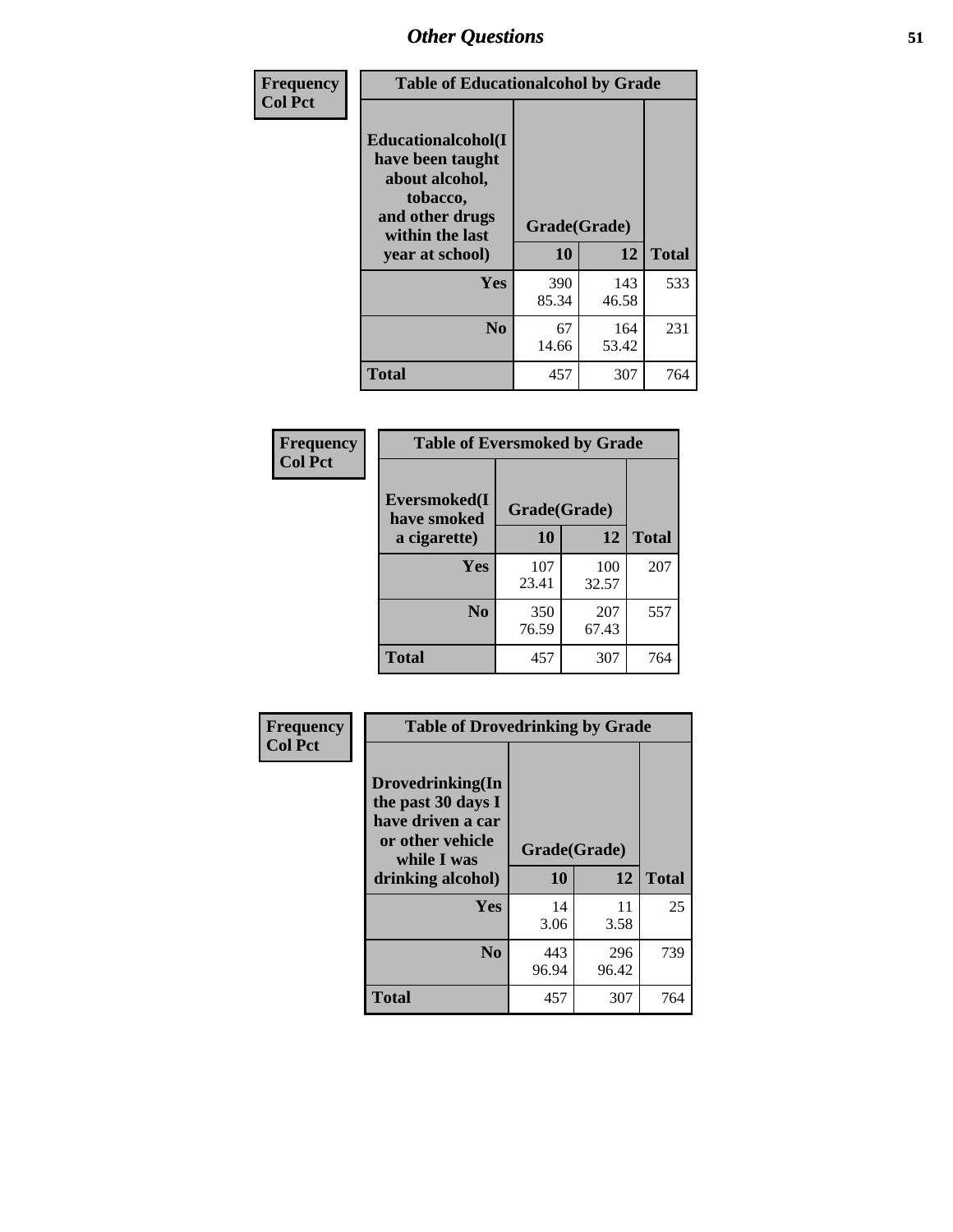| Frequency<br><b>Col Pct</b> | <b>Table of Rodedrinking by Grade</b>                                                                                                              |              |              |     |  |  |
|-----------------------------|----------------------------------------------------------------------------------------------------------------------------------------------------|--------------|--------------|-----|--|--|
|                             | Rodedrinking(In<br>the past 30 days<br>I have ridden in<br>a car with a<br>driver who had<br>Grade(Grade)<br>been drinking<br>10<br>12<br>alcohol) |              | <b>Total</b> |     |  |  |
|                             | <b>Yes</b>                                                                                                                                         | 42<br>9.19   | 29<br>9.45   | 71  |  |  |
|                             | N <sub>0</sub>                                                                                                                                     | 415<br>90.81 | 278<br>90.55 | 693 |  |  |
|                             | <b>Total</b>                                                                                                                                       | 457          | 307          | 764 |  |  |

#### **Frequency Col Pct**

| <b>Table of Drugsschool by Grade</b>                                                                                      |              |              |              |  |  |  |
|---------------------------------------------------------------------------------------------------------------------------|--------------|--------------|--------------|--|--|--|
| <b>Drugsschool</b> (During<br>the past 12 months,<br>I have been offered,<br>sold,<br>or given illegal<br>drugs on school | Grade(Grade) |              |              |  |  |  |
| property)                                                                                                                 | 10           | 12           | <b>Total</b> |  |  |  |
|                                                                                                                           |              |              |              |  |  |  |
| Yes                                                                                                                       | 84<br>18.38  | 61<br>19.87  | 145          |  |  |  |
| N <sub>0</sub>                                                                                                            | 373<br>81.62 | 246<br>80.13 | 619          |  |  |  |

| Frequency      | <b>Table of Helpbullied by Grade</b>                              |                           |              |              |  |  |  |
|----------------|-------------------------------------------------------------------|---------------------------|--------------|--------------|--|--|--|
| <b>Col Pct</b> | Helpbullied(I)<br>would help<br>someone who was<br>being bullied) | Grade(Grade)<br><b>10</b> | 12           | <b>Total</b> |  |  |  |
|                |                                                                   |                           |              |              |  |  |  |
|                | <b>Strongly Agree</b>                                             | 206<br>45.08              | 120<br>39.09 | 326          |  |  |  |
|                | <b>Somewhat Agree</b>                                             | 178<br>38.95              | 127<br>41.37 | 305          |  |  |  |
|                | <b>Somewhat Disagree</b>                                          | 51<br>11.16               | 39<br>12.70  | 90           |  |  |  |
|                | <b>Strongly Disagree</b>                                          | 22<br>4.81                | 21<br>6.84   | 43           |  |  |  |
|                | <b>Total</b>                                                      | 457                       | 307          | 764          |  |  |  |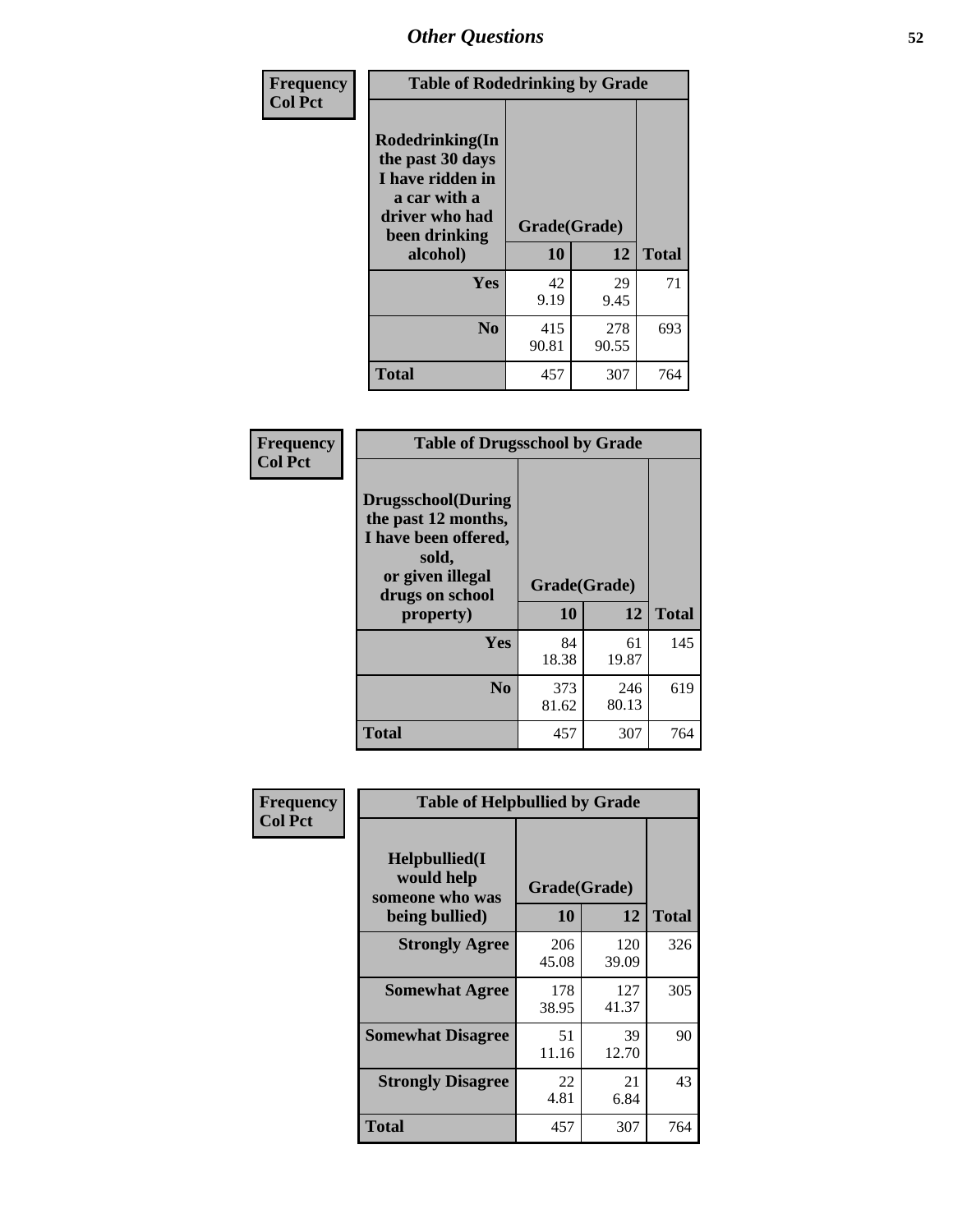| <b>Frequency</b> | <b>Table of Grade by Bingedrinking</b> |                                                                                                         |                                |                              |                              |                               |                               |                        |              |
|------------------|----------------------------------------|---------------------------------------------------------------------------------------------------------|--------------------------------|------------------------------|------------------------------|-------------------------------|-------------------------------|------------------------|--------------|
| <b>Row Pct</b>   |                                        | Bingedrinking(I have drunk five or more<br>drinks of alcohol at one sitting during the<br>last 30 days) |                                |                              |                              |                               |                               |                        |              |
|                  | Grade(Grade)                           | $\mathbf{0}$<br><b>Days</b>                                                                             | 1 or<br>$\overline{2}$<br>days | 3 <sub>to</sub><br>5<br>days | $6 \text{ to }$<br>9<br>days | <b>10</b><br>to<br>19<br>days | <b>20</b><br>to<br>29<br>days | All<br>30<br>days      | <b>Total</b> |
|                  | 10                                     | 412<br>90.15                                                                                            | 14<br>3.06                     | 9<br>1.97                    | 0.22                         | 9<br>1.97                     | 10<br>2.19                    | $\overline{2}$<br>0.44 | 457          |
|                  | 12                                     | 258<br>84.04                                                                                            | 16<br>5.21                     | 11<br>3.58                   | 6<br>1.95                    | 6<br>1.95                     | 6<br>1.95                     | 4<br>1.30              | 307          |
|                  | <b>Total</b>                           | 670                                                                                                     | 30                             | 20                           | 7                            | 15                            | 16                            | 6                      | 764          |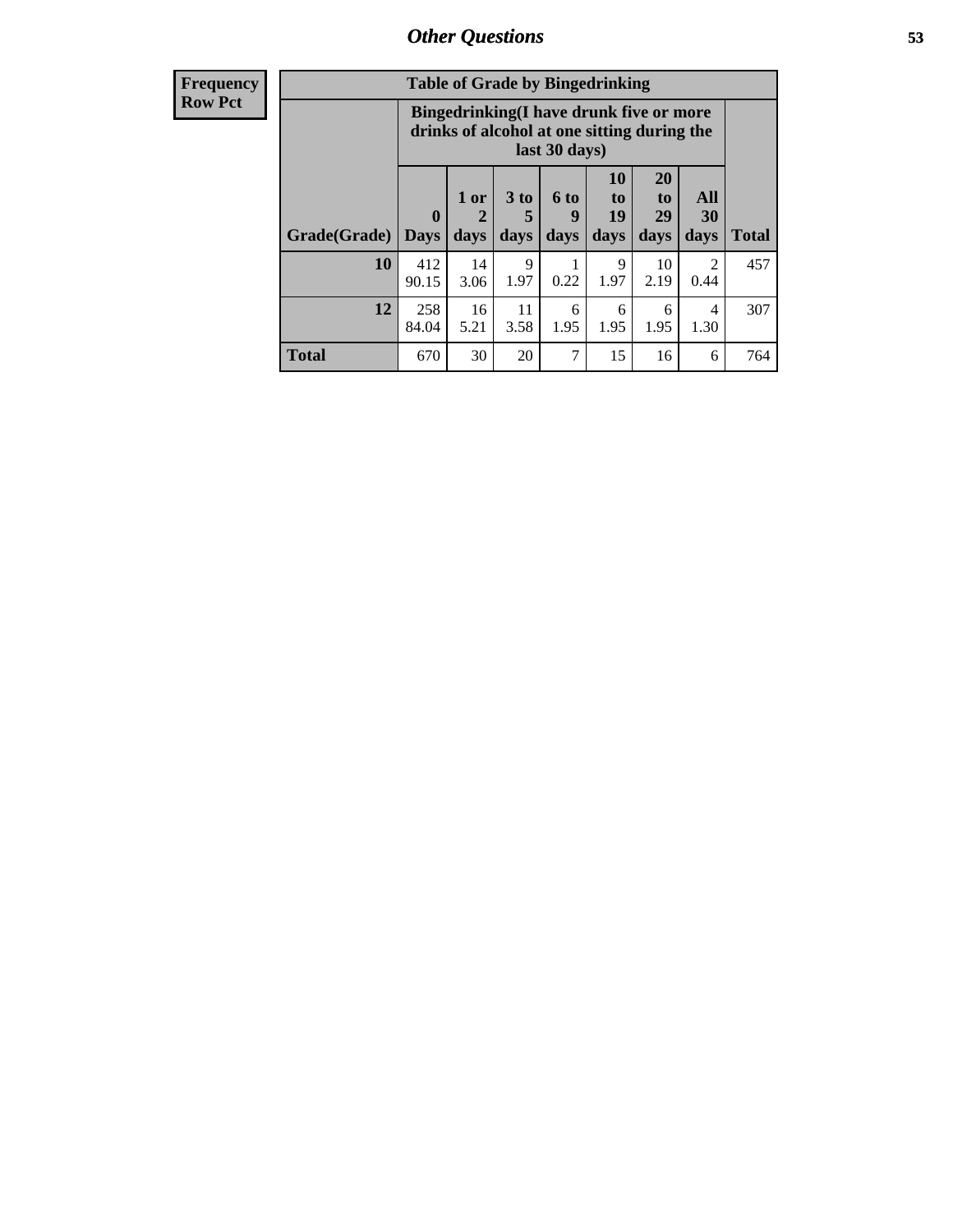### *Nutrition* **54**

| <b>Frequency</b><br>Row Pct |
|-----------------------------|
|                             |

| <b>Table of Grade by Dairy</b> |                          |                                                                 |                                    |                                    |              |  |
|--------------------------------|--------------------------|-----------------------------------------------------------------|------------------------------------|------------------------------------|--------------|--|
|                                |                          | Dairy (I eat at least 3 servings of dairy<br>products each day) |                                    |                                    |              |  |
| Grade(Grade)                   | <b>Strongly</b><br>Agree | <b>Somewhat</b><br>Agree                                        | <b>Somewhat</b><br><b>Disagree</b> | <b>Strongly</b><br><b>Disagree</b> | <b>Total</b> |  |
| 10                             | 174<br>38.07             | 167<br>36.54                                                    | 80<br>17.51                        | 36<br>7.88                         | 457          |  |
| 12                             | 96<br>31.27              | 121<br>39.41                                                    | 58<br>18.89                        | 32<br>10.42                        | 307          |  |
| <b>Total</b>                   | 270                      | 288                                                             | 138                                | 68                                 | 764          |  |

#### **Frequency Row Pct**

| <b>Table of Grade by Fruitveg</b> |                          |                                                                          |                 |                                        |              |  |
|-----------------------------------|--------------------------|--------------------------------------------------------------------------|-----------------|----------------------------------------|--------------|--|
|                                   |                          | Fruitveg(I eat at least 5 servings of fruits<br>and vegetables each day) |                 |                                        |              |  |
| Grade(Grade)                      | <b>Strongly</b><br>Agree | Somewhat  <br>Agree                                                      | <b>Somewhat</b> | <b>Strongly</b><br>Disagree   Disagree | <b>Total</b> |  |
| 10                                | 104<br>22.76             | 181<br>39.61                                                             | 119<br>26.04    | 53<br>11.60                            | 457          |  |
| 12                                | 60<br>19.54              | 101<br>32.90                                                             | 95<br>30.94     | 51<br>16.61                            | 307          |  |
| <b>Total</b>                      | 164                      | 282                                                                      | 214             | 104                                    | 764          |  |

**Frequency Row Pct**

| <b>Table of Grade by Cafeteriahealthy</b> |                          |                                                                       |                             |                                    |              |  |  |
|-------------------------------------------|--------------------------|-----------------------------------------------------------------------|-----------------------------|------------------------------------|--------------|--|--|
|                                           |                          | Cafeteriahealthy (School meals in my<br>school cafeteria are healthy) |                             |                                    |              |  |  |
| Grade(Grade)                              | <b>Strongly</b><br>Agree | <b>Somewhat</b><br>Agree                                              | <b>Somewhat</b><br>Disagree | <b>Strongly</b><br><b>Disagree</b> | <b>Total</b> |  |  |
| 10                                        | 80<br>17.51              | 208<br>45.51                                                          | 98<br>21.44                 | 71<br>15.54                        | 457          |  |  |
| 12                                        | 55<br>17.92              | 123<br>40.07                                                          | 68<br>22.15                 | 61<br>19.87                        | 307          |  |  |
| <b>Total</b>                              | 135                      | 331                                                                   | 166                         | 132                                | 764          |  |  |

**Frequency Row Pct**

| <b>Table of Grade by Cafeterianutrition</b> |              |                          |                                                                                           |                             |                                    |              |  |  |
|---------------------------------------------|--------------|--------------------------|-------------------------------------------------------------------------------------------|-----------------------------|------------------------------------|--------------|--|--|
|                                             |              |                          | <b>Cafeterianutrition</b> (Facts about nutrition<br>are available in my school cafeteria) |                             |                                    |              |  |  |
|                                             | Grade(Grade) | <b>Strongly</b><br>Agree | Somewhat  <br>Agree                                                                       | <b>Somewhat</b><br>Disagree | <b>Strongly</b><br><b>Disagree</b> | <b>Total</b> |  |  |
|                                             | 10           | 159<br>34.79             | 172<br>37.64                                                                              | 85<br>18.60                 | 41<br>8.97                         | 457          |  |  |
|                                             | 12           | 122<br>39.74             | 114<br>37.13                                                                              | 39<br>12.70                 | 32<br>10.42                        | 307          |  |  |
|                                             | <b>Total</b> | 281                      | 286                                                                                       | 124                         | 73                                 | 764          |  |  |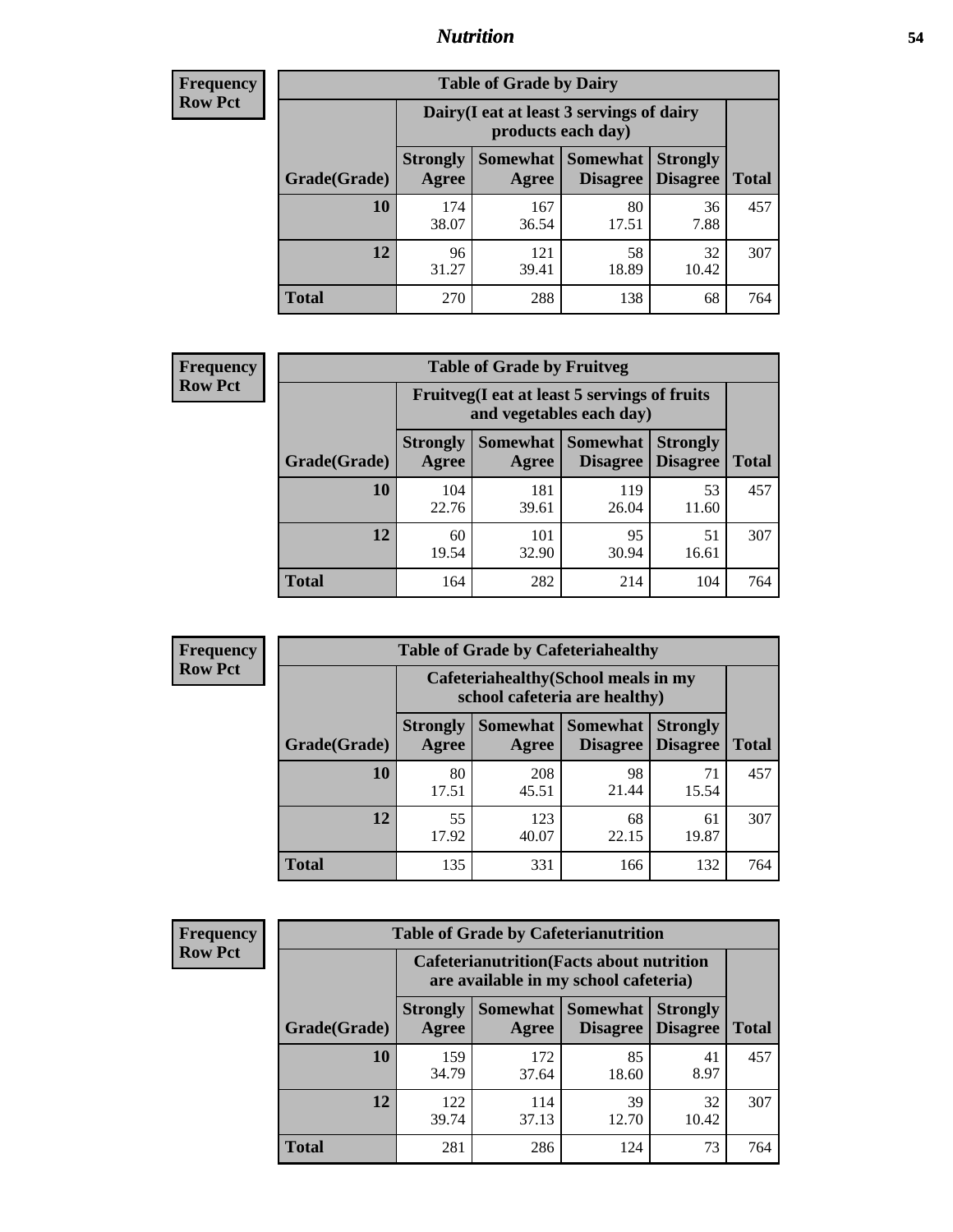### *Nutrition* **55**

| <b>Frequency</b> |
|------------------|
| <b>Row Pct</b>   |

| <b>Table of Grade by Schoollunch</b> |                          |                                                                 |                                 |                                    |       |  |  |
|--------------------------------------|--------------------------|-----------------------------------------------------------------|---------------------------------|------------------------------------|-------|--|--|
|                                      |                          | Schoollunch(I eat school lunch three or<br>more times per week) |                                 |                                    |       |  |  |
| Grade(Grade)                         | <b>Strongly</b><br>Agree | Agree                                                           | Somewhat   Somewhat<br>Disagree | <b>Strongly</b><br><b>Disagree</b> | Total |  |  |
| 10                                   | 255<br>55.80             | 76<br>16.63                                                     | 41<br>8.97                      | 85<br>18.60                        | 457   |  |  |
| 12                                   | 140<br>45.60             | 57<br>18.57                                                     | 21<br>6.84                      | 89<br>28.99                        | 307   |  |  |
| <b>Total</b>                         | 395                      | 133                                                             | 62                              | 174                                | 764   |  |  |

| <b>Frequency</b> |  |
|------------------|--|
| <b>Row Pct</b>   |  |

| <b>Table of Grade by Foodchoices</b>                                       |                          |              |                               |                                    |              |  |
|----------------------------------------------------------------------------|--------------------------|--------------|-------------------------------|------------------------------------|--------------|--|
| <b>Foodchoices</b> (I make healthy food choices in<br>my school cafeteria) |                          |              |                               |                                    |              |  |
| Grade(Grade)                                                               | <b>Strongly</b><br>Agree | Agree        | Somewhat Somewhat<br>Disagree | <b>Strongly</b><br><b>Disagree</b> | <b>Total</b> |  |
| 10                                                                         | 131<br>28.67             | 196<br>42.89 | 73<br>15.97                   | 57<br>12.47                        | 457          |  |
| 12                                                                         | 81<br>26.38              | 127<br>41.37 | 39<br>12.70                   | 60<br>19.54                        | 307          |  |
| <b>Total</b>                                                               | 212                      | 323          | 112                           | 117                                | 764          |  |

| <b>Frequency</b><br>Row Pct |
|-----------------------------|

| V | <b>Table of Grade by Wholewheat</b> |                                                                                                             |              |                                        |                                    |              |  |
|---|-------------------------------------|-------------------------------------------------------------------------------------------------------------|--------------|----------------------------------------|------------------------------------|--------------|--|
|   |                                     | Wholewheat (There are whole wheat and<br>multigrain breads and cereals available in<br>my school cafeteria) |              |                                        |                                    |              |  |
|   | Grade(Grade)                        | <b>Strongly</b><br>Agree                                                                                    | Agree        | Somewhat   Somewhat<br><b>Disagree</b> | <b>Strongly</b><br><b>Disagree</b> | <b>Total</b> |  |
|   | 10                                  | 142<br>31.07                                                                                                | 179<br>39.17 | 77<br>16.85                            | 59<br>12.91                        | 457          |  |
|   | 12                                  | 101<br>32.90                                                                                                | 111<br>36.16 | 47<br>15.31                            | 48<br>15.64                        | 307          |  |
|   | <b>Total</b>                        | 243                                                                                                         | 290          | 124                                    | 107                                | 764          |  |

E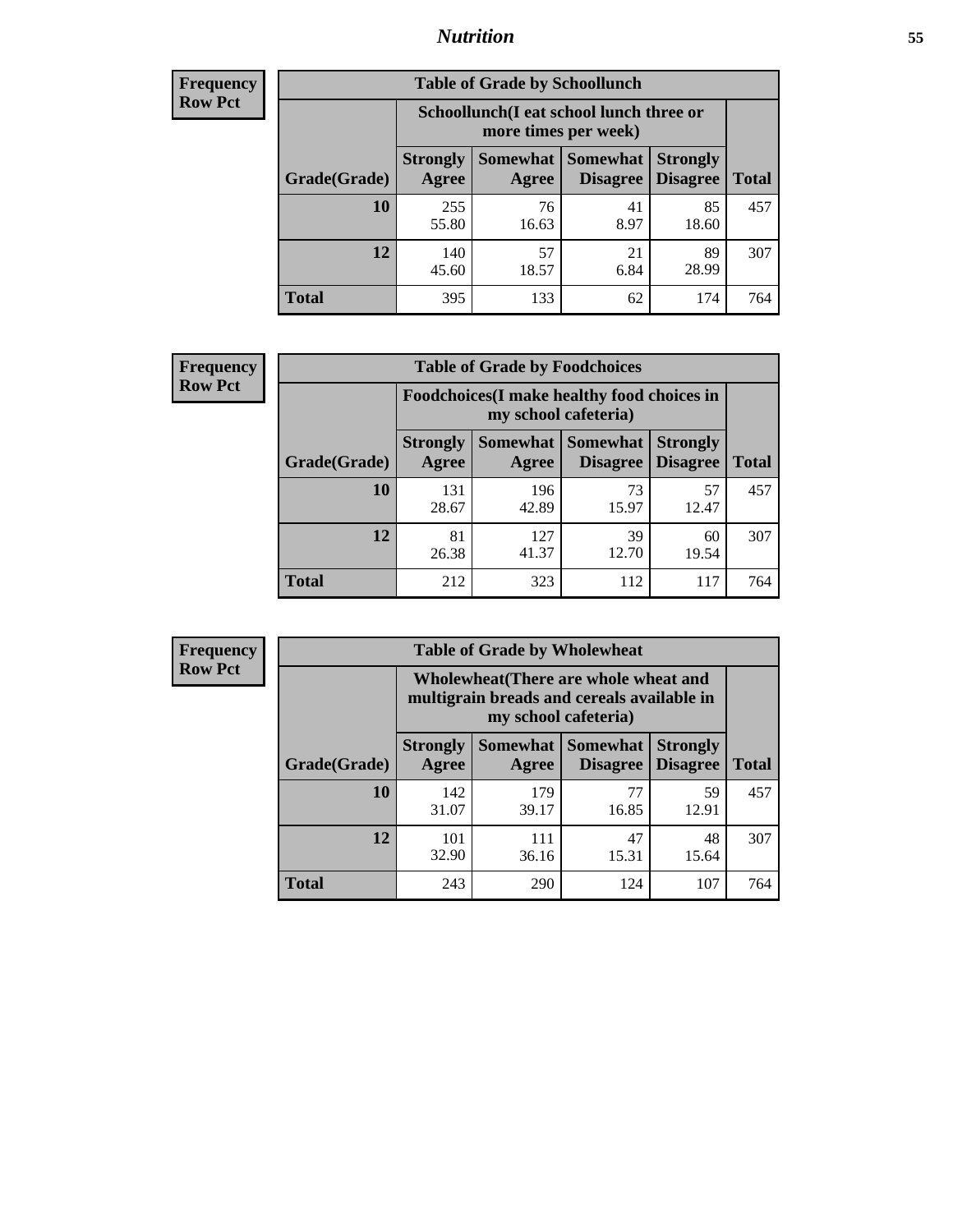### *Nutrition* **56**

**Frequency Row Pct**

| <b>Table of Grade by Healthyvending</b> |                                                                                                                                               |                          |                                    |                                    |              |  |  |
|-----------------------------------------|-----------------------------------------------------------------------------------------------------------------------------------------------|--------------------------|------------------------------------|------------------------------------|--------------|--|--|
|                                         | Healthyvending (If only healthy snacks and<br>beverages were available in the vending<br>machines during the school day,<br>I would buy them) |                          |                                    |                                    |              |  |  |
| Grade(Grade)                            | <b>Strongly</b><br>Agree                                                                                                                      | <b>Somewhat</b><br>Agree | <b>Somewhat</b><br><b>Disagree</b> | <b>Strongly</b><br><b>Disagree</b> | <b>Total</b> |  |  |
| 10                                      | 86<br>18.82                                                                                                                                   | 149<br>32.60             | 102<br>22.32                       | 120<br>26.26                       | 457          |  |  |
| 12                                      | 67<br>21.82                                                                                                                                   | 97<br>31.60              | 44<br>14.33                        | 99<br>32.25                        | 307          |  |  |
| Total                                   | 153                                                                                                                                           | 246                      | 146                                | 219                                | 764          |  |  |

**Frequency Row Pct**

| <b>Table of Grade by Schoolbreakfast</b> |                                                                                                                                         |              |                                      |                                    |              |  |
|------------------------------------------|-----------------------------------------------------------------------------------------------------------------------------------------|--------------|--------------------------------------|------------------------------------|--------------|--|
|                                          | Schoolbreakfast (If breakfast were<br>available at school,<br>but outside the cafeteria,<br>I would eat breakfast at school more often) |              |                                      |                                    |              |  |
| Grade(Grade)                             | <b>Strongly</b><br>Agree                                                                                                                | Agree        | Somewhat Somewhat<br><b>Disagree</b> | <b>Strongly</b><br><b>Disagree</b> | <b>Total</b> |  |
| 10                                       | 129<br>28.23                                                                                                                            | 167<br>36.54 | 81<br>17.72                          | 80<br>17.51                        | 457          |  |
| 12                                       | 89<br>28.99                                                                                                                             | 120<br>39.09 | 39<br>12.70                          | 59<br>19.22                        | 307          |  |
| <b>Total</b>                             | 218                                                                                                                                     | 287          | 120                                  | 139                                | 764          |  |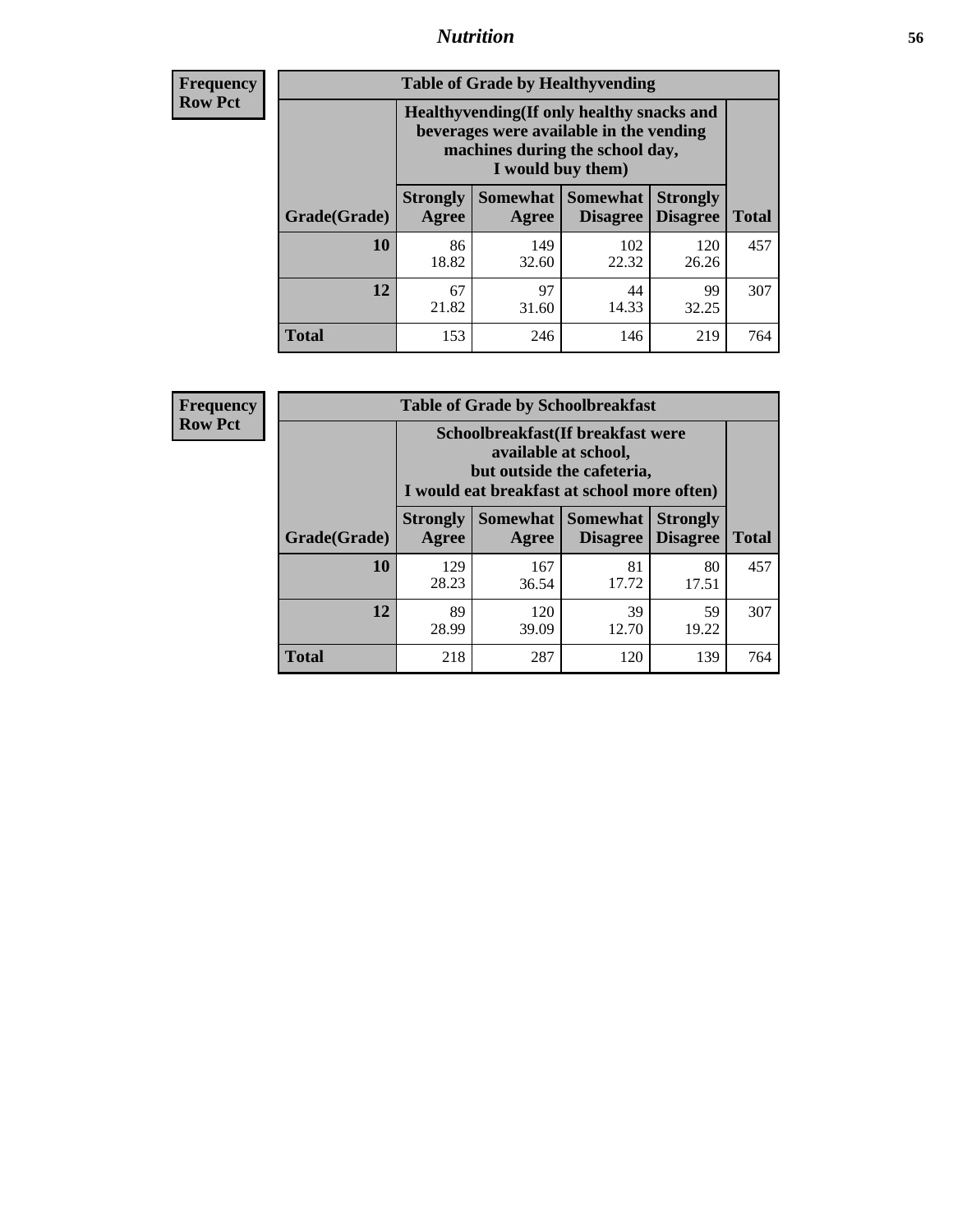| Frequency<br><b>Col Pct</b> | <b>Table of Educationaids by Grade</b>                                                                    |                    |              |              |
|-----------------------------|-----------------------------------------------------------------------------------------------------------|--------------------|--------------|--------------|
|                             | <b>Educationaids</b> (I<br>have been<br>taught about<br><b>HIV/AIDS</b> at<br>school in the<br>past year) | Grade(Grade)<br>10 | 12           | <b>Total</b> |
|                             | Yes                                                                                                       | 390<br>85.34       | 138<br>44.95 | 528          |
|                             | N <sub>0</sub>                                                                                            | 67<br>14.66        | 169<br>55.05 | 236          |
|                             | <b>Total</b>                                                                                              | 457                | 307          | 764          |

| Frequency      | <b>Table of Educationcharacter by Grade</b>                                          |              |              |              |
|----------------|--------------------------------------------------------------------------------------|--------------|--------------|--------------|
| <b>Col Pct</b> | Educationcharacter(I<br>have been taught<br>about character<br>education in the past | Grade(Grade) |              |              |
|                | year at school)                                                                      | 10           | 12           | <b>Total</b> |
|                | <b>Yes</b>                                                                           | 357<br>78.12 | 179<br>58.31 | 536          |
|                | N <sub>0</sub>                                                                       | 100<br>21.88 | 128<br>41.69 | 228          |
|                | <b>Total</b>                                                                         | 457          | 307          | 764          |

| Frequency      | <b>Table of Gradcoach1 by Grade</b> |              |              |              |
|----------------|-------------------------------------|--------------|--------------|--------------|
| <b>Col Pct</b> | Gradcoach1(I<br>know who my         | Grade(Grade) |              |              |
|                | <b>Graduation</b><br>Coach is)      | 10           | 12           | <b>Total</b> |
|                | Yes                                 | 94<br>20.57  | 191<br>62.21 | 285          |
|                | N <sub>0</sub>                      | 363<br>79.43 | 116<br>37.79 | 479          |
|                | <b>Total</b>                        | 457          | 307          | 764          |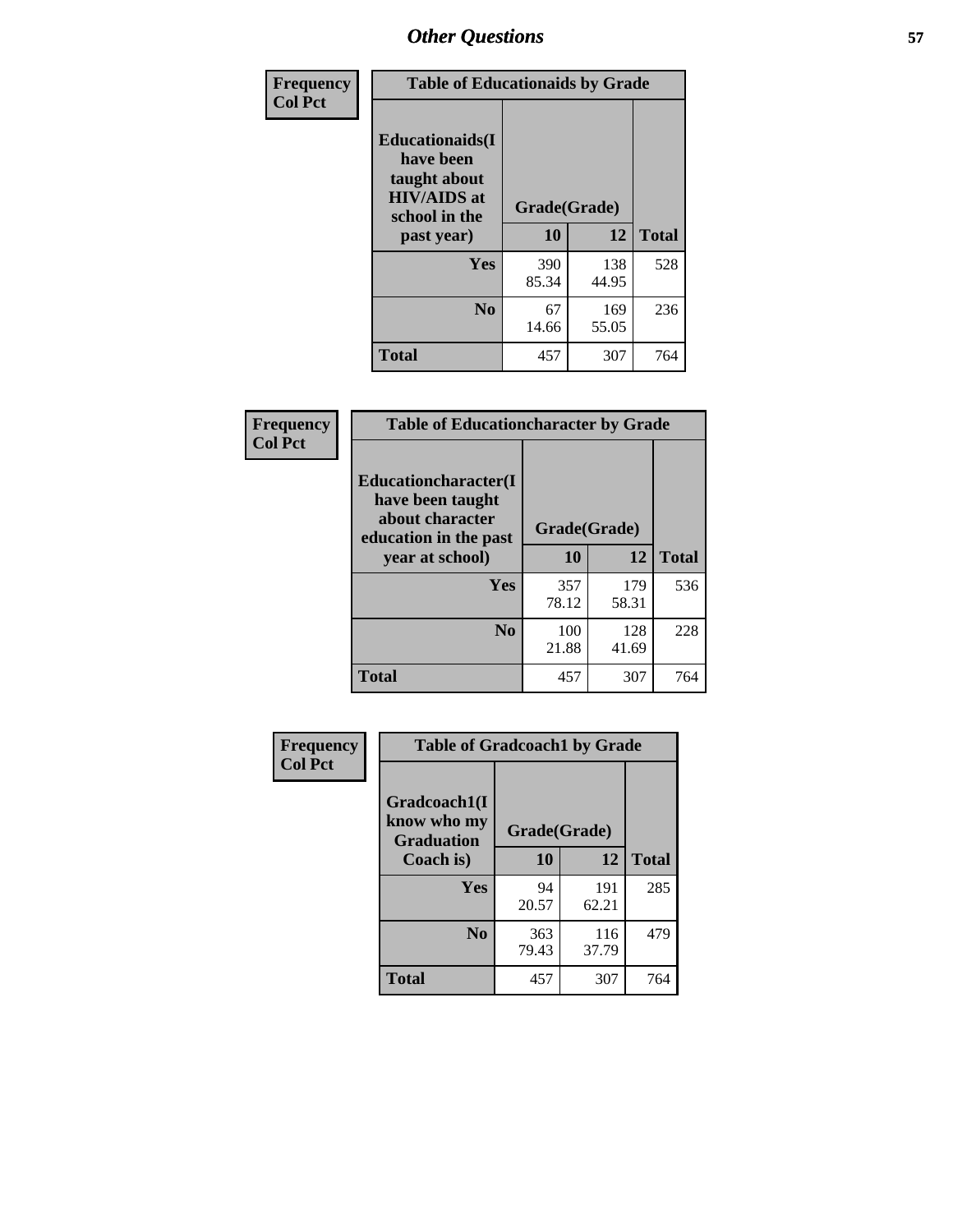| Frequency      | <b>Table of Gradcoach2 by Grade</b> |              |              |              |
|----------------|-------------------------------------|--------------|--------------|--------------|
| <b>Col Pct</b> | Gradcoach2(I<br>have                |              |              |              |
|                | contacted my<br><b>Graduation</b>   | Grade(Grade) |              |              |
|                | Coach)                              | 10           | 12           | <b>Total</b> |
|                | Yes                                 | 45<br>9.85   | 81<br>26.38  | 126          |
|                | N <sub>0</sub>                      | 412<br>90.15 | 226<br>73.62 | 638          |
|                | <b>Total</b>                        | 457          | 307          | 764          |

| Frequency<br><b>Col Pct</b> | <b>Table of Gradcoach3 by Grade</b>                                         |              |              |              |
|-----------------------------|-----------------------------------------------------------------------------|--------------|--------------|--------------|
|                             | Gradcoach3(I<br>have received<br>assistance<br>from my<br><b>Graduation</b> | Grade(Grade) |              |              |
|                             | Coach)                                                                      | 10           | 12           | <b>Total</b> |
|                             | Yes                                                                         | 42<br>9.19   | 76<br>24.76  | 118          |
|                             | N <sub>0</sub>                                                              | 96<br>21.01  | 69<br>22.48  | 165          |
|                             | Don't know                                                                  | 319<br>69.80 | 162<br>52.77 | 481          |
|                             | <b>Total</b>                                                                | 457          | 307          | 764          |

| Frequency<br><b>Col Pct</b> | <b>Table of Selfharm by Grade</b>                                                                                                                                                      |                    |              |              |
|-----------------------------|----------------------------------------------------------------------------------------------------------------------------------------------------------------------------------------|--------------------|--------------|--------------|
|                             | <b>Selfharm</b> (During<br>the past 12<br>months,<br>I harmed myself<br>on purpose<br><b>Suicideconsider</b><br>During the past<br>12 months,<br>I seriously<br>considered<br>suicide) | Grade(Grade)<br>10 | 12           | <b>Total</b> |
|                             | <b>Yes</b>                                                                                                                                                                             | 39<br>8.53         | 33<br>10.75  | 72           |
|                             | N <sub>0</sub>                                                                                                                                                                         | 418<br>91.47       | 274<br>89.25 | 692          |
|                             | <b>Total</b>                                                                                                                                                                           | 457                | 307          | 764          |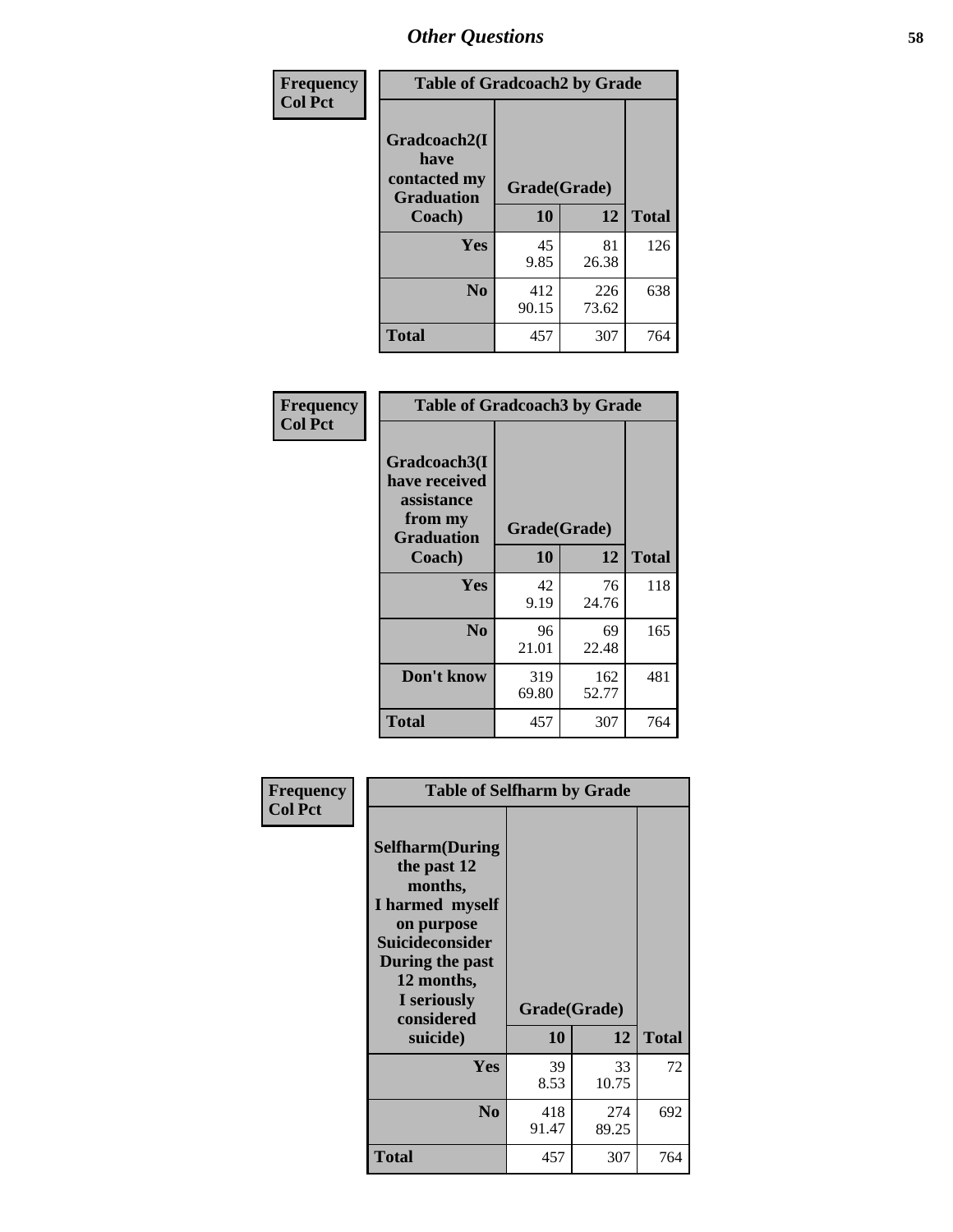| <b>Frequency</b> | <b>Table of Suicideconsider by Grade</b> |              |              |              |
|------------------|------------------------------------------|--------------|--------------|--------------|
| <b>Col Pct</b>   |                                          | Grade(Grade) |              |              |
|                  | Suicideconsider                          | <b>10</b>    | 12           | <b>Total</b> |
|                  | Yes                                      | 43<br>9.41   | 32<br>10.42  | 75           |
|                  | N <sub>0</sub>                           | 414<br>90.59 | 275<br>89.58 | 689          |
|                  | Total                                    | 457          | 307          | 764          |

| Frequency      | <b>Table of Suicideattempt by Grade</b>              |              |              |              |
|----------------|------------------------------------------------------|--------------|--------------|--------------|
| <b>Col Pct</b> | Suicideattempt(I<br>have attempted<br>suicide in the | Grade(Grade) |              |              |
|                | last year)                                           | 10           | 12           | <b>Total</b> |
|                | Yes                                                  | 34<br>7.44   | 27<br>8.79   | 61           |
|                | $\bf No$                                             | 423<br>92.56 | 280<br>91.21 | 703          |
|                | <b>Total</b>                                         | 457          | 307          | 764          |

| Frequency      | <b>Table of Instantmessaged by Grade</b>               |              |              |              |
|----------------|--------------------------------------------------------|--------------|--------------|--------------|
| <b>Col Pct</b> | Instantmessaged(I<br>have instant<br>messaged people I | Grade(Grade) |              |              |
|                | do not even know)                                      | 10           | 12           | <b>Total</b> |
|                | Yes                                                    | 142<br>31.07 | 111<br>36.16 | 253          |
|                | N <sub>0</sub>                                         | 315<br>68.93 | 196<br>63.84 | 511          |
|                | <b>Total</b>                                           | 457          | 307          | 764          |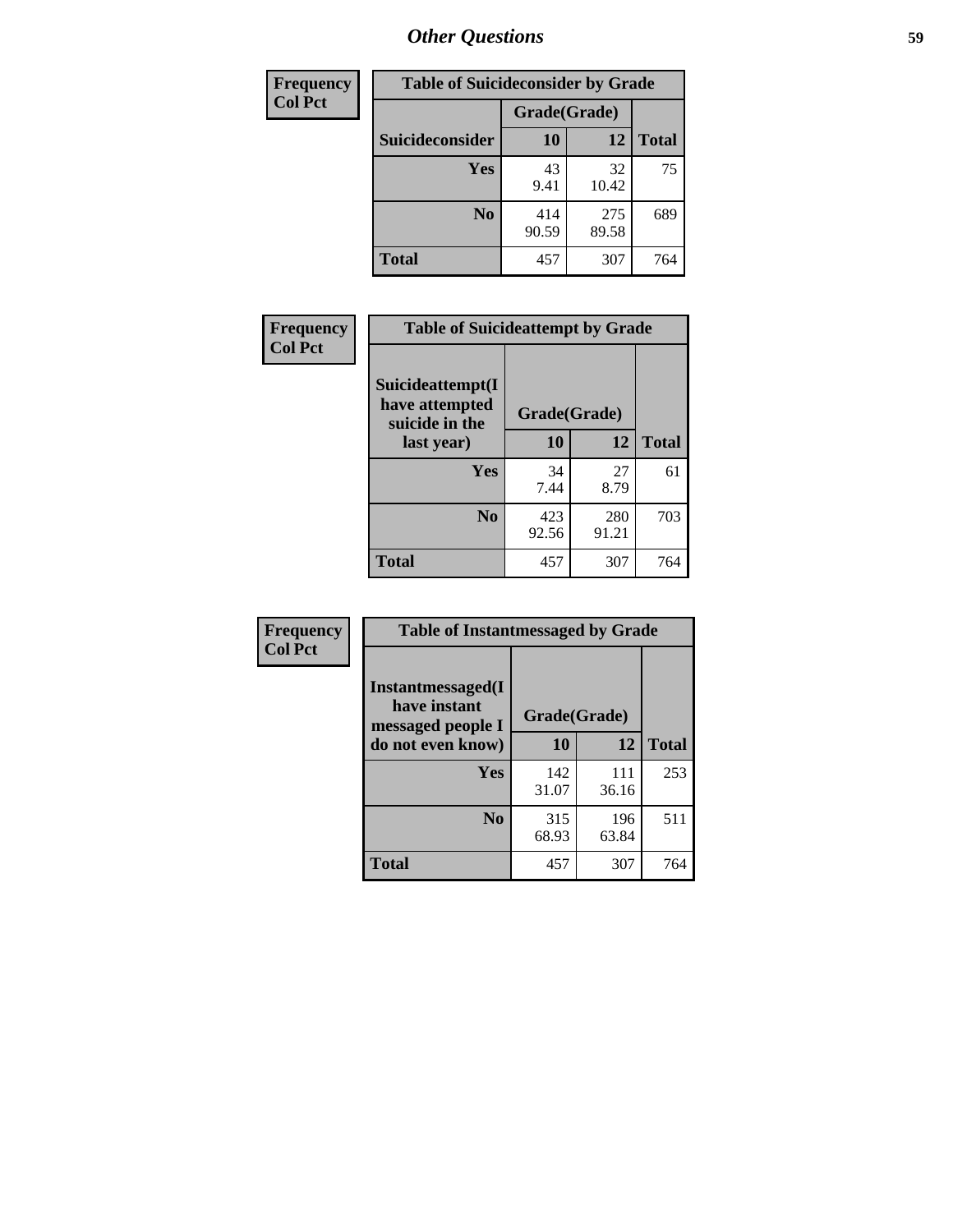| Frequency      | <b>Table of Getsalong by Grade</b>                          |              |              |              |
|----------------|-------------------------------------------------------------|--------------|--------------|--------------|
| <b>Col Pct</b> | <b>Getsalong</b> (I get<br>along with other<br>students and | Grade(Grade) |              |              |
|                | adults)                                                     | 10           | 12           | <b>Total</b> |
|                | <b>Strongly Agree</b>                                       | 240<br>52.52 | 161<br>52.44 | 401          |
|                | <b>Somewhat Agree</b>                                       | 175<br>38.29 | 110<br>35.83 | 285          |
|                | <b>Somewhat Disagree</b>                                    | 24<br>5.25   | 20<br>6.51   | 44           |
|                | <b>Strongly Disagree</b>                                    | 18<br>3.94   | 16<br>5.21   | 34           |
|                | <b>Total</b>                                                | 457          | 307          | 764          |

| Frequency      |                                  | <b>Table of Safehome by Grade</b> |              |              |
|----------------|----------------------------------|-----------------------------------|--------------|--------------|
| <b>Col Pct</b> | Safehome(I feel<br>safe at home) | Grade(Grade)<br>10                | 12           | <b>Total</b> |
|                | <b>Strongly Agree</b>            | 306<br>66.96                      | 209<br>68.08 | 515          |
|                | <b>Somewhat Agree</b>            | 109<br>23.85                      | 75<br>24.43  | 184          |
|                | <b>Somewhat Disagree</b>         | 20<br>4.38                        | 10<br>3.26   | 30           |
|                | <b>Strongly Disagree</b>         | 22<br>4.81                        | 13<br>4.23   | 35           |
|                | <b>Total</b>                     | 457                               | 307          | 764          |

| Frequency      |                                                                                                   |                    | <b>Table of Adulttalk by Grade</b> |              |
|----------------|---------------------------------------------------------------------------------------------------|--------------------|------------------------------------|--------------|
| <b>Col Pct</b> | <b>Adulttalk(I</b><br>know an<br>adult at<br>school that<br>I can talk<br>with if I<br>need help) | Grade(Grade)<br>10 | 12                                 | <b>Total</b> |
|                |                                                                                                   |                    |                                    |              |
|                | Yes                                                                                               | 294<br>64.33       | 232<br>75.57                       | 526          |
|                | N <sub>0</sub>                                                                                    | 163<br>35.67       | 75<br>24.43                        | 238          |
|                | <b>Total</b>                                                                                      | 457                | 307                                | 764          |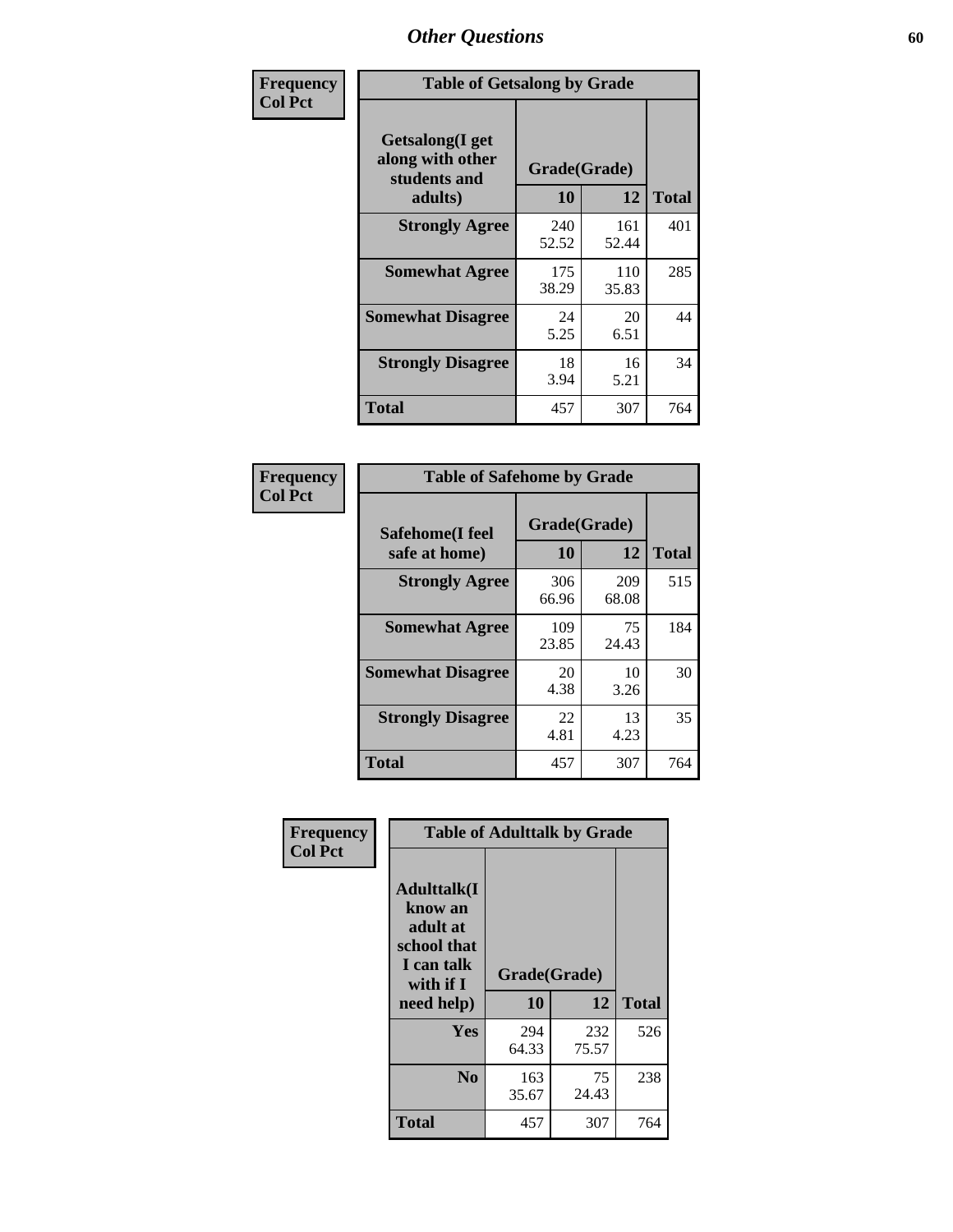**Frequency Row Pct**

| <b>Table of Grade by Tytime</b> |             |                                                                                         |             |              |             |             |              |  |  |  |
|---------------------------------|-------------|-----------------------------------------------------------------------------------------|-------------|--------------|-------------|-------------|--------------|--|--|--|
|                                 |             | Tytime (On an average school day,<br>how much unsupervised time do I spend watching TV) |             |              |             |             |              |  |  |  |
|                                 |             | <b>Less that</b><br>$2 - 3$<br>$4 - 5$<br>$6+$                                          |             |              |             |             |              |  |  |  |
| Grade(Grade)                    | None        | hour/day                                                                                | hour/day    | hours/day    | hours/day   | hours/day   | <b>Total</b> |  |  |  |
| 10                              | 70<br>15.32 | 78<br>17.07                                                                             | 71<br>15.54 | 141<br>30.85 | 51<br>11.16 | 46<br>10.07 | 457          |  |  |  |
| 12                              | 53<br>17.26 | 45<br>14.66                                                                             | 50<br>16.29 | 103<br>33.55 | 30<br>9.77  | 26<br>8.47  | 307          |  |  |  |
| <b>Total</b>                    | 123         | 123                                                                                     | 121         | 244          | 81          | 72          | 764          |  |  |  |

**Frequency Row Pct**

| <b>Table of Grade by Computertime</b> |             |                                                                                                   |                     |              |             |            |              |  |  |  |
|---------------------------------------|-------------|---------------------------------------------------------------------------------------------------|---------------------|--------------|-------------|------------|--------------|--|--|--|
|                                       |             | Computertime (On an average school day,<br>how much unsupervised time do I spend on the computer) |                     |              |             |            |              |  |  |  |
|                                       |             | <b>Less that</b>                                                                                  |                     | $2 - 3$      | $4 - 5$     | $6+$       |              |  |  |  |
| Grade(Grade)                          | None $ $    |                                                                                                   | hour/day   hour/day | hours/day    | hours/day   | hours/day  | <b>Total</b> |  |  |  |
| 10                                    | 54<br>11.82 | 88<br>19.26                                                                                       | 90<br>19.69         | 121<br>26.48 | 59<br>12.91 | 45<br>9.85 | 457          |  |  |  |
| 12                                    | 24<br>7.82  | 57<br>95<br>52<br>37<br>42<br>30.94<br>16.94<br>18.57<br>13.68<br>12.05                           |                     |              |             |            |              |  |  |  |
| <b>Total</b>                          | 78          | 140                                                                                               | 147                 | 216          | 101         | 82         | 764          |  |  |  |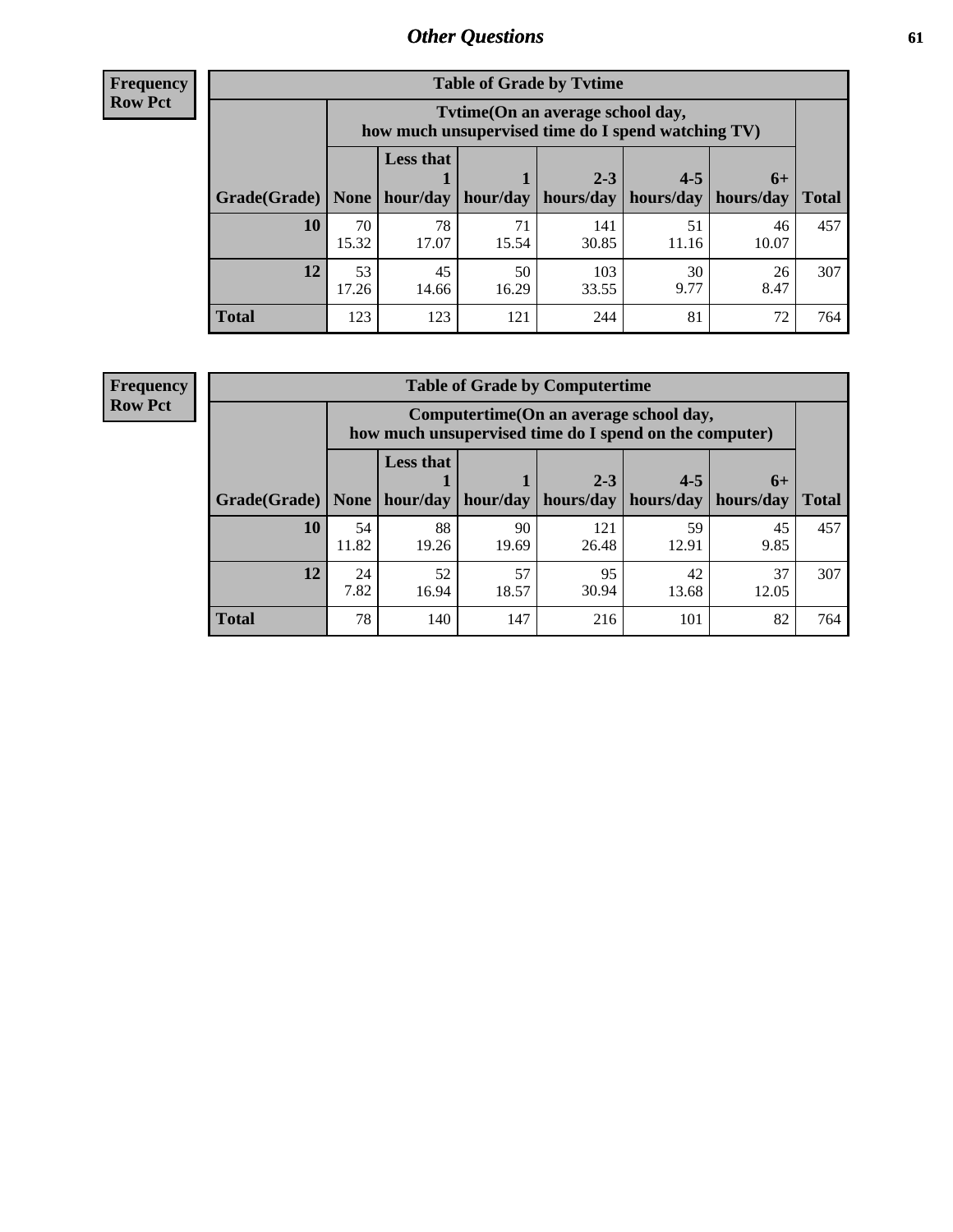#### *Questions about Driving Laws* **62** *Driving Questions were asked only of high school students.*

| <b>Frequency</b> |
|------------------|
| <b>Row Pct</b>   |

| <b>Table of Grade by License1</b> |                                                                       |                                                                                                                                           |            |            |                      |              |  |  |  |
|-----------------------------------|-----------------------------------------------------------------------|-------------------------------------------------------------------------------------------------------------------------------------------|------------|------------|----------------------|--------------|--|--|--|
|                                   |                                                                       | License1(During the first 6 months of driving<br>with a provisional license,<br>the only passengers who can ride with the<br>driver are:) |            |            |                      |              |  |  |  |
| <b>Grade</b> (Grade)              | <b>Parent or</b><br>Guardian                                          | Family<br>  Members                                                                                                                       | Friends    | Anyone     | Don't<br><b>Know</b> | <b>Total</b> |  |  |  |
| <b>10</b>                         | 129<br>28.23                                                          | 224<br>49.02                                                                                                                              | 12<br>2.63 | 25<br>5.47 | 67<br>14.66          | 457          |  |  |  |
| 12                                | 78<br>32<br>179<br>8<br>10<br>10.42<br>58.31<br>25.41<br>3.26<br>2.61 |                                                                                                                                           |            |            |                      |              |  |  |  |
| <b>Total</b>                      | 207                                                                   | 403                                                                                                                                       | 20         | 35         | 99                   | 764          |  |  |  |

| Frequency      | <b>Table of Grade by License2</b> |                           |                  |                         |                                                                                                          |                      |              |  |
|----------------|-----------------------------------|---------------------------|------------------|-------------------------|----------------------------------------------------------------------------------------------------------|----------------------|--------------|--|
| <b>Row Pct</b> |                                   |                           |                  |                         | License2(17 yr old drivers with a<br>provisional driver's license cannot<br>drive between the hours of:) |                      |              |  |
|                | Grade(Grade)                      | <b>Midnight</b><br>to 6am | 1am<br>to<br>5am | 1am<br>to<br><b>6am</b> | N <sub>0</sub><br>curfew<br>for $17$<br>year<br>olds                                                     | Don't<br><b>Know</b> | <b>Total</b> |  |
|                | 10                                | 224<br>49.02              | 72<br>15.75      | 28<br>6.13              | 19<br>4.16                                                                                               | 114<br>24.95         | 457          |  |
|                | 12                                | 210<br>68.40              | 30<br>9.77       | 21<br>6.84              | 8<br>2.61                                                                                                | 38<br>12.38          | 307          |  |
|                | <b>Total</b>                      | 434                       | 102              | 49                      | 27                                                                                                       | 152                  | 764          |  |

| Frequency      |              | <b>Table of Grade by License3</b>                                                      |              |             |            |             |               |              |  |
|----------------|--------------|----------------------------------------------------------------------------------------|--------------|-------------|------------|-------------|---------------|--------------|--|
| <b>Row Pct</b> |              | License3(For drivers under the age of 21,<br>what level of alcohol is considered DUI?) |              |             |            |             |               |              |  |
|                | Grade(Grade) | Any<br><b>Amount</b>                                                                   | 0.02         | 0.04        | 0.06       | 0.08        | Don't<br>know | <b>Total</b> |  |
|                | <b>10</b>    | 90<br>19.69                                                                            | 99<br>21.66  | 47<br>10.28 | 28<br>6.13 | 48<br>10.50 | 145<br>31.73  | 457          |  |
|                | 12           | 69<br>22.48                                                                            | 102<br>33.22 | 21<br>6.84  | 22<br>7.17 | 28<br>9.12  | 65<br>21.17   | 307          |  |
|                | <b>Total</b> | 159                                                                                    | 201          | 68          | 50         | 76          | 210           | 764          |  |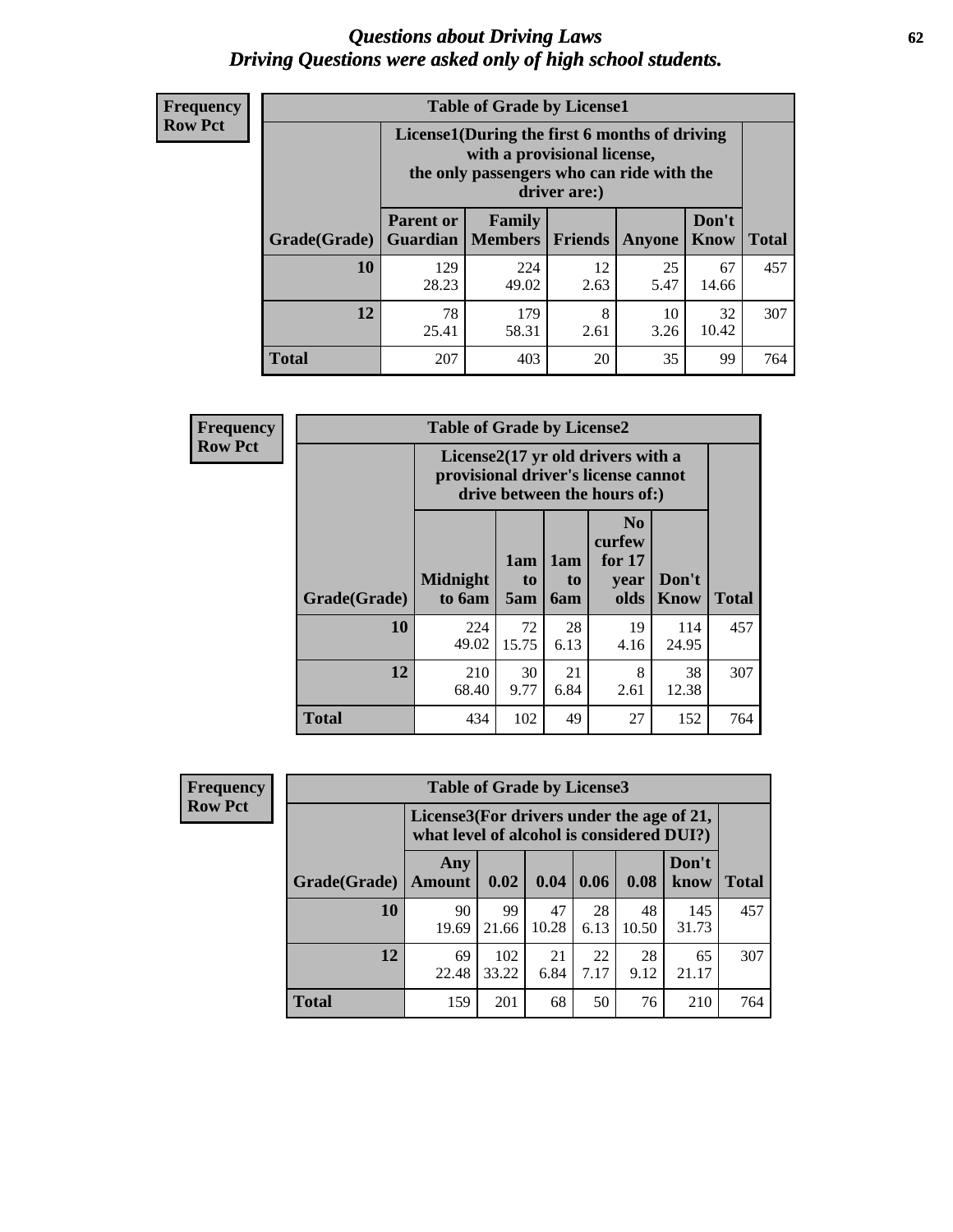#### *Questions about Driving Laws* **63** *Driving Questions were asked only of high school students.*

**Frequency Row Pct**

| <b>Table of Grade by License4</b> |              |                                                                                                                                                      |             |            |            |              |     |  |  |  |
|-----------------------------------|--------------|------------------------------------------------------------------------------------------------------------------------------------------------------|-------------|------------|------------|--------------|-----|--|--|--|
|                                   |              | License4(A driver under 21 automatically<br>loses his/her license if caught exceeding the<br>posted speet limit by:)                                 |             |            |            |              |     |  |  |  |
| Grade(Grade)                      | $15+$<br>mph | Can't<br>lose<br><b>Depends</b><br>license<br>$25+$<br>$35+$<br>Don't<br>for<br><b>on</b><br><b>Total</b><br>mph<br>speeding<br>mph<br>judge<br>know |             |            |            |              |     |  |  |  |
| 10                                | 105<br>22.98 | 56<br>12.25                                                                                                                                          | 56<br>12.25 | 35<br>7.66 | 28<br>6.13 | 177<br>38.73 | 457 |  |  |  |
| 12                                | 50<br>16.29  | 91<br>29<br>36<br>12<br>89<br>3.91<br>29.64<br>11.73<br>9.45<br>28.99                                                                                |             |            |            |              |     |  |  |  |
| <b>Total</b>                      | 155          | 147                                                                                                                                                  | 92          | 64         | 40         | 266          | 764 |  |  |  |

| Frequency<br><b>Row Pct</b> | <b>Table of Grade by License5</b> |                                                                                                                                                             |                |               |       |  |  |  |
|-----------------------------|-----------------------------------|-------------------------------------------------------------------------------------------------------------------------------------------------------------|----------------|---------------|-------|--|--|--|
|                             |                                   | License5(A)<br>Georgia teenager<br>with family<br>connections or a<br>good lawyer can<br>break a teen<br>driving law and<br>keep their driver's<br>license) |                |               |       |  |  |  |
|                             | Grade(Grade)                      | Yes                                                                                                                                                         | N <sub>0</sub> | Don't<br>know | Total |  |  |  |
|                             | 10                                | 52<br>11.38                                                                                                                                                 | 197<br>43.11   | 208<br>45.51  | 457   |  |  |  |
|                             | 12                                | 53<br>17.26                                                                                                                                                 | 139<br>45.28   | 115<br>37.46  | 307   |  |  |  |
|                             | Total                             | 105                                                                                                                                                         | 336            | 323           | 764   |  |  |  |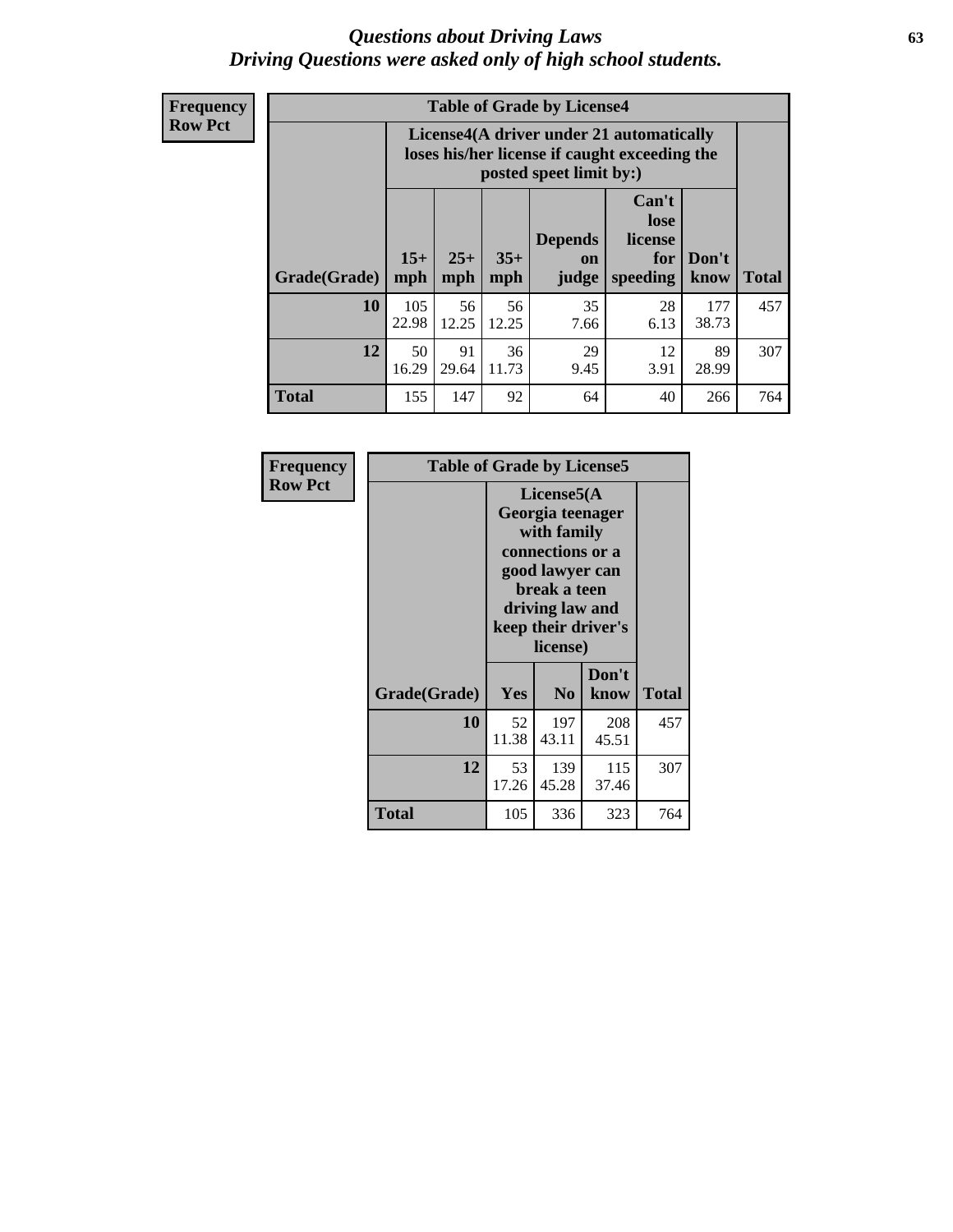### *Questions about Driving Laws* **64** *Driving Questions were asked only of high school students.*

| <b>Frequency</b> |              | <b>Table of Grade by License6</b> |                                                                                                                                                 |               |       |  |  |  |
|------------------|--------------|-----------------------------------|-------------------------------------------------------------------------------------------------------------------------------------------------|---------------|-------|--|--|--|
| <b>Row Pct</b>   |              |                                   | License <sub>6</sub> (I know a<br>friend or<br>classmate that<br>broke a teen<br>driving law,<br>but was allowed to<br>keep his/her<br>license) |               |       |  |  |  |
|                  | Grade(Grade) | Yes                               | N <sub>0</sub>                                                                                                                                  | Don't<br>know | Total |  |  |  |
|                  | 10           | 81<br>17.72                       | 193<br>42.23                                                                                                                                    | 183<br>40.04  | 457   |  |  |  |
|                  | 12           | 93<br>30.29                       | 114<br>37.13                                                                                                                                    | 100<br>32.57  | 307   |  |  |  |
|                  | <b>Total</b> | 174                               | 307                                                                                                                                             | 283           | 764   |  |  |  |

| <b>Frequency</b> | <b>Table of Grade by License7</b> |                                                                             |                                     |                                                                                               |                        |              |  |  |  |
|------------------|-----------------------------------|-----------------------------------------------------------------------------|-------------------------------------|-----------------------------------------------------------------------------------------------|------------------------|--------------|--|--|--|
| <b>Row Pct</b>   |                                   |                                                                             |                                     | License7(A student under the age of 18 cam loser<br>his/her driving privileges if he or she:) |                        |              |  |  |  |
|                  | Grade(Grade)                      | <b>Have</b><br>more than<br>10<br>unexcused<br>absences<br>per school<br>yr | Drop out<br>without  <br>graduating | <b>Bring</b><br>alcohol/drugs/weapon<br>to school                                             | All of<br>the<br>above | <b>Total</b> |  |  |  |
|                  | 10                                | 99<br>21.66                                                                 | 22<br>4.81                          | 19<br>4.16                                                                                    | 317<br>69.37           | 457          |  |  |  |
|                  | 12                                | 78<br>25.41                                                                 | 14<br>4.56                          | 16<br>5.21                                                                                    | 199<br>64.82           | 307          |  |  |  |
|                  | <b>Total</b>                      | 177                                                                         | 36                                  | 35                                                                                            | 516                    | 764          |  |  |  |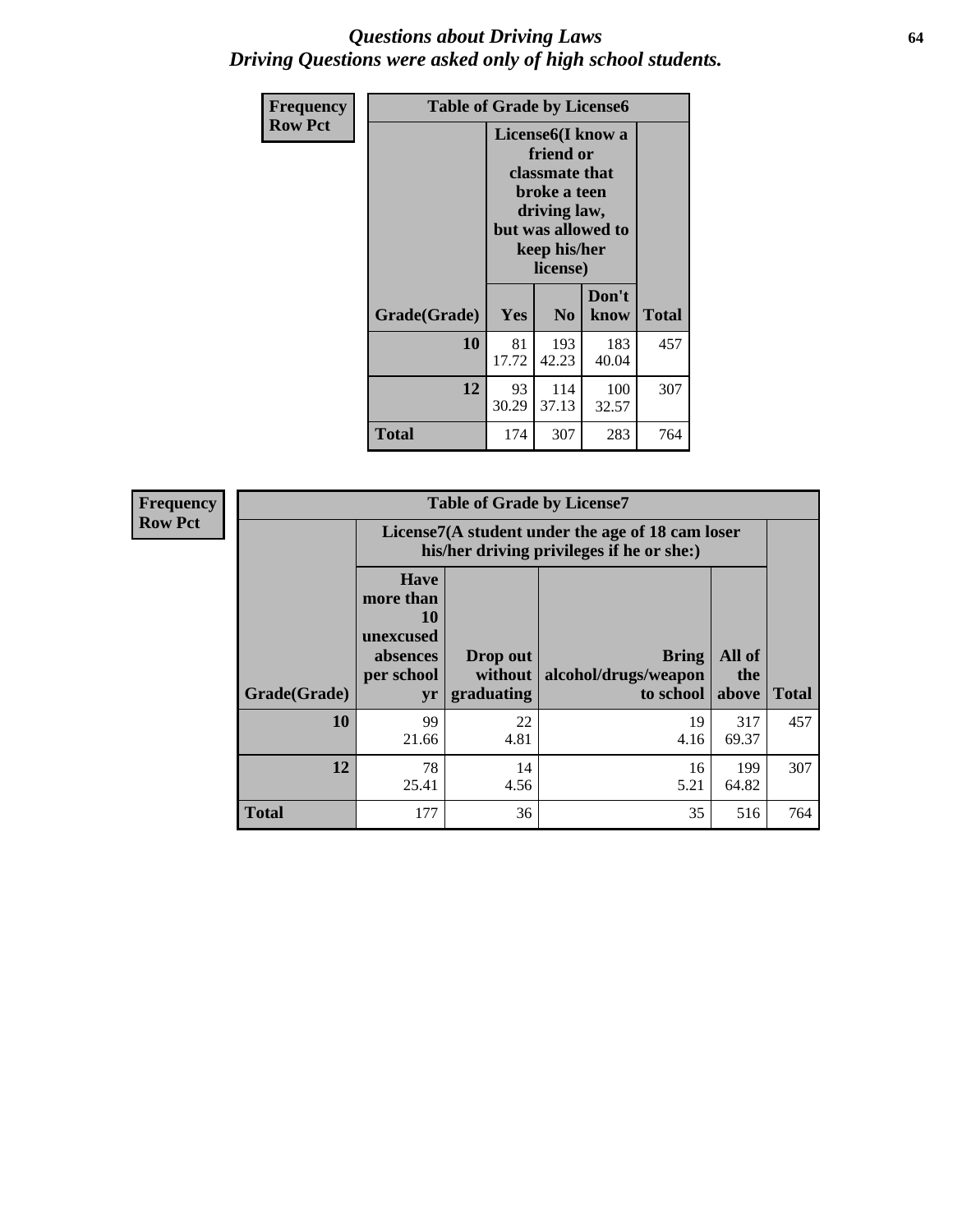# *Select Results by Gender* **65**

| Frequency      |                                                   | <b>Table of SchoolClimate2 by Gender</b> |              |              |  |  |  |  |
|----------------|---------------------------------------------------|------------------------------------------|--------------|--------------|--|--|--|--|
| <b>Col Pct</b> | SchoolClimate2(I<br>feel successful at<br>school) | Gender(Gender)<br><b>Female</b>          | <b>Male</b>  | <b>Total</b> |  |  |  |  |
|                | <b>Strongly Agree</b>                             | 108<br>25.65                             | 82<br>23.91  | 190          |  |  |  |  |
|                | <b>Somewhat Agree</b>                             | 254<br>60.33                             | 195<br>56.85 | 449          |  |  |  |  |
|                | <b>Somewhat Disagree</b>                          | 39<br>9.26                               | 39<br>11.37  | 78           |  |  |  |  |
|                | <b>Strongly Disagree</b>                          | 20<br>4.75                               | 27<br>7.87   | 47           |  |  |  |  |
|                | <b>Total</b>                                      | 421                                      | 343          | 764          |  |  |  |  |

| <b>Frequency</b> | <b>Table of SchoolClimate6 by Gender</b>                 |               |                               |              |
|------------------|----------------------------------------------------------|---------------|-------------------------------|--------------|
| <b>Col Pct</b>   | <b>SchoolClimate6(Teachers</b><br>treat me with respect) | <b>Female</b> | Gender(Gender)<br><b>Male</b> | <b>Total</b> |
|                  | <b>Strongly Agree</b>                                    | 107<br>25.42  | 88<br>25.66                   | 195          |
|                  | <b>Somewhat Agree</b>                                    | 202<br>47.98  | 154<br>44.90                  | 356          |
|                  | <b>Somewhat Disagree</b>                                 | 89<br>21.14   | 63<br>18.37                   | 152          |
|                  | <b>Strongly Disagree</b>                                 | 23<br>5.46    | 38<br>11.08                   | 61           |
|                  | <b>Total</b>                                             | 421           | 343                           | 764          |

| Frequency      | <b>Table of SchoolClimate8 by Gender</b>                                             |                                 |              |              |
|----------------|--------------------------------------------------------------------------------------|---------------------------------|--------------|--------------|
| <b>Col Pct</b> | <b>SchoolClimate8(Students</b><br>are frequently<br>recognized for good<br>behavior) | Gender(Gender)<br><b>Female</b> | <b>Male</b>  | <b>Total</b> |
|                | <b>Strongly Agree</b>                                                                | 64<br>15.20                     | 52<br>15.16  | 116          |
|                | <b>Somewhat Agree</b>                                                                | 198<br>47.03                    | 156<br>45.48 | 354          |
|                | <b>Somewhat Disagree</b>                                                             | 105<br>24.94                    | 85<br>24.78  | 190          |
|                | <b>Strongly Disagree</b>                                                             | 54<br>12.83                     | 50<br>14.58  | 104          |
|                | Total                                                                                | 421                             | 343          | 764          |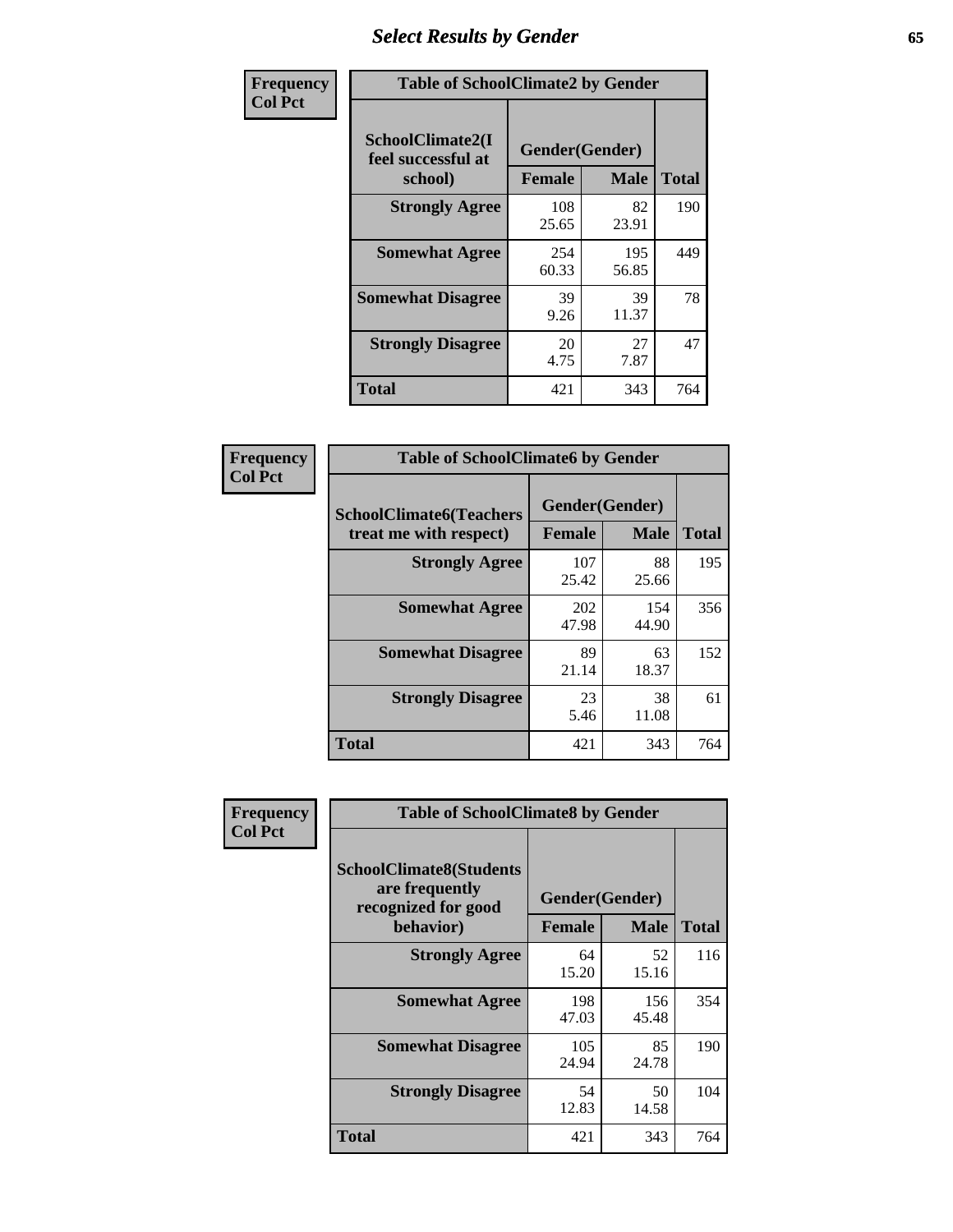# *Select Results by Gender* **66**

| Frequency      | <b>Table of Gender by Dropout</b> |                                                              |                |              |
|----------------|-----------------------------------|--------------------------------------------------------------|----------------|--------------|
| <b>Row Pct</b> |                                   | Dropout(I<br>have<br>thought<br>about<br>dropping<br>school) | out of         |              |
|                | Gender(Gender)                    | Yes                                                          | N <sub>0</sub> | <b>Total</b> |
|                | <b>Female</b>                     | 86<br>20.43                                                  | 335<br>79.57   | 421          |
|                | <b>Male</b>                       | 90<br>26.24                                                  | 253<br>73.76   | 343          |
|                | <b>Total</b>                      | 176                                                          | 588            | 764          |

| <b>Frequency</b> |
|------------------|
| <b>Row Pct</b>   |

| $\overline{V}$ | <b>Table of Gender by Dropoutreason</b> |                             |                                                                    |                          |                                |              |              |  |
|----------------|-----------------------------------------|-----------------------------|--------------------------------------------------------------------|--------------------------|--------------------------------|--------------|--------------|--|
|                |                                         |                             | Dropoutreason(If I dropped out the<br>reason would most likely be) |                          |                                |              |              |  |
|                | Gender(Gender)                          | Won't<br><b>Drop</b><br>out | <b>Bored</b>                                                       | Family<br><b>Reasons</b> | <b>Being</b><br><b>Bullied</b> | <b>Other</b> | <b>Total</b> |  |
|                | <b>Female</b>                           | 267<br>63.42                | 53<br>12.59                                                        | 31<br>7.36               | 13<br>3.09                     | 57<br>13.54  | 421          |  |
|                | <b>Male</b>                             | 201<br>58.60                | 65<br>18.95                                                        | 19<br>5.54               | 1.46                           | 53<br>15.45  | 343          |  |
|                | <b>Total</b>                            | 468                         | 118                                                                | 50                       | 18                             | 110          | 764          |  |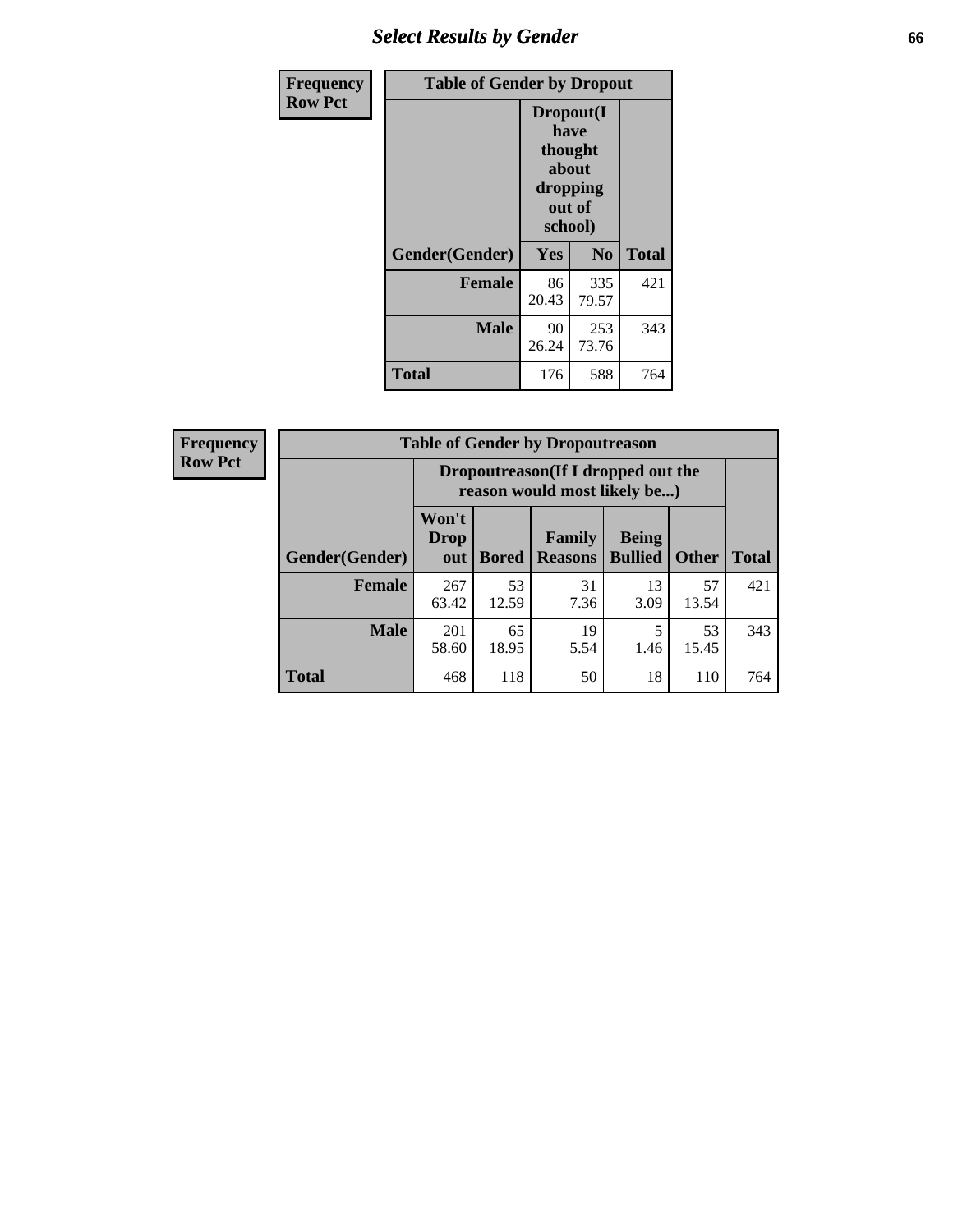*School Safety* **67**

| Frequency      | <b>Table of Gender by Bullied2</b> |                 |                |              |
|----------------|------------------------------------|-----------------|----------------|--------------|
| <b>Row Pct</b> |                                    | <b>Bullied2</b> |                |              |
|                | Gender(Gender)                     | Yes             | N <sub>0</sub> | <b>Total</b> |
|                | <b>Female</b>                      | 33<br>7.84      | 388<br>92.16   | 421          |
|                | <b>Male</b>                        | 37<br>10.79     | 306<br>89.21   | 343          |
|                | Total                              | 70              | 694            | 764          |

| Frequency      | <b>Table of Gender by Bulliedothers2</b> |                       |                |              |
|----------------|------------------------------------------|-----------------------|----------------|--------------|
| <b>Row Pct</b> |                                          | <b>Bulliedothers2</b> |                |              |
|                | Gender(Gender)                           | <b>Yes</b>            | N <sub>0</sub> | <b>Total</b> |
|                | <b>Female</b>                            | 24<br>5.70            | 397<br>94.30   | 421          |
|                | <b>Male</b>                              | 38<br>11.08           | 305<br>88.92   | 343          |
|                | <b>Total</b>                             | 62                    | 702            | 764          |

| <b>Frequency</b> | <b>Table of Gender by Weaponschool2</b> |            |                      |              |
|------------------|-----------------------------------------|------------|----------------------|--------------|
| <b>Row Pct</b>   |                                         |            | <b>Weaponschool2</b> |              |
|                  | Gender(Gender)                          | Yes        | N <sub>0</sub>       | <b>Total</b> |
|                  | Female                                  | 8<br>1.90  | 413<br>98.10         | 421          |
|                  | <b>Male</b>                             | 20<br>5.83 | 323<br>94.17         | 343          |
|                  | <b>Total</b>                            | 28         | 736                  | 764          |

| <b>Frequency</b> | <b>Table of Gender by Absentunsafe2</b> |               |                |              |
|------------------|-----------------------------------------|---------------|----------------|--------------|
| <b>Row Pct</b>   |                                         | Absentunsafe2 |                |              |
|                  | Gender(Gender)                          | Yes           | N <sub>0</sub> | <b>Total</b> |
|                  | <b>Female</b>                           | 12<br>2.85    | 409<br>97.15   | 421          |
|                  | <b>Male</b>                             | 18<br>5.25    | 325<br>94.75   | 343          |
|                  | <b>Total</b>                            | 30            | 734            | 764          |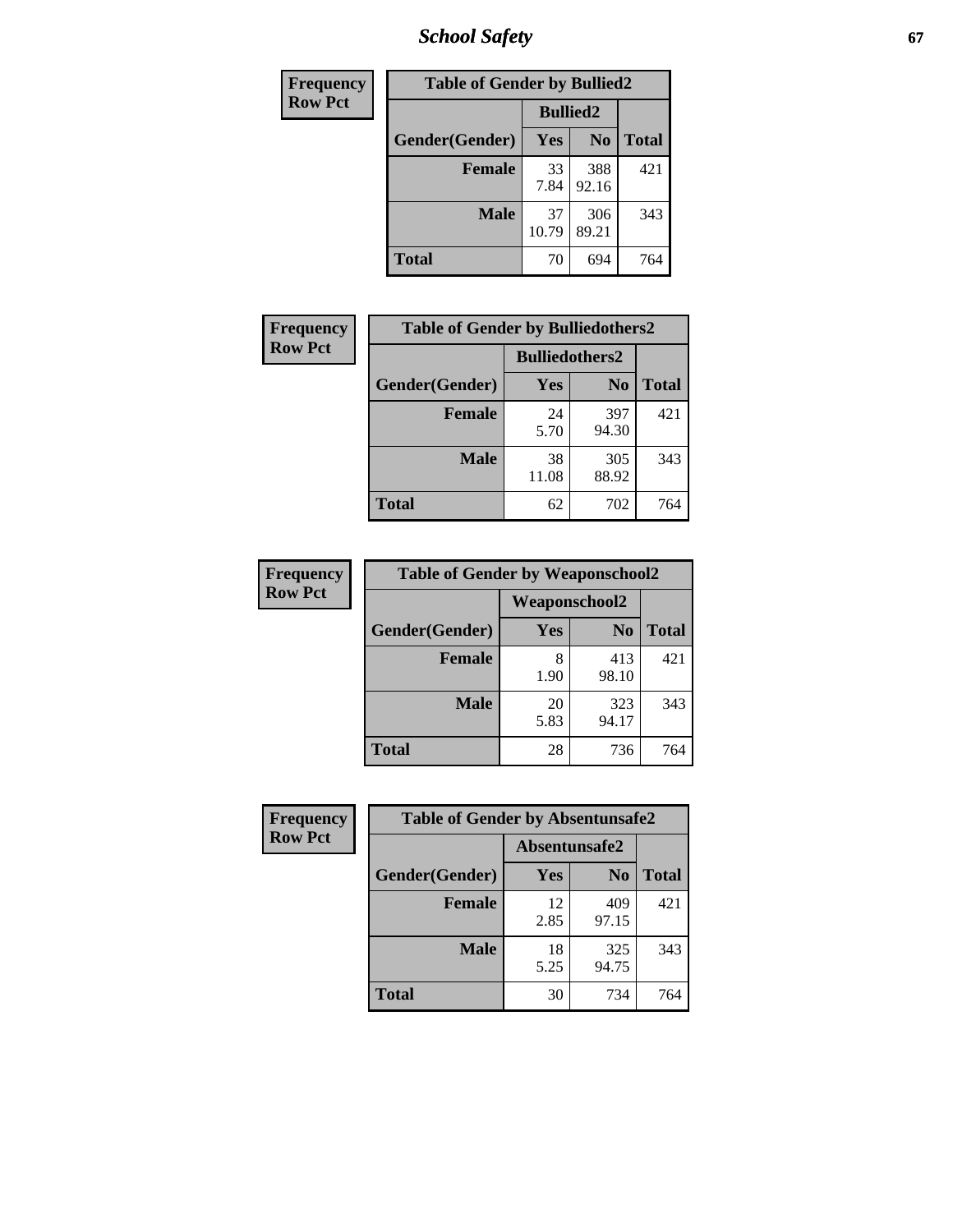*School Safety* **68**

| Frequency      | <b>Table of Gender by Gangself</b> |                                                                                                        |              |              |
|----------------|------------------------------------|--------------------------------------------------------------------------------------------------------|--------------|--------------|
| <b>Row Pct</b> |                                    | <b>Gangself</b> (I<br>have<br>participated<br>in illegal gang<br>activities in<br>the past 30<br>days) |              |              |
|                | Gender(Gender)                     | Yes                                                                                                    | $\bf No$     | <b>Total</b> |
|                | <b>Female</b>                      | 13<br>3.09                                                                                             | 408<br>96.91 | 421          |
|                | <b>Male</b>                        | 23<br>6.71                                                                                             | 320<br>93.29 | 343          |
|                | <b>Total</b>                       | 36                                                                                                     | 728          | 764          |

| Frequency      |                | <b>Table of Gender by Gangpeers</b>                                                                                         |                |       |  |
|----------------|----------------|-----------------------------------------------------------------------------------------------------------------------------|----------------|-------|--|
| <b>Row Pct</b> |                | <b>Gangpeers</b> (I<br>have friends<br>who have<br>participated<br>in illegal gang<br>activities in<br>the past 30<br>days) |                |       |  |
|                | Gender(Gender) | Yes                                                                                                                         | N <sub>0</sub> | Total |  |
|                | <b>Female</b>  | 69<br>16.39                                                                                                                 | 352<br>83.61   | 421   |  |
|                | <b>Male</b>    | 75<br>21.87                                                                                                                 | 268<br>78.13   | 343   |  |
|                | Total          | 144                                                                                                                         | 620            | 764   |  |

| Frequency      | <b>Table of Gender by Pickedon2</b> |             |                |              |
|----------------|-------------------------------------|-------------|----------------|--------------|
| <b>Row Pct</b> |                                     | Pickedon2   |                |              |
|                | Gender(Gender)                      | Yes         | N <sub>0</sub> | <b>Total</b> |
|                | <b>Female</b>                       | 79<br>18.76 | 342<br>81.24   | 421          |
|                | <b>Male</b>                         | 71<br>20.70 | 272<br>79.30   | 343          |
|                | <b>Total</b>                        | 150         | 614            | 764          |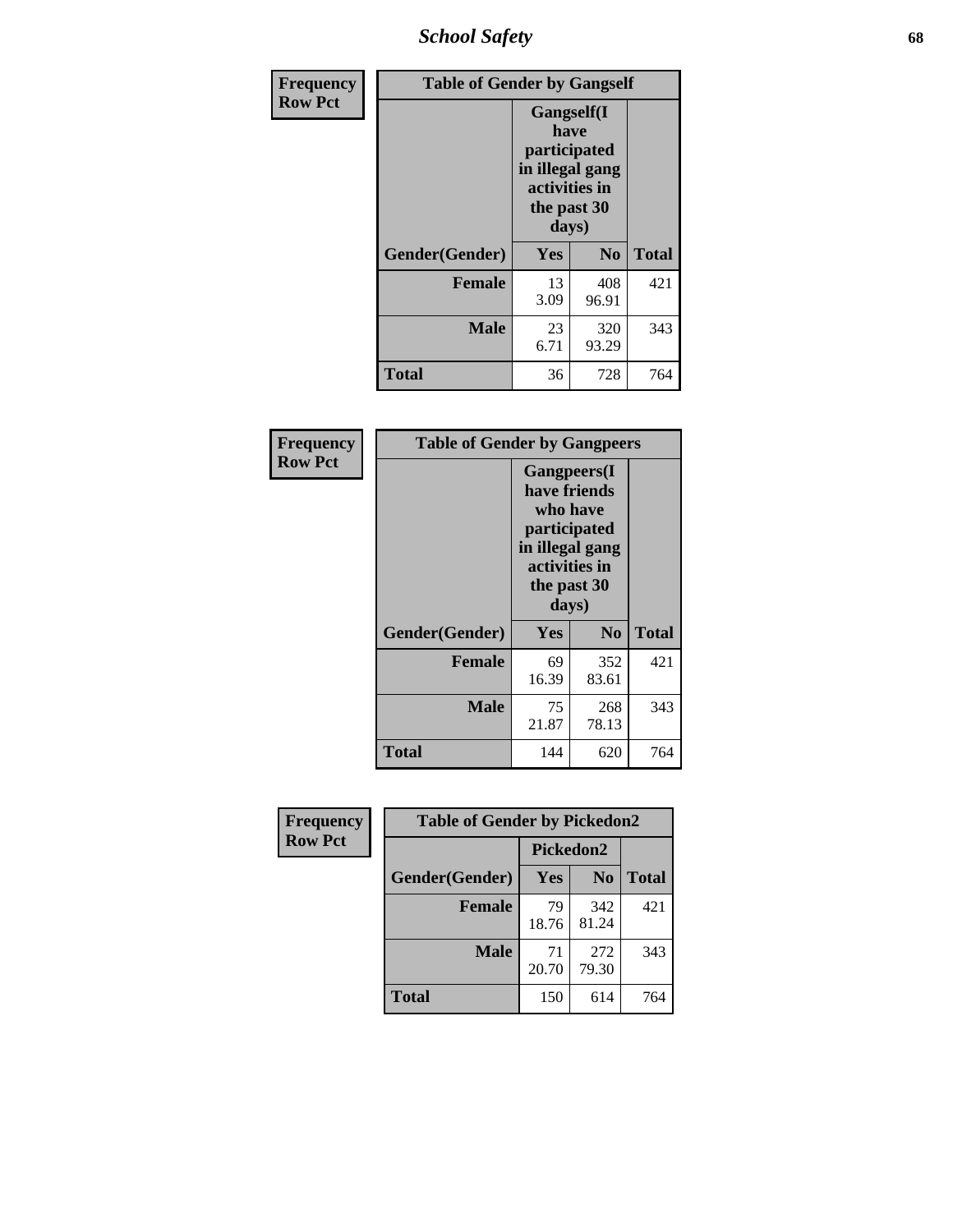*School Safety* **69**

| Frequency      | <b>Table of Gender by Safeschool2</b> |              |                |              |  |
|----------------|---------------------------------------|--------------|----------------|--------------|--|
| <b>Row Pct</b> |                                       | Safeschool2  |                |              |  |
|                | Gender(Gender)                        | <b>Yes</b>   | N <sub>0</sub> | <b>Total</b> |  |
|                | <b>Female</b>                         | 319<br>75.77 | 102<br>24.23   | 421          |  |
|                | Male                                  | 227<br>66.18 | 116<br>33.82   | 343          |  |
|                | <b>Total</b>                          | 546          | 218            | 764          |  |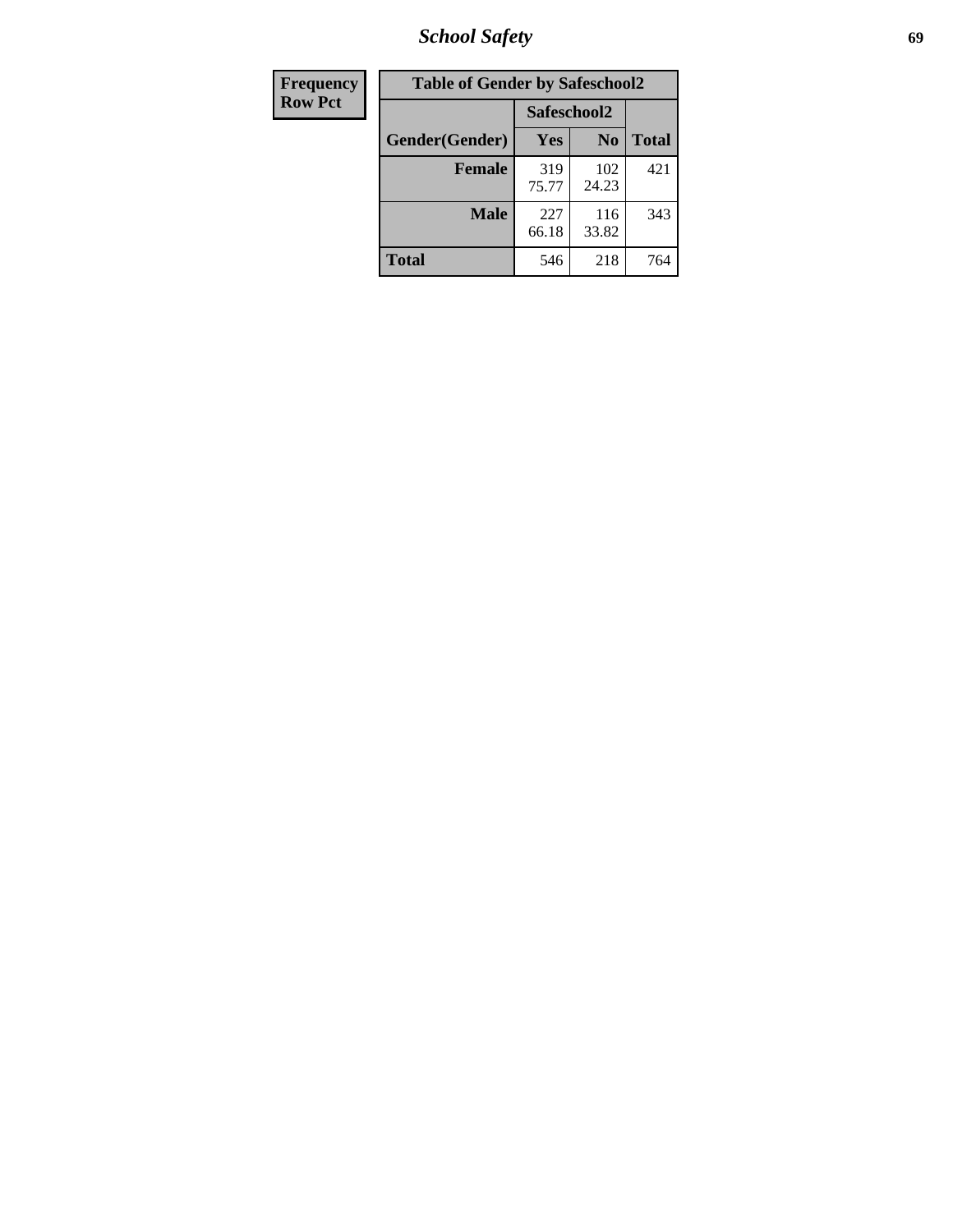# *Incidence of Drug Use* **70**

| <b>Frequency</b> | <b>Table of Gender by AlcoholAlt</b> |                                          |                |              |  |
|------------------|--------------------------------------|------------------------------------------|----------------|--------------|--|
| <b>Row Pct</b>   |                                      | AlcoholAlt(Alcohol<br>use, past 30 days) |                |              |  |
|                  | Gender(Gender)                       | Yes                                      | N <sub>0</sub> | <b>Total</b> |  |
|                  | <b>Female</b>                        | 81<br>19.24                              | 340<br>80.76   | 421          |  |
|                  | <b>Male</b>                          | 78<br>22.74                              | 265<br>77.26   | 343          |  |
|                  | <b>Total</b>                         | 159                                      | 605            | 764          |  |

| <b>Frequency</b> | <b>Table of Gender by TobaccoAny</b> |                    |                    |              |  |
|------------------|--------------------------------------|--------------------|--------------------|--------------|--|
| <b>Row Pct</b>   |                                      | use, past 30 days) | TobaccoAny(Tobacco |              |  |
|                  | Gender(Gender)                       | Yes                | N <sub>0</sub>     | <b>Total</b> |  |
|                  | <b>Female</b>                        | 43<br>10.21        | 378<br>89.79       | 421          |  |
|                  | <b>Male</b>                          | 65<br>18.95        | 278<br>81.05       | 343          |  |
|                  | <b>Total</b>                         | 108                | 656                | 764          |  |

| <b>Frequency</b> | <b>Table of Gender by MarijuanaAlt</b> |                                              |                |              |
|------------------|----------------------------------------|----------------------------------------------|----------------|--------------|
| <b>Row Pct</b>   |                                        | MarijuanaAlt(Marijuana<br>use, past 30 days) |                |              |
|                  | Gender(Gender)                         | <b>Yes</b>                                   | N <sub>0</sub> | <b>Total</b> |
|                  | Female                                 | 34<br>8.08                                   | 387<br>91.92   | 421          |
|                  | <b>Male</b>                            | 41<br>11.95                                  | 302<br>88.05   | 343          |
|                  | <b>Total</b>                           | 75                                           | 689            | 764          |

| <b>Frequency</b> | <b>Table of Gender by OtherDrugAny</b> |                         |                            |              |  |
|------------------|----------------------------------------|-------------------------|----------------------------|--------------|--|
| <b>Row Pct</b>   |                                        | drug use, past 30 days) | <b>OtherDrugAny</b> (Other |              |  |
|                  | Gender(Gender)                         | <b>Yes</b>              | N <sub>0</sub>             | <b>Total</b> |  |
|                  | <b>Female</b>                          | 31<br>7.36              | 390<br>92.64               | 421          |  |
|                  | <b>Male</b>                            | 31<br>9.04              | 312<br>90.96               | 343          |  |
|                  | <b>Total</b>                           | 62                      | 702                        | 764          |  |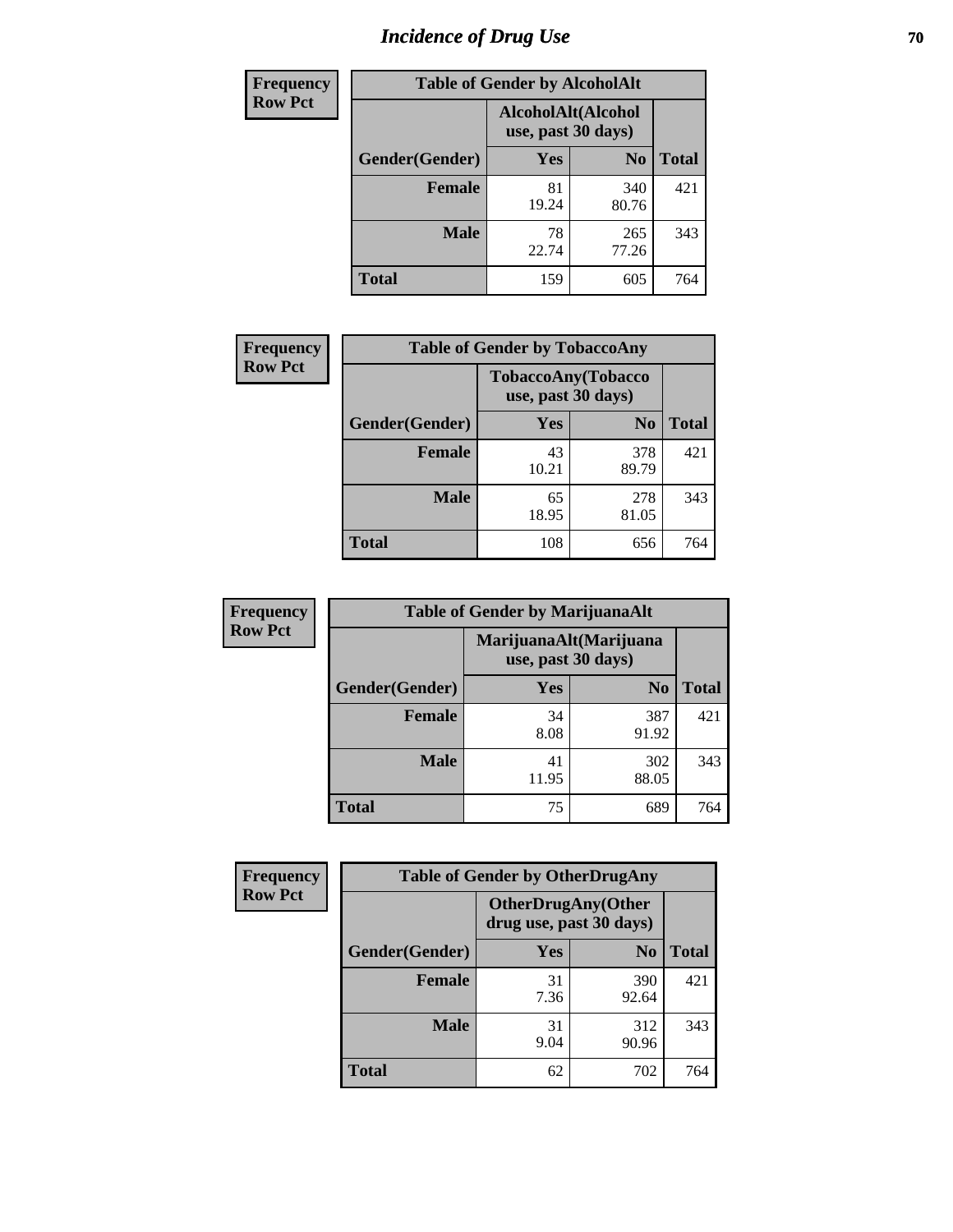### *Average Age at Onset of Use* **71** *Results for "Average Age at Onset of Use" questions exclude students who said they did not use that substance*

#### **Gender=Female**

| <i><b>Variable</b></i> | <b>Label</b>                                                       | <b>Mean</b> |
|------------------------|--------------------------------------------------------------------|-------------|
| Alcoholinit2           | I started using alcohol when I was                                 | 13.91       |
| Cigarettesinit2        | I started smoking tobacco when I was                               | 13.90       |
| Smokelessinit2         | I started chewing tobacco when I was                               | 11.56       |
| Marijuanainit2         | I started using marijuana when I was                               | 14.00       |
| Cocaineinit2           | I started using cocaine when I was                                 | 12.20       |
| Inhalantsinit2         | I started using inhalants when I was                               | 11.92       |
| Steroidsinit2          | I started using steroids when I was                                | 10.40       |
| Ecstasyinit2           | I started using ecstasy when I was                                 | 12.73       |
| Methinit2              | I started using methamphetamines when I was                        | 12.38       |
| Hallucinogensinit2     | I started using hallucinogens when I was                           | 12.11       |
| Prescription in t2     | I started using prescription drugs not prescribed to me when I was | 13.24       |

#### **Gender=Male**

| <b>Variable</b>    | Label                                                              | <b>Mean</b> |
|--------------------|--------------------------------------------------------------------|-------------|
| Alcoholinit2       | I started using alcohol when I was                                 | 13.23       |
| Cigarettesinit2    | I started smoking tobacco when I was                               | 13.22       |
| Smokelessinit2     | I started chewing tobacco when I was                               | 13.32       |
| Marijuanainit2     | I started using marijuana when I was                               | 13.26       |
| Cocaineinit2       | I started using cocaine when I was                                 | 12.00       |
| Inhalantsinit2     | I started using inhalants when I was                               | 10.50       |
| Steroidsinit2      | I started using steroids when I was                                | 10.07       |
| Ecstasyinit2       | I started using ecstasy when I was                                 | 11.58       |
| Methinit2          | I started using methamphetamines when I was                        | 10.21       |
| Hallucinogensinit2 | I started using hallucinogens when I was                           | 11.57       |
| Prescriptioninit2  | I started using prescription drugs not prescribed to me when I was | 12.04       |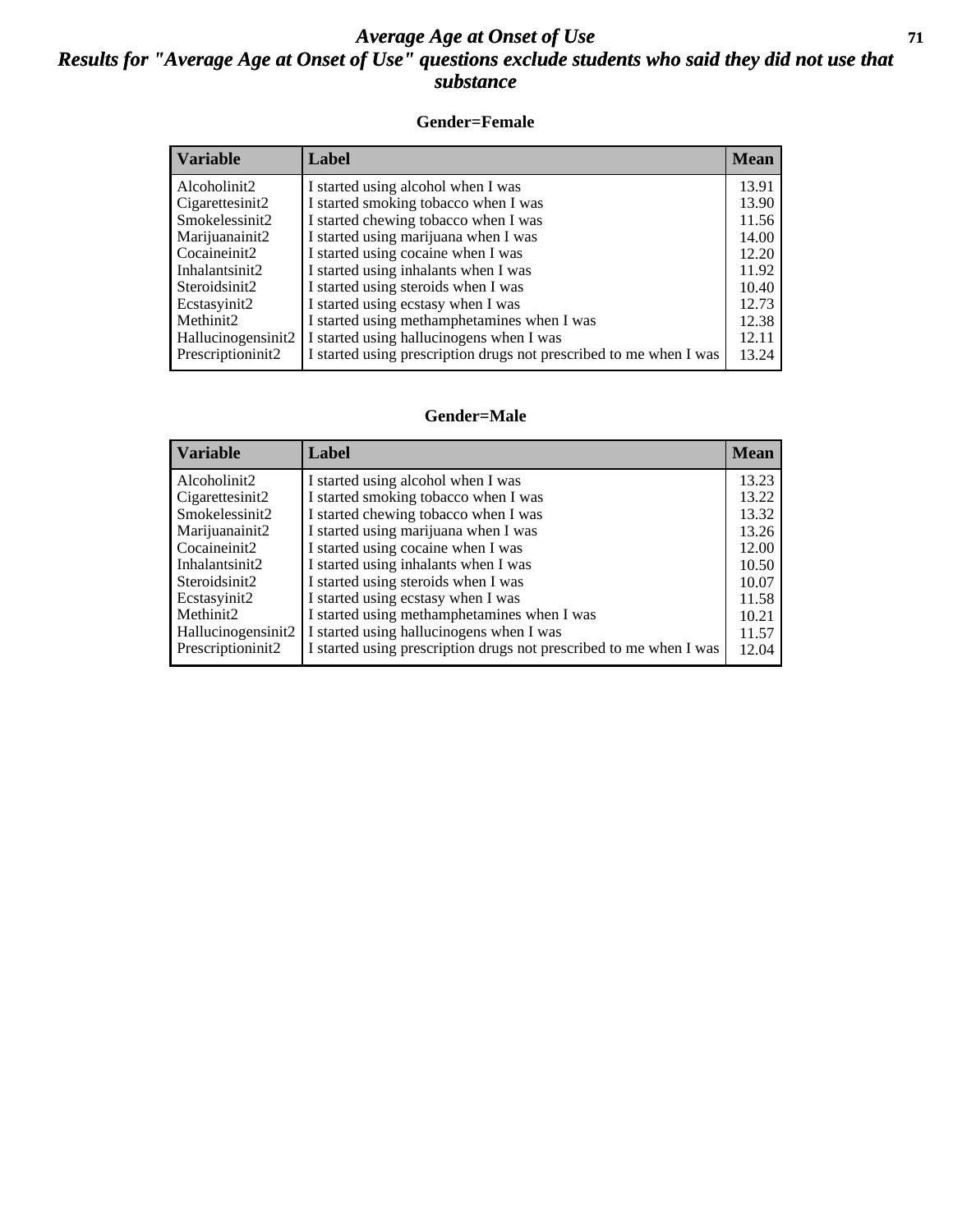# *I Think These Drugs are Harmful* **72**

| <b>Frequency</b> | <b>Table of Gender by Alcoholharmdich</b> |                                                   |                |              |  |
|------------------|-------------------------------------------|---------------------------------------------------|----------------|--------------|--|
| <b>Row Pct</b>   |                                           | Alcoholharmdich(I<br>think alcohol is<br>harmful) |                |              |  |
|                  | Gender(Gender)                            | Yes                                               | N <sub>0</sub> | <b>Total</b> |  |
|                  | <b>Female</b>                             | 352<br>83.61                                      | 69<br>16.39    | 421          |  |
|                  | <b>Male</b>                               | 260<br>75.80                                      | 83<br>24.20    | 343          |  |
|                  | Total                                     | 612                                               | 152            | 764          |  |

| Frequency      | <b>Table of Gender by Tobaccoharmdich</b> |                              |                   |              |  |
|----------------|-------------------------------------------|------------------------------|-------------------|--------------|--|
| <b>Row Pct</b> |                                           | think tobacco is<br>harmful) | Tobaccoharmdich(I |              |  |
|                | Gender(Gender)                            | <b>Yes</b>                   | N <sub>0</sub>    | <b>Total</b> |  |
|                | <b>Female</b>                             | 393<br>93.35                 | 28<br>6.65        | 421          |  |
|                | <b>Male</b>                               | 307<br>89.50                 | 36<br>10.50       | 343          |  |
|                | <b>Total</b>                              | 700                          | 64                | 764          |  |

| Frequency      | <b>Table of Gender by Marijuanaharmdich</b> |                                                       |                |              |  |
|----------------|---------------------------------------------|-------------------------------------------------------|----------------|--------------|--|
| <b>Row Pct</b> |                                             | Marijuanaharmdich(I<br>think marijuana is<br>harmful) |                |              |  |
|                | Gender(Gender)                              | <b>Yes</b>                                            | N <sub>0</sub> | <b>Total</b> |  |
|                | <b>Female</b>                               | 348<br>82.66                                          | 73<br>17.34    | 421          |  |
|                | <b>Male</b>                                 | 241<br>70.26                                          | 102<br>29.74   | 343          |  |
|                | <b>Total</b>                                | 589                                                   | 175            | 764          |  |

| Frequency      | <b>Table of Gender by Otherdrugharmdich</b> |                                                          |                |              |  |
|----------------|---------------------------------------------|----------------------------------------------------------|----------------|--------------|--|
| <b>Row Pct</b> |                                             | Otherdrugharmdich(I<br>think other drugs are<br>harmful) |                |              |  |
|                | Gender(Gender)                              | <b>Yes</b>                                               | N <sub>0</sub> | <b>Total</b> |  |
|                | <b>Female</b>                               | 398<br>94.54                                             | 23<br>5.46     | 421          |  |
|                | <b>Male</b>                                 | 321<br>93.59                                             | 22<br>6.41     | 343          |  |
|                | <b>Total</b>                                | 719                                                      | 45             | 764          |  |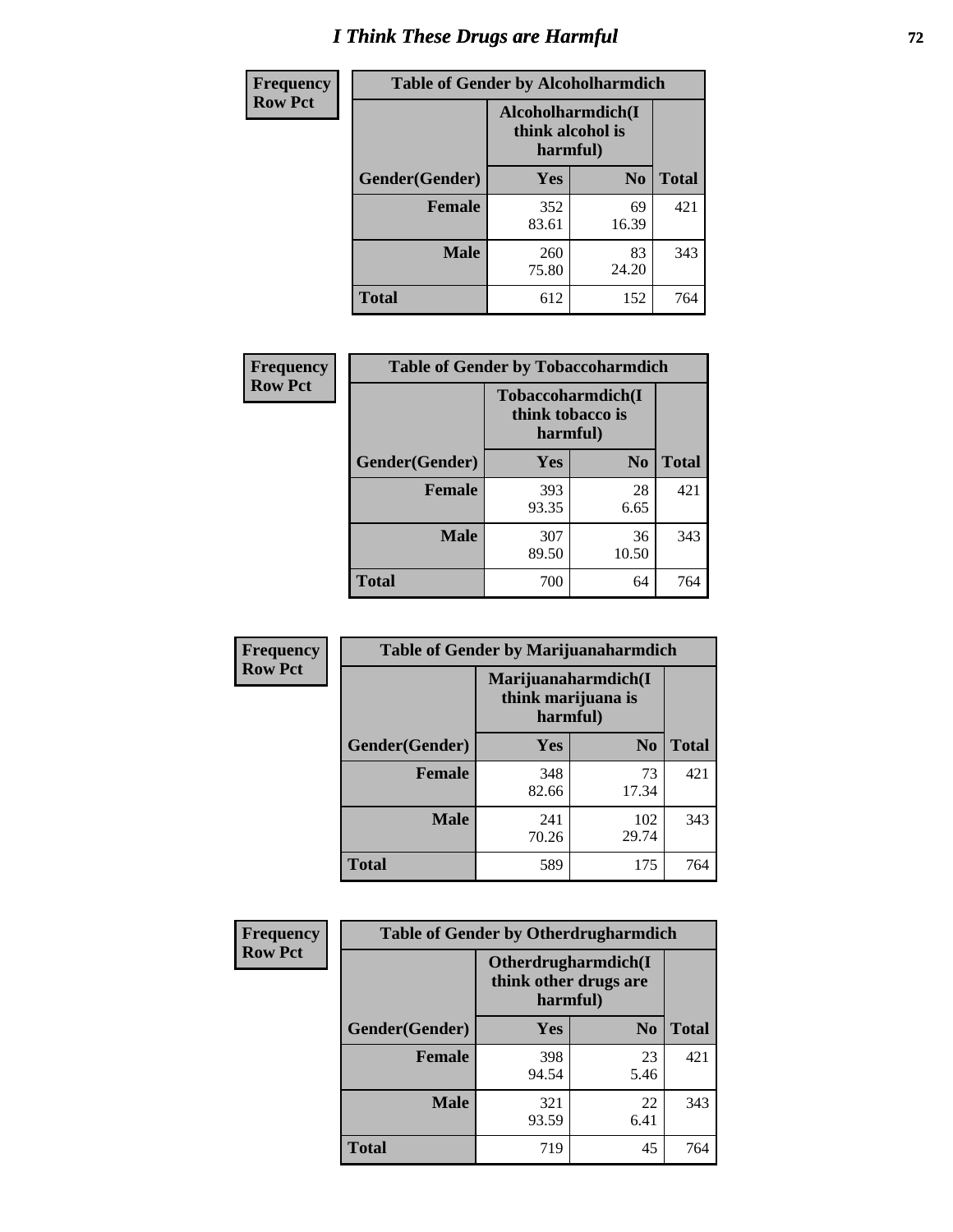| <b>Frequency</b> | <b>Table of Gender by Alcohollocation1</b> |                                                               |              |              |
|------------------|--------------------------------------------|---------------------------------------------------------------|--------------|--------------|
| <b>Row Pct</b>   |                                            | <b>Alcohollocation1(Places</b><br><b>Friends Use Alcohol)</b> |              |              |
|                  | Gender(Gender)                             |                                                               | Do Not Use   | <b>Total</b> |
|                  | <b>Female</b>                              | 224<br>53.21                                                  | 197<br>46.79 | 421          |
|                  | <b>Male</b>                                | 176<br>51.31                                                  | 167<br>48.69 | 343          |
|                  | <b>Total</b>                               | 400                                                           | 364          | 764          |

| <b>Frequency</b> | <b>Table of Gender by Alcohollocation2</b> |              |                                                               |              |
|------------------|--------------------------------------------|--------------|---------------------------------------------------------------|--------------|
| <b>Row Pct</b>   |                                            |              | <b>Alcohollocation2(Places</b><br><b>Friends Use Alcohol)</b> |              |
|                  | Gender(Gender)                             |              | Home                                                          | <b>Total</b> |
|                  | <b>Female</b>                              | 258<br>61.28 | 163<br>38.72                                                  | 421          |
|                  | <b>Male</b>                                | 236<br>68.80 | 107<br>31.20                                                  | 343          |
|                  | <b>Total</b>                               | 494          | 270                                                           | 764          |

| Frequency      | <b>Table of Gender by Alcohollocation3</b> |                                                               |               |              |
|----------------|--------------------------------------------|---------------------------------------------------------------|---------------|--------------|
| <b>Row Pct</b> |                                            | <b>Alcohollocation3(Places</b><br><b>Friends Use Alcohol)</b> |               |              |
|                | Gender(Gender)                             |                                                               | <b>School</b> | <b>Total</b> |
|                | <b>Female</b>                              | 390<br>92.64                                                  | 31<br>7.36    | 421          |
|                | <b>Male</b>                                | 316<br>92.13                                                  | 27<br>7.87    | 343          |
|                | <b>Total</b>                               | 706                                                           | 58            | 764          |

| Frequency      | <b>Table of Gender by Alcohollocation4</b> |                             |                                |              |
|----------------|--------------------------------------------|-----------------------------|--------------------------------|--------------|
| <b>Row Pct</b> |                                            | <b>Friends Use Alcohol)</b> | <b>Alcohollocation4(Places</b> |              |
|                | Gender(Gender)                             |                             | Car                            | <b>Total</b> |
|                | <b>Female</b>                              | 370<br>87.89                | 51<br>12.11                    | 421          |
|                | <b>Male</b>                                | 310<br>90.38                | 33<br>9.62                     | 343          |
|                | <b>Total</b>                               | 680                         | 84                             | 764          |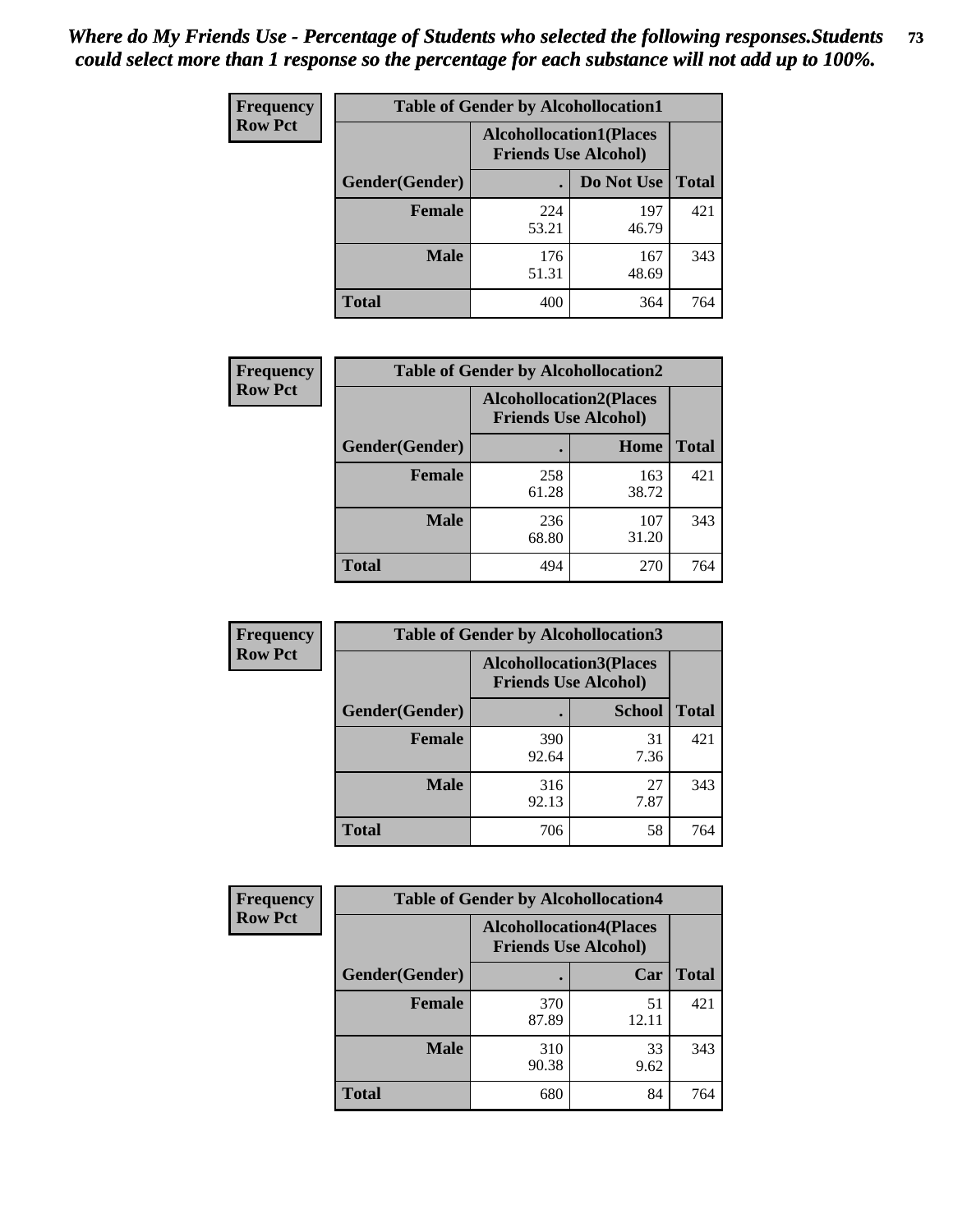| <b>Frequency</b> | <b>Table of Gender by Alcohollocation5</b> |                                                                |                                 |              |
|------------------|--------------------------------------------|----------------------------------------------------------------|---------------------------------|--------------|
| <b>Row Pct</b>   |                                            | <b>Alcohollocation5</b> (Places<br><b>Friends Use Alcohol)</b> |                                 |              |
|                  | Gender(Gender)                             | $\bullet$                                                      | <b>Friend's</b><br><b>House</b> | <b>Total</b> |
|                  | <b>Female</b>                              | 223<br>52.97                                                   | 198<br>47.03                    | 421          |
|                  | <b>Male</b>                                | 201<br>58.60                                                   | 142<br>41.40                    | 343          |
|                  | <b>Total</b>                               | 424                                                            | 340                             | 764          |

| Frequency      |                        | <b>Table of Gender by Alcohollocation6</b>                    |              |              |
|----------------|------------------------|---------------------------------------------------------------|--------------|--------------|
| <b>Row Pct</b> |                        | <b>Alcohollocation6(Places</b><br><b>Friends Use Alcohol)</b> |              |              |
|                | <b>Gender</b> (Gender) |                                                               | <b>Other</b> | <b>Total</b> |
|                | <b>Female</b>          | 314<br>74.58                                                  | 107<br>25.42 | 421          |
|                | <b>Male</b>            | 269<br>78.43                                                  | 74<br>21.57  | 343          |
|                | <b>Total</b>           | 583                                                           | 181          | 764          |

| Frequency      | <b>Table of Gender by Tobaccolocation1</b> |                                                               |              |              |  |
|----------------|--------------------------------------------|---------------------------------------------------------------|--------------|--------------|--|
| <b>Row Pct</b> |                                            | <b>Tobaccolocation1(Places</b><br><b>Friends Use Tobacco)</b> |              |              |  |
|                | Gender(Gender)                             |                                                               | Do Not Use   | <b>Total</b> |  |
|                | Female                                     | 153<br>36.34                                                  | 268<br>63.66 | 421          |  |
|                | <b>Male</b>                                | 156<br>45.48                                                  | 187<br>54.52 | 343          |  |
|                | <b>Total</b>                               | 309                                                           | 455          | 764          |  |

| Frequency      | <b>Table of Gender by Tobaccolocation2</b> |                             |                                |              |  |
|----------------|--------------------------------------------|-----------------------------|--------------------------------|--------------|--|
| <b>Row Pct</b> |                                            | <b>Friends Use Tobacco)</b> | <b>Tobaccolocation2(Places</b> |              |  |
|                | Gender(Gender)                             |                             | Home                           | <b>Total</b> |  |
|                | Female                                     | 314<br>74.58                | 107<br>25.42                   | 421          |  |
|                | <b>Male</b>                                | 244<br>71.14                | 99<br>28.86                    | 343          |  |
|                | <b>Total</b>                               | 558                         | 206                            | 764          |  |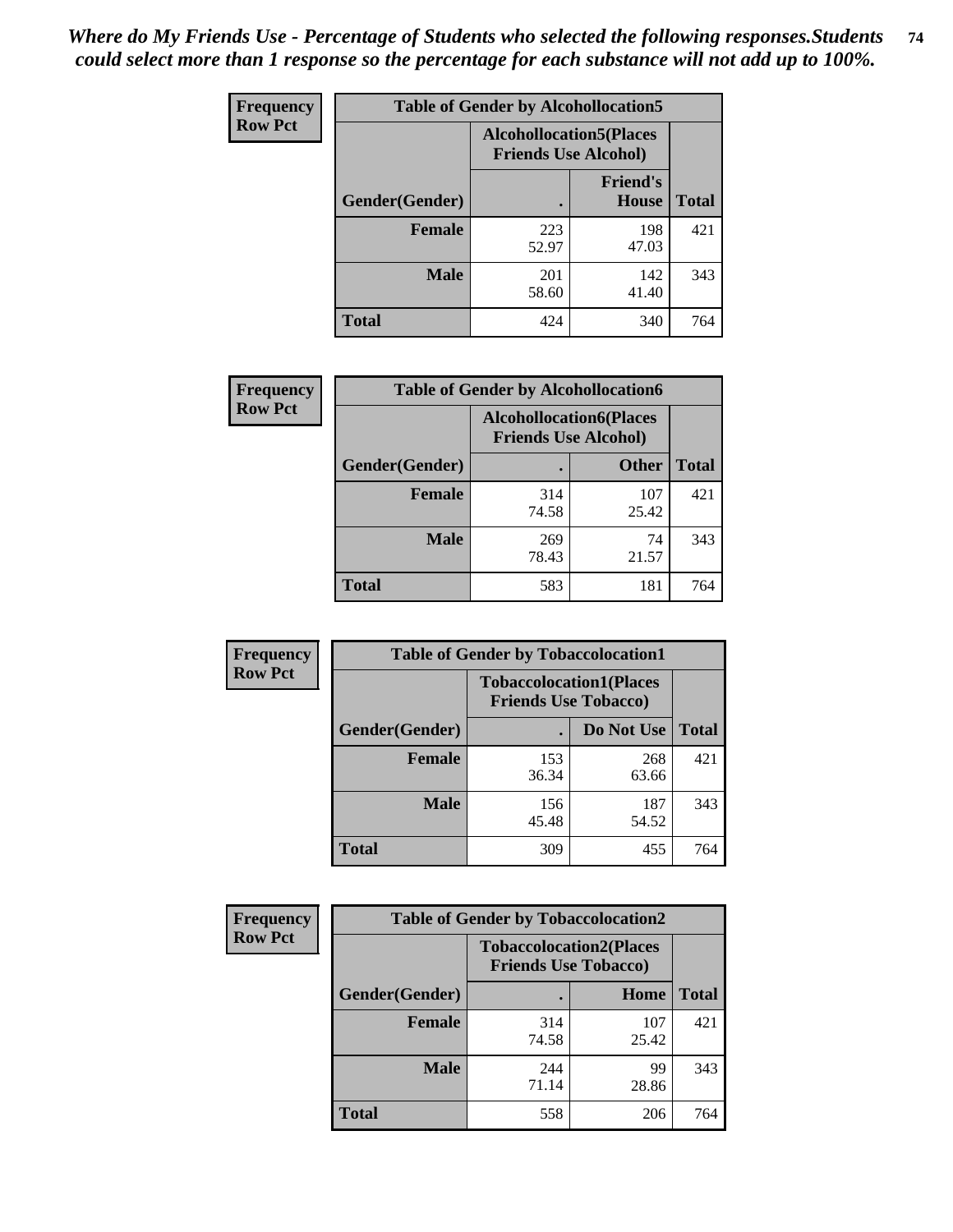| <b>Frequency</b> |                | <b>Table of Gender by Tobaccolocation3</b> |                                                               |              |
|------------------|----------------|--------------------------------------------|---------------------------------------------------------------|--------------|
| <b>Row Pct</b>   |                |                                            | <b>Tobaccolocation3(Places</b><br><b>Friends Use Tobacco)</b> |              |
|                  | Gender(Gender) |                                            | <b>School</b>                                                 | <b>Total</b> |
|                  | <b>Female</b>  | 373<br>88.60                               | 48<br>11.40                                                   | 421          |
|                  | <b>Male</b>    | 295<br>86.01                               | 48<br>13.99                                                   | 343          |
|                  | <b>Total</b>   | 668                                        | 96                                                            | 764          |

| <b>Frequency</b> | <b>Table of Gender by Tobaccolocation4</b> |                                                               |             |              |
|------------------|--------------------------------------------|---------------------------------------------------------------|-------------|--------------|
| <b>Row Pct</b>   |                                            | <b>Tobaccolocation4(Places</b><br><b>Friends Use Tobacco)</b> |             |              |
|                  | Gender(Gender)                             |                                                               | Car         | <b>Total</b> |
|                  | <b>Female</b>                              | 328<br>77.91                                                  | 93<br>22.09 | 421          |
|                  | <b>Male</b>                                | 254<br>74.05                                                  | 89<br>25.95 | 343          |
|                  | <b>Total</b>                               | 582                                                           | 182         | 764          |

| <b>Frequency</b> | <b>Table of Gender by Tobaccolocation5</b> |                                                               |                          |              |
|------------------|--------------------------------------------|---------------------------------------------------------------|--------------------------|--------------|
| <b>Row Pct</b>   |                                            | <b>Tobaccolocation5(Places</b><br><b>Friends Use Tobacco)</b> |                          |              |
|                  | <b>Gender</b> (Gender)                     |                                                               | <b>Friend's</b><br>House | <b>Total</b> |
|                  | <b>Female</b>                              | 299<br>71.02                                                  | 122<br>28.98             | 421          |
|                  | <b>Male</b>                                | 227<br>66.18                                                  | 116<br>33.82             | 343          |
|                  | <b>Total</b>                               | 526                                                           | 238                      | 764          |

| <b>Frequency</b> | <b>Table of Gender by Tobaccolocation6</b> |                                                               |              |              |
|------------------|--------------------------------------------|---------------------------------------------------------------|--------------|--------------|
| <b>Row Pct</b>   |                                            | <b>Tobaccolocation6(Places</b><br><b>Friends Use Tobacco)</b> |              |              |
|                  | Gender(Gender)                             |                                                               | <b>Other</b> | <b>Total</b> |
|                  | Female                                     | 336<br>79.81                                                  | 85<br>20.19  | 421          |
|                  | <b>Male</b>                                | 259<br>75.51                                                  | 84<br>24.49  | 343          |
|                  | <b>Total</b>                               | 595                                                           | 169          | 764          |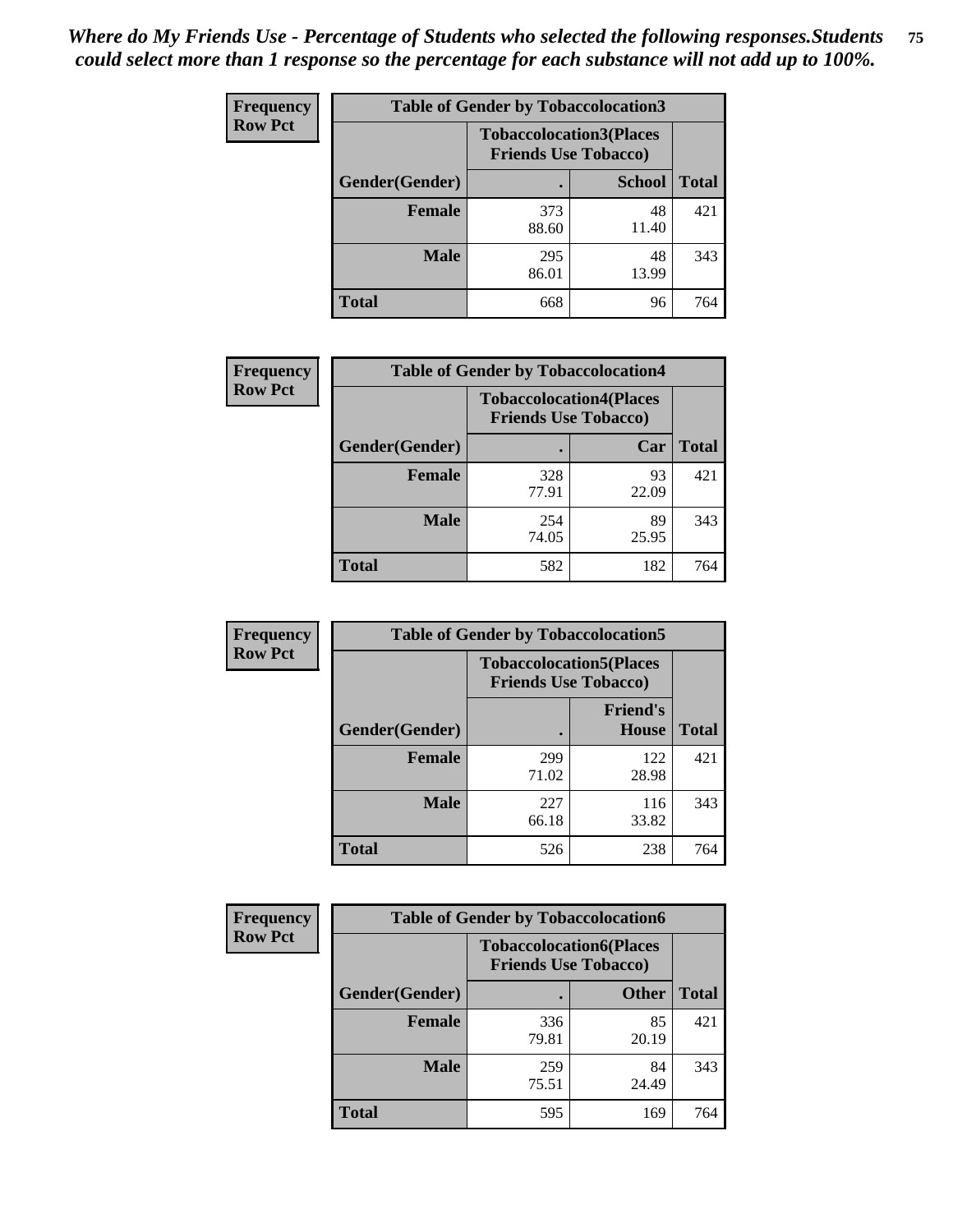| <b>Frequency</b> | <b>Table of Gender by Marijuanalocation1</b> |                                                                    |              |              |
|------------------|----------------------------------------------|--------------------------------------------------------------------|--------------|--------------|
| <b>Row Pct</b>   |                                              | <b>Marijuanalocation1(Places</b><br><b>Friends Use Marijuana</b> ) |              |              |
|                  | Gender(Gender)                               |                                                                    | Do Not Use   | <b>Total</b> |
|                  | <b>Female</b>                                | 167<br>39.67                                                       | 254<br>60.33 | 421          |
|                  | <b>Male</b>                                  | 141<br>41.11                                                       | 202<br>58.89 | 343          |
|                  | <b>Total</b>                                 | 308                                                                | 456          | 764          |

| <b>Frequency</b> | <b>Table of Gender by Marijuanalocation2</b> |              |                                                                     |              |
|------------------|----------------------------------------------|--------------|---------------------------------------------------------------------|--------------|
| <b>Row Pct</b>   |                                              |              | <b>Marijuanalocation2(Places)</b><br><b>Friends Use Marijuana</b> ) |              |
|                  | Gender(Gender)                               |              | Home                                                                | <b>Total</b> |
|                  | <b>Female</b>                                | 305<br>72.45 | 116<br>27.55                                                        | 421          |
|                  | <b>Male</b>                                  | 245<br>71.43 | 98<br>28.57                                                         | 343          |
|                  | Total                                        | 550          | 214                                                                 | 764          |

| Frequency      | <b>Table of Gender by Marijuanalocation3</b> |                                                                    |               |              |
|----------------|----------------------------------------------|--------------------------------------------------------------------|---------------|--------------|
| <b>Row Pct</b> |                                              | <b>Marijuanalocation3(Places</b><br><b>Friends Use Marijuana</b> ) |               |              |
|                | Gender(Gender)                               |                                                                    | <b>School</b> | <b>Total</b> |
|                | Female                                       | 373<br>88.60                                                       | 48<br>11.40   | 421          |
|                | <b>Male</b>                                  | 302<br>88.05                                                       | 41<br>11.95   | 343          |
|                | <b>Total</b>                                 | 675                                                                | 89            | 764          |

| Frequency      | <b>Table of Gender by Marijuanalocation4</b> |                                |                                  |              |
|----------------|----------------------------------------------|--------------------------------|----------------------------------|--------------|
| <b>Row Pct</b> |                                              | <b>Friends Use Marijuana</b> ) | <b>Marijuanalocation4(Places</b> |              |
|                | Gender(Gender)                               |                                | Car                              | <b>Total</b> |
|                | <b>Female</b>                                | 328<br>77.91                   | 93<br>22.09                      | 421          |
|                | <b>Male</b>                                  | 271<br>79.01                   | 72<br>20.99                      | 343          |
|                | <b>Total</b>                                 | 599                            | 165                              | 764          |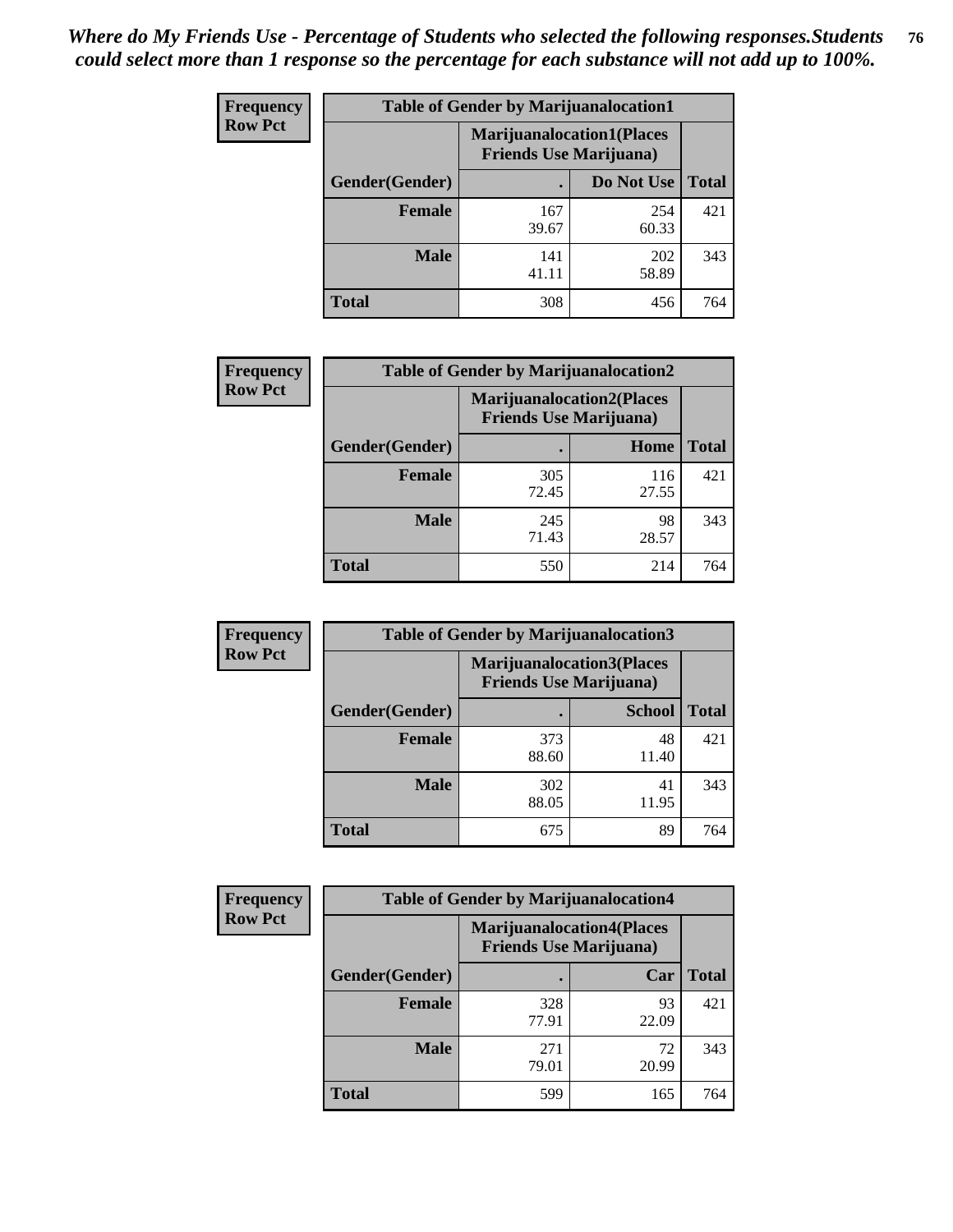| <b>Frequency</b> | <b>Table of Gender by Marijuanalocation5</b> |                                                                     |                          |              |
|------------------|----------------------------------------------|---------------------------------------------------------------------|--------------------------|--------------|
| <b>Row Pct</b>   |                                              | <b>Marijuanalocation5</b> (Places<br><b>Friends Use Marijuana</b> ) |                          |              |
|                  | Gender(Gender)                               |                                                                     | <b>Friend's</b><br>House | <b>Total</b> |
|                  | <b>Female</b>                                | 280<br>66.51                                                        | 141<br>33.49             | 421          |
|                  | <b>Male</b>                                  | 232<br>67.64                                                        | 111<br>32.36             | 343          |
|                  | <b>Total</b>                                 | 512                                                                 | 252                      | 764          |

| <b>Frequency</b> | <b>Table of Gender by Marijuanalocation6</b> |              |                                                                    |              |
|------------------|----------------------------------------------|--------------|--------------------------------------------------------------------|--------------|
| <b>Row Pct</b>   |                                              |              | <b>Marijuanalocation6(Places</b><br><b>Friends Use Marijuana</b> ) |              |
|                  | Gender(Gender)                               |              | <b>Other</b>                                                       | <b>Total</b> |
|                  | <b>Female</b>                                | 328<br>77.91 | 93<br>22.09                                                        | 421          |
|                  | <b>Male</b>                                  | 263<br>76.68 | 80<br>23.32                                                        | 343          |
|                  | <b>Total</b>                                 | 591          | 173                                                                | 764          |

| Frequency      | <b>Table of Gender by Otherdruglocation1</b> |                                                                                |              |              |
|----------------|----------------------------------------------|--------------------------------------------------------------------------------|--------------|--------------|
| <b>Row Pct</b> |                                              | <b>Otherdruglocation1(Places</b><br><b>Friends Use Other Illegal</b><br>Drugs) |              |              |
|                | Gender(Gender)                               |                                                                                | Do Not Use   | <b>Total</b> |
|                | <b>Female</b>                                | 113<br>26.84                                                                   | 308<br>73.16 | 421          |
|                | <b>Male</b>                                  | 100<br>29.15                                                                   | 243<br>70.85 | 343          |
|                | <b>Total</b>                                 | 213                                                                            | 551          | 764          |

| <b>Frequency</b> | <b>Table of Gender by Otherdruglocation2</b> |                                                                                |             |              |
|------------------|----------------------------------------------|--------------------------------------------------------------------------------|-------------|--------------|
| <b>Row Pct</b>   |                                              | <b>Otherdruglocation2(Places</b><br><b>Friends Use Other Illegal</b><br>Drugs) |             |              |
|                  | Gender(Gender)                               |                                                                                | Home        | <b>Total</b> |
|                  | <b>Female</b>                                | 353<br>83.85                                                                   | 68<br>16.15 | 421          |
|                  | <b>Male</b>                                  | 283<br>82.51                                                                   | 60<br>17.49 | 343          |
|                  | <b>Total</b>                                 | 636                                                                            | 128         | 764          |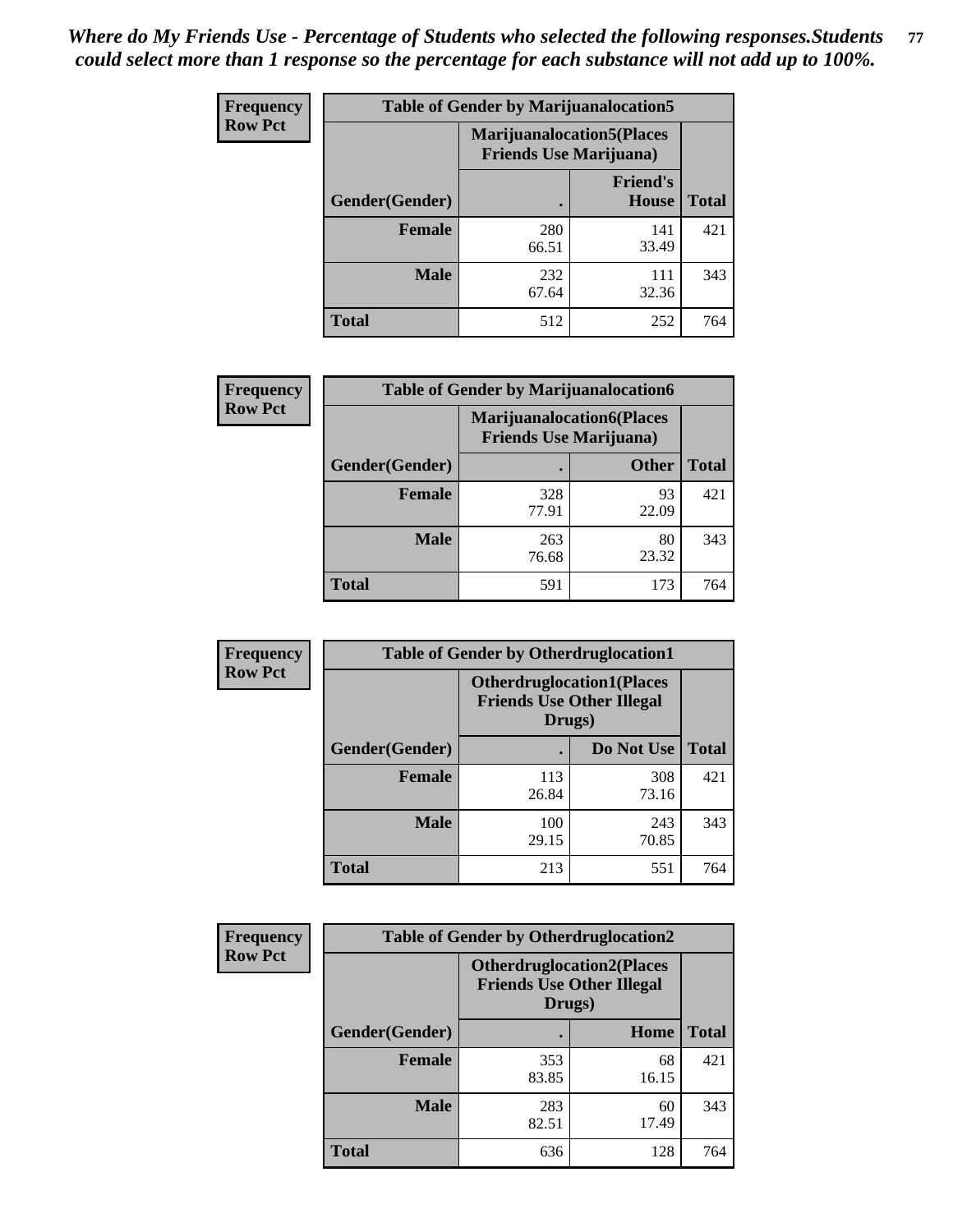| <b>Frequency</b> | <b>Table of Gender by Otherdruglocation3</b> |                                                                                |               |              |
|------------------|----------------------------------------------|--------------------------------------------------------------------------------|---------------|--------------|
| <b>Row Pct</b>   |                                              | <b>Otherdruglocation3(Places</b><br><b>Friends Use Other Illegal</b><br>Drugs) |               |              |
|                  | Gender(Gender)                               |                                                                                | <b>School</b> | <b>Total</b> |
|                  | <b>Female</b>                                | 387<br>91.92                                                                   | 34<br>8.08    | 421          |
|                  | <b>Male</b>                                  | 303<br>88.34                                                                   | 40<br>11.66   | 343          |
|                  | <b>Total</b>                                 | 690                                                                            | 74            | 764          |

| Frequency      | <b>Table of Gender by Otherdruglocation4</b> |                                                                                 |             |              |
|----------------|----------------------------------------------|---------------------------------------------------------------------------------|-------------|--------------|
| <b>Row Pct</b> |                                              | <b>Otherdruglocation4(Places)</b><br><b>Friends Use Other Illegal</b><br>Drugs) |             |              |
|                | Gender(Gender)                               |                                                                                 | Car         | <b>Total</b> |
|                | <b>Female</b>                                | 365<br>86.70                                                                    | 56<br>13.30 | 421          |
|                | <b>Male</b>                                  | 298<br>86.88                                                                    | 45<br>13.12 | 343          |
|                | <b>Total</b>                                 | 663                                                                             | 101         | 764          |

| Frequency      | <b>Table of Gender by Otherdruglocation5</b> |                                                                                |                                 |              |
|----------------|----------------------------------------------|--------------------------------------------------------------------------------|---------------------------------|--------------|
| <b>Row Pct</b> |                                              | <b>Otherdruglocation5(Places</b><br><b>Friends Use Other Illegal</b><br>Drugs) |                                 |              |
|                | Gender(Gender)                               |                                                                                | <b>Friend's</b><br><b>House</b> | <b>Total</b> |
|                | <b>Female</b>                                | 331<br>78.62                                                                   | 90<br>21.38                     | 421          |
|                | <b>Male</b>                                  | 270<br>78.72                                                                   | 73<br>21.28                     | 343          |
|                | <b>Total</b>                                 | 601                                                                            | 163                             | 764          |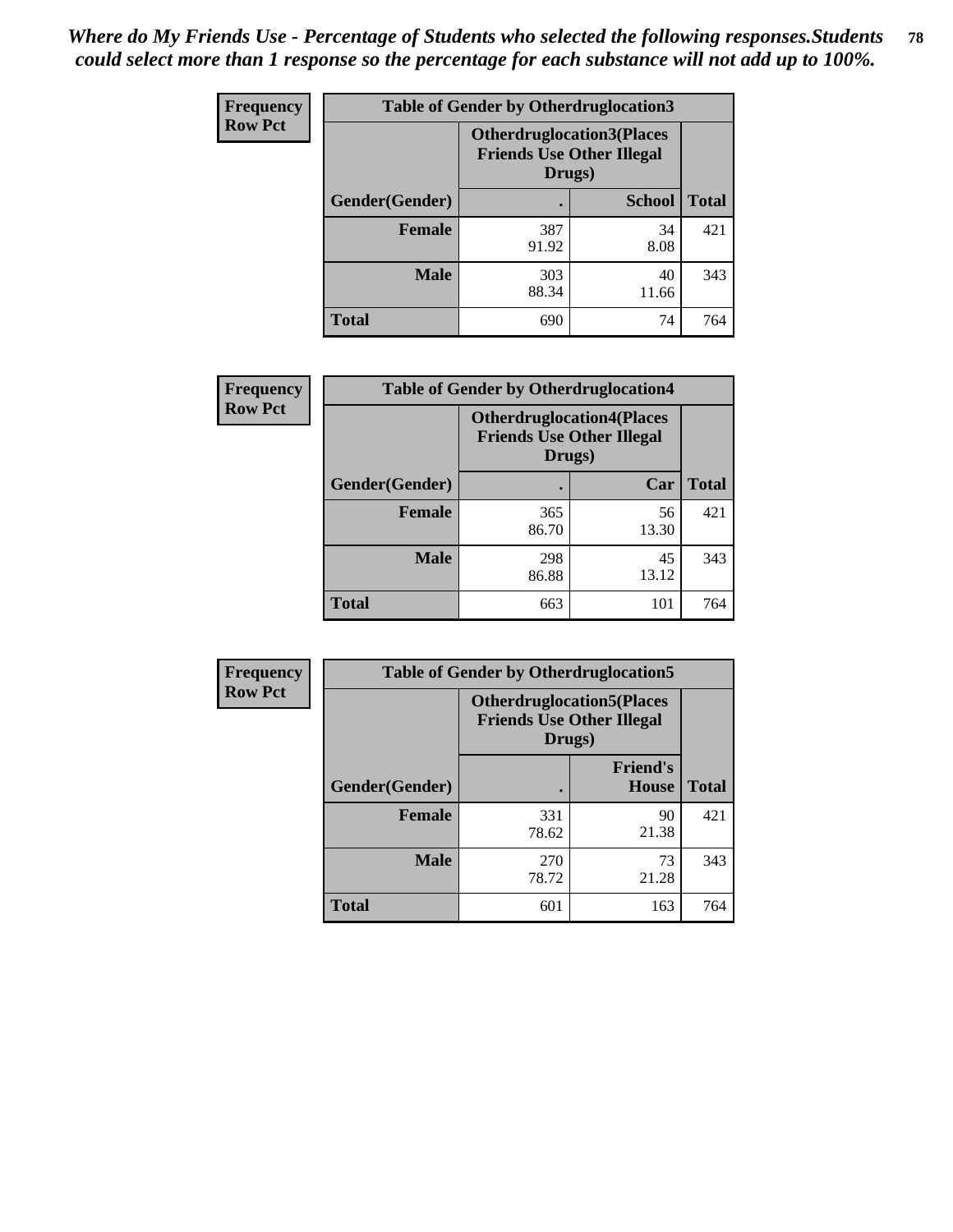| Frequency      | <b>Table of Gender by Otherdruglocation6</b> |                                                                                |              |              |
|----------------|----------------------------------------------|--------------------------------------------------------------------------------|--------------|--------------|
| <b>Row Pct</b> |                                              | <b>Otherdruglocation6(Places</b><br><b>Friends Use Other Illegal</b><br>Drugs) |              |              |
|                | Gender(Gender)                               |                                                                                | <b>Other</b> | <b>Total</b> |
|                | Female                                       | 348<br>82.66                                                                   | 73<br>17.34  | 421          |
|                | <b>Male</b>                                  | 288<br>83.97                                                                   | 55<br>16.03  | 343          |
|                | <b>Total</b>                                 | 636                                                                            | 128          | 764          |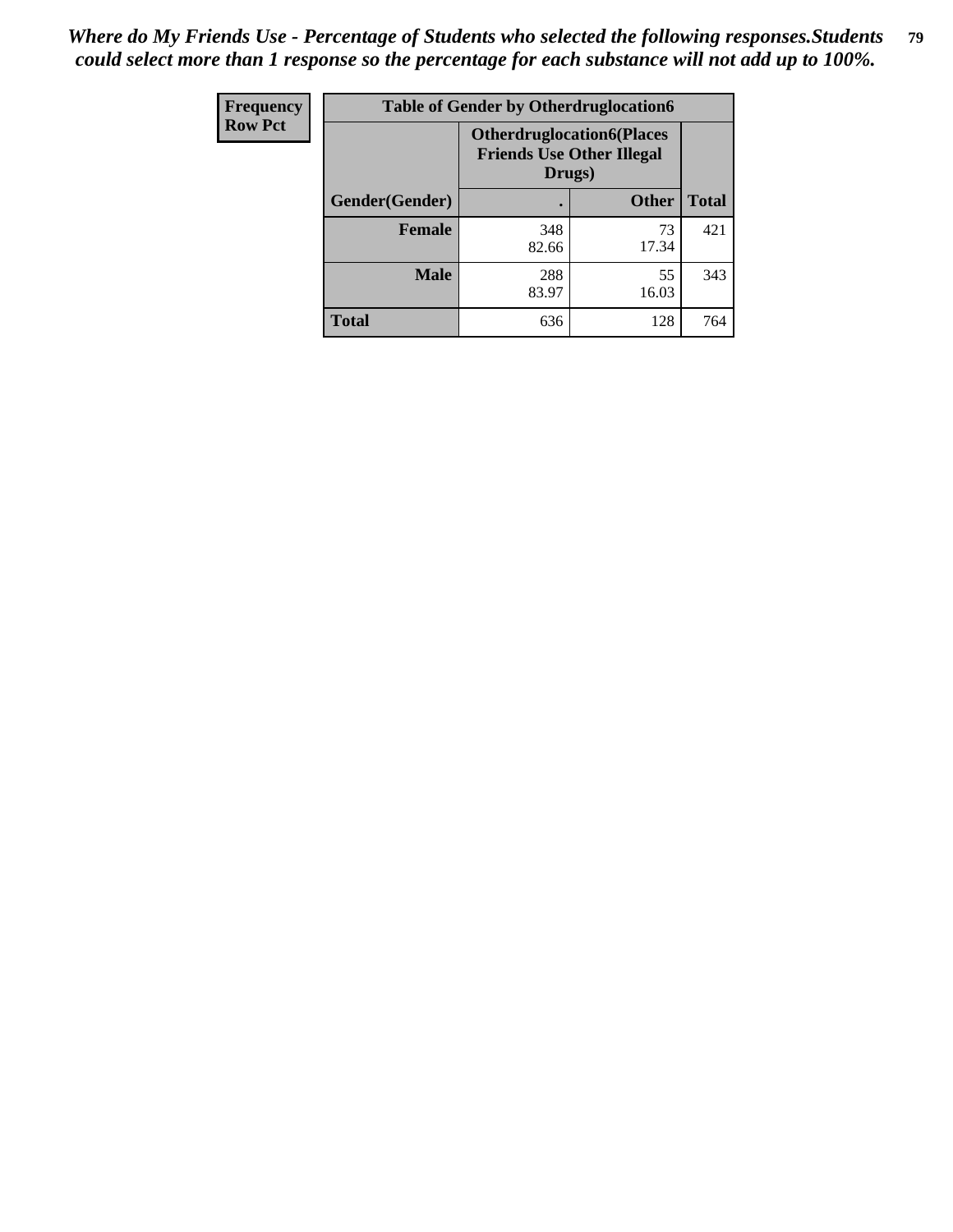| <b>Frequency</b> | <b>Table of Gender by Alcoholtime1</b> |                                                   |                      |              |
|------------------|----------------------------------------|---------------------------------------------------|----------------------|--------------|
| <b>Row Pct</b>   |                                        | Alcoholtime1(Times<br><b>Friends Use Alcohol)</b> |                      |              |
|                  | Gender(Gender)                         | $\bullet$                                         | Do Not<br><b>Use</b> | <b>Total</b> |
|                  | <b>Female</b>                          | 230<br>54.63                                      | 191<br>45.37         | 421          |
|                  | <b>Male</b>                            | 180<br>52.48                                      | 163<br>47.52         | 343          |
|                  | <b>Total</b>                           | 410                                               | 354                  | 764          |

| Frequency      | <b>Table of Gender by Alcoholtime2</b> |                                                          |                            |              |
|----------------|----------------------------------------|----------------------------------------------------------|----------------------------|--------------|
| <b>Row Pct</b> |                                        | <b>Alcoholtime2(Times</b><br><b>Friends Use Alcohol)</b> |                            |              |
|                | Gender(Gender)                         |                                                          | <b>On Way</b><br>to School | <b>Total</b> |
|                | Female                                 | 388<br>92.16                                             | 33<br>7.84                 | 421          |
|                | <b>Male</b>                            | 312<br>90.96                                             | 31<br>9.04                 | 343          |
|                | <b>Total</b>                           | 700                                                      | 64                         | 764          |

| <b>Frequency</b> | <b>Table of Gender by Alcoholtime3</b> |                                                          |                                |              |
|------------------|----------------------------------------|----------------------------------------------------------|--------------------------------|--------------|
| <b>Row Pct</b>   |                                        | <b>Alcoholtime3(Times</b><br><b>Friends Use Alcohol)</b> |                                |              |
|                  | Gender(Gender)                         |                                                          | <b>During</b><br><b>School</b> | <b>Total</b> |
|                  | Female                                 | 392<br>93.11                                             | 29<br>6.89                     | 421          |
|                  | <b>Male</b>                            | 319<br>93.00                                             | 24<br>7.00                     | 343          |
|                  | <b>Total</b>                           | 711                                                      | 53                             | 764          |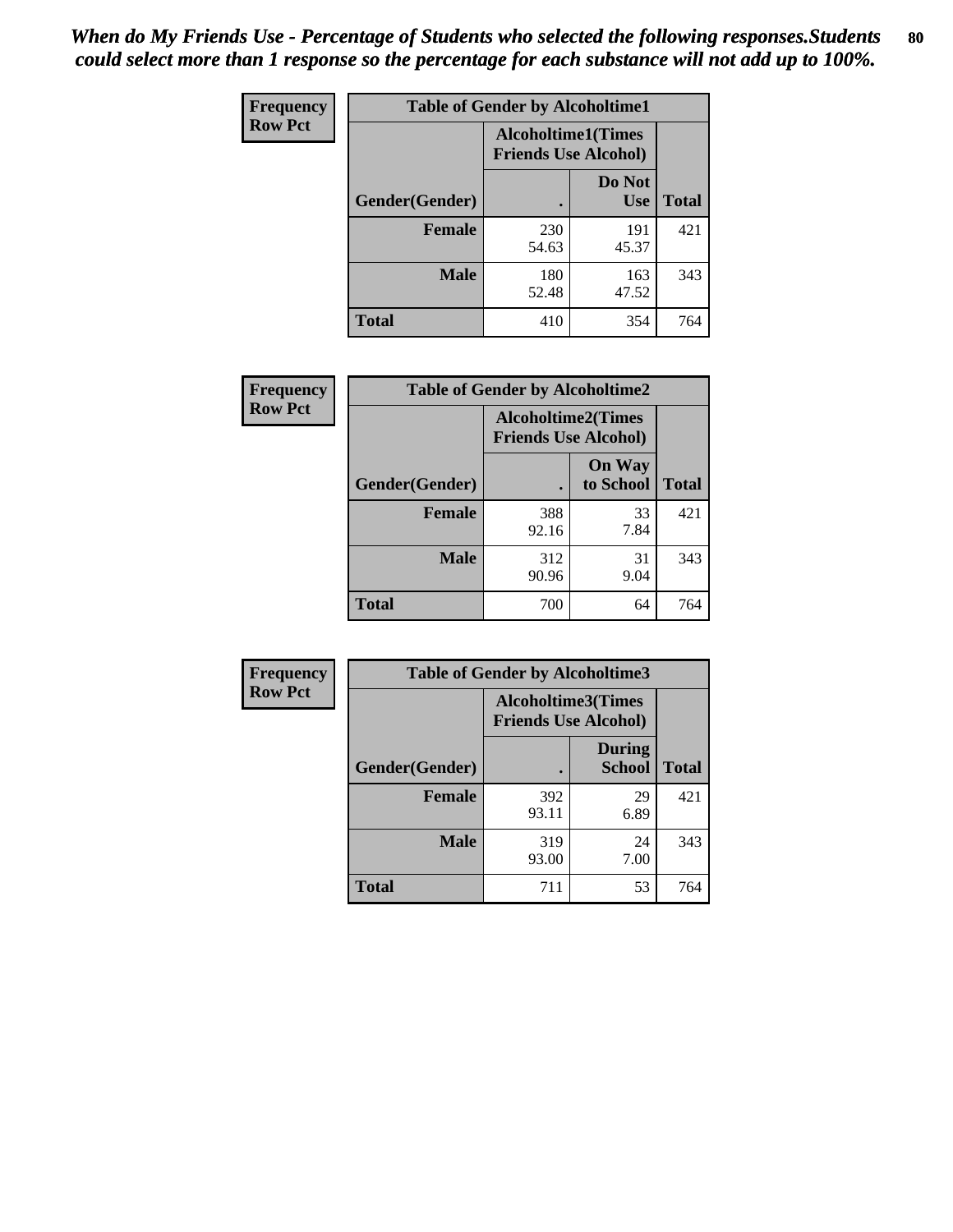*When do My Friends Use - Percentage of Students who selected the following responses.Students could select more than 1 response so the percentage for each substance will not add up to 100%.* **81**

| <b>Frequency</b> | <b>Table of Gender by Alcoholtime4</b> |                                                          |                                                |              |
|------------------|----------------------------------------|----------------------------------------------------------|------------------------------------------------|--------------|
| <b>Row Pct</b>   |                                        | <b>Alcoholtime4(Times</b><br><b>Friends Use Alcohol)</b> |                                                |              |
|                  | Gender(Gender)                         |                                                          | <b>On Way</b><br>Home<br>From<br><b>School</b> | <b>Total</b> |
|                  | <b>Female</b>                          | 381<br>90.50                                             | 40<br>9.50                                     | 421          |
|                  | <b>Male</b>                            | 311<br>90.67                                             | 32<br>9.33                                     | 343          |
|                  | <b>Total</b>                           | 692                                                      | 72                                             | 764          |

| <b>Frequency</b> | <b>Table of Gender by Alcoholtime5</b> |                                                           |             |              |
|------------------|----------------------------------------|-----------------------------------------------------------|-------------|--------------|
| <b>Row Pct</b>   |                                        | <b>Alcoholtime5</b> (Times<br><b>Friends Use Alcohol)</b> |             |              |
|                  | Gender(Gender)                         |                                                           | Weeknights  | <b>Total</b> |
|                  | <b>Female</b>                          | 332<br>78.86                                              | 89<br>21.14 | 421          |
|                  | <b>Male</b>                            | 262<br>76.38                                              | 81<br>23.62 | 343          |
|                  | <b>Total</b>                           | 594                                                       | 170         | 764          |

| Frequency      | <b>Table of Gender by Alcoholtime6</b> |              |                                                          |              |
|----------------|----------------------------------------|--------------|----------------------------------------------------------|--------------|
| <b>Row Pct</b> |                                        |              | <b>Alcoholtime6(Times</b><br><b>Friends Use Alcohol)</b> |              |
|                | Gender(Gender)                         |              | Weekends                                                 | <b>Total</b> |
|                | Female                                 | 190<br>45.13 | 231<br>54.87                                             | 421          |
|                | <b>Male</b>                            | 166<br>48.40 | 177<br>51.60                                             | 343          |
|                | <b>Total</b>                           | 356          | 408                                                      | 764          |

| Frequency      | <b>Table of Gender by Tobaccotime1</b>                   |              |                      |              |
|----------------|----------------------------------------------------------|--------------|----------------------|--------------|
| <b>Row Pct</b> | <b>Tobaccotime1(Times</b><br><b>Friends Use Tobacco)</b> |              |                      |              |
|                | Gender(Gender)                                           |              | Do Not<br><b>Use</b> | <b>Total</b> |
|                | <b>Female</b>                                            | 153<br>36.34 | 268<br>63.66         | 421          |
|                | <b>Male</b>                                              | 162<br>47.23 | 181<br>52.77         | 343          |
|                | <b>Total</b>                                             | 315          | 449                  | 764          |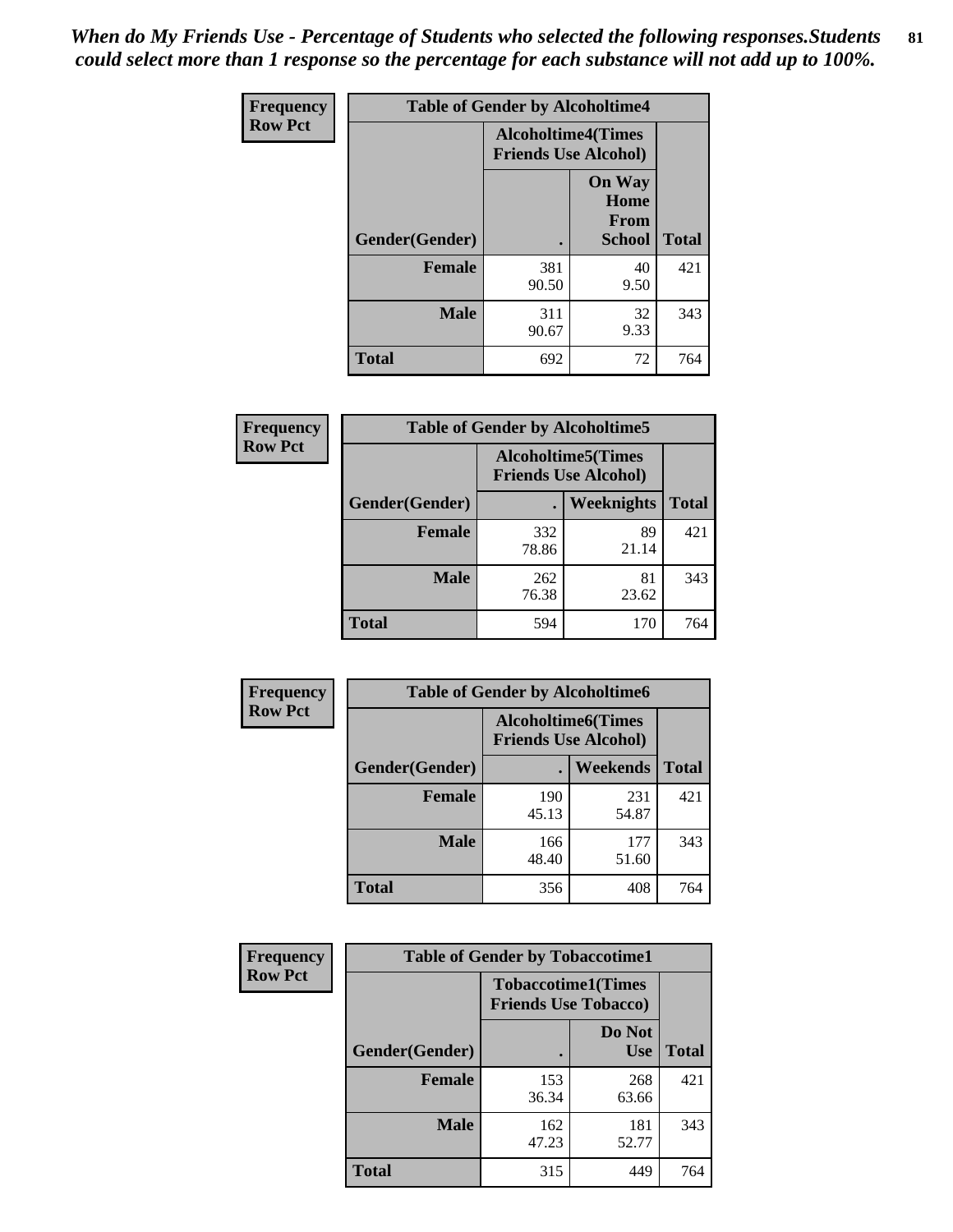*When do My Friends Use - Percentage of Students who selected the following responses.Students could select more than 1 response so the percentage for each substance will not add up to 100%.* **82**

| Frequency      | <b>Table of Gender by Tobaccotime2</b> |                                                          |                            |              |
|----------------|----------------------------------------|----------------------------------------------------------|----------------------------|--------------|
| <b>Row Pct</b> |                                        | <b>Tobaccotime2(Times</b><br><b>Friends Use Tobacco)</b> |                            |              |
|                | Gender(Gender)                         | $\bullet$                                                | <b>On Way</b><br>to School | <b>Total</b> |
|                | <b>Female</b>                          | 355<br>84.32                                             | 66<br>15.68                | 421          |
|                | <b>Male</b>                            | 273<br>79.59                                             | 70<br>20.41                | 343          |
|                | <b>Total</b>                           | 628                                                      | 136                        | 764          |

| <b>Frequency</b> | <b>Table of Gender by Tobaccotime3</b> |                                                          |                                |              |
|------------------|----------------------------------------|----------------------------------------------------------|--------------------------------|--------------|
| <b>Row Pct</b>   |                                        | <b>Tobaccotime3(Times</b><br><b>Friends Use Tobacco)</b> |                                |              |
|                  | Gender(Gender)                         |                                                          | <b>During</b><br><b>School</b> | <b>Total</b> |
|                  | <b>Female</b>                          | 381<br>90.50                                             | 40<br>9.50                     | 421          |
|                  | <b>Male</b>                            | 293<br>85.42                                             | 50<br>14.58                    | 343          |
|                  | <b>Total</b>                           | 674                                                      | 90                             | 764          |

| Frequency      | <b>Table of Gender by Tobaccotime4</b> |                                                          |                                                       |              |
|----------------|----------------------------------------|----------------------------------------------------------|-------------------------------------------------------|--------------|
| <b>Row Pct</b> |                                        | <b>Tobaccotime4(Times</b><br><b>Friends Use Tobacco)</b> |                                                       |              |
|                | Gender(Gender)                         |                                                          | <b>On Way</b><br>Home<br><b>From</b><br><b>School</b> | <b>Total</b> |
|                | <b>Female</b>                          | 381<br>90.50                                             | 40<br>9.50                                            | 421          |
|                | <b>Male</b>                            | 311<br>90.67                                             | 32<br>9.33                                            | 343          |
|                | <b>Total</b>                           | 692                                                      | 72                                                    | 764          |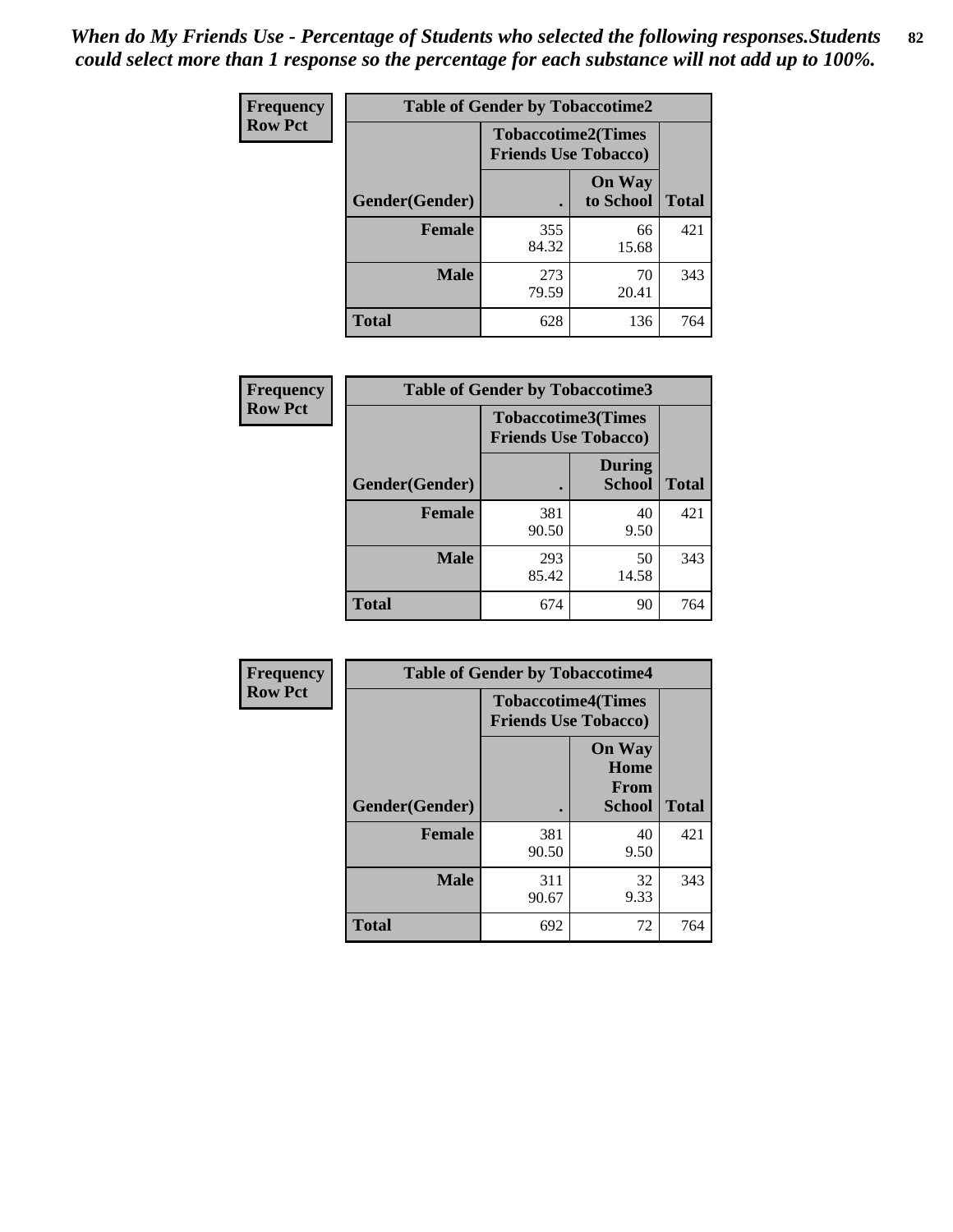| Frequency      | <b>Table of Gender by Tobaccotime5</b> |              |                                                          |              |  |
|----------------|----------------------------------------|--------------|----------------------------------------------------------|--------------|--|
| <b>Row Pct</b> |                                        |              | <b>Tobaccotime5(Times</b><br><b>Friends Use Tobacco)</b> |              |  |
|                | <b>Gender</b> (Gender)                 |              | Weeknights                                               | <b>Total</b> |  |
|                | <b>Female</b>                          | 313<br>74.35 | 108<br>25.65                                             | 421          |  |
|                | <b>Male</b>                            | 229<br>66.76 | 114<br>33.24                                             | 343          |  |
|                | <b>Total</b>                           | 542          | 222                                                      | 764          |  |

| Frequency      | <b>Table of Gender by Tobaccotime6</b> |                                                          |              |              |
|----------------|----------------------------------------|----------------------------------------------------------|--------------|--------------|
| <b>Row Pct</b> |                                        | <b>Tobaccotime6(Times</b><br><b>Friends Use Tobacco)</b> |              |              |
|                | Gender(Gender)                         |                                                          | Weekends     | <b>Total</b> |
|                | Female                                 | 282<br>66.98                                             | 139<br>33.02 | 421          |
|                | <b>Male</b>                            | 201<br>58.60                                             | 142<br>41.40 | 343          |
|                | <b>Total</b>                           | 483                                                      | 281          | 764          |

| Frequency      | <b>Table of Gender by Marijuanatime1</b> |                                                        |              |              |
|----------------|------------------------------------------|--------------------------------------------------------|--------------|--------------|
| <b>Row Pct</b> |                                          | Marijuanatime1(Times<br><b>Friends Use Marijuana</b> ) |              |              |
|                | Gender(Gender)                           |                                                        | Do Not Use   | <b>Total</b> |
|                | <b>Female</b>                            | 164<br>38.95                                           | 257<br>61.05 | 421          |
|                | <b>Male</b>                              | 145<br>42.27                                           | 198<br>57.73 | 343          |
|                | <b>Total</b>                             | 309                                                    | 455          | 764          |

| <b>Frequency</b> | <b>Table of Gender by Marijuanatime2</b> |                                                        |                            |              |
|------------------|------------------------------------------|--------------------------------------------------------|----------------------------|--------------|
| <b>Row Pct</b>   |                                          | Marijuanatime2(Times<br><b>Friends Use Marijuana</b> ) |                            |              |
|                  | <b>Gender</b> (Gender)                   |                                                        | On Way to<br><b>School</b> | <b>Total</b> |
|                  | <b>Female</b>                            | 352<br>83.61                                           | 69<br>16.39                | 421          |
|                  | <b>Male</b>                              | 292<br>85.13                                           | 51<br>14.87                | 343          |
|                  | <b>Total</b>                             | 644                                                    | 120                        | 764          |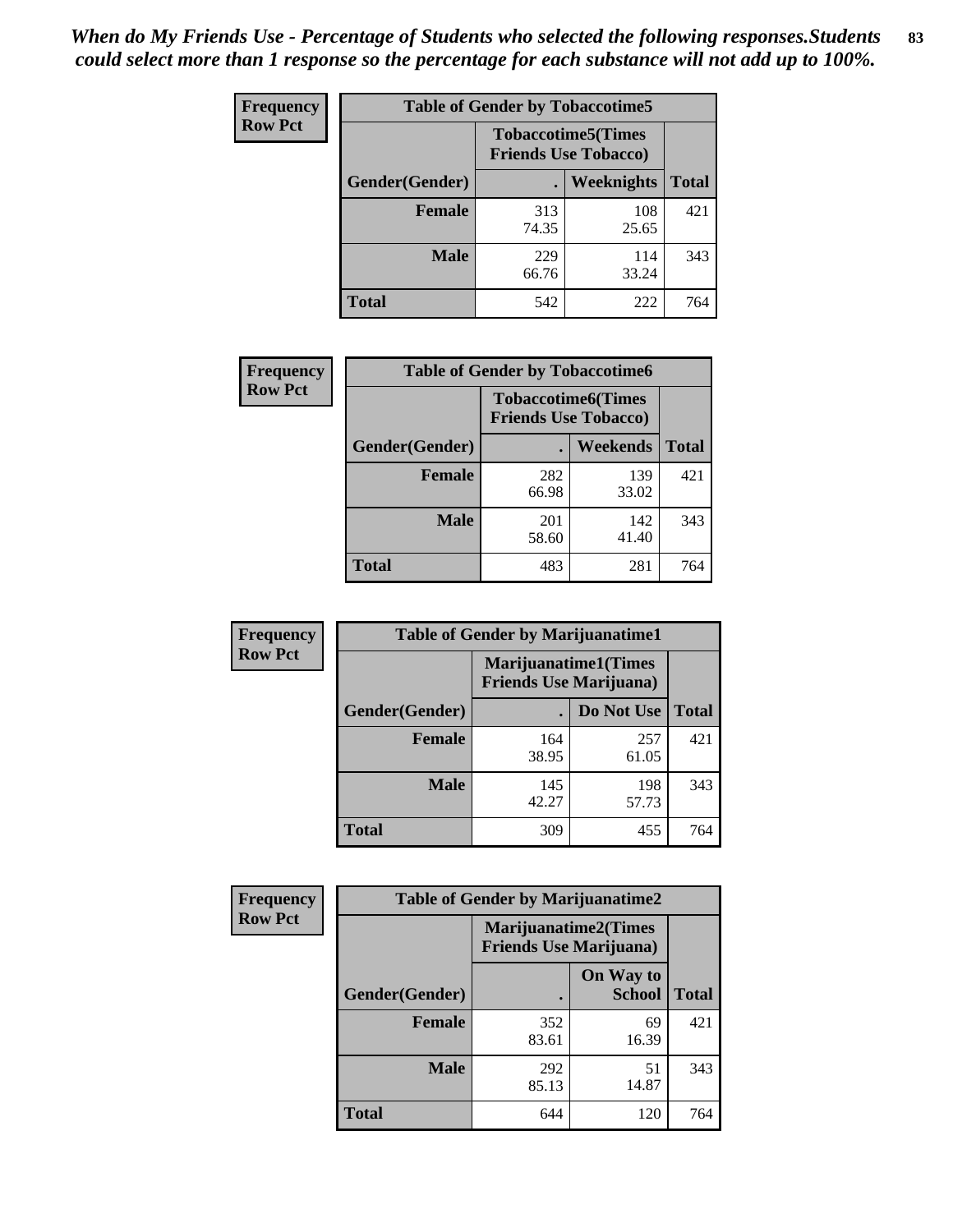*When do My Friends Use - Percentage of Students who selected the following responses.Students could select more than 1 response so the percentage for each substance will not add up to 100%.* **84**

| <b>Frequency</b> | Table of Gender by Marijuanatime3 |                                                        |                                |              |
|------------------|-----------------------------------|--------------------------------------------------------|--------------------------------|--------------|
| <b>Row Pct</b>   |                                   | Marijuanatime3(Times<br><b>Friends Use Marijuana</b> ) |                                |              |
|                  | Gender(Gender)                    |                                                        | <b>During</b><br><b>School</b> | <b>Total</b> |
|                  | <b>Female</b>                     | 375<br>89.07                                           | 46<br>10.93                    | 421          |
|                  | <b>Male</b>                       | 313<br>91.25                                           | 30<br>8.75                     | 343          |
|                  | <b>Total</b>                      | 688                                                    | 76                             | 764          |

| Frequency      | <b>Table of Gender by Marijuanatime4</b> |                                                               |                                                |              |
|----------------|------------------------------------------|---------------------------------------------------------------|------------------------------------------------|--------------|
| <b>Row Pct</b> |                                          | <b>Marijuanatime4(Times</b><br><b>Friends Use Marijuana</b> ) |                                                |              |
|                | Gender(Gender)                           |                                                               | <b>On Way</b><br>Home<br>From<br><b>School</b> | <b>Total</b> |
|                | <b>Female</b>                            | 352<br>83.61                                                  | 69<br>16.39                                    | 421          |
|                | <b>Male</b>                              | 289<br>84.26                                                  | 54<br>15.74                                    | 343          |
|                | <b>Total</b>                             | 641                                                           | 123                                            | 764          |

| Frequency      | <b>Table of Gender by Marijuanatime5</b> |              |                                                                |              |  |
|----------------|------------------------------------------|--------------|----------------------------------------------------------------|--------------|--|
| <b>Row Pct</b> |                                          |              | <b>Marijuanatime5</b> (Times<br><b>Friends Use Marijuana</b> ) |              |  |
|                | Gender(Gender)                           | ٠            | Weeknights                                                     | <b>Total</b> |  |
|                | <b>Female</b>                            | 312<br>74.11 | 109<br>25.89                                                   | 421          |  |
|                | <b>Male</b>                              | 251<br>73.18 | 92<br>26.82                                                    | 343          |  |
|                | <b>Total</b>                             | 563          | 201                                                            | 764          |  |

| <b>Frequency</b> | <b>Table of Gender by Marijuanatime6</b> |                                                               |                 |              |  |
|------------------|------------------------------------------|---------------------------------------------------------------|-----------------|--------------|--|
| <b>Row Pct</b>   |                                          | <b>Marijuanatime6(Times</b><br><b>Friends Use Marijuana</b> ) |                 |              |  |
|                  | Gender(Gender)                           |                                                               | <b>Weekends</b> | <b>Total</b> |  |
|                  | <b>Female</b>                            | 258<br>61.28                                                  | 163<br>38.72    | 421          |  |
|                  | <b>Male</b>                              | 200<br>58.31                                                  | 143<br>41.69    | 343          |  |
|                  | <b>Total</b>                             | 458                                                           | 306             | 764          |  |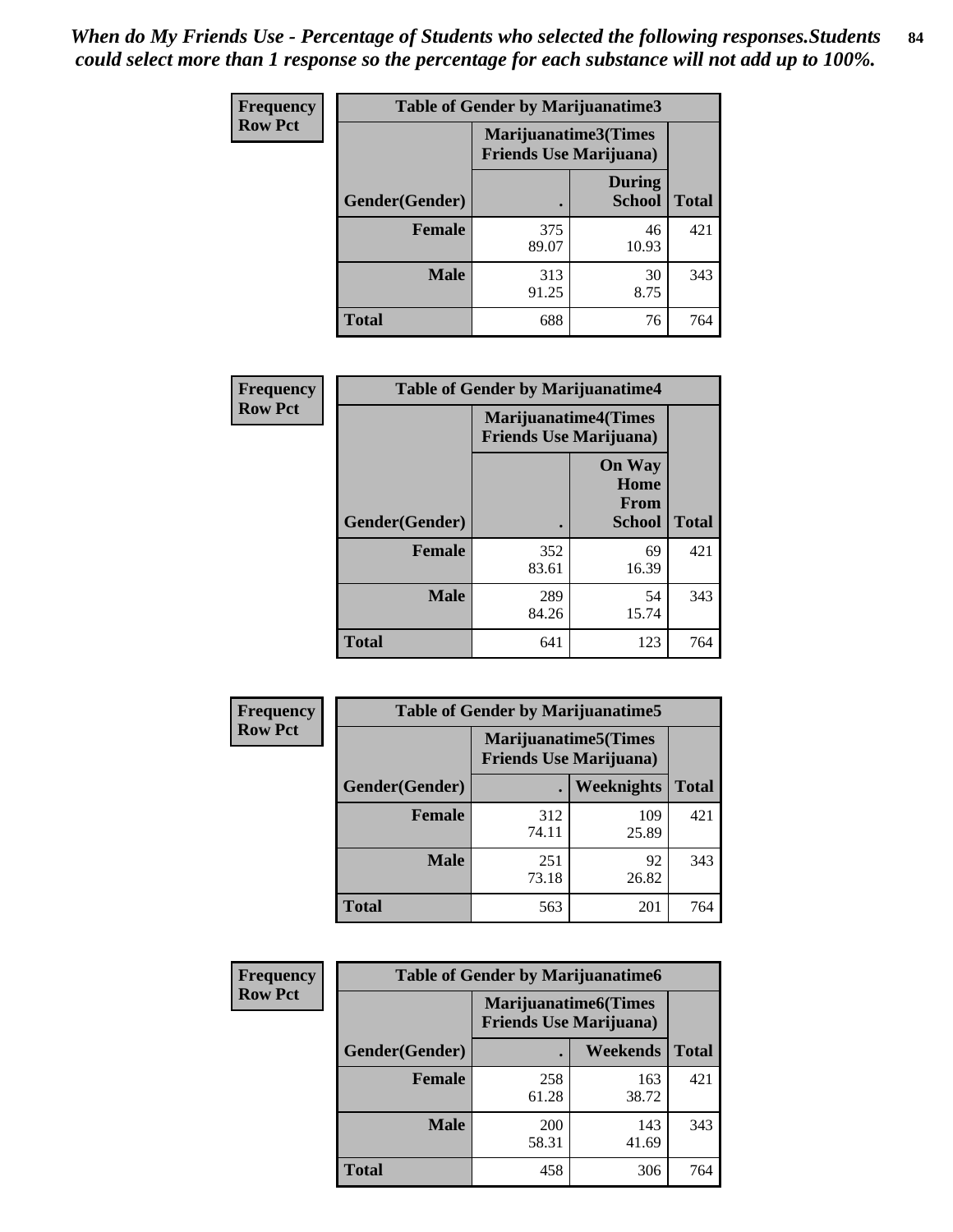*When do My Friends Use - Percentage of Students who selected the following responses.Students could select more than 1 response so the percentage for each substance will not add up to 100%.* **85**

| <b>Frequency</b> | <b>Table of Gender by Otherdrugtime1</b> |                                                                                   |                    |     |  |
|------------------|------------------------------------------|-----------------------------------------------------------------------------------|--------------------|-----|--|
| <b>Row Pct</b>   |                                          | <b>Otherdrugtime1(Times</b><br><b>Friends Use Other</b><br><b>Illegal Drugs</b> ) |                    |     |  |
|                  | Gender(Gender)                           |                                                                                   | Do Not Use   Total |     |  |
|                  | <b>Female</b>                            | 105<br>24.94                                                                      | 316<br>75.06       | 421 |  |
|                  | <b>Male</b>                              | 91<br>26.53                                                                       | 252<br>73.47       | 343 |  |
|                  | <b>Total</b>                             | 196                                                                               | 568                | 764 |  |

| <b>Frequency</b> | <b>Table of Gender by Otherdrugtime2</b> |                                                                                   |                            |              |
|------------------|------------------------------------------|-----------------------------------------------------------------------------------|----------------------------|--------------|
| <b>Row Pct</b>   |                                          | <b>Otherdrugtime2(Times</b><br><b>Friends Use Other</b><br><b>Illegal Drugs</b> ) |                            |              |
|                  | Gender(Gender)                           |                                                                                   | On Way to<br><b>School</b> | <b>Total</b> |
|                  | <b>Female</b>                            | 383<br>90.97                                                                      | 38<br>9.03                 | 421          |
|                  | <b>Male</b>                              | 310<br>90.38                                                                      | 33<br>9.62                 | 343          |
|                  | <b>Total</b>                             | 693                                                                               | 71                         | 764          |

| Frequency      | <b>Table of Gender by Otherdrugtime3</b> |                        |                                                  |              |
|----------------|------------------------------------------|------------------------|--------------------------------------------------|--------------|
| <b>Row Pct</b> |                                          | <b>Illegal Drugs</b> ) | Otherdrugtime3(Times<br><b>Friends Use Other</b> |              |
|                | Gender(Gender)                           |                        | <b>During</b><br><b>School</b>                   | <b>Total</b> |
|                | <b>Female</b>                            | 389<br>92.40           | 32<br>7.60                                       | 421          |
|                | <b>Male</b>                              | 313<br>91.25           | 30<br>8.75                                       | 343          |
|                | <b>Total</b>                             | 702                    | 62                                               | 764          |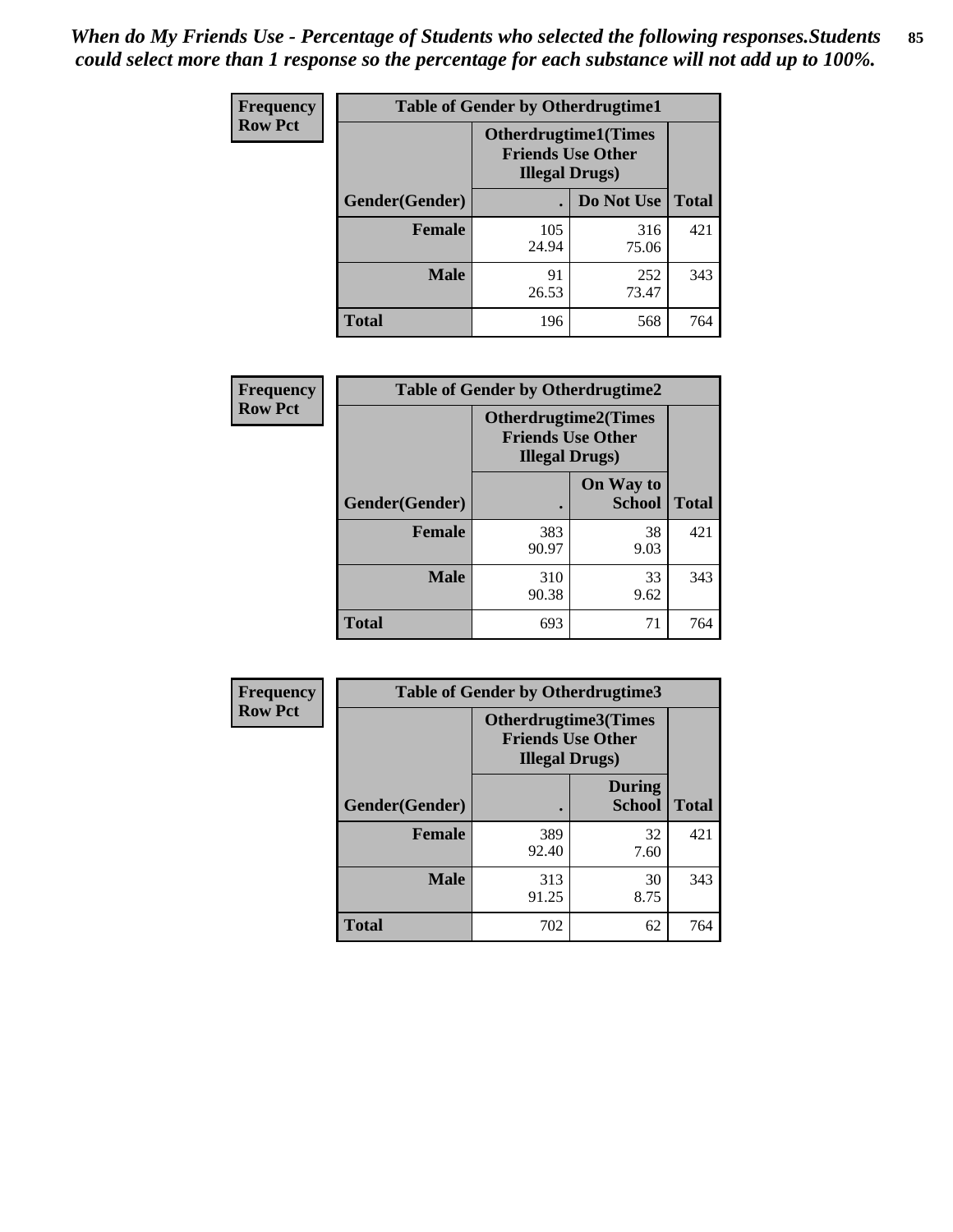*When do My Friends Use - Percentage of Students who selected the following responses.Students could select more than 1 response so the percentage for each substance will not add up to 100%.* **86**

| <b>Frequency</b> | <b>Table of Gender by Otherdrugtime4</b> |                                                                                   |                                                |              |
|------------------|------------------------------------------|-----------------------------------------------------------------------------------|------------------------------------------------|--------------|
| <b>Row Pct</b>   |                                          | <b>Otherdrugtime4(Times</b><br><b>Friends Use Other</b><br><b>Illegal Drugs</b> ) |                                                |              |
|                  | Gender(Gender)                           |                                                                                   | <b>On Way</b><br>Home<br>From<br><b>School</b> | <b>Total</b> |
|                  | Female                                   | 379<br>90.02                                                                      | 42<br>9.98                                     | 421          |
|                  | <b>Male</b>                              | 307<br>89.50                                                                      | 36<br>10.50                                    | 343          |
|                  | <b>Total</b>                             | 686                                                                               | 78                                             | 764          |

| Frequency      | <b>Table of Gender by Otherdrugtime5</b> |                                                                                    |             |              |
|----------------|------------------------------------------|------------------------------------------------------------------------------------|-------------|--------------|
| <b>Row Pct</b> |                                          | <b>Otherdrugtime5</b> (Times<br><b>Friends Use Other</b><br><b>Illegal Drugs</b> ) |             |              |
|                | Gender(Gender)                           |                                                                                    | Weeknights  | <b>Total</b> |
|                | <b>Female</b>                            | 357<br>84.80                                                                       | 64<br>15.20 | 421          |
|                | <b>Male</b>                              | 285<br>83.09                                                                       | 58<br>16.91 | 343          |
|                | <b>Total</b>                             | 642                                                                                | 122         | 764          |

| <b>Frequency</b> | <b>Table of Gender by Otherdrugtime6</b> |                                                                                   |              |              |
|------------------|------------------------------------------|-----------------------------------------------------------------------------------|--------------|--------------|
| <b>Row Pct</b>   |                                          | <b>Otherdrugtime6(Times</b><br><b>Friends Use Other</b><br><b>Illegal Drugs</b> ) |              |              |
|                  | Gender(Gender)                           |                                                                                   | Weekends     | <b>Total</b> |
|                  | <b>Female</b>                            | 318<br>75.53                                                                      | 103<br>24.47 | 421          |
|                  | <b>Male</b>                              | 259<br>75.51                                                                      | 84<br>24.49  | 343          |
|                  | <b>Total</b>                             | 577                                                                               | 187          | 764          |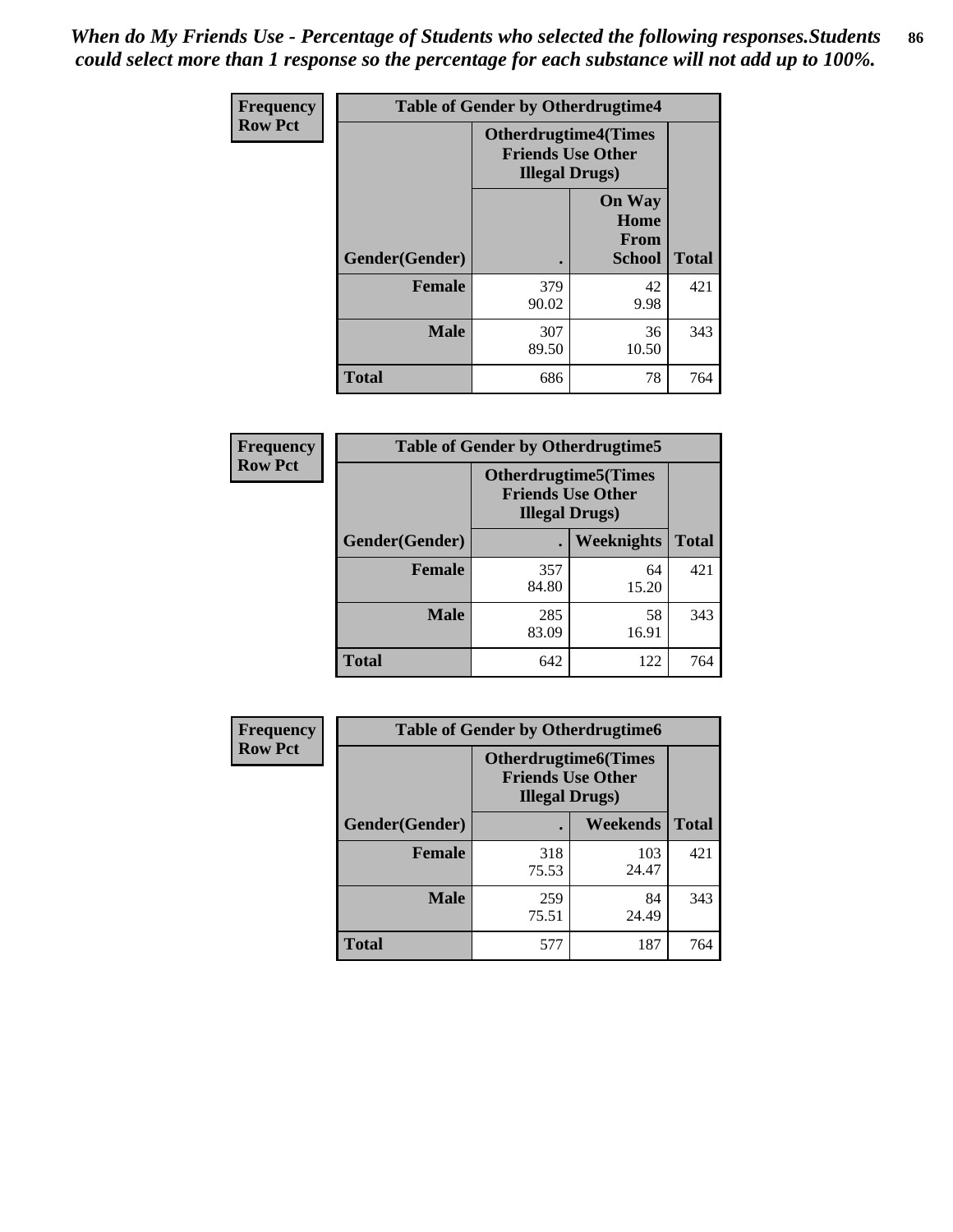# *Other Questions* **87**

| <b>Frequency</b> | <b>Table of Gender by Educationalcohol</b> |                                                                                                                                       |                |              |  |
|------------------|--------------------------------------------|---------------------------------------------------------------------------------------------------------------------------------------|----------------|--------------|--|
| <b>Row Pct</b>   |                                            | <b>Educationalcohol</b> (I<br>have been taught<br>about alcohol,<br>tobacco,<br>and other drugs<br>within the last year<br>at school) |                |              |  |
|                  | Gender(Gender)                             | <b>Yes</b>                                                                                                                            | N <sub>0</sub> | <b>Total</b> |  |
|                  | <b>Female</b>                              | 298<br>70.78                                                                                                                          | 123<br>29.22   | 421          |  |
|                  | <b>Male</b>                                | 235<br>68.51                                                                                                                          | 108<br>31.49   | 343          |  |
|                  | <b>Total</b>                               | 533                                                                                                                                   | 231            | 764          |  |

| Frequency      | <b>Table of Gender by Rodedrinking</b> |                                                                                                                     |                |              |  |
|----------------|----------------------------------------|---------------------------------------------------------------------------------------------------------------------|----------------|--------------|--|
| <b>Row Pct</b> |                                        | Rodedrinking(In<br>the past 30 days I<br>have ridden in a<br>car with a driver<br>who had been<br>drinking alcohol) |                |              |  |
|                | Gender(Gender)                         | Yes                                                                                                                 | N <sub>0</sub> | <b>Total</b> |  |
|                | <b>Female</b>                          | 38<br>9.03                                                                                                          | 383<br>90.97   | 421          |  |
|                | <b>Male</b>                            | 33<br>9.62                                                                                                          | 310<br>90.38   | 343          |  |
|                | <b>Total</b>                           | 71                                                                                                                  | 693            | 764          |  |

| Frequency      | <b>Table of Gender by Drugsschool</b> |                                                                                                                                     |                |              |  |
|----------------|---------------------------------------|-------------------------------------------------------------------------------------------------------------------------------------|----------------|--------------|--|
| <b>Row Pct</b> |                                       | <b>Drugsschool</b> (During<br>the past 12 months,<br>I have been offered,<br>sold,<br>or given illegal drugs<br>on school property) |                |              |  |
|                | Gender(Gender)                        | <b>Yes</b>                                                                                                                          | N <sub>0</sub> | <b>Total</b> |  |
|                | <b>Female</b>                         | 58<br>13.78                                                                                                                         | 363<br>86.22   | 421          |  |
|                | <b>Male</b>                           | 87<br>25.36                                                                                                                         | 256<br>74.64   | 343          |  |
|                | <b>Total</b>                          | 145                                                                                                                                 | 619            | 764          |  |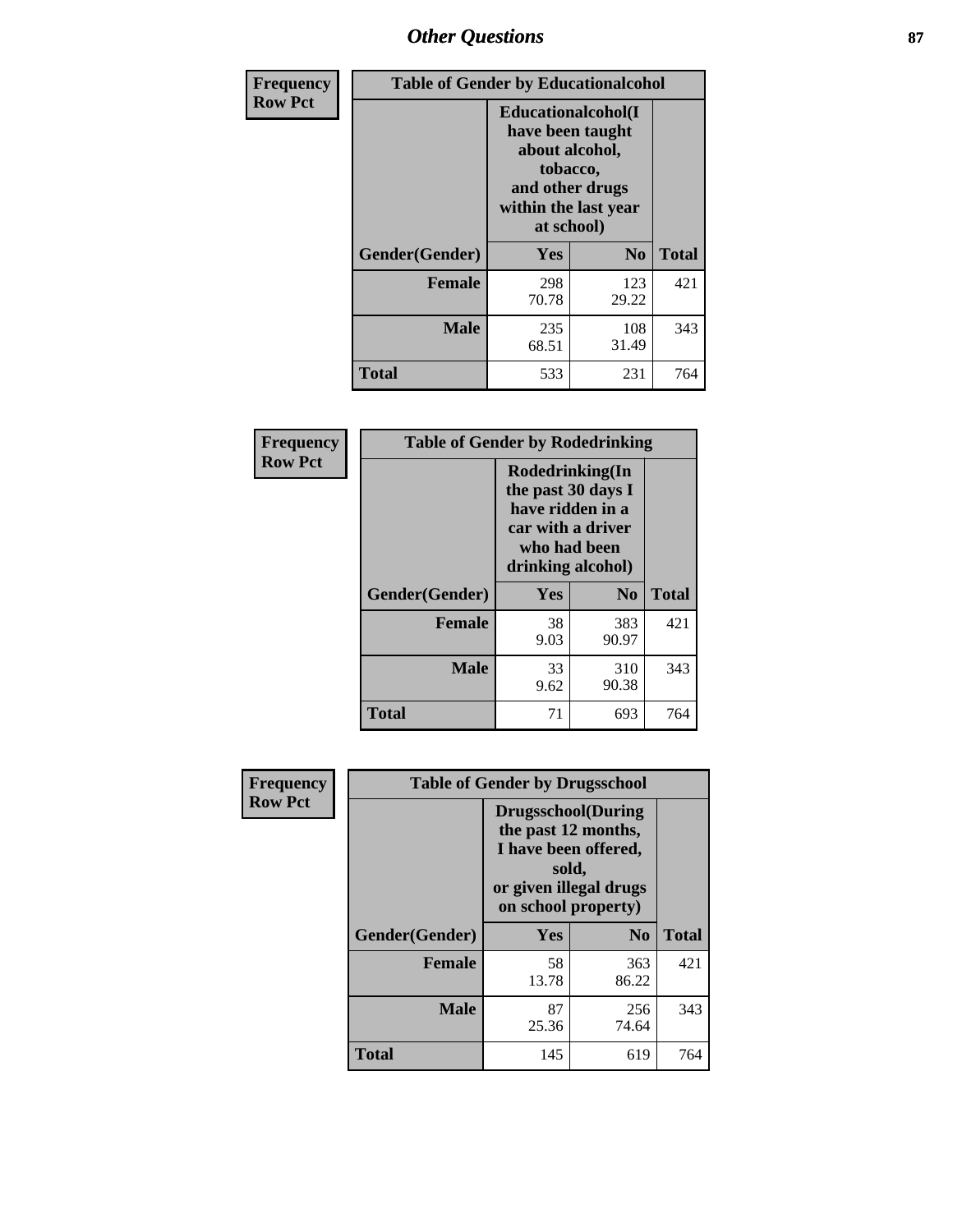## *Other Questions* **88**

**Frequency Row Pct**

| <b>Table of Gender by Bingedrinking</b> |                            |                                                                                                         |                   |                   |                        |                               |                   |              |
|-----------------------------------------|----------------------------|---------------------------------------------------------------------------------------------------------|-------------------|-------------------|------------------------|-------------------------------|-------------------|--------------|
|                                         |                            | Bingedrinking(I have drunk five or more<br>drinks of alcohol at one sitting during the<br>last 30 days) |                   |                   |                        |                               |                   |              |
| <b>Gender</b> (Gender)                  | $\mathbf 0$<br><b>Days</b> | 1 or<br>days                                                                                            | 3 to<br>5<br>days | 6 to<br>9<br>days | 10<br>to<br>19<br>days | <b>20</b><br>to<br>29<br>days | All<br>30<br>days | <b>Total</b> |
| <b>Female</b>                           | 382<br>90.74               | 13<br>3.09                                                                                              | 10<br>2.38        | 4<br>0.95         | 7<br>1.66              | 4<br>0.95                     | 0.24              | 421          |
| <b>Male</b>                             | 288<br>83.97               | 17<br>4.96                                                                                              | 10<br>2.92        | 3<br>0.87         | 8<br>2.33              | 12<br>3.50                    | 5<br>1.46         | 343          |
| <b>Total</b>                            | 670                        | 30                                                                                                      | 20                | 7                 | 15                     | 16                            | 6                 | 764          |

| Frequency      | <b>Table of Gender by Educationaids</b> |                                                                                                 |                |              |  |
|----------------|-----------------------------------------|-------------------------------------------------------------------------------------------------|----------------|--------------|--|
| <b>Row Pct</b> |                                         | <b>Educationaids</b> (I<br>have been taught<br>about HIV/AIDS<br>at school in the<br>past year) |                |              |  |
|                | Gender(Gender)                          | Yes                                                                                             | N <sub>0</sub> | <b>Total</b> |  |
|                | <b>Female</b>                           | 296<br>70.31                                                                                    | 125<br>29.69   | 421          |  |
|                | <b>Male</b>                             | 232<br>67.64                                                                                    | 111<br>32.36   | 343          |  |
|                | <b>Total</b>                            | 528                                                                                             | 236            | 764          |  |

| <b>Frequency</b> | <b>Table of Gender by Suicideconsider</b> |                 |                |              |  |
|------------------|-------------------------------------------|-----------------|----------------|--------------|--|
| <b>Row Pct</b>   |                                           | Suicideconsider |                |              |  |
|                  | Gender(Gender)                            | Yes             | N <sub>0</sub> | <b>Total</b> |  |
|                  | <b>Female</b>                             | 44<br>10.45     | 377<br>89.55   | 421          |  |
|                  | <b>Male</b>                               | 31<br>9.04      | 312<br>90.96   | 343          |  |
|                  | <b>Total</b>                              | 75              | 689            | 764          |  |